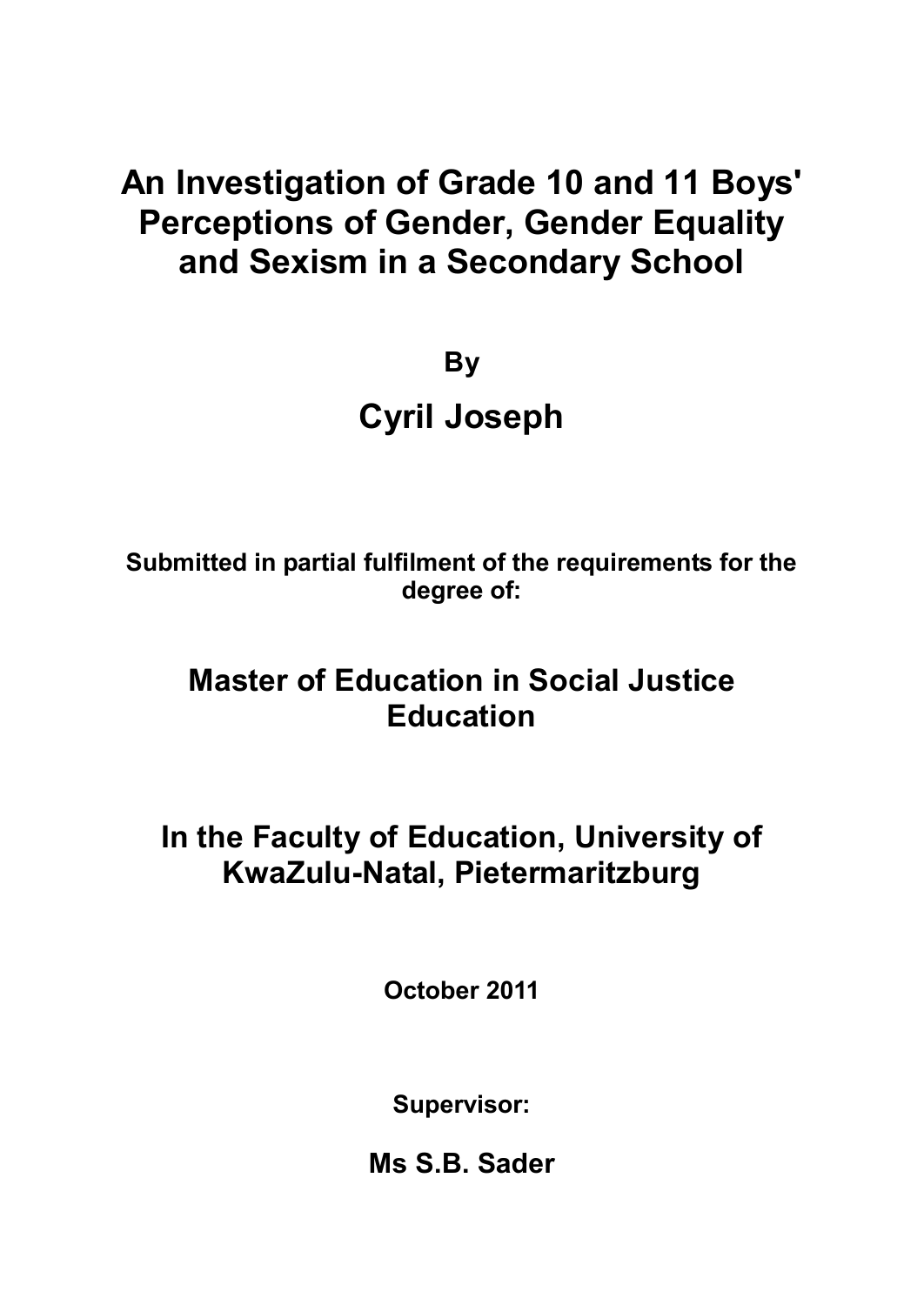# **DECLARATION**

I declare that this research study, *An Investigation of Grade 10 and 11 Boys' Perceptions of Gender, Gender Equality and Sexism in a Secondary School*, represents my original work, carried out under the supervision of Ms S.B. Sader.

It is submitted in partial fulfilment of the requirements for the degree of Master of Education in Social Justice, in the Faculty of Education at the University of KwaZulu-Natal, Pietermaritzburg.

Where use has been made of the work of others it is duly acknowledged in the text.

**Cyril Joseph**  October 2011

**\_\_\_\_\_\_\_\_\_\_\_\_\_\_\_\_\_\_\_\_\_\_\_\_**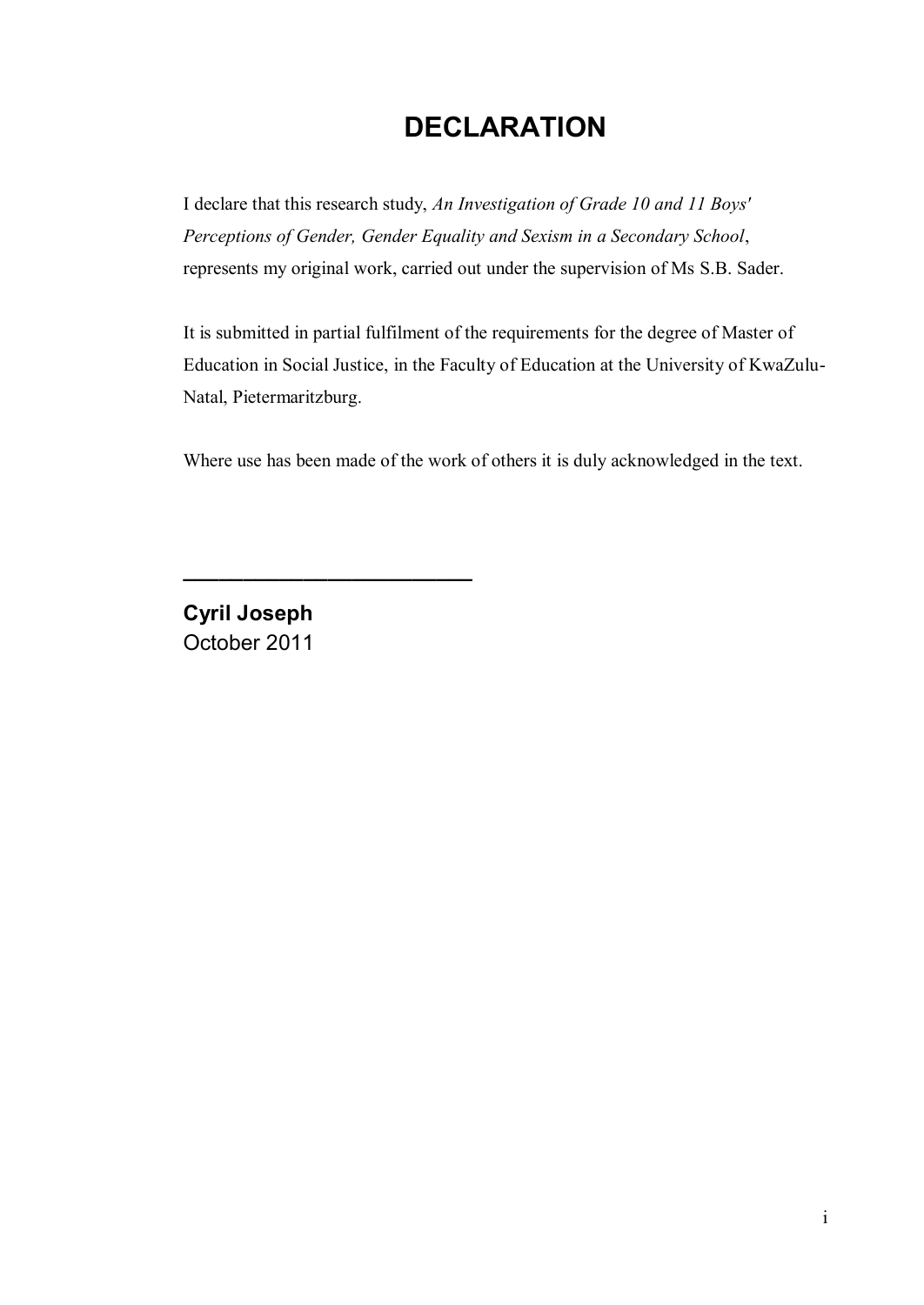# **ACKNOWLEDGEMENTS**

- To the Lord for His grace that was sufficient for me.  $\bullet$
- To my wife and two children for their love and support.  $\bullet$
- To my supervisor, Ms S.B. Sader, for her encouragement and insightful guidance. $\bullet$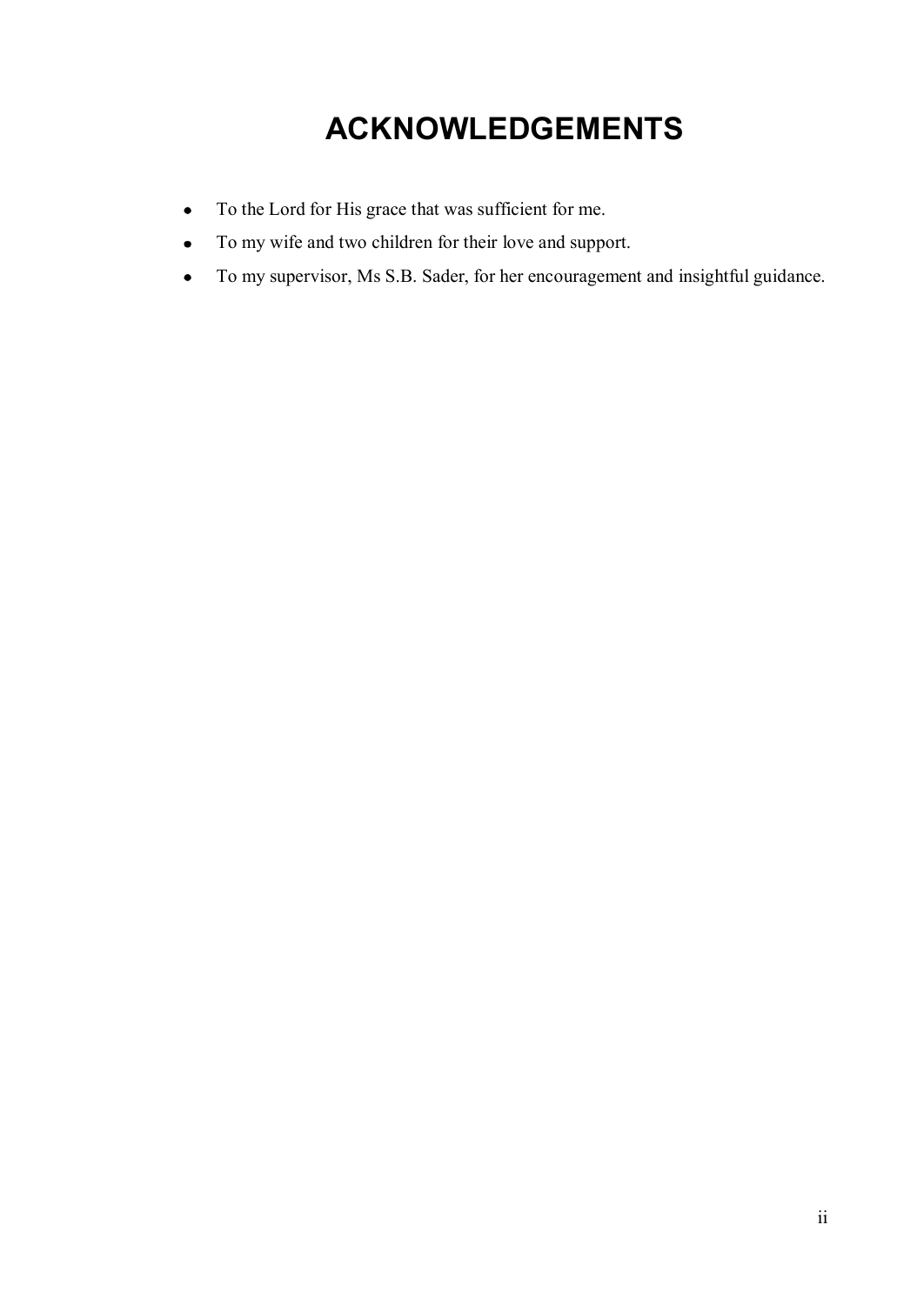# **ABSTRACT**

Gender inequality, gender oppression and sexism are a violation of human rights. Gender inequality and sexism is a consequence of the power imbalance between men and women. A significant body of research exists on gender and education. Research on gender equality has commonly focused on boys and education, academic performance, masculinity studies, as well as identity formation of adolescent boys.

With the emphasis on gender equality and the curriculum implementation, my interest was evoked in terms of engaging boys to achieve gender equality. Given that any work towards social justice requires working with both the oppressed and the oppressor to raise consciousness, identify and name oppression, improve and change attitudes and beliefs, much research on gender oppression and sexism has focused on girls' experiences.

In order to engage men and boys, we need to understand their perceptions of gender, gender equality and sexism and the extent to which they resist or entrench hegemonic masculinity and patriarchal positioning.

While many studies focus on women and women's movements to achieve gender equality, this study acknowledges the significant role that men and boys can play in achieving gender equality. Understanding boys' perceptions and attitudes towards women and girls is crucial in adopting strategies to interrupt gender oppression. My aim in this study was therefore to investigate the attitudes, beliefs and perceptions of young men regarding gender, gender equality and sexism. Focusing on the role that men and boys can play in the achievement of gender equality will not only benefit women and girls, as well as men and boys, but also contribute effectively to the achievement of human rights and the promotion of democracy. I have adopted a qualitative approach to obtain a rich interpretation and description of the young men's perceptions.

This study concluded that while the majority of participants aligned themselves with the dominant discourse of masculinity, there were the minority divergent voices that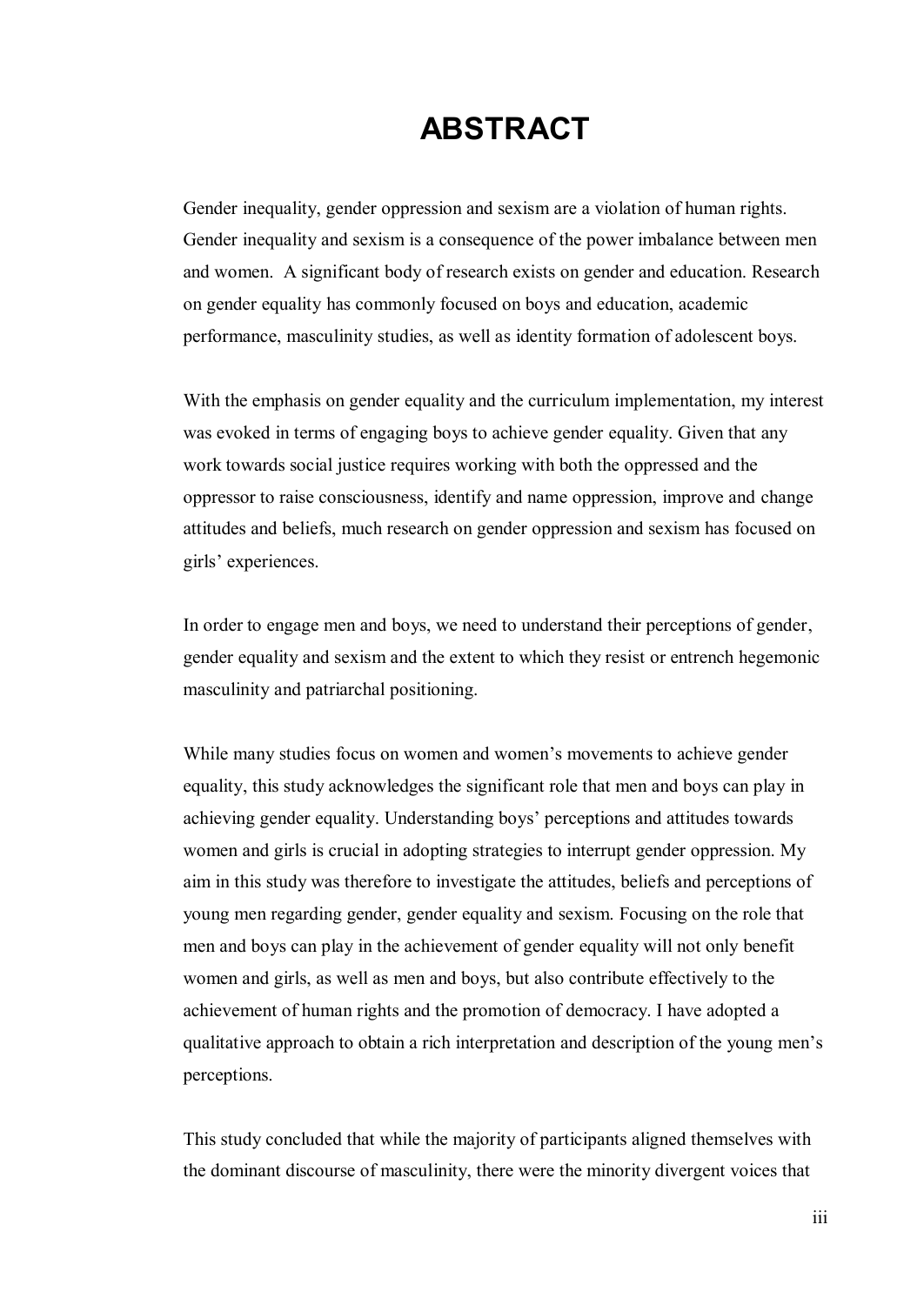valued alternative forms of masculinity. They valued equality for women and girls, and challenged both cultural and traditional norms, indicating a desire to relate to women and girls in non-oppressive ways. These voices need to be encouraged as a viable strategy to promote gender equality.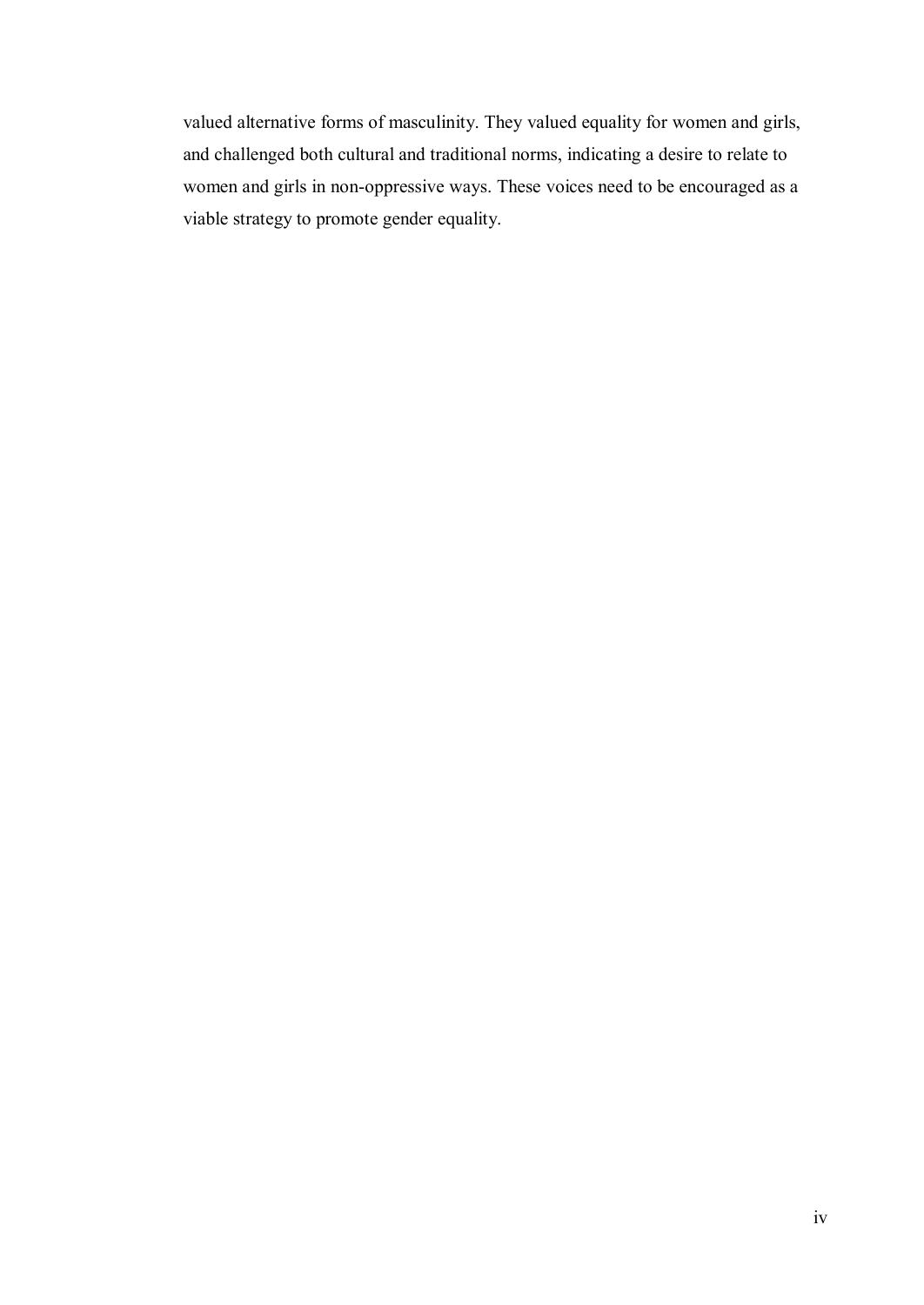# **TABLE OF CONTENTS**

| <b>DECLARATION</b>                                                                                                                                                                                                                                                                 | İ                                                                                           |
|------------------------------------------------------------------------------------------------------------------------------------------------------------------------------------------------------------------------------------------------------------------------------------|---------------------------------------------------------------------------------------------|
| <b>ACKNOWLEDGEMENTS</b>                                                                                                                                                                                                                                                            | ij.                                                                                         |
| ABSTRACT                                                                                                                                                                                                                                                                           | iii                                                                                         |
|                                                                                                                                                                                                                                                                                    |                                                                                             |
| <b>CHAPTER ONE</b>                                                                                                                                                                                                                                                                 |                                                                                             |
| 1.1 Introduction<br>1.2 Rationale and Purpose of Study<br>1.3 Key Research Questions<br>1.4 Significance of the Study<br>1.5 Context of the Study<br>1.6 Research Approach<br>1.7 Research Methodology<br>1.8 Outline of Chapters                                                  | 1<br>1<br>$\begin{array}{c}\n2 \\ 3 \\ 3 \\ 3\n\end{array}$<br>$\overline{\mathbf{4}}$<br>4 |
| <b>CHAPTER TWO</b><br>LITERATURE REVIEW AND CONCEPTUAL FRAMEWORK6                                                                                                                                                                                                                  |                                                                                             |
| 2.1 Introduction<br>2.2 Gender Definition<br>2.3 Policy on Gender<br>2.4 Gender and Culture<br>2.5 Gender and Patriarchy<br>2.6 Earlier Socialisation<br>2.7 Hegemonic Masculinity<br>2.8 Hegemonic Masculinity and Power<br>2.9 Gender Violence<br>2.10 Gender and the Curriculum | 6<br>$\overline{7}$<br>8<br>10<br>11<br>13<br>14<br>15<br>18<br>22                          |
| <b>CHAPTER THREE</b>                                                                                                                                                                                                                                                               |                                                                                             |
| 3.1 Introduction                                                                                                                                                                                                                                                                   | クら                                                                                          |

| 3.1 Introduction                 | 25 |
|----------------------------------|----|
| 3.2 Research Design and Paradigm | 25 |
| 3.3 Context of the Study         | 28 |
| 3.4 Ethical Considerations       | 28 |
|                                  |    |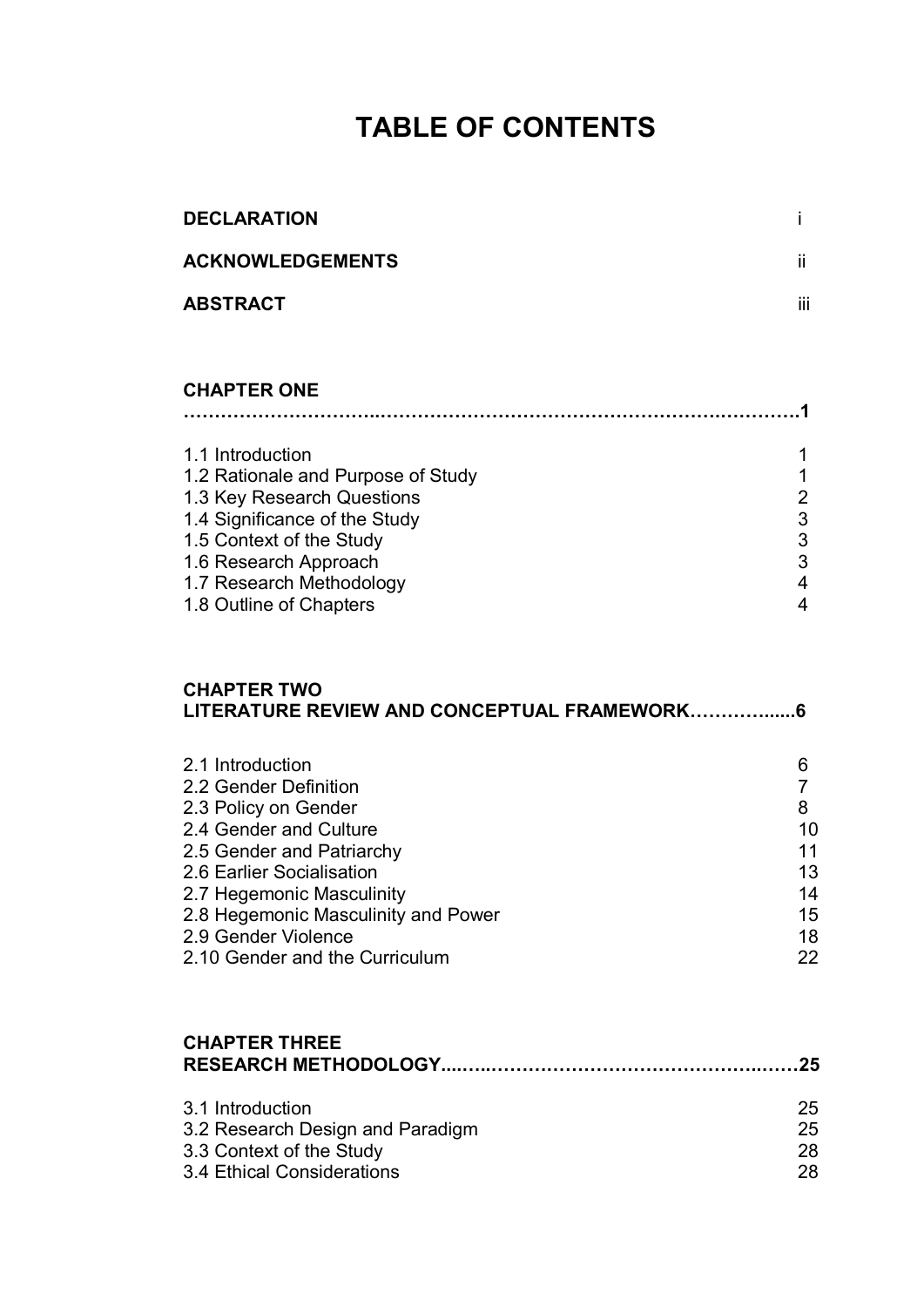| 3.5 Validity and Credibility                         | 29 |
|------------------------------------------------------|----|
| 3.6 Methodology and Data Collection Methods          | 30 |
| 3.6.1 Focus Group Interview using Situated Scenarios | 31 |
| 3.6.2 Individual Interviews                          | 33 |
| 3.7 Reflexivity                                      | 34 |
| 3.8 Data Analysis                                    | 35 |

#### **CHAPTER FOUR PRESENTATION OF FINDINGS….…………..……..…………………...…….37**

| 4.1 Introduction               | 37 |
|--------------------------------|----|
| 4.2 Masculinity                | 37 |
| 4.3 Masculinity and Leadership | 39 |
| 4.4 Masculinity and Work       | 43 |
| 4.5 Threat to Masculinity      | 46 |
| 4.6 Equality                   | 48 |
| 4.7 Women as Leaders           | 50 |
| 4.8 Gender Violence            | 54 |
| 4.9 Gender Socialisation       | 56 |
|                                |    |

#### **CHAPTER FIVE DISCUSSION OF FINDINGS…………………….……………….…….……..60**

| 5.1 Being A Man          | 60 |
|--------------------------|----|
| 5.2 Boys will be Boys    | 62 |
| 5.3 Toxic Masculinity    | 63 |
| 5.4 A Man's Job          | 64 |
| 5.5 Ideology of Headship | 64 |
| 5.6 Equality             | 66 |
| 5.7 Women in Leadership  | 68 |
| 5.8 Gender Violence      | 70 |
| 5.9 Early Socialisation  | 73 |
|                          |    |

# **CHAPTER SIX LIMITATIONS, IMPLICATIONS AND CONCLUSION……….……………..75** 6.1 Limitations of the Study<br>
6.2 Implications for Further Research<br>
75 6.2 Implications for Further Research 6.3 Conclusion 76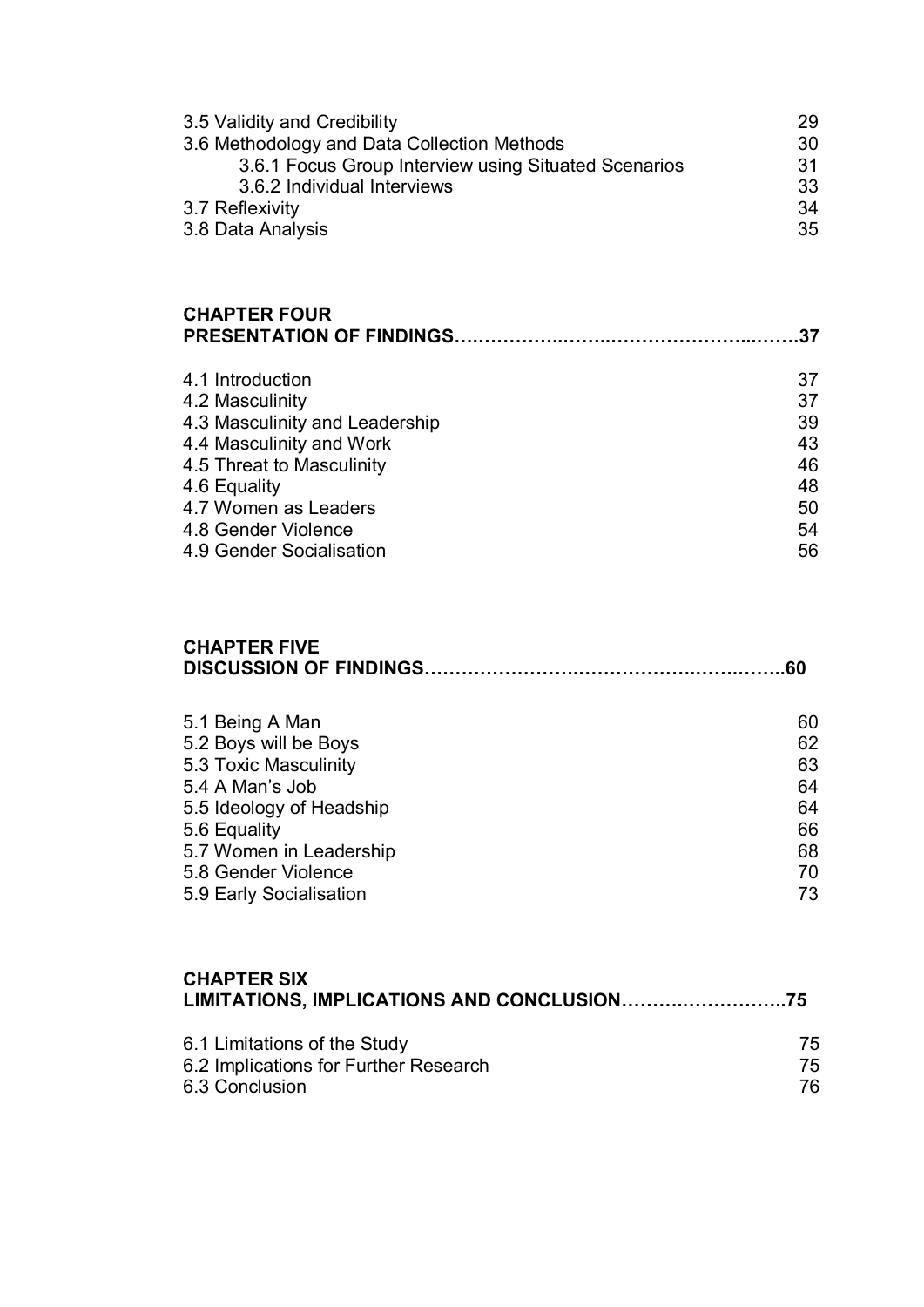#### REFERENCES 79

| <b>APPENDIX 1 - Ethical Clearance</b>                                         | 90 |
|-------------------------------------------------------------------------------|----|
| APPENDIX 2 - Permission to Interview Learners and Educators                   | 91 |
| APPENDIX 3 - Letter of Consent: School Principal<br>and School Governing Body | 92 |
| APPENDIX 4 – Consent Form to Parents                                          | 93 |
| APPENDIX 5 - Interview Schedule                                               | 94 |
| <b>APPENDIX 6 - Situated Scenarios</b>                                        | 95 |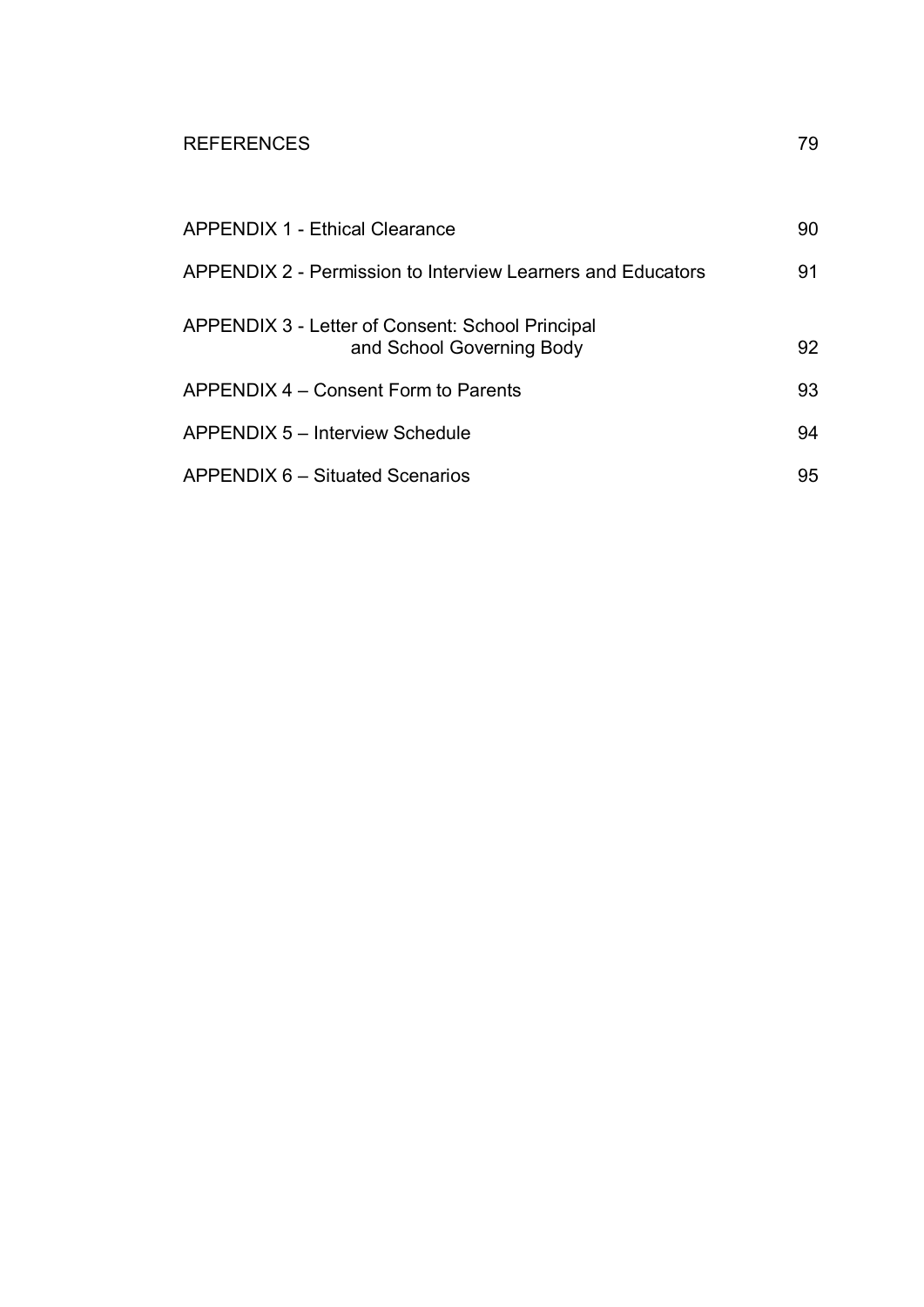# **CHAPTER ONE**

# **1.1 Introduction**

The dawn of democracy in 1994 saw South African women emerge from gender bondage to claim their rights as free citizens. To give impetus to this, legislation and policies were drafted and implemented. The most important of this is undoubtedly the Constitution of 1996 which guarantees equal rights, including protection from violence and abuse, as well as affirming gender equality as a fundamental cornerstone of our democracy. The Human Rights Commission and Gender Commission try to ensure that women"s rights receive the necessary attention. Girls at school are protected by both the South African Schools Act and the Constitution where the rights of learners to dignity, respect and to an education in a safe, supportive environment are set out.

However, the reality in South African society and schools is that policy does not necessarily translate into positive action. Gender inequality and violence still exist. According to Lorber (1994), gender is a social construct, created out of social life and is the texture and order of that social life. It is during these social interactions that power imbalances exist, leading to oppression of women and girls. The Gender Equality Task Team noted that violence was the biggest impediment to achieving gender equality. Morrel (2002) refers to schools as sites of violence. This would include both physical and symbolic violence.

### **1.2 Rationale and Purpose of Study**

The purpose of the proposed study is to investigate adolescent boys' perceptions of gender, gender equality and sexism in schools as well as their perceptions of masculinity. The study will aim to make sense of the boys' interpretations of gender issues, gender equality and sexism in their school and social context. By understanding boys"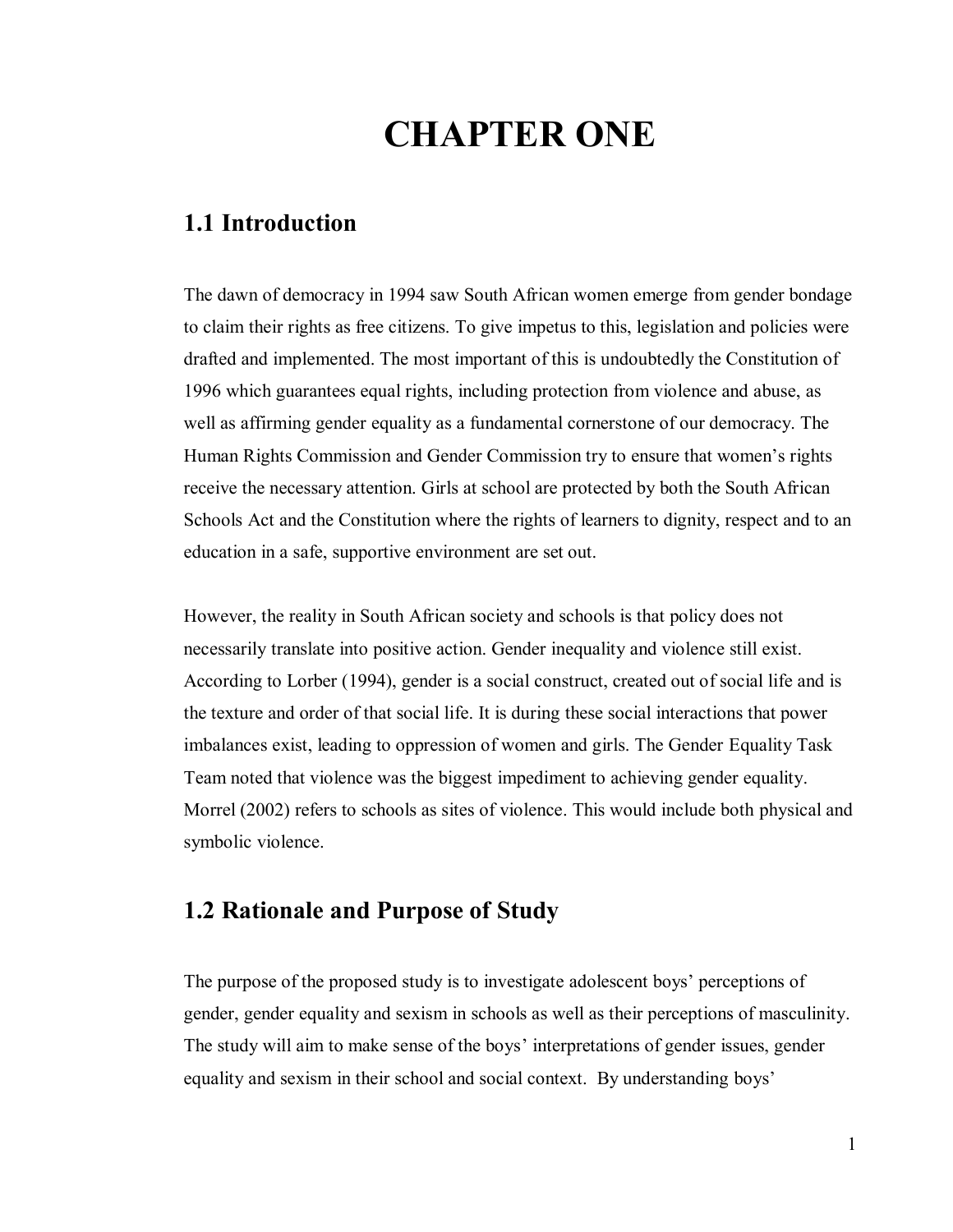interpretations of these issues, educators and other role players can engage boys to interrupt sexism and gender inequality in schools

Clearly, policies do not necessarily translate into positive action in many schools. I still see and read of sexism and gender inequality at personal, institutional and societal levels. Being conscientised as a Social Justice Educator, I am keen to find out how boys perceive gender and sexism issues because these will influence their actions as adults. Another reason that sparked my interest was the tensions between culture and gender equality issues that emanated from many vigorous class discussions. Many of my efforts to get boys to challenge gender inequality were fruitless. I therefore realised the need to clearly understand their perceptions and attitudes in order to meaningfully engage with them.

Exploring their perceptions on gender, gender equality and sexism provides insights into the contributory factors as well as contexts within which their behaviour occurs. The oppression, exploitation and inequality experienced by females should not only concern females, but also be a concern to males. Including men in gender equality issues affords them the opportunity to critically examine their own attitudes as well as challenging the constructions imposed on them, such as hegemonic masculinity.

# **1.3 Key Research Questions**

The key research questions are:

- What are the perceptions of Grade 10 and 11 boys' of gender, gender equality and sexism?
- What are adolescent boys' perceptions of masculinity?
- What are the factors that influence these perceptions?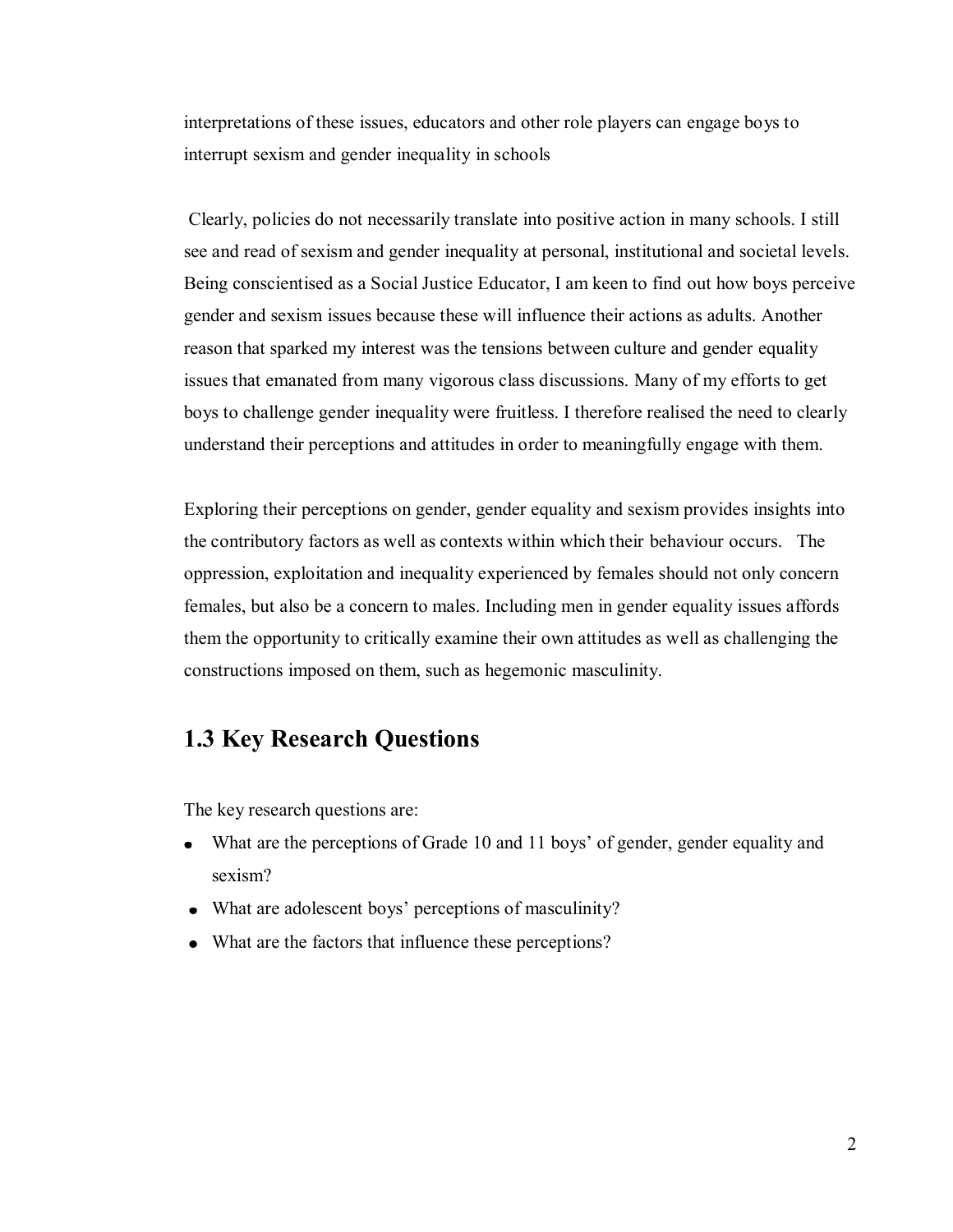# **1.4 Significance of the Study**

This study aims to understand boys" perceptions and attitudes regarding gender, gender equality and sexism. This understanding can be used as a point of departure to get boys to think and act differently and to interrupt and challenge sexism and gender inequality. Further, educators and other significant role players can devise intervention strategies to engage boys in promoting gender equality by challenging and interrupting sexism and gender inequality.

#### **1.5 Context of the Study**

The study was conducted in a secondary school in the Pietermaritzburg region. Of the 16 boys, 14 were from urban areas and 2 were from rural areas of KwaZulu-Natal. The age of the boys ranged from 16 to 18 years. While race was not used as a criterion for selection of the participants, it was relevant in terms of the cultural influences on learners" gendered socialisation. It thus warrants mentioning the racial representation of participants. According to South African racial categorisation, there were 14 African learners and 2 Indians. I acknowledge that South Africa has officially moved beyond race classification in terms of apartheid racial divisions, but this still provides analytical insights in terms of participants' socialisation in terms of race and gender.

# **1.6 Research Approach**

The study is positioned within the critical paradigm. The critical paradigm interrogates power relations and uncovers underlying forces that shape the dynamics of educational institutions (Cohen, Manion & Morrison, 2007). Critical theory has, as a focal point, the issues of power relations, promoting critical awareness and consciousness, and challenging the ideologies that promote and reproduce social inequalities in society, with the aim of empowering the oppressed to bring about change. This approach was suitable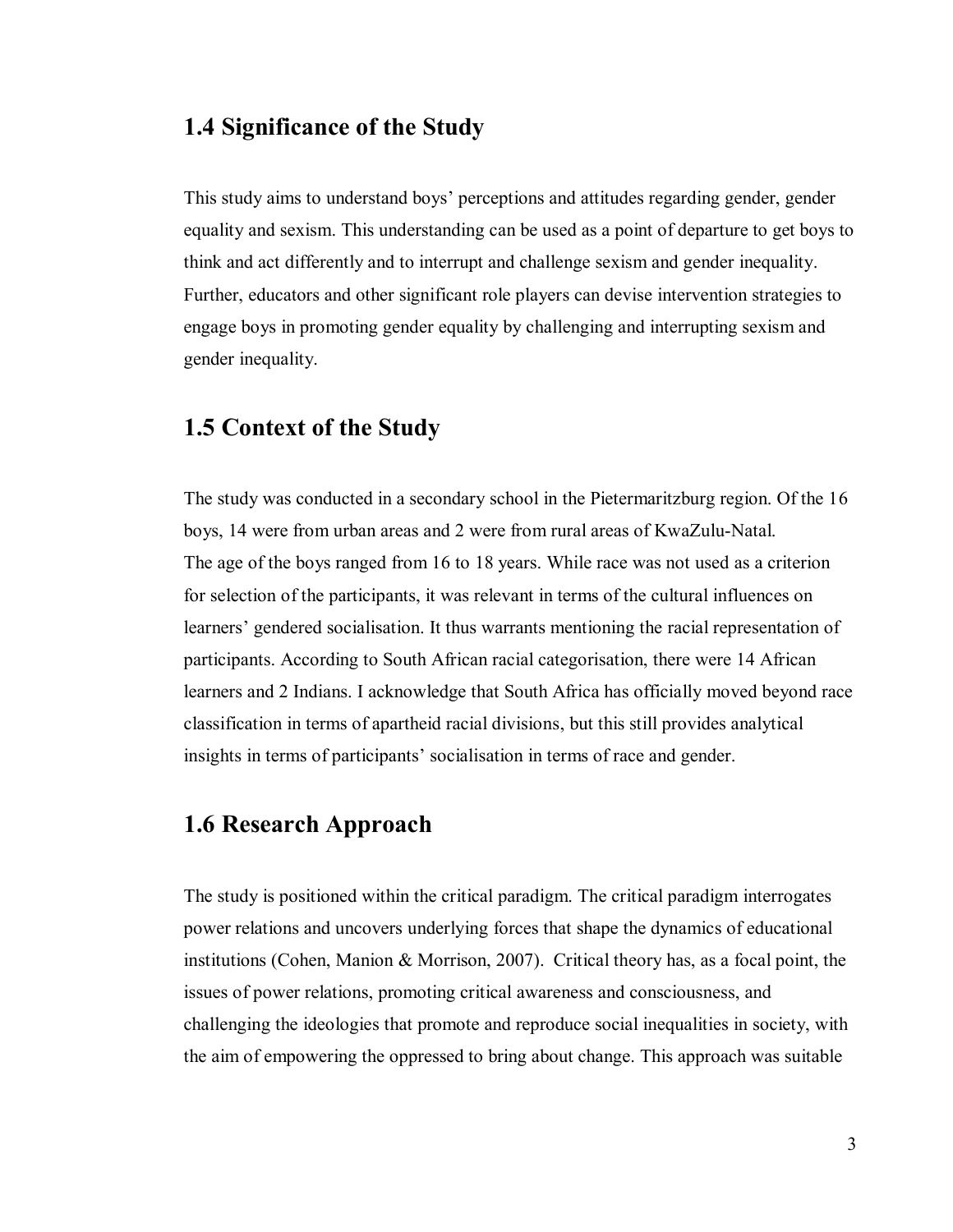because one of the aims of the study was to raise boys" consciousness of their oppressive ways of thinking and to get them to think and act in non-oppressive ways.

#### **1.7 Research Methodology**

This study can be considered a case study. A case study is an in-depth study of a group of people and tries to capture the participants" perceptions and thoughts about a particular phenomenon or situation (Cohen, Manion & Morrison, 2007). A distinguishing feature of a case study is that it focuses on individuals and groups of people, and seeks to understand their perceptions (Ibid). My study has focused on a group of boys, using focus group interviews, as well as individual boys, using semi-structured interviews, to understand their perceptions of gender, gender equality and sexism.

#### **1.8 Outline of Chapters**

Chapter One introduces the study and provides a brief overview. I state the purpose of the study as well as its significance in getting boys to interrupt and challenge the dominant discourse of masculinity. I briefly explain the research approach as well as the research methodology used in the study.

 In Chapter Two I have reviewed both local and international literature to generate a conceptual framework for the study.

In Chapter Three I have presented and explained the research approach and research methodology that I have chosen in order to generate data. I have further presented a discussion of the data collection methods as well as the process that was followed.

 In Chapter Four I present the major themes and sub-themes that emerged from the qualitative data that was generated. I also explain the process of analysing the data.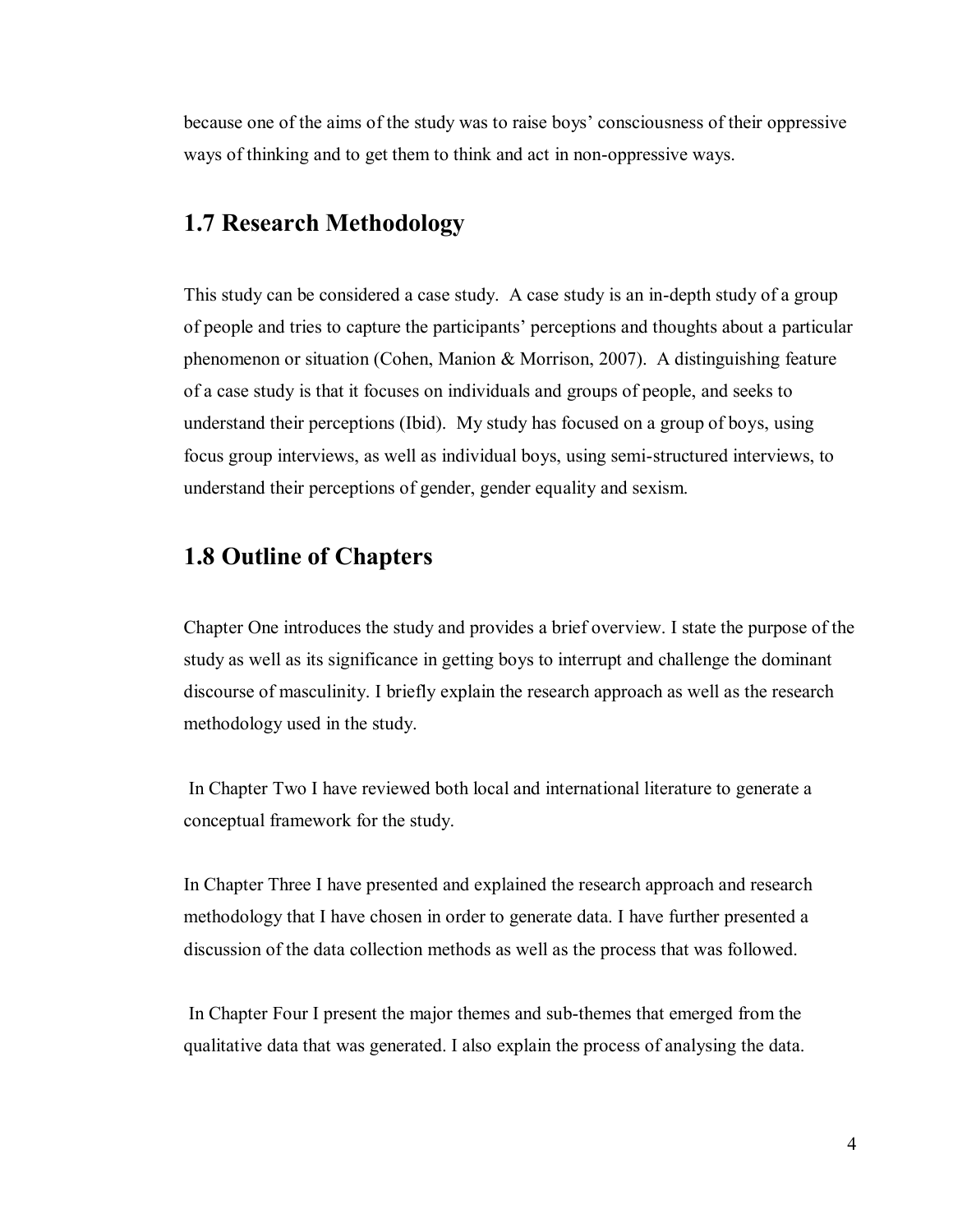In Chapter Five I present the analysis and discussion of the findings that emerged from the data.

Chapter Six is the conclusion of the study which presents the main findings, limitations of the study, as well as proposing areas for further study.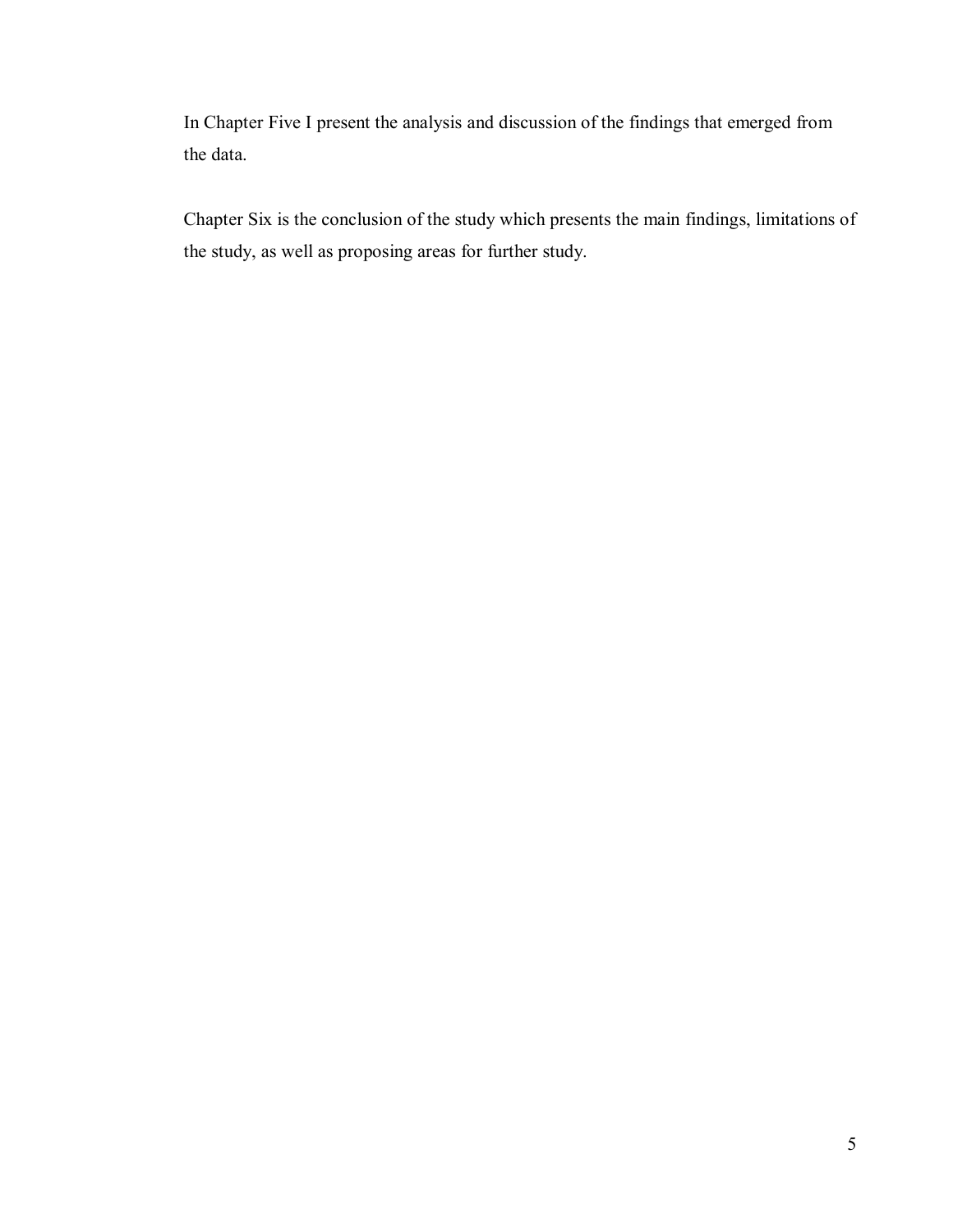# **CHAPTER TWO**

# **LITERATURE REVIEW AND CONCEPTUAL FRAMEWORK**

I have chosen to combine the literature review with the conceptual framework. In this review, each of the relevant concepts will be discussed under a separate heading. These concepts will then be analysed later in the report.

# **2.1 Introduction**

Equality between men and women is recognised as a principle in international law articulated in many United Nations documents. The idea that men and boys might have a specific role in realising this principle has only been articulated recently (Connell, 2003).

Issues about gender and gender equality were placed on the public agenda by women mainly. The reason is clear - it is women who are disadvantaged by the patterns of gender inequality, therefore it is women who should have a claim for redress. This logic is so strong that gender issues have been widely regarded as "women's business' and of no concern to men and boys. But this belief can no longer be held (Connell, 2003).

Moving towards a gender equal society is therefore a complex task involving profound institutional change as well as the small details of everyday life. However, Connell (2003) is adamant that it is not possible to move gender systems far towards equality without broad social consensus in favour of gender equality – and that consensus must include men and boys. Men and boys are thus, in several ways, gatekeepers for gender equality. Whether they are willing gatekeepers who will support practical reform, is an important question. The answer varies from one situation to another, and a critical influencing factor will be the way men's and boys' beliefs and practices are shaped by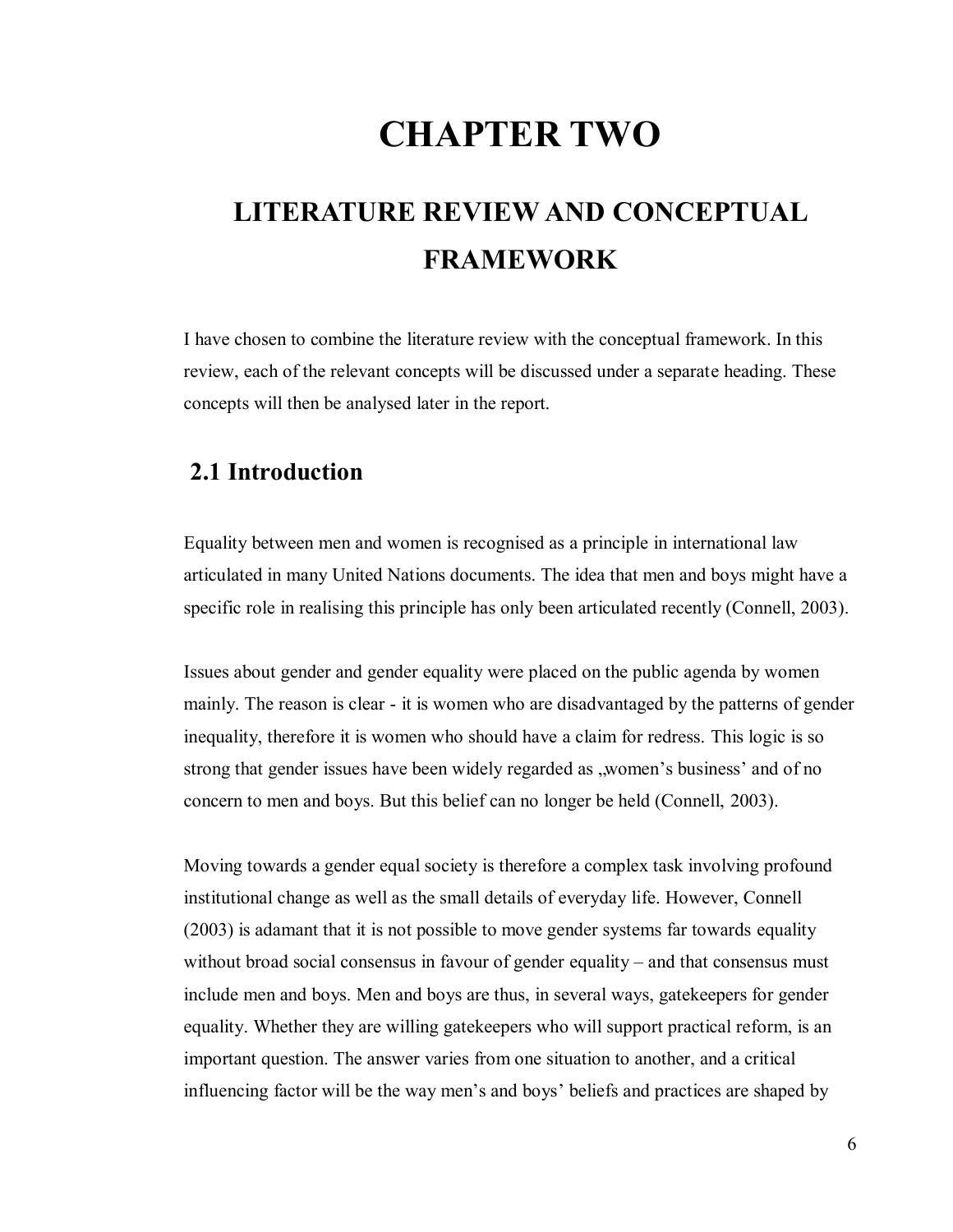gender systems. Research has repeatedly shown that patterns of gender inequality are interwoven with social definitions of masculinity and men"s gender identities (Connell, 2003; Kaufman, 1999). To move towards a gender-equal society often requires men and boys to think and act in new ways, to reconsider traditional images of manhood, and to reshape their relationships with women and girls.

It is hoped that this research will give an insight into boys" perceptions of gender, gender equality and sexism. Having insight into these perceptions will help in steering them to interrupt inequality and sexism, if it is prevalent. Men and boys are likely to support change towards gender equality and non-sexism when they can see positive benefits for themselves and the people in their lives (Connell, 2003). Even when they cannot see personal benefits, however, men and boys have a responsibility in this area. Connell (2003) argues that as long as any systematic gender inequalities persist, delivering advantage to men over women and promising future advantage to boys, the advantaged have an ethical responsibility to use their resources to change the system.

For the last few years, little attention has been paid to gender barriers, in part because so many educators consider gender to mean girls only. The reality, however, according to Sadker and Zittleman (2005) is that gender bias is very much an issue for both boys and girls, an issue too many educators fail to see. Connell (2003) concurs when he asserts that gender relations are an interactive system of connections and distinctions among people and groups of people – what happens to one group in this system affects the others. This reality is clearly contrary to the popular perception that gender is a girls" only issue.

# **2.2 Gender Definition**

What then is gender? Gender can be described as an institutionalised system of social practices for constituting people as two significantly different categories, men and women, and organising social relations of inequality on the basis of that difference (Ridgeway & Correll, 2004). Landry (2007) argues that gender is a social construction where men and women are assigned particular roles in that society and where those roles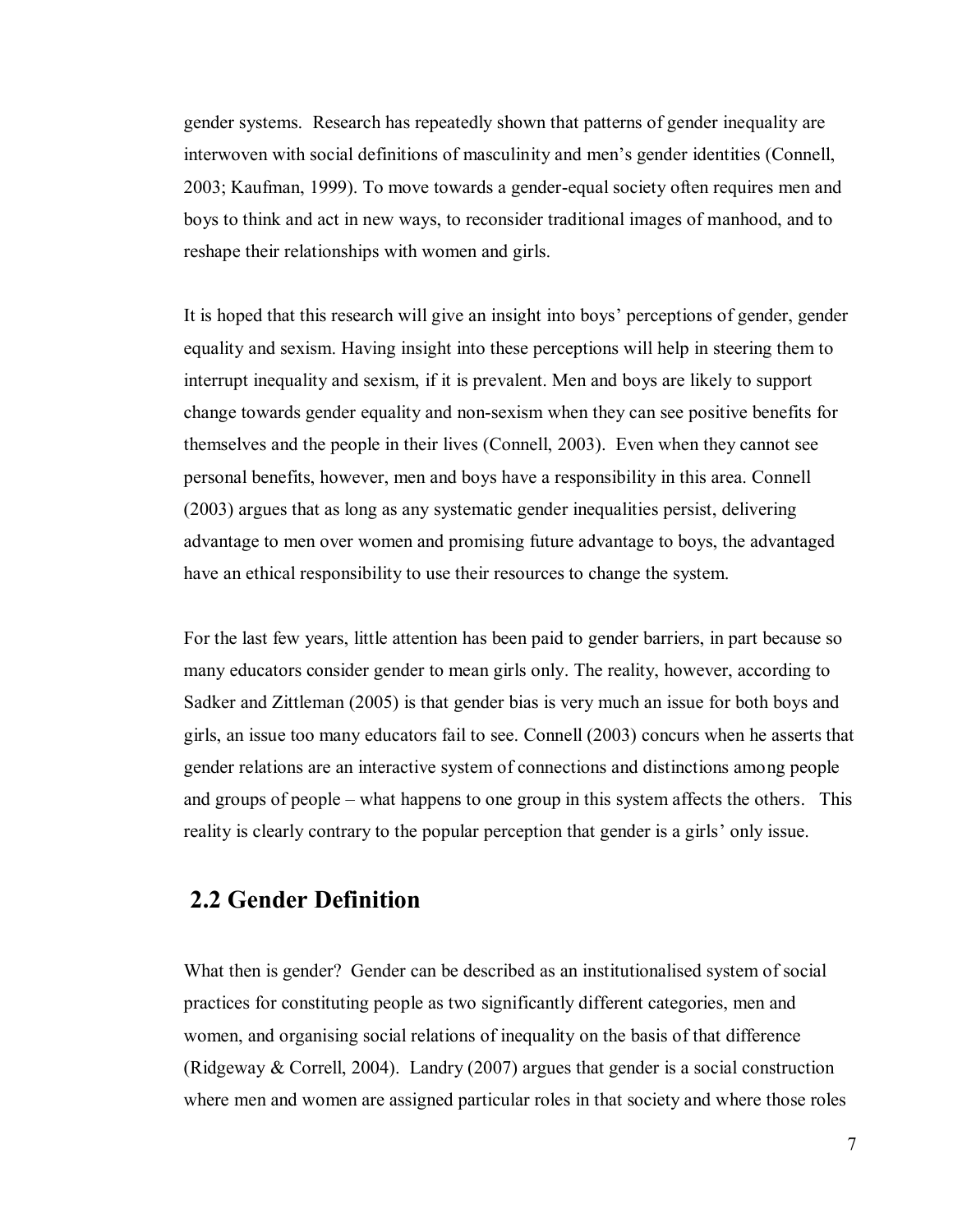and positions are given meaning by members of society. In short, then, Landry (2007) asserts that gender refers to a particular society"s views of the proper place and roles of women and men. Kaufman (1999), on the other hand, believes the key thing about gender is that it is a description of actual social relations of power between males and females and the internalisation of these relations of power. The Commission on Gender Equality (1998) describes gender as an array of socially constructed roles and relationships, personality traits, attitudes, behaviours, values, relative power and influence that society ascribes to the two sexes on a differential basis. Whereas biological sex is determined by genetic and anatomical characteristics, gender is an acquired identity that is learned, changes over time, and varies widely within and across cultures. The Commission further asserts that gender is relational, and refers not simply to women or men but to the socio-cultural relationship between them.

### **2.3 Policy on Gender**

The democratic Government of South Africa recognised that women have been subordinated throughout their lives and there was a need for appropriate measures to ensure gender equality. In his opening speech in Parliament in 1994, former President Mandela said: "Freedom cannot be achieved unless women have been emancipated from all forms of oppression" (Prinsloo, 2006, p. 305). It was then that South Africa embraced the goal of gender equality, and formal expression to this is found in the Constitution and particularly in the Bill of Rights (Morrell, 2009). By implication, gender equality is not to be regarded as an add-on programme, but is to be part of all government programmes including education (Pandor, 2005). While policy intent and legal guarantees of gender equality is commendable, the challenge really is to convert these guarantees into demonstrable change. The Commission on Gender Equality (1998) argues that although placing equality on the statute book does serve a normative function, it does not inevitably lead to a change in lived experience. On their own, however, law and legal institutions cannot secure equality for women and men. Therefore the Commission emphasises that the rights of women and men that are entrenched in the Constitution are only affected in reality through state action, such as policy formulation and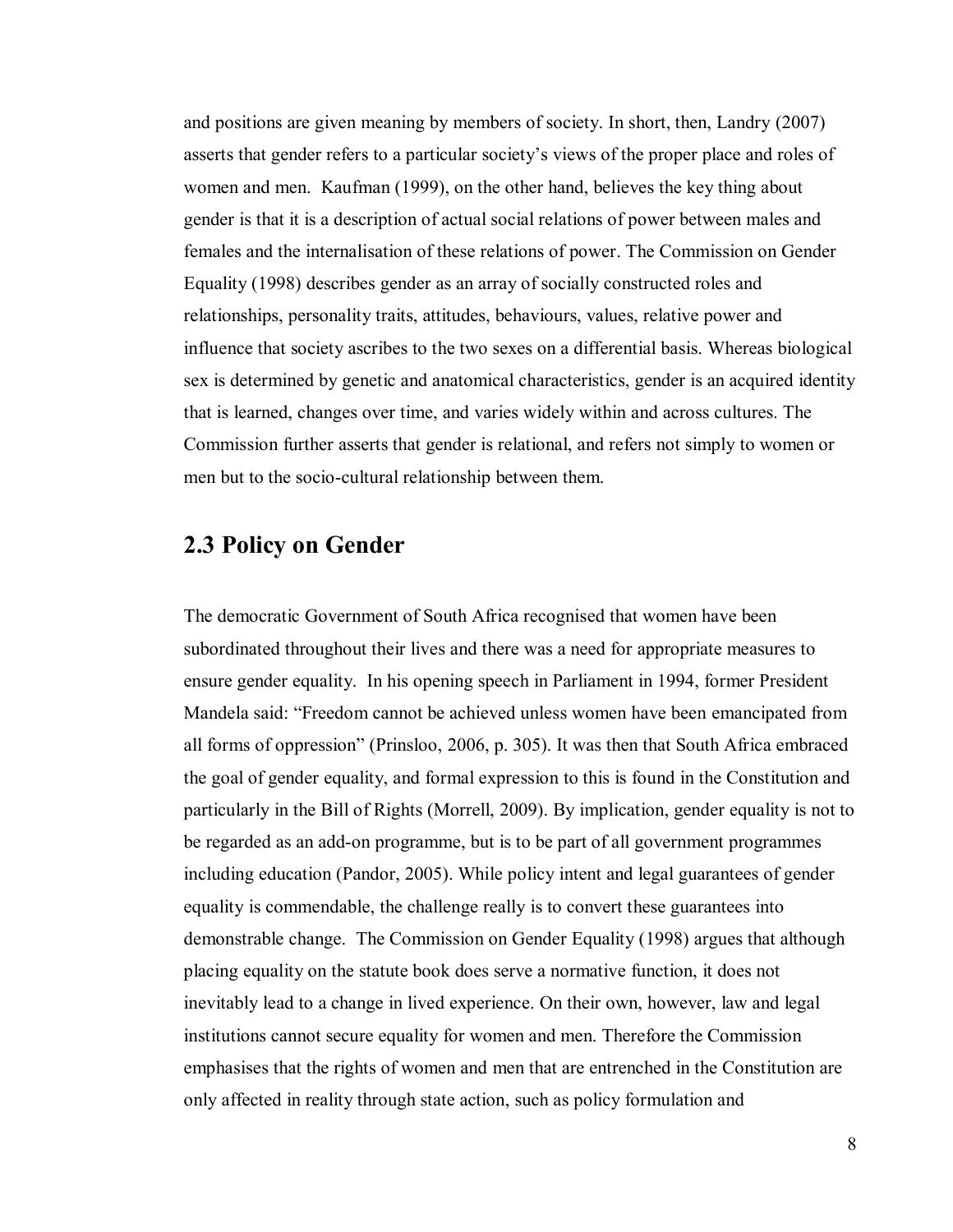implementation, otherwise they remain on an abstract level where they are universal and not responsive to gender-based experience. Although there are great many policy statements, and conventions held, with the aim to enshrine and promote gender equality (Morrell, 2009), it is clear that widespread gender inequalities still prevail in South Africa , as indeed the world. Diko (2007) argues that there is conflict between policy intent and reality.

In response to the new dispensation, the Government established a number of bodies tasked with responding to the Constitutional mandate of ensuring gender equality. Examples of these bodies are Commission on Gender Equality (CGE), Office of the Status of Women (OSW) and Gender Equality Task Team (GETT). Diko (2007) argues that despite the concentrated and concerted efforts of these bodies to achieve gender equality, there are still significant gender and cultural obstacles remaining, and further, there seems to be a gap between political aspirations and social change. Pandor (2005) stated that despite the country"s historical bias against women, there existed a misconception among South Africans that there was no gender inequality in education. This may be because there are more girl learners than boys. Pandor (2005) argues strongly that women"s continued oppression in education be exposed with a view to dismantle male privilege and ending the tension between policy and practice, and thereby ensuring meaningful social change. Morrell concurs with Pandor (2005) when he succinctly writes:

> If South Africa is to be serious about gender equality, it must implement policies that convert rights into the capability of its citizens to live life to the full. This is an ambitious goal for it requires that all citizens commit themselves to respect one another, to abandon ideas of superiority, and to turn away from denigration, abuse, cruelty and hurt. (Morrell, 2009.)

However, South Africa is not alone in experiencing tensions between policy intent and reality. Raza (2007) writes that the Constitution of Pakistan recognises women as equal citizens and that steps be taken to ensure full participation of women in all spheres of national life. However, despite these constitutional guarantees, Pakistan still lacks the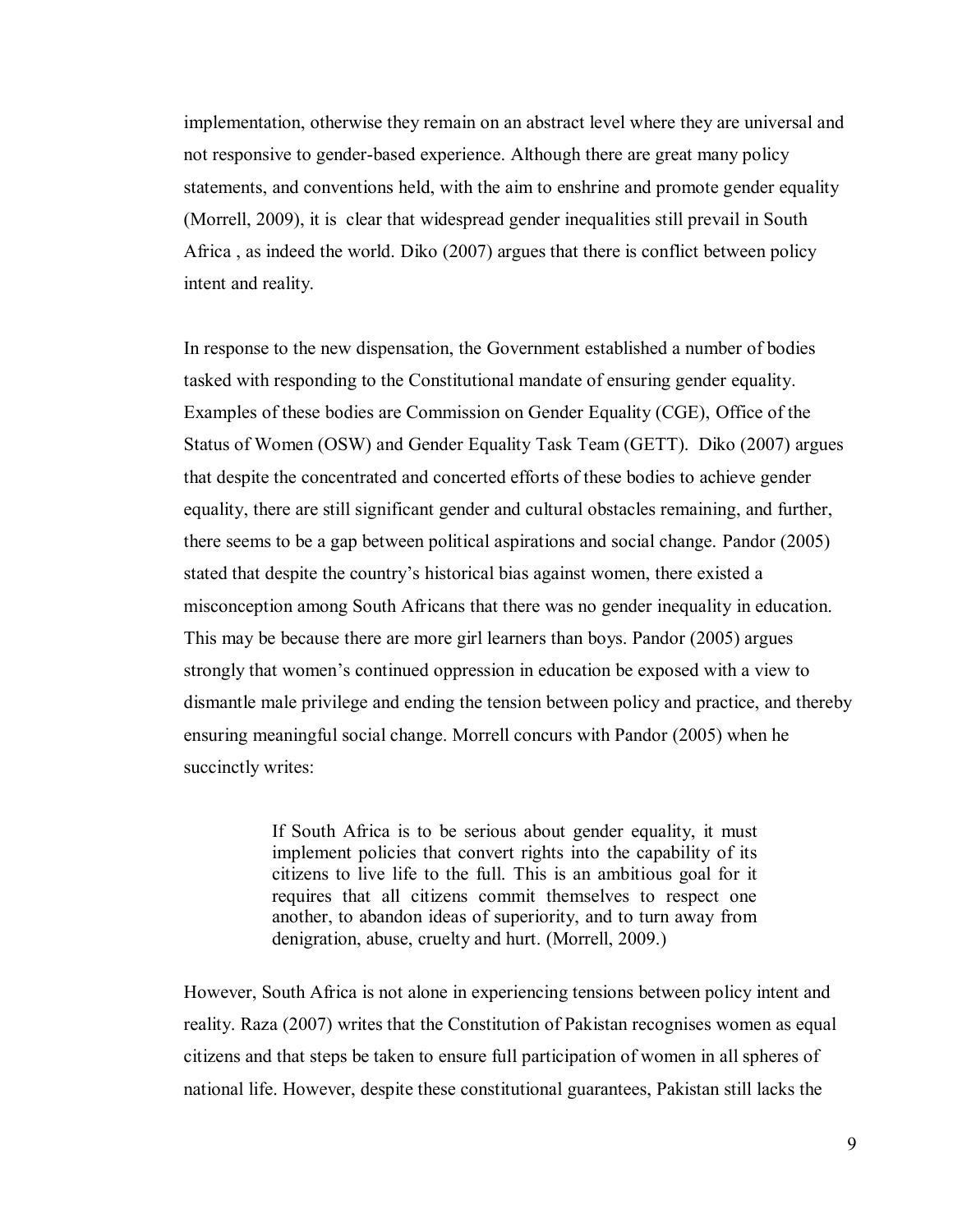results needed to excel with other nations in the practical sphere of women in national development. "In essence the institutional apparatus of the government is not geared to achieve the object of gender equality" (Raza, 2007, p.2). Since the new dispensation in Zimbabwe in 1980, the country has strived to achieve gender equality. To achieve this, various gender policies, declarations and conventions were alluded to. However, in 1999, a Commission of Inquiry of Education noted that gender disparities persisted at all levels of education (Chabaya, Rembe, Wadesango, 2009). As a follow-up the government launched another Gender Policy in March 2004. The aim of this policy was to eliminate all barriers that impede the equality of sexes. However, Chabaya, et al. (2009) have noted that despite almost three decades of efforts to achieve gender equality in Zimbabwe, there appears to be little impact in practice. Put differently, there is simply no congruency between policy intent and reality. Another country that has policies in place is Nigeria. But, as in many societies, gender inequalities still exist in Nigeria. Women in Nigeria do not receive the same treatment as men to make their lives economically, politically and socially better (Agbese, 2003). In spite of legislation, Agbese asserts that post-colonial Nigeria was characterised by male privilege, male domination as well as women subordination. "Gender bias and discrimination was prominent in this era (Agbese, 2003, p.7).

# **2.4 Gender and Culture**

 One of the crucial factors that play a significant role in shaping our gender beliefs and attitudes is cultural beliefs (Ridgeway & Correll, 2004). They argue that widely shared, hegemonic cultural beliefs about gender, and how these impact on social relational contexts, are the core components that influence the gender system. If gender is linked to difference and inequality, then widely held cultural beliefs about distinguishing characteristics of men and women and their expected behaviour are a central component of this gender system. Our perceptions of gender are strongly influenced by our cultural beliefs which are enacted in our social interactions. These cultural beliefs are strong and referred to as "hegemonic cultural beliefs" (Ridgeway & Correll, 2004, p. 512). They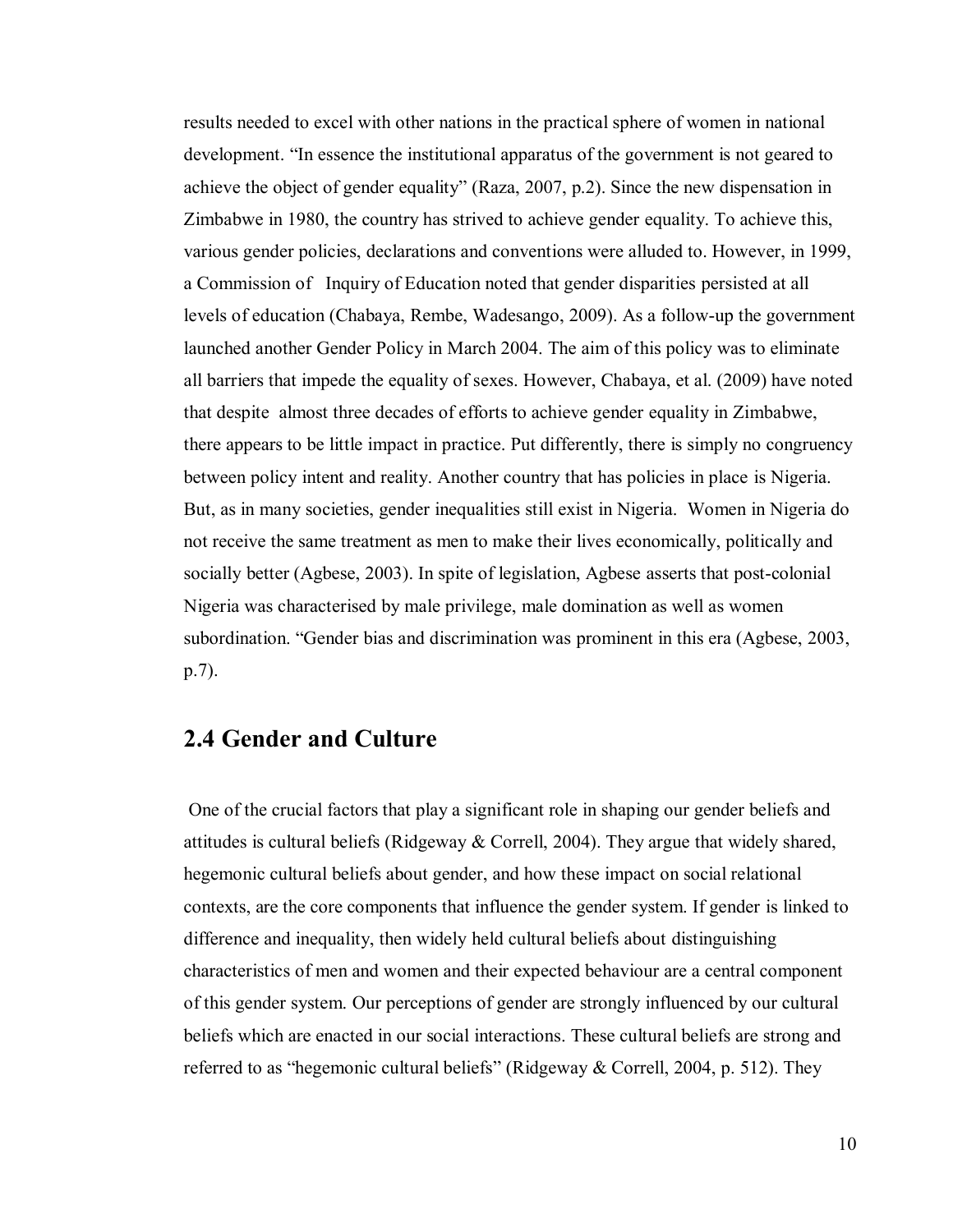argue that these hegemonic cultural beliefs about gender are so strong that they have the potential to bias our behaviour and evaluations of self and others in gender issues.

Clearly then, culture is a powerful agent that influences perceptions. An example is Taiwan where culture and indeed society as a whole, was influenced by a male dominated lifestyle. That cultural perspective places women and girls in a subordinate role in which they receive unequal treatment (Lawrenz, Veach & Hong, 2005). Examples of this unequal treatment include girls experiencing seriously unequal treatment from parents and teachers, women and girls suffering violence in their families and commonly endured sexual harassment or sexual violation, as well as unequal treatment in the workplace which include limited promotion to higher positions. Lawrenz, et al. (2005) also found that many girls from low income families sacrifice their own educational opportunities for their brothers.

In South Africa there is also tension between culture and policy intent. Moorosi (2008) cites comments from men such as: "I can"t be headed by a woman," and "the community needs a strong man for the school". Moorosi argues that it is these serious cultural issues and practices that prevent policy and legal reforms from reaching desired goals. When Wolpe (2005) raised the issue of cultural factors relating to sexual violence and the rights of girls and women being denied, she was told continuously that she was exaggerating the problem. She argued that certain cultural practices had the "unintended consequence of promoting male rights with regard to sexual practices" (Wolpe, 2005, p.129). Jeftha (2006) argues that men"s actions are constrained by traditional beliefs and expectations, and influenced by divisive cultural beliefs and social norms. Deep rooted conceptions and perceptions are therefore not easily eradicated through policy.

# **2.5 Gender and Patriarchy**

Coetzee (2001) argues that both Western and African cultures are deeply influenced by patriarchy. Therefore being raised in a highly patriarchal society is bound to influence boys" perceptions of gender, gender equality and sexism. Coetzee (2001, p. 300) argues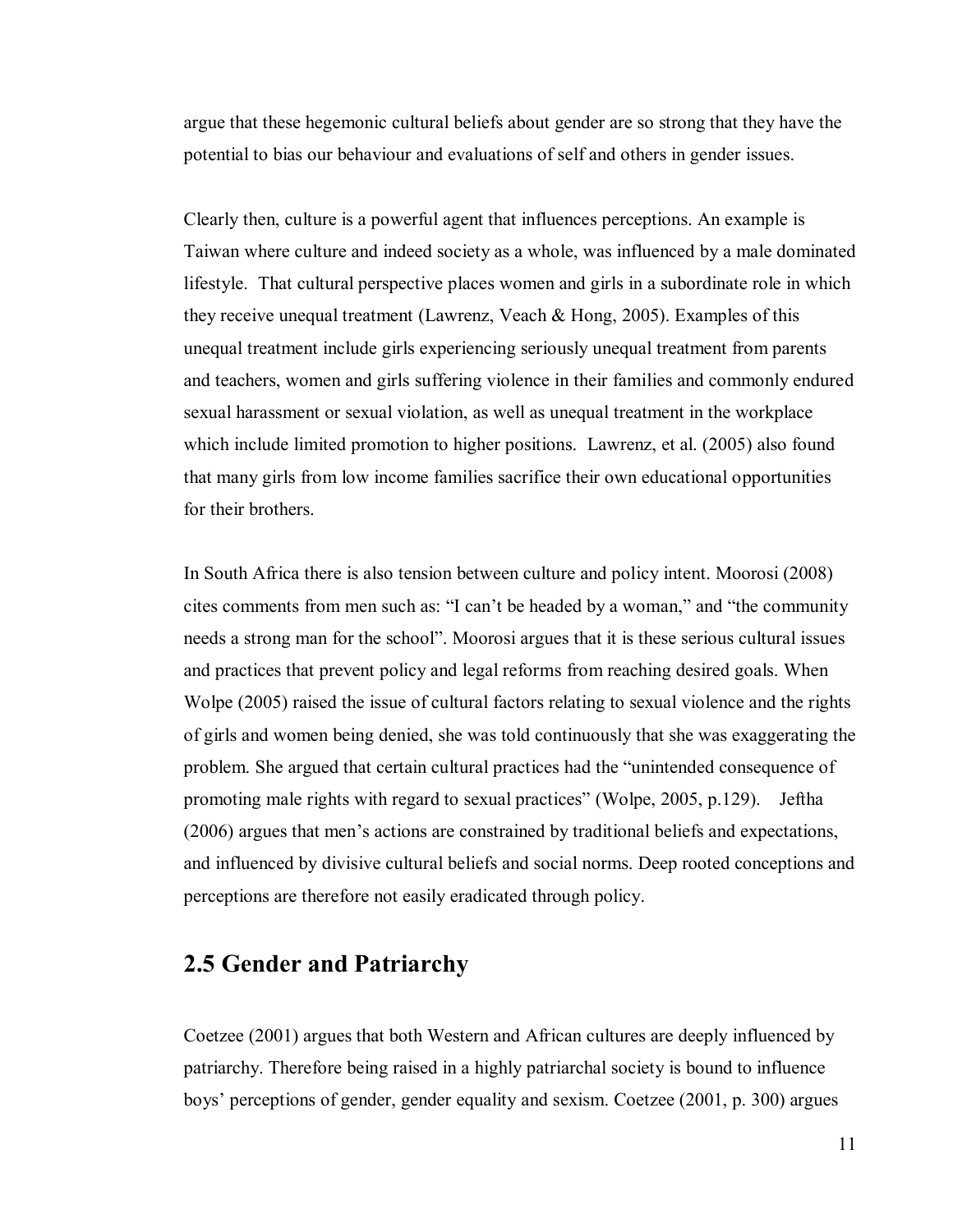that because patriarchy is so deeply entrenched in our society, "the current pursuit of gender equality in South African education is up against a powerful enemy". Kaufman (1999) argues that almost all humans currently live in systems of patriarchal power which privilege men and stigmatise, penalise and oppress women. The Commission on Gender Equality (1998) found that patriarchy is so firmly rooted in South African Society that it is accorded a cultural halo status. The Commission (1998, p.10) made the following pertinent conclusion:

> Thus to challenge patriarchy, to dispute the notion that it should be men who should be dominant figures in the family and the society, is to be seen not as fighting male privilege, but as attempting to destroy African tradition. Patriarchy brutalizes men and neutralizes women across the colour lines. (Commission on Gender Equality, 1998.)

Coetzee (2001) and Moorosi (2008) concur that any endeavour at education transformation in South Africa must take cognisance of the fact that mere policy statements are destined to facilitate superficial change only. To create a democratic education dispensation requires "incisive evaluation and eradication of deep- rooted structures of domination, that permeate society" (Coetzee, 2001 p. 304).

The male identity is strongly influenced by cultural institutions (such as family, school, peer groups) and cultural identifiers (such as race, class, gender and sexual orientation). Men and boys in South Africa come from patriarchal cultures with a history of male messages of dominance, power and control. Since the dawn of patriarchy, men have put themselves at the centre of their strong, masculine universe (Pillay, 2009). They are taught to be seen as strong, stoic autonomous beings. Nonetheless, in a research study on the social construction of the male identity in South Africa, Augustine (2002) highlights the dilemma boys and men find themselves in. The problem facing boys and men is that cultural messages that form the males" dominant narratives are now being challenged by both legislation and the feminist lobby. Women have used the discourse of law to challenge the dominant patriarchal discourse and a consequence of this is the upsetting of cultural roles and norms.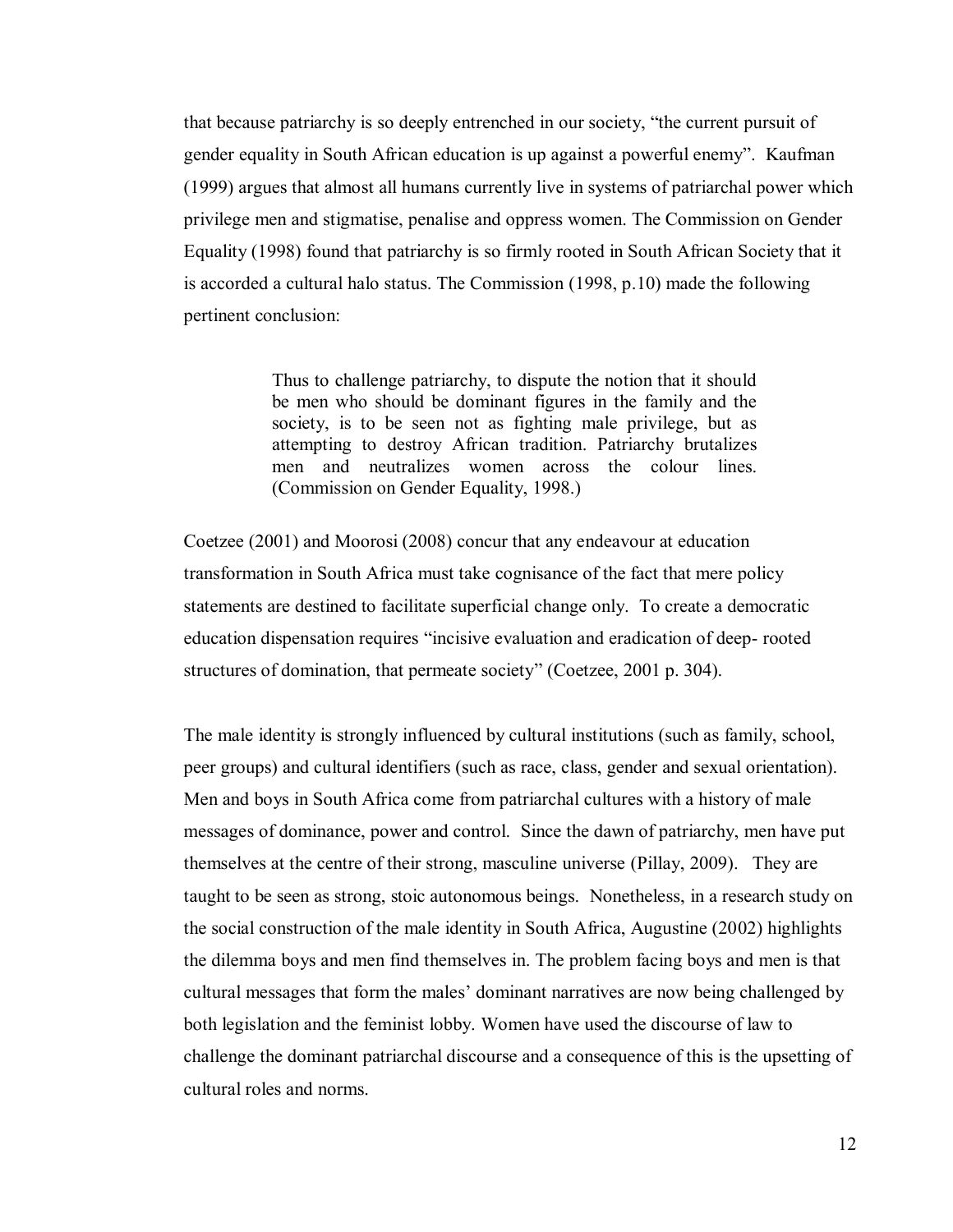### **2.6 Earlier Socialisation**

Augustine (2002) argues that South African men and boys are ill-equipped to deal with such rapid change due to their earlier socialisation. The way boys are socialised impacts them throughout their lives. Landry (2007) asserts that boys learn early about cultural values and behaviours, such as competition, toughness, being macho and winning at all costs. These are culturally valued aspects of masculinity. Augustine (2002) suggests that society and cultures must change to include men and boys' full range of experiences, emotions and humanity. Men and boys, on the other hand, need to enter into open discussion about competing discourses, because the previously taken for granted, reified cultural codes are no longer stable. In line with this thinking, the University of KwaZulu-Natal Men"s Forum (UMF) was recently formed. One of its key aims is to get men to think critically about their gender and its impact on their life. Nevertheless, Augustine (2002) is well aware that not all men and boys will be willing to confront the tension between cultural norms and legislation. Some men and boys will engage in a "constant battle to attain and maintain the ideal of masculinity and stable self" (Augustine, 2002, p. 122). Such men and boys who are reluctant to negotiate changes or compromise their traditions or cultural way of life experience change as very disturbing and tend towards "hypermasculinity" (Augustine, 2002, p.122). They are rigid and will be more likely to show a resistance to change. Dr Maxwell Phiri, speaking at the UMF, spoke emphatically of the challenges men face in risking emasculation by becoming fully fledged emotional beings (Pillay, 2009). On the other hand men and boys who engage with the tension between culture and patriarchy and the feminist voice, supported by legislation, "will find a newfound freedom to be human, to love and express themselves without fearing the loss of their identity" (Augustine, 2002, p. 121). Finally Augustine argues for a critical self-reflection by men and boys, where they learn to perceive themselves and derive self-worth from a variety of roles, not just those culturally prescribed for males (which society constructs as more valued). For then we, as men and women, will be free to connect and to love and respect each other as humans are meant to do. "Our humanness lies in recognising and accepting each other" (Augustine 2002, p. 123).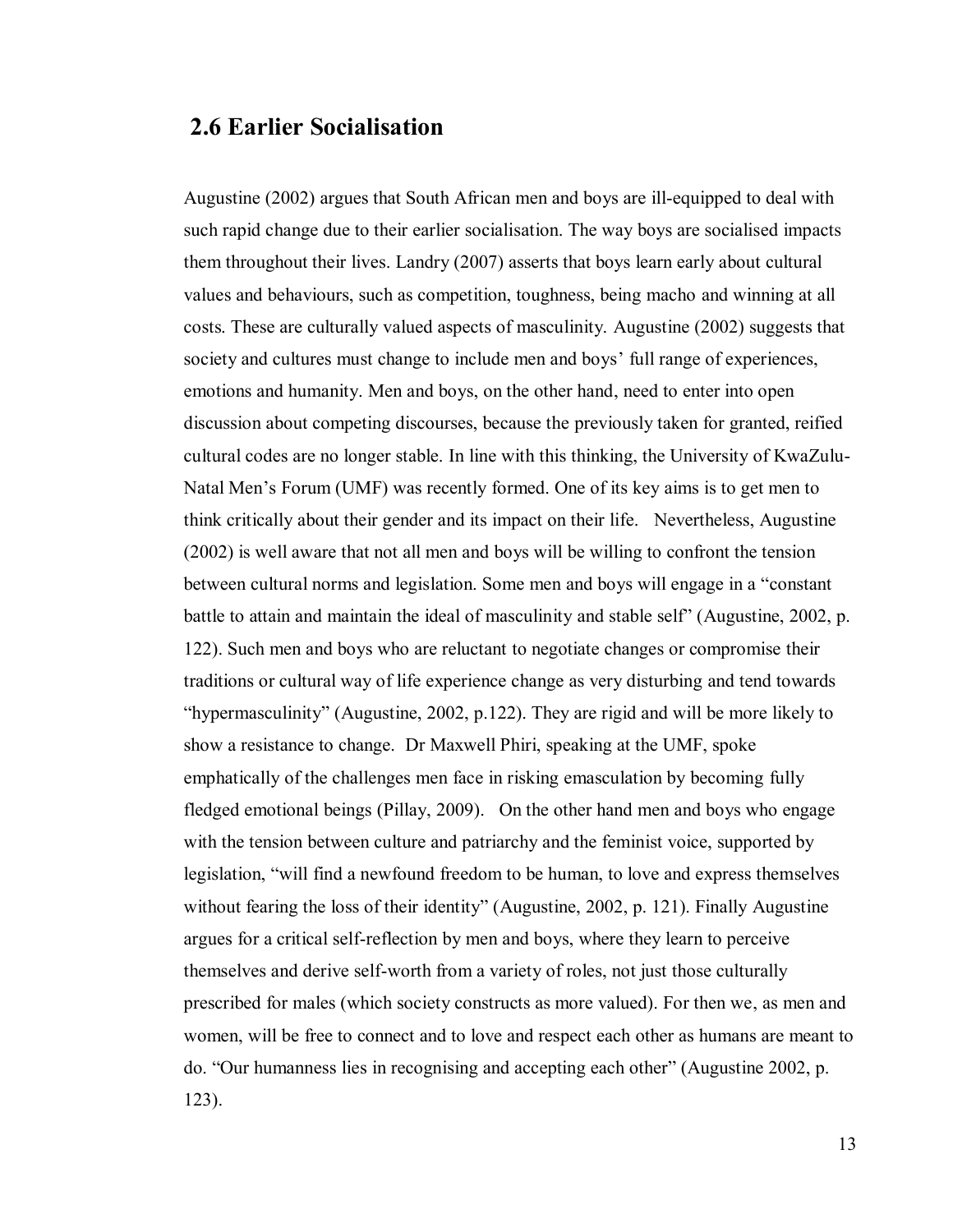# **2.7 Hegemonic Masculinity**

The focus of this study is on boys and their perception of gender, gender equality and sexism. Therefore the questions of boys and how they construct their identities and masculinities is of paramount importance. Masculinity, for the average person, implies concepts such as powerful, strong, macho, brave, rational and heterosexual. Young (2001) refers to this as the power of hegemonic masculinity in shaping our perceptions of a "real man" or "real boy". Connell (in Young, 2001) associates hegemonic with the ascendant position of leadership and power, and is used to represent the practices of masculinity that define it in opposition to femininity, as well as in relation to other subordinated masculinities, for example "wimps" and "gays". Connell (in Young 2001) argues that hegemonic masculinity privileges certain ways of doing masculinity and produces unequal relations among men and between men and women. Christensen and Larsen (2008) concur with Young (2001) when they argue that the concept of hegemonic masculinity relates to the general oppression of women **and** to a hierarchic classification of men, and it brings into focus the issue of multiple masculinities. Kaufman (1999) argues that patriarchy exists not simply as a system of men"s power over women but also of hierarchies of power among different groups of men and between different masculinities.

Connell (1995) describes four types of masculinities:

- (a) Dominant/Hegemonic masculinity
- (b) Complicit masculinity
- (c) Oppositional masculinity
- (d) Submissive masculinity

Complicit masculinity can be defined as the type of masculinity where men and boys benefit from hegemony. Oppositional or protest masculinity can be defined as being in constant opposition to the dominant masculinity. Submissive masculinity, on the other hand, can be defined as always submitting to the power of the dominant masculinity.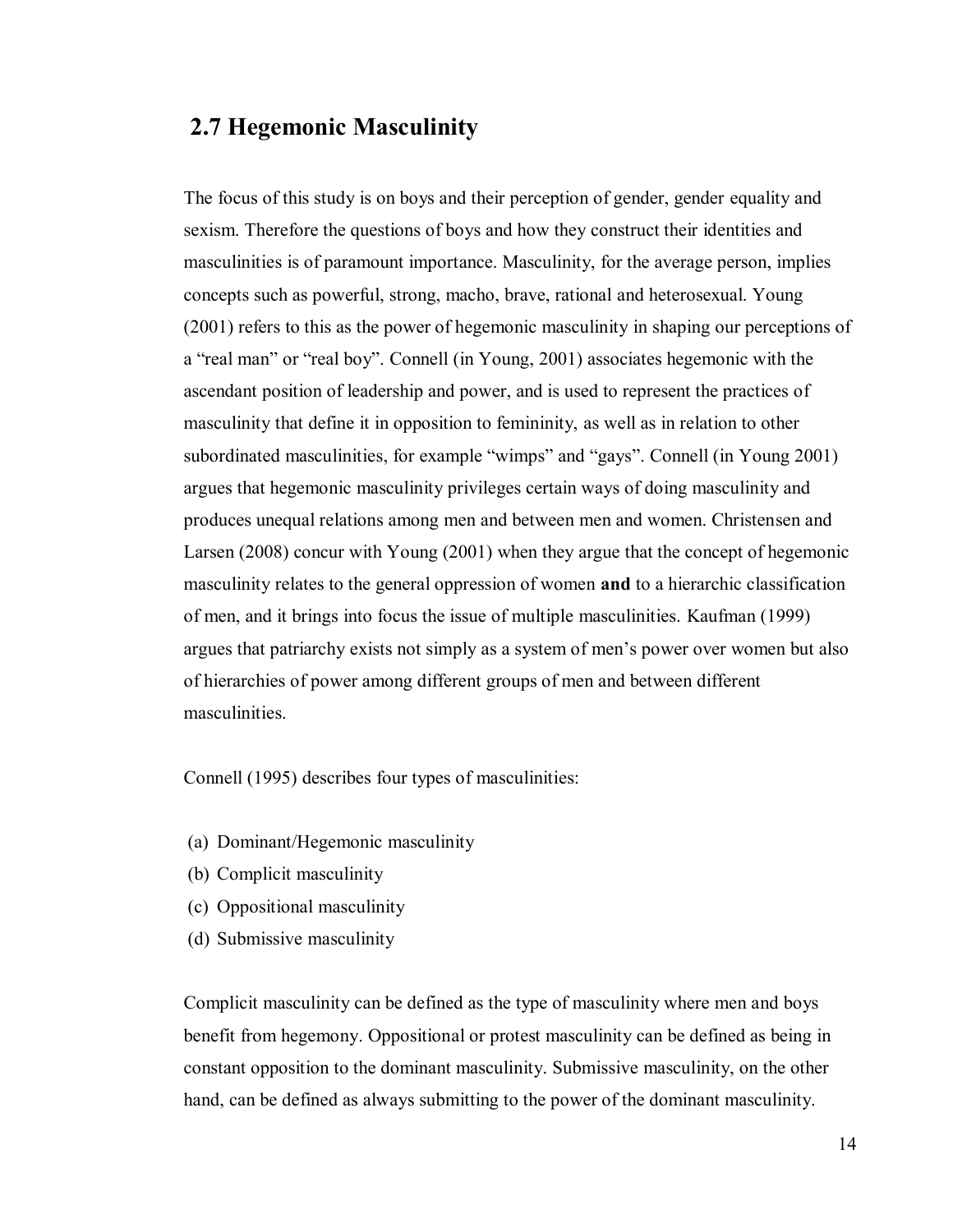Hegemonic masculinity positions itself in opposition to women and takes its status in relation to other forms of subordinate masculinities. The values expressed by the other masculinities enjoy little currency or legitimacy. Hegemonic masculinity presents an idealised version of how "real men" should behave (Jeftha, 2006). Men and boys who identify themselves in the dominant version of masculinity enjoy power and privilege. Therefore, Christens and Larsen (2008) argue the equality dimension is relevant not only in terms of basic relations between men and women, but also in terms of interrelations between men. Young (2001) suggests that masculinity is displayed within particular social contexts. Masculinity theorists such as Connell and Martino (in Young 2001), and Jeftha (2006) suggest that masculine identities are not fixed or stable; they are fluid and constructed time and time again. Therefore, as Jeftha (2006) asserts, even though various types of masculinities exists, it may not always be that easy to distinguish between them as they are constantly changing and shifting. Any one man or boy, may position himself in different masculinities in different relationships and contexts, since masculinity as a social construct is prone to internal contradiction. Caution should therefore be exercised against trying to label any one man/boy as belonging exclusively to one masculine type. Boys and men are held accountable to display situationally specific ways. This display must be constantly upgraded and maintained in and through their interactions and talk within social contexts (West and Zimmerman, in Young 2001). Gender is therefore not something one "accomplishes" once at an early age; it has to be displayed over and over again in accordance with the structures of social contexts (Young, 2001).

## **2.8 Hegemonic Masculinity and Power**

Hegemonic masculinity is closely linked with power. As with other masculinities, it is not stable. It is constantly responding to challenges, accommodating or repelling rival representations of masculinity (Jeftha, 2006). The common features of these dominant forms of contemporary masculinity are that manhood is equated with having some sort of power (Kaufman, 1999). Schoeman (in Coetzee, 2001) comments on the devastating effects of male power in South Africa. This power frustrates well-balanced interpretations of reality to such an extent that the oppressed become restricted in their thinking and also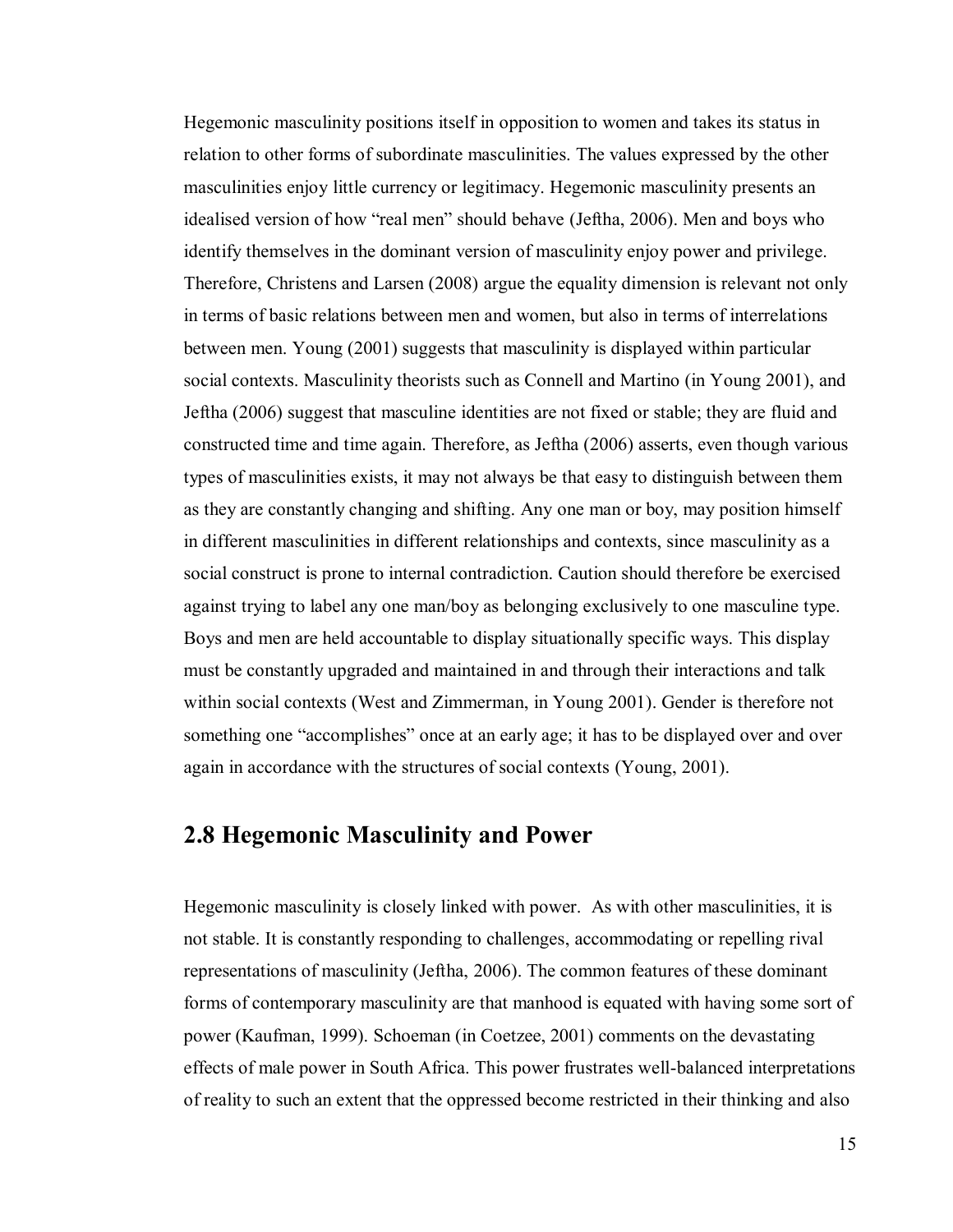accept their subservient position in society and presumed inferiority as normal and as a given state of affairs that has little chance of changing. The use of power in the male culture traps both the powerful and the powerless in hegemonic structures that are cruelly dehumanising (Coetzee, 2001). The equation of masculinity with power is one that developed over centuries. It conformed to, and in turn justified, the real life domination of men over women and the valuation of males over females. Men learn to accept and exercise power because it allows them the capacity to exercise control, as well as enjoying privileges and advantages that women and children do not enjoy, or simply, because it is an available tool that allows us to feel capable and strong (Kaufman, 1999).

It is clear that hegemonic masculinity can be problematic. In a study conducted by Robinson (2005) in Australian schools, it was found that sexual harassment was integral to the construction of hegemonic masculine identities. What was also shocking was that sexual harassment was considered legitimate and expected means through which to express and reconfirm both public and private positions of hegemonic masculinity within a hetrosexualised, racialised and classed gender order (Robinson, 2005). Robinson found that sexual harassment is not about an individual, but is constituted within a broad cultural and power dynamic and these intersect with race, class and gender. Successful hegemonic masculinity is often measured against aggression, intimidation and dominance shown towards the gendered "other" i.e. girls and women or those men and boys who take up less dominant forms of masculinities. These men and boys consequently experience horizontal forms of oppression. As sexual violence and sexual harassment become part of the performance of hegemonic masculinity, men and boys develop their sense of identity in this form of masculinity. Martino (2000) in a study of adolescent boys found that boys identifying with the dominant masculinity displayed social practices such as "mucking around" in class, "giving crap", and acting "cool".

Hegemonic masculinity has implications not only for women and girls, but also for boys belonging to subordinate masculinities. Lingard and Douglas (1999) argue that it is a mistake to regard all boys as powerful, since many boys in subordinate masculinities experiences powerlessness, leaving them alienated from themselves and without a

16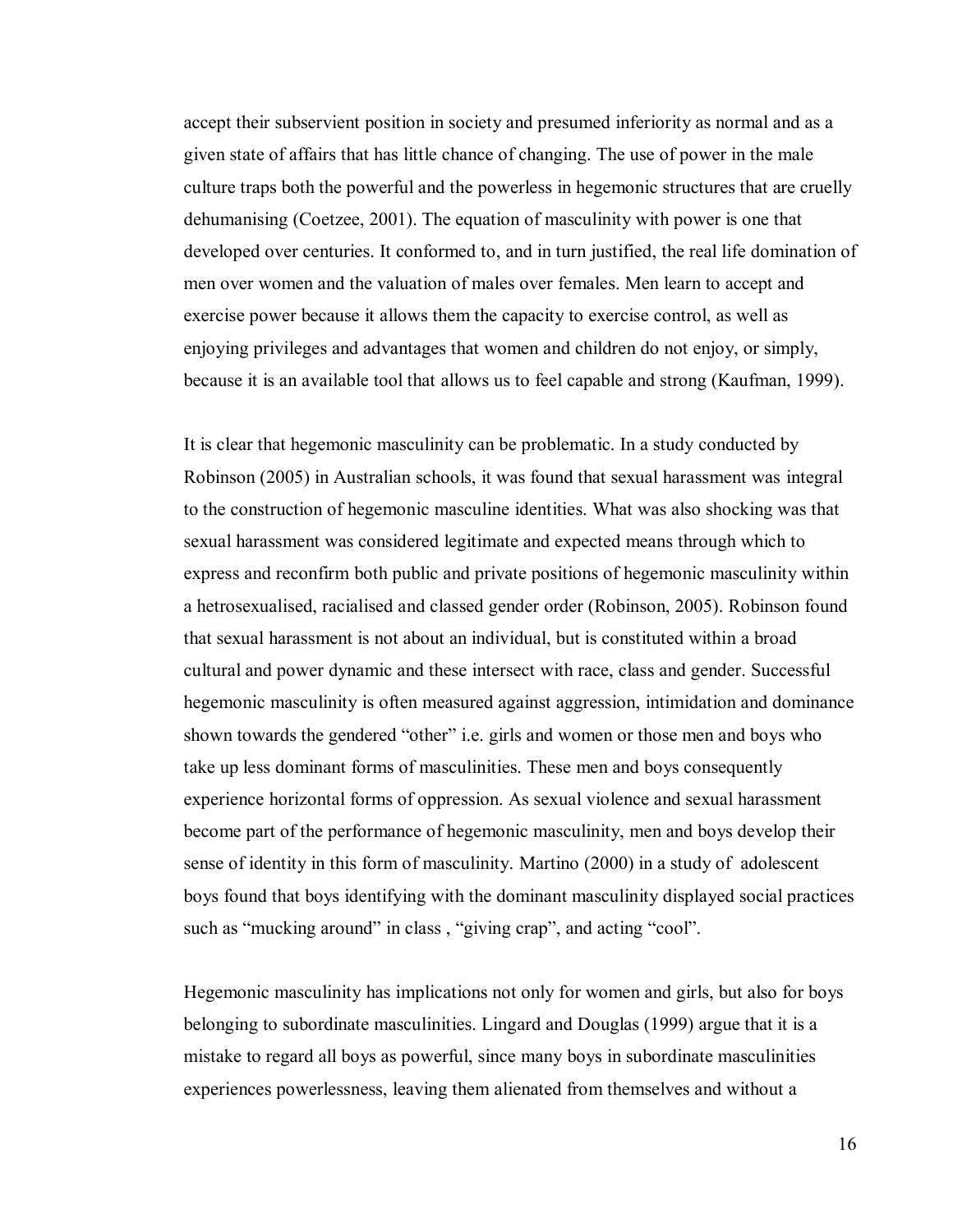positive sense of their masculine identity. Kaufman (1999) concurs, arguing that men experience contradictory experiences of power. He asserts that while power enjoyed by the dominant masculinity gives them privilege, that same power can cause subordinate masculinities to experience pain, fear and alienation.

A typical example of this is bullying or peer victimisation, which is one of the hidden elements of the culture of violence that contributes to the different manifestations of violence in our society (Nesser, et al., 2003). Further, Nesser, et al. (2003) assert that dominating males and females bully others that are less powerful. Men bully females and even less powerful men, while children often bully less powerful peers. Bullying among learners can be described as intentional, repeated hurtful acts, words or other behaviour, such as threatening, committed by a child or children against another child or children. These negative acts are not provoked by the victim, and for such acts to be identified as bullying, an imbalance in perceived or real power must exist between the bully and the victim (Coloroso, cited in Nesser, et al., 2003). In a study on bullying in schools in South Africa, Nesser, et al. (2003) found that boys were the main perpetrators of in bullying other learners (68 %). This could be attributed to the element of bravado or hegemonic masculinity.

Hegemonic masculinities clearly have the potential to be counter productive in schools. Lingard and Douglas (1999, p.134) refer to the "harmful standards of hegemonic masculine expression". They argue that the competitive and stultifying demands of hegemonic masculinity reproduce the need for unequal relations of social power and privilege among males themselves and more obviously between males and females. Broadly speaking, men and boys are expected to be physically strong, emotionally robust, macho, competitive (Landry, 2007; Jeftha, 2006). However, some of these traits translate into attitudes and behaviours that have become unhelpful (Jeftha, 2006). It is against this backdrop that and Kehler and Martino (2007) call for schools to enhance boys capacities for self-problematisation focusing on the limitations that hegemonic masculinity imposes. This, they contend, will help support a counter-hegemonic practice. Similarly Martino (2000) asserts that schools should engage in critical practice, i.e. getting boys to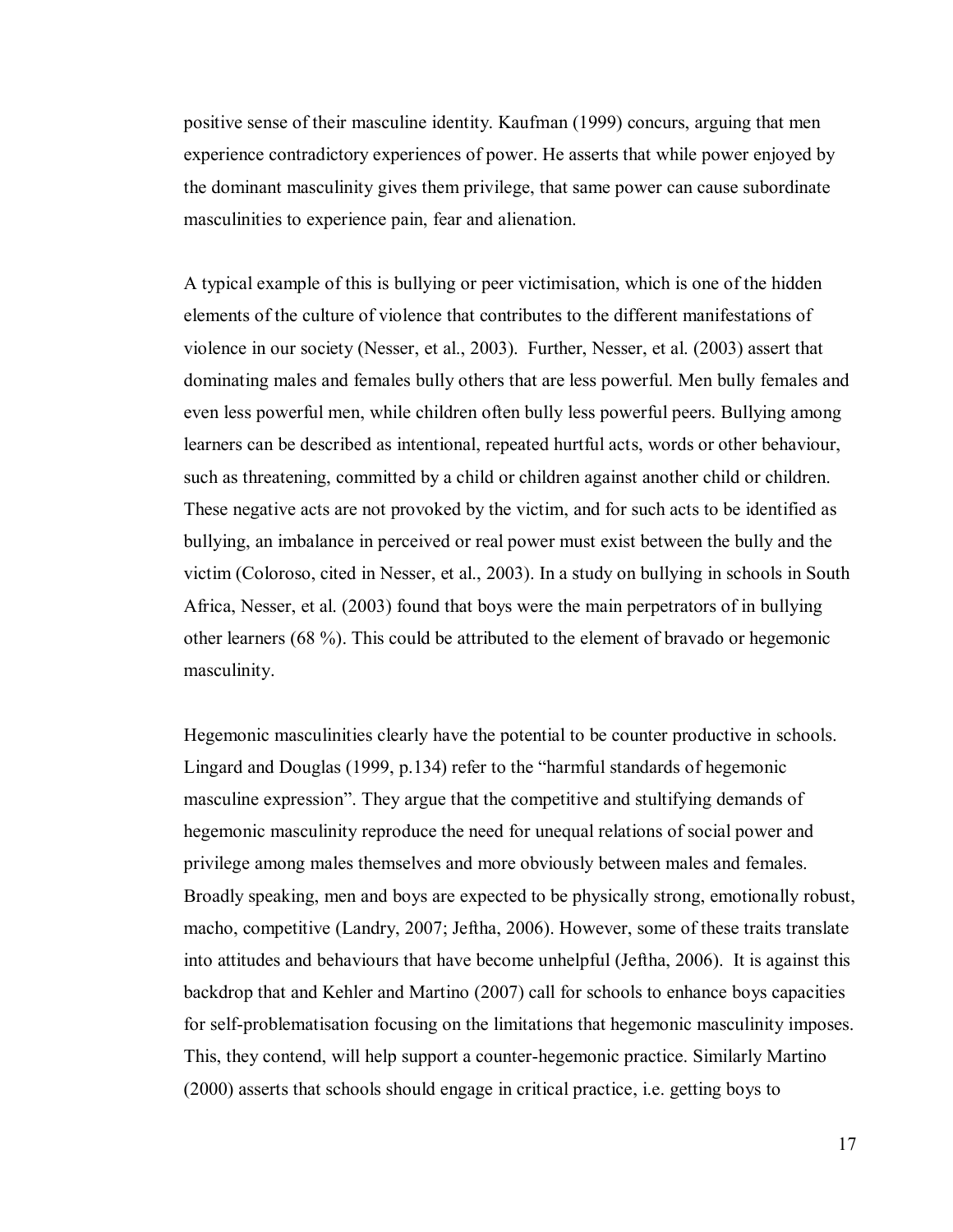recognise the injustice they have experienced themselves may be the initial step in enabling them to empathise with other people"s experiences of injustice and to recognise ways in which they were complicit in perpetuating injustice.

Hegemonic constructions of masculinity need to be a deconstructed. To this end, the UMF encourages new forms of masculinity that are more adaptive, more flexible, more balanced and more engaged with the people around them, which in turn allows men and boys to better understand themselves and their identities (Pillay, 2009).

The big challenge for schools in relation to boys is to support them to dismantle the walls they construct around themselves and others in order to feel "masculine". This includes supporting them to accept and enjoy a variety of masculinities (Lingard and Douglas, 2007; Augustine, 2002). By giving more exposure to other forms of masculinity, and by challenging the dominant/hegemonic masculinity, Jeftha (2006) believes the struggle for gender equality will be enhanced, as well as leading to a decrease in gender based violence and other forms and consequences of gender inequality.

### **2.9 Gender Violence**

While South Africa ranks among the most gender equitable countries in the world in terms of its parliamentary composition, it is also among the most gender inequitable countries in the world if one looks at the level of gender based violence (Morrell, 2009). De Wet (2007 , p. 675) describes gender based violence as:

> Violence involving men and women, in which the female is usually the victim; and which is derived from unequal power relationships between men and women. Violence is directed specifically against a woman because she is a woman, or affects women disproportionately. It includes, but is not limited to, physical sexual and psychological harm including intimidation, suffering, coercion and/or deprivation of liberty. (De Wet, 2007.)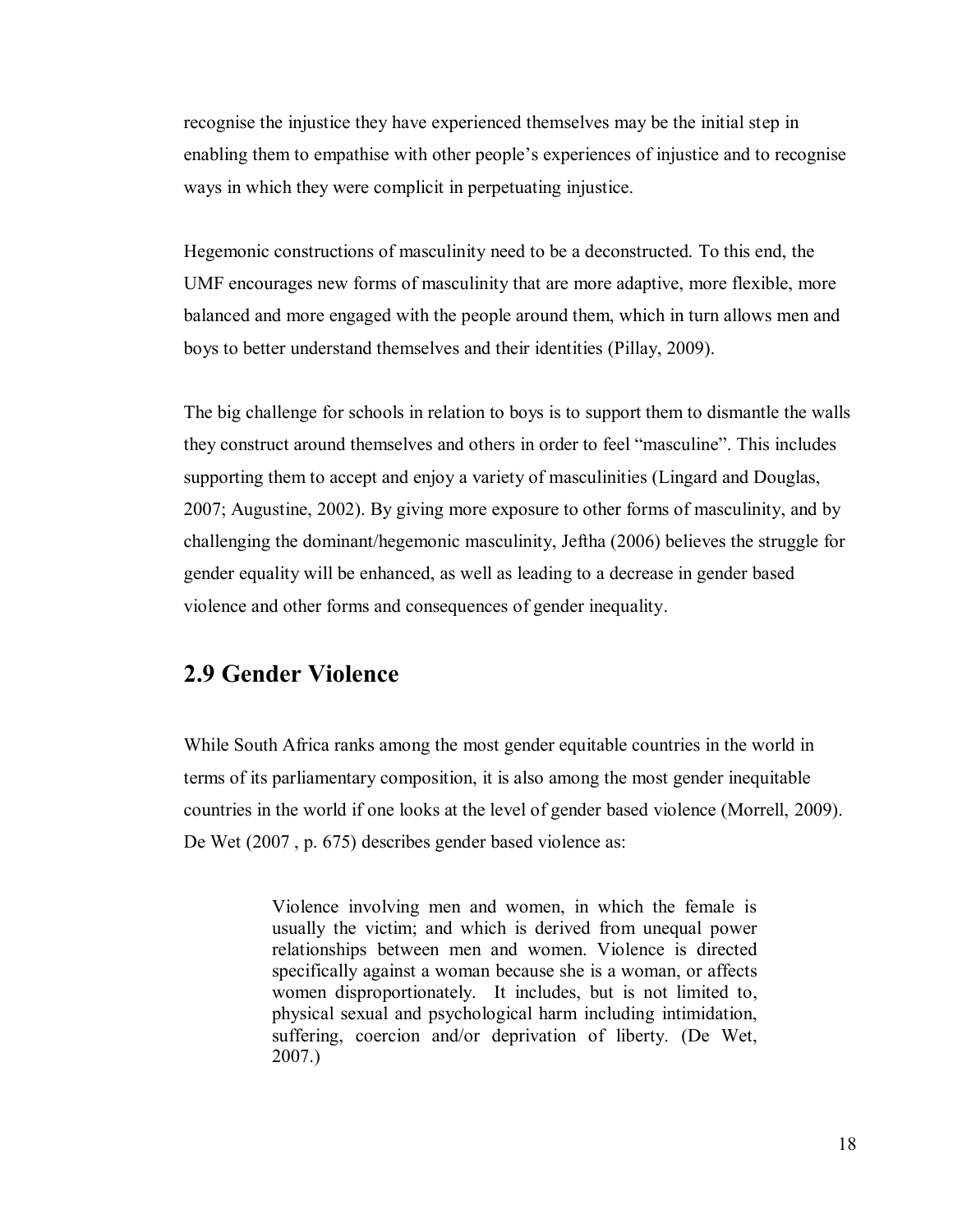In South Africa violence against women and girls has long reached critical proportions. Lisa Vetten, Manager of the Gender-Based Violence Programme, run by the Centre for the Study of Violence and Reconciliation, and also a long time stalwart for Women"s Rights, states that in 1999 alone, 51 249 rapes were reported to the police, and this she believes, is likely to be merely the tip of the iceberg of actual rapes (Kent, 2004 ). This study focuses on schoolboys" perceptions, and therefore I will focus on the situation in schools.

Sexual harassment is an important aspect of the reality of school life for many young people in South Africa (Prinsloo, 2006; De Wet, et al., 2008; Human Rights Watch, 2001). Schools are supposed to be safe places where all learners have equal access to educational opportunities and are treated equally (Prinsloo, 2006; De Wet, 2007). However, this is not the case, as is evidenced by many research reports. Schools are described as "sites of violence" (Morrell, 2002) and "neither safe, nor innocent, but provide a stage which permits the development of violent attitudes and behaviours," (Kent, 2004, p. 62). Bhana ( 2007, p. 34) asserts that schools, including primary schools, are important sites in the making of gender power relations, and it is here that boys and girls enact "poisonous patterns of conduct" . The importance of the school as both a social arena in the construction of gender/sexual identities, and a location in which violence is perpetrated, has been highlighted by Dunne, et al. (2006). They voice concern that in some schools many practices of gender violence become institutionalised and accepted as part of the landscapes of schooling. De Wet, et al. (2008) observed that for many South African girls, violence and abuse are an inevitable part of the school environment.

Research reports indicate the situation in schools is shocking. More than 30% of girls are raped at school (Prinsloo, 2006). The report by the Human Rights Watch (2001) indicates that many girls experience violence in schools, including rape, sexual abuse, sexual harassment and assault by both male educators and learners. In a study on peer sexual harassment, Fineran, (in De Wet, et al., 2008) found that 79% of the respondents indicated they had experienced some form of sexual harassment by peers, while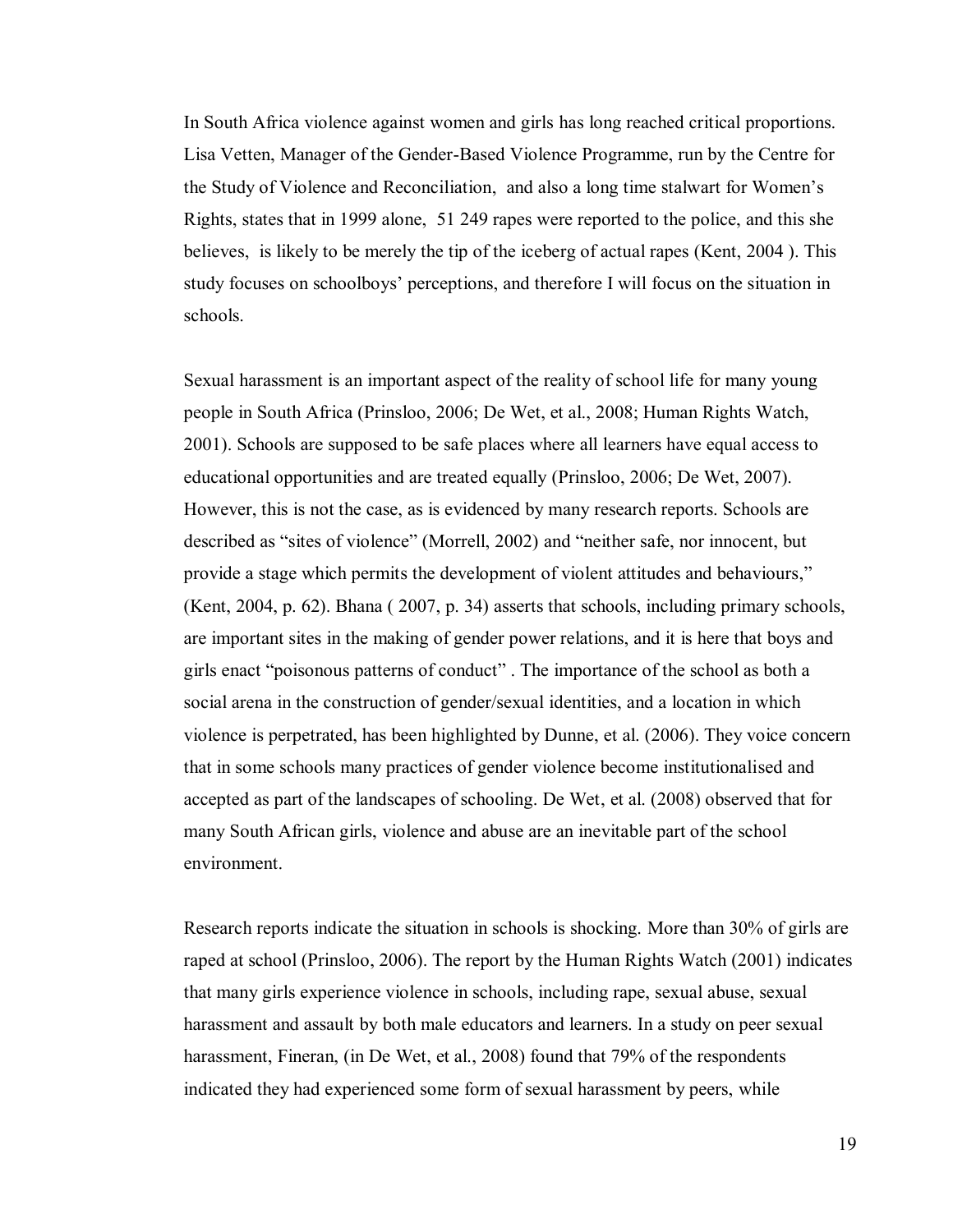Mabusela (in De Wet, et al., 2008) found that sexual violence was almost exclusively perpetrated by males known to the girls.

Whilst being a victim of rape is common amongst girls of school-going age, it must also be borne in mind that boys are also victims of violence in school. Fineran (in de Wet, et al., 2008) found that 73 % and 28 % of boys were victims of sexual harassment and violence respectively. While acknowledging that men commit most violent acts, and that it is a problem for them as perpetrators, Morrell (2002) observes that not all men are violent, while Bhana (2007, p. 34) asserts that "neither are all boys violent". It is therefore a mistake to regard all boys as powerful, since many boys in subordinate masculinities experience powerlessness leaving them alienated from themselves (Lingard & Douglas, 1999).

The social construction of masculinity and femininity exacerbates the levels of violence i.e. the social construction of what it means to be boy and girl nurtures gender violence (Bhana, 2007). This is oppression because the social construction of gender is invested with power and unequal relations which can lead to gender violence. Bhana (2007) contends that in gender relations it is not only the power imbalance between boys and girls that is problematic, but the way in which masculinity and femininity is constructed. Femininity is associated with gentleness and a lack of power, while masculinity is associated with power, and being in control. She describes the dominant expression of masculinity in this setting as the warrior masculinity, one that is connected to violence, which is used as a means of control. Warrior boys feel the pressure to demonstrate masculinity in violent ways and reinforce their dominance over girls and also subordinate masculinities.

Sexual harassment is therefore an expression of sexism which reflects and reinforces the unequal power that exists between men and women in our patriarchal society. Larkin (1994) asserts that it is part of a pattern of male-female interaction in which men or boys routinely express their dominance over women. Larkin (1994) argues that sexual harassment and other forms of violence against women are the logical products of a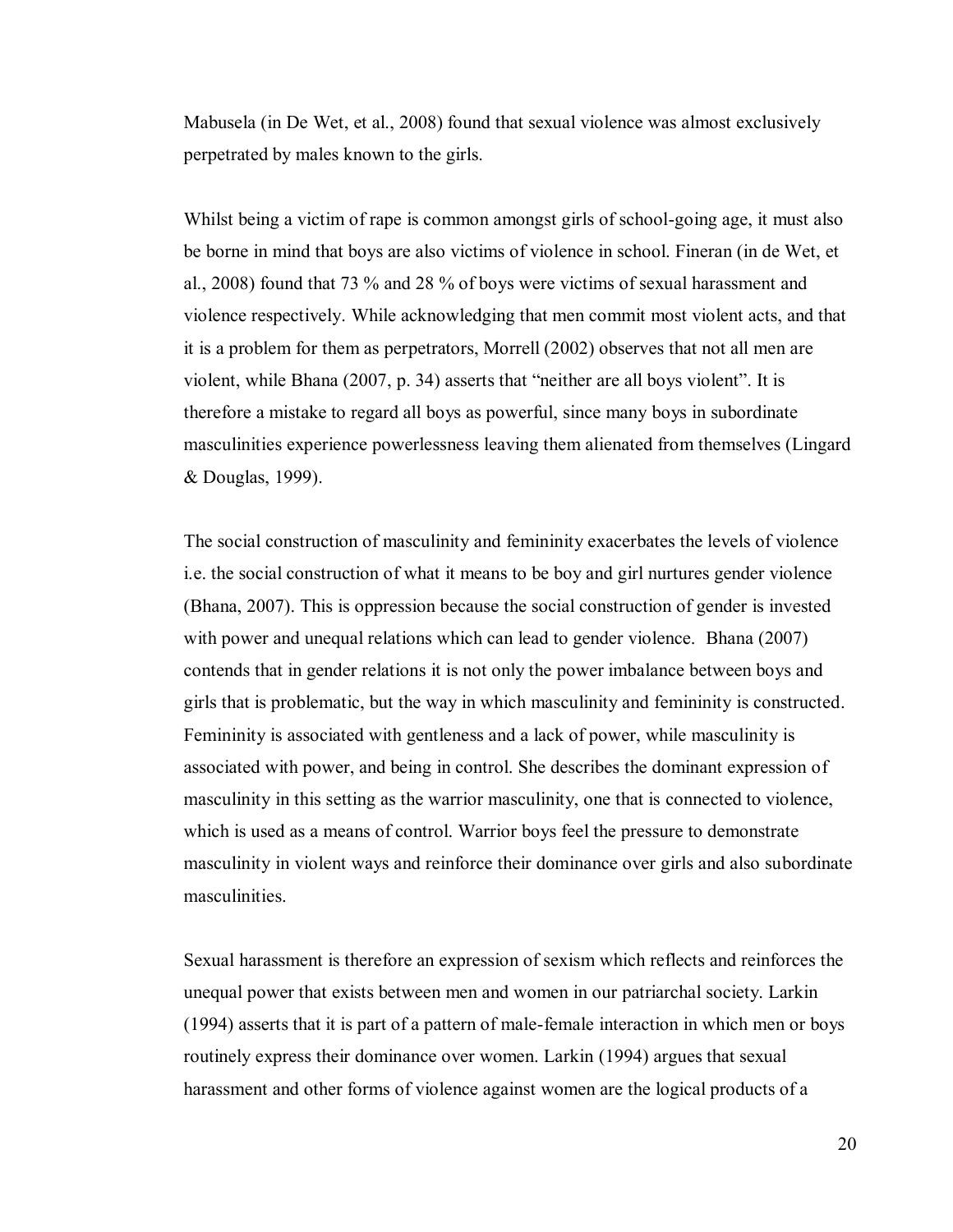culture in which women and girls are generally devalued. The writer further asserts that sexual harassers don"t just hatch in high school; they have evolved from years of training in a society that conditions them to treat women as less important than men. Connell (2003) makes a similar claim when he argues that men"s and boy"s violence against women and girls is both a means and an expression of the conditions of inequality between men and women.

Sexual harassment is clearly a debilitating experience for women and girls and the challenge for schools is to disrupt this behaviour. Larkin (1994) states that schools are a microcosm of the larger society in which men and boys routinely use diminishment and abuse as a way of expressing their dominance over women. It is for this reason that Larkin (1994) strongly advocates educating boys to challenge these attitudes that support sexual harassment. In doing so, we are endeavouring to eliminate the tools of a culture based on subordination of women and girls. Tharinger (2008) also emphasises the crucial role of the school in assisting boys to interrupt sexual harassment. The writer argues that the relationship between hegemonic masculinity and violence, and the ways in which practices within schools reinforce this relationship, need to be disrupted if there is to be a significant reduction in school violence, including sexual violence. It is of paramount importance that schools create a gender-sensitive environment which can help boys to change attitudes and behaviours.

Gender violence is not only a serious issue in South Africa, but in other countries as well. A study in the United States (Lawrenz, et al., 2005) found that 4 out of 5 students reported sexual harassment during school. A study conducted by De Wet (2007) revealed that verbal and physical abuse amongst learners was prevalent in some schools in Lesotho. Ziyane (2006) writes that violence against Swazi women is as old as the human race, and further, Swaziland being a patriarchal society, gives males absolute power of control over the family. In Malawi, Bisika (2008) found that gender based violence exists and that while both men and women are victims, the latter bear the brunt of the practice. Adekeye (2008) argues that violence in all its ramifications is unacceptable, that no woman deserves to be physically battered or made to suffer psychologically.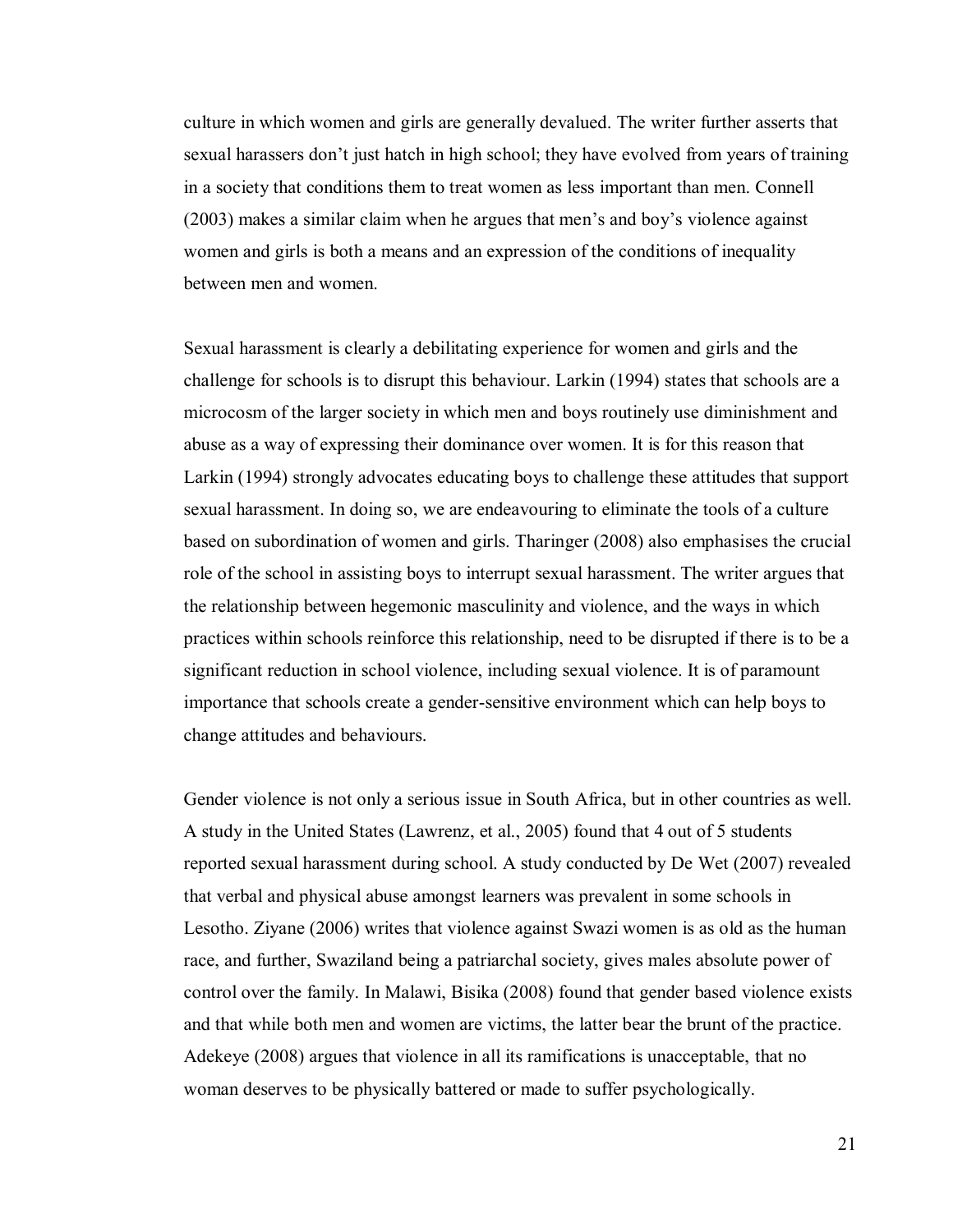#### **2.10 Gender and the Curriculum**

Girls are also disadvantaged through the curriculum. Gender equality in teaching is a crucial component of a good quality education. For this to happen, gender equality needs to be a central part of the school curriculum (Gender Equality Series, 2005). The writer of this article argues that curriculum stereotypes are impediments to learning. As an example many societies assume that girls are poor at Maths and that boys cannot care for children. Lawrenz, et al. (2005) argue that for a curriculum to be effective, it must be acceptable to students and teachers. Both these stakeholders" perceptions of what constitutes appropriate curriculum content and teaching methods strongly influence their acceptance. Zaher (1996, cited in Lawrenz, et al., 2005) argues that if student perceptions are to be influenced, a gender-equality curriculum must provide meaning.

In South Africa, the democratic Government placed curriculum reform high on the agenda. The curriculum needed to address issues such as democracy, human rights and non-sexism. Coming from an era where patriarchy and gender inequality were prevalent, curriculum reform was necessary and crucial. The curriculum saw a strong emphasis on strengthening the rights-based elements which had implications for how gender would be addressed. However, Chisholm (2003) argues that despite sterling work by the Gender Equality Task Team, and commitments by Government, policy for the achievement of gender equality is not supported by authority or resources. She asserts that a rights-based approach could have, but did not have the substantive effect of diffusing gender issues. Chisholm (2003) concludes her argument by stating that despite the substantial inclusion of gender issues in the curriculum, an assessment of whether South Africa"s curriculum has achieved gender equality can ultimately demonstrate only partial success.

 Abbot, et al. (2005) assert that the hidden curriculum has sexist overtones. There are mechanisms in place to channel learners into gendered subjects. Purohit and Walsh (2003) found that in Maths and Science, there were gendered expectations among both learners and teachers that have developed to the point that they are taken as normal. They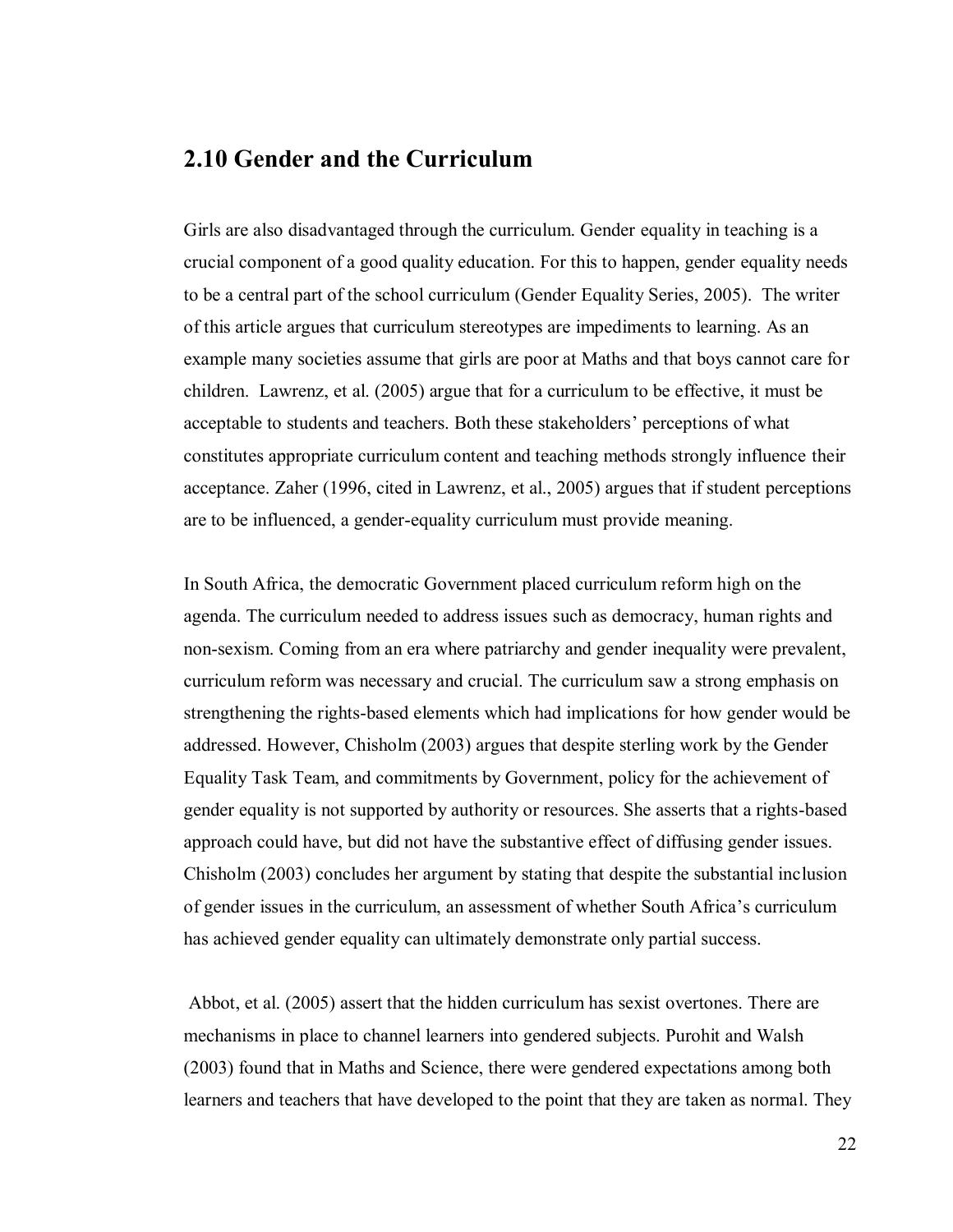argue that the discourse in different fields, particularly Maths and Science, work to construct the subject matter and the students, in ways that excludes girls. In a study by Bhana (2005), it was found that boys gender Mathematics as masculine and the social power attached to the subject is a source of inequality. The "masculinisation of Mathematics", (Bhana, 2005, p.2) results in boys engaging in oppositional and gendered discourses, claiming power over girls, and constructing a version of masculinity that correlates with prestige and these have inequitable effects. The boys" domination of classroom interactions in schools may also be due to the girls" fear of being taunted by their male classmates. Classroom observations revealed girls shied away from active participation in Maths and Science lessons because they feared taunting and intimidation by boys (Kalu, 2005). It was evident that boys' attitudes contributed to female student's discouragement. This is perhaps why boys enjoy greater proportional share of interactions than girls in questioning, responding to questions and initiation of talks in schools (Kalu, 2005). Abbot, et al. (2005) argue further that while girls may have equal access to schooling, many do not have equal access to the curriculum. They take a critical view of the structure of the school as well as male staff who reinforce girls" subordination.

Blatchford & Meighan (2007) take a critical look at educators who perpetuate gender stereotyping and girls" subordination. They argue that in the classroom boys live up to their label when they dominate classroom discussion, whereas girls meet the stereotypical expectations for their sex when they are quiet or accommodate male talk. Girls who deviate from this norm are termed dominating or talkative. The writers assert that girls are more polite than boys because people in a vulnerable position are generally more polite. Girls" politeness has little to do with their sex but more to do with their position in society. Tiedemann (2002) also highlighted the role of the teacher in determining classroom interactions when he found that teachers hold gender-differentiated views of their students" academic abilities. Sadker, Sadker and Klein ( cited in Tiedemann, 2002) found that boys received more attention from teachers and were given more time to talk in classrooms than girls, and further, boys received more praise and critical feedback than girls. Kalu"s (2005) findings were similar. He found that boys receive more attention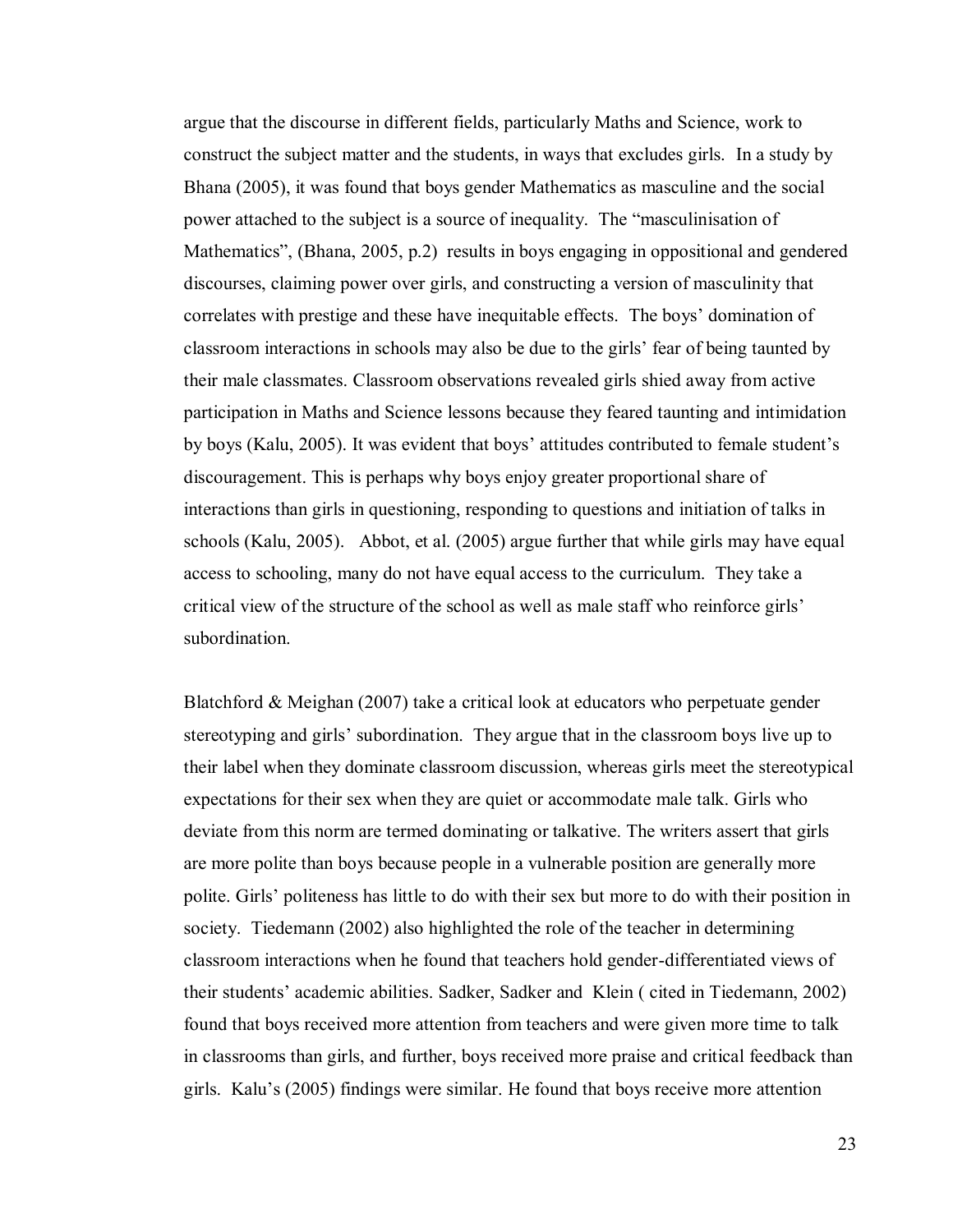from their teachers than do female students and that girls were much less successful than boys in engaging in discussions with their teacher. It was found that boys became bored quickly if girls are speaking and consequently teachers encourage girls to keep their contributions short. This discourages girls from participating in discussion which is a useful tool for learning.

To conclude, South Africa, with its history of patriarchy and the apartheid system, encapsulates a society that operated under the discourses of gender dominance and subordination. Therefore, as clearly articulated in this review, the achievement of gender equality should not be considered a women"s issue, but rather also focus on the critical role that men and boys can play in the achievement of gender equality and challenging unequal power relations. When both men and women are valued equally by society, and discriminatory barriers removed, both men and women can realise their full potential. This recognition will also contribute effectively to the achievement of human rights and the promotion of democracy (EGM Report, 2003).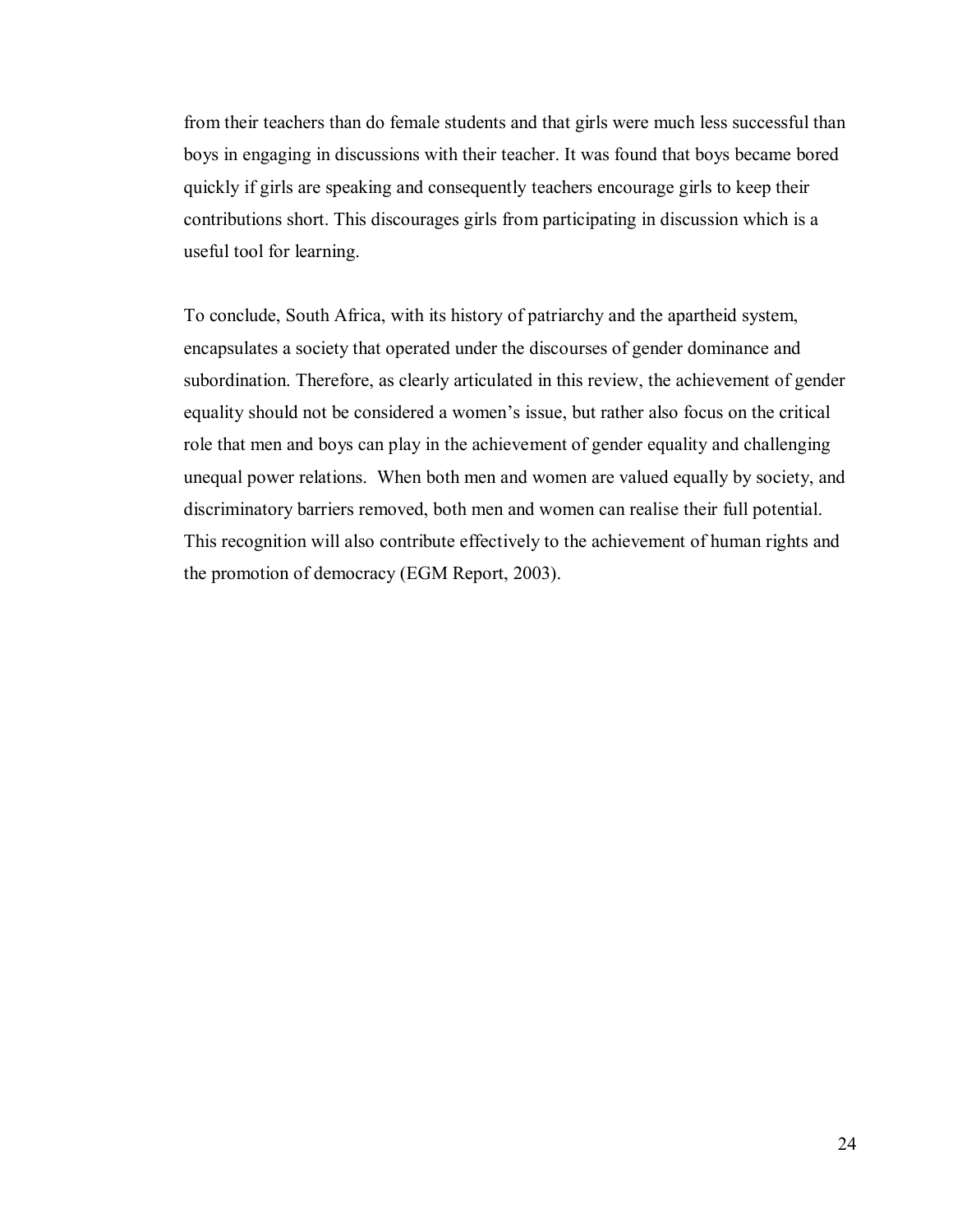# **CHAPTER THREE RESEARCH METHODOLOGY**

# **3.1 Introduction**

My study aimed to investigate boys" perceptions of gender, gender equality and sexism. In this chapter I explain the methodological processes selected in order to gather and analyse data. Data collection techniques include focus group discussions using situated scenarios and individual interviews. I try to validate the choices made, as well as reflecting on the effectiveness of different research techniques.

# **3.2 Research Design and Paradigm**

I have adopted a qualitative approach with the understanding that this approach is most appropriate for explaining and understanding people in a social world. Qualitative research is used to gain insight into people"s attitudes, behaviours, value systems, concerns, motivations, aspirations, cultures and lifestyles (Cohen, Manion & Morrison, 2007). Cresswell (2007) defines qualitative research as an inquiry process of understanding that explores a social or human problem and where the researcher builds a complex, holistic picture, analyses words, reports detailed views of informants and conducts the study in a natural setting. Denzin  $& Lincoln(1994)$  define qualitative research as the study of things in their natural settings, trying to interpret phenomena in terms of the meanings people bring to them. Qualitative research is characterised by the following:

- An exploratory and descriptive focus
- Data collection in a natural setting
- Qualitative methods of data collection
- Emphasis on people by giving them voice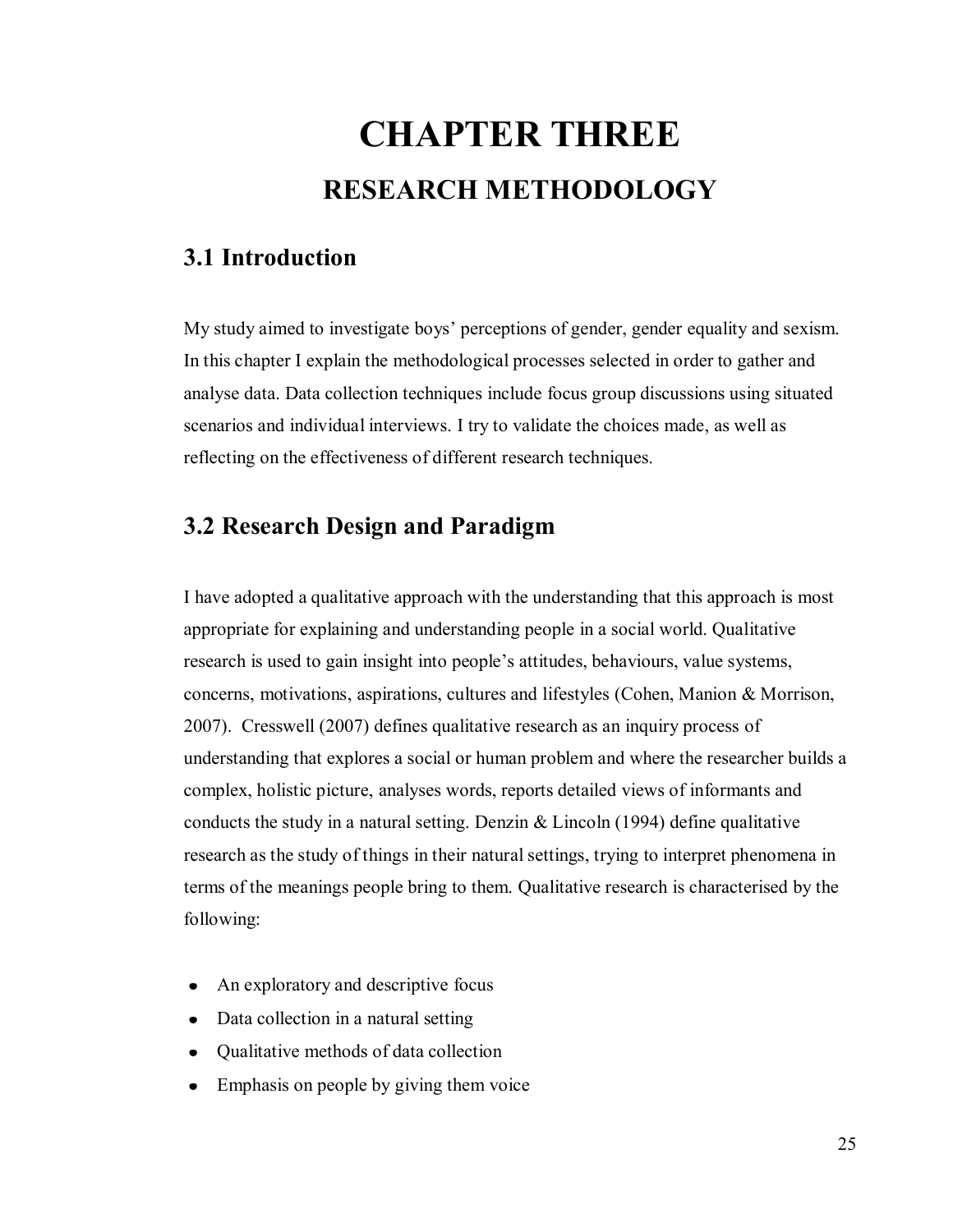Qualitative research, however, does have its critics. Positivists, for example, question research using a qualitative approach. They claim it is not as valid, reliable and objective as a scientific approach. This world is often dismissed as "subjective" and regarded with suspicion (Neill, 2006). For positivists, all genuine knowledge is based on sense experience and can be advanced only by means of observation and experiment. Positivism claims that science provides us with the clearest possible ideal of knowledge (Cohen, Manion & Morrison, 2007).

Habermas (cited in Cohen, Manion & Morrison, 2007) disagrees with positivists. He contends that scientism silences an important debate about values, perceptions, opinions, moral judgements and beliefs. He argues that scientific explanations seriously diminish the very characteristics that make humans human. It makes for a society without conscience. Neill (2006) argues that a major strength of the qualitative approach is the richness and depth of explorations and descriptions, resulting in sufficient details for the reader to grasp the idiosyncrasies of the situation. He further asserts that qualitative research is a way to gain insights through discovering meanings by improving our comprehension of the whole.

The focus of my study is boys' perceptions and understandings of gender, gender equality and sexism. The qualitative approach is suitable for my study because I do not seek a scientific or quantitative truth, but rather a richness and depth of their understandings, opinions and beliefs regarding gender, gender equality and sexism. Through the boys" rich descriptions, I wish to discover meanings in the context of their natural settings. The qualitative approach best allows for the attainment of this goal.

This study is located within the critical paradigm. A paradigm may be viewed as a set of basic beliefs. It represents a worldview that defines for its holder the nature of the world, the individual"s place in it and the range of possible relationships to that world and its parts (Guba & Lincoln, 1994). Critical theory has, as a focal point, the issue of power relations. Critical research aims to challenge social inequalities and empower the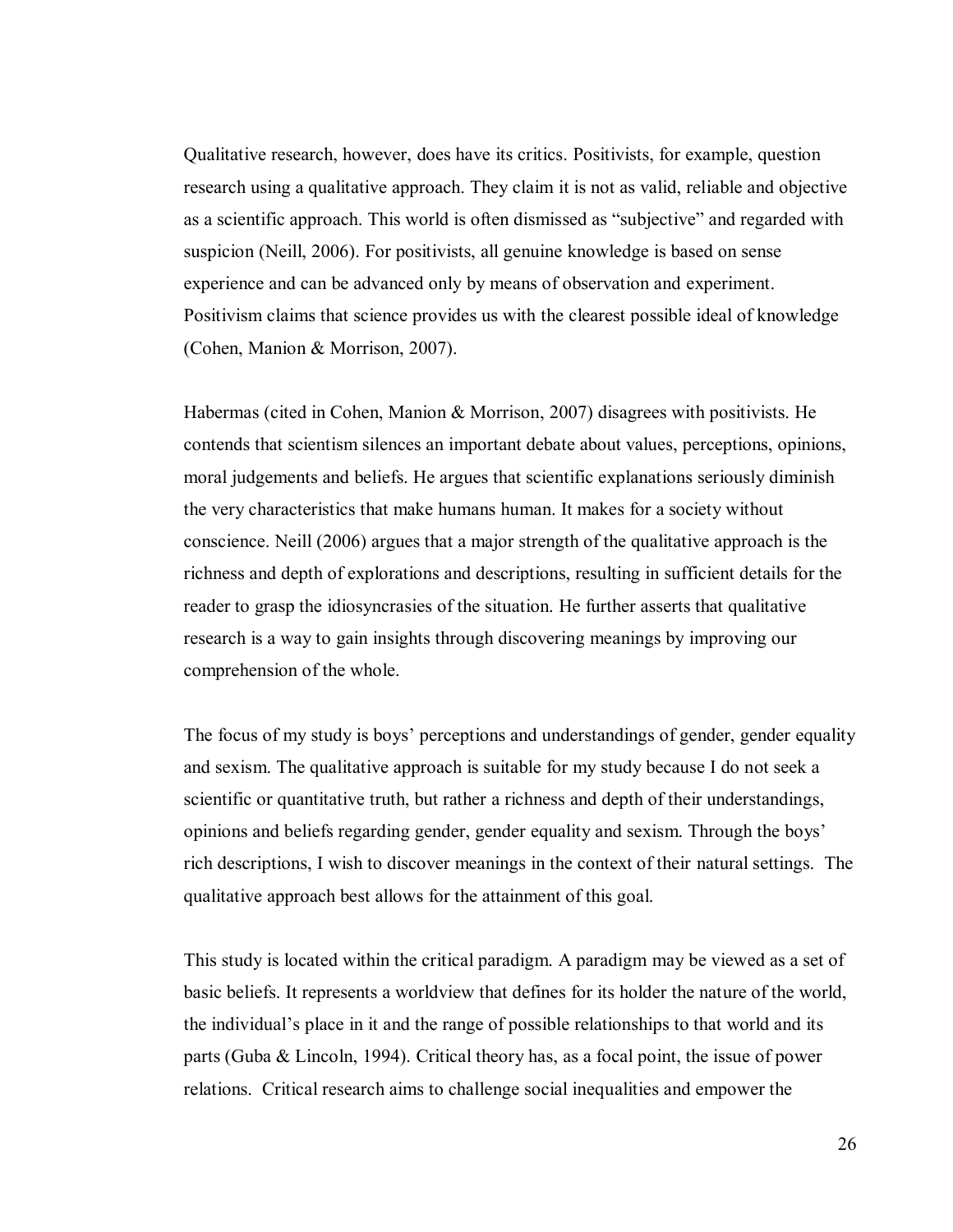oppressed so that change is possible. Cohen, et al. succinctly explain the critical perspective stating:

> Its i ntention is not m erely t o gi ve an a ccount of s ociety a nd behaviour, but to realize a s ociety that is based on equality a nd democracy f or all i ts m embers. Its purpose i s n ot merely to understand s ituations a nd phenomena but t o c hange t hem. I n particular it s eeks t o em ancipate t he d isempowered, to redress inequality and t o pr omote i ndividuals freedom within a democratic society. (Cohen, et al., 2007, p. 26.)

According to Cohen, et al. (2007) critical theory and critical educational research have their substantive agenda in:

- Examining and interrogating the relationships between school and society how schools perpetuate or reduce inequality.
- The social construction of knowledge and the curriculum, who defines worthwhile knowledge and what ideological interest this serves, and how this reproduces inequality in society.
- How power is produced and reproduced through education.
- Whose interests are served by education and how legitimate these are.

My aim is not merely to understand but to be instrumental in effecting change. My investigation of senior boys" perceptions and attitudes of gender equality and sexism may reveal oppressive attitudes. As an educator committed to and working for social justice, I hope this research will further the cause of gender equality by raising awareness around issues of sexism, gender equality and social justice. The aim really is that while conscientising boys about these issues, they would be educated to interrupt sexism and gender oppression. Gaining knowledge of boys" perceptions of gender, gender equality and sexism is critical in terms of engaging boys through, for example, a gender sensitive curriculum, if we want to endeavour breaking the cycle of socialisation and interrupting sexism. My study is therefore located within the critical perspective.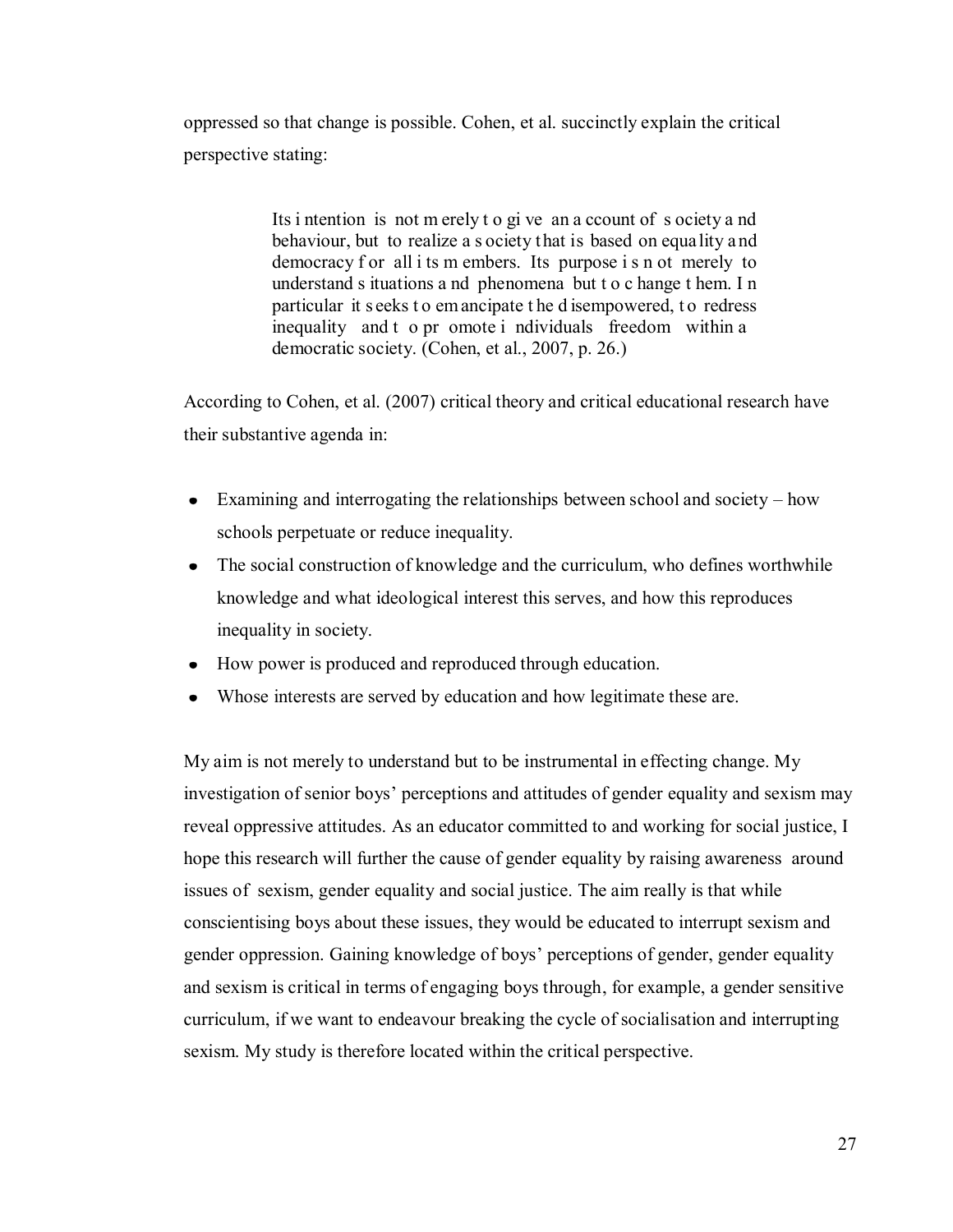#### **3.3 Context of the Study**

The study was conducted in an urban secondary school where I am an educator. I have selected to locate my study at a secondary school as I am interested in the perceptions of adolescent boys. Learners from the school are largely from urban areas. The research participants in the study are boys from Grades 10 and 11. I have selected a sample of a total of eight (8) boys from each of the grades using simple random sampling. In simple random sampling, each member of the population has an equal chance of being selected. The boys were selected at random from a class list of each of the above grades.

Because I teach at the school, access to boys was not problematic. The rationale for choosing boys from these grades is twofold. Firstly these boys are at a crucial stage in their development, and their perceptions will possibly carry into adulthood. Therefore understanding how and what these adolescent boys think regarding sexism and gender equality is important, if I as a Social Justice Educator want to steer them to commit to equality.

#### **3.4 Ethical Considerations**

After boys were randomly selected, I explained to them the nature of my study and how they were selected. We had an open discussion where I explained what I expected from them and where they also sought clarity on issues. Permission to conduct the study at this school was obtained from the Provincial Education Department as well as the Principal and School Governing Body, after informing them about the nature of my research. Ethical clearance was also obtained from the university after submitting a proposal. Parents of boys participating were given consent forms to sign, granting permission for their children to participate. A copy of the interview schedule was also given to parents to help them make an informed decision regarding their children"s participation. The boys were assured of confidentiality and anonymity and that they could withdraw at any time with no fear of consequences. I also informed the boys that the interview would be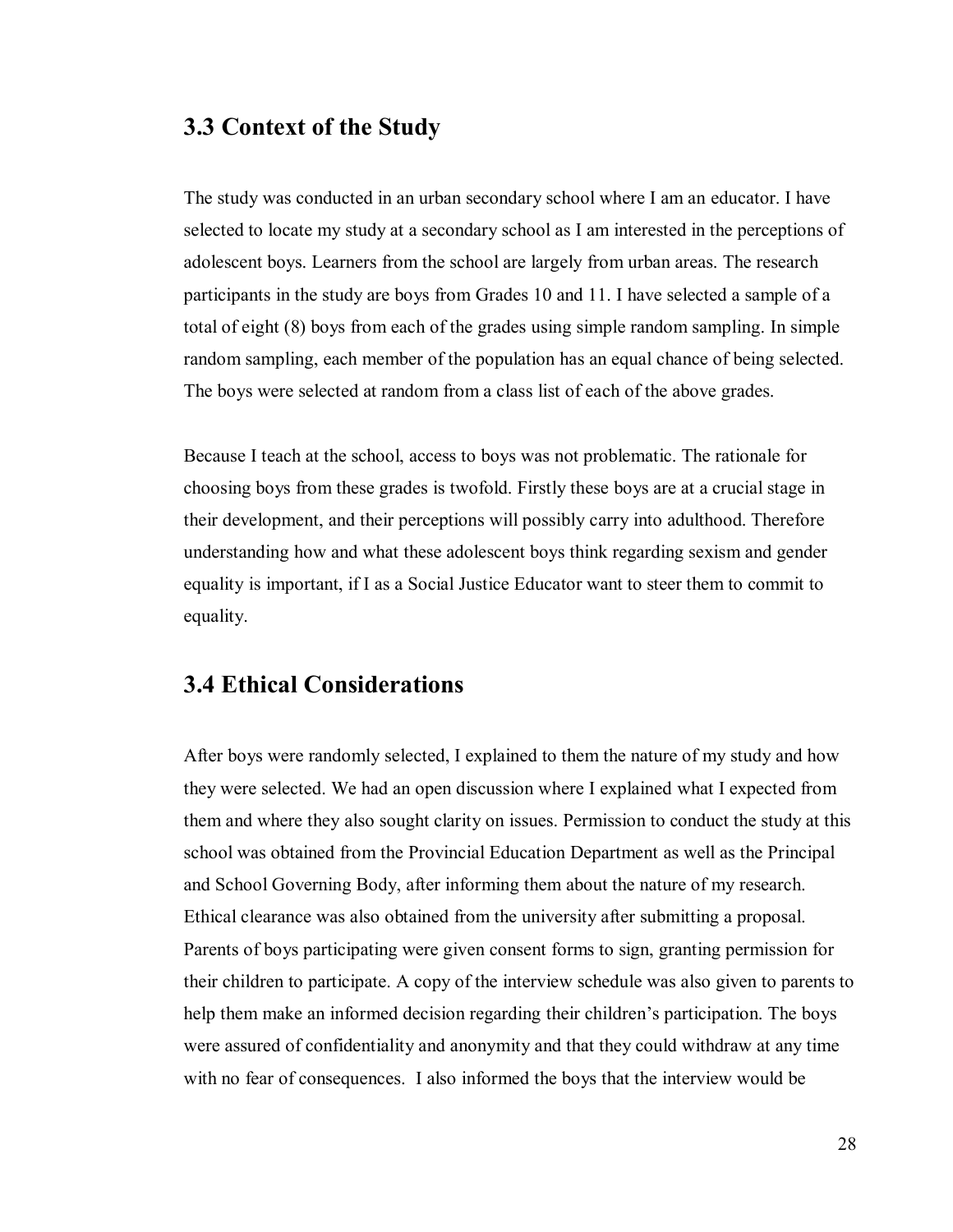recorded and later transcribed. Some of the boys wanted to listen to the recorded version of the interview. This was done as well as giving all the boys a copy of the transcribed version of the interview. They were reassured when I told them that I would only proceed to use the data once they were satisfied that the transcribed data accurately reflects what they said.

Ethics has been defined as a matter of principled sensitivity to the rights of others, and that while truth is good, respect for human dignity is better (Cavan, cited in Cohen, Manion & Morrison, 2007). This is very important to me as a researcher because, while getting the truth and completing the research was important, human dignity was the main priority and should never be compromised. As Stake (2005) points out, participants in the research risk exposure and embarrassment, as well as loss of standing, employment, and self-esteem. Therefore something of a contract exists between researcher and researched: a disclosing and protective covenant (Stake, 2005).

The basic principles which ought to underpin any research are autonomy, nonmaleficence and beneficence. I assured boys that their autonomy would be respected and that in participating, no harm would come to them. It was also very important that I was upfront with them in stating that there was no direct benefit for them, and their participation was in no way linked to the curriculum or assessment in school. Finally, I think ethics is far more than technical forms to be completed. It is more about personal integrity, social responsibility and human dignity. This was uppermost in my mind as I interacted with the boys participating in my study.

#### **3.5 Validity and Credibility**

Validity and reliability are two factors which any qualitative researcher should be concerned about while designing a study, analysing results and judging the quality of the study. This corresponds to the question: how can an enquirer persuade his or her audience that the research findings are worth paying attention to? (Golafshani, 2003). With people"s understanding of their world and reality changing, and my own subjectivities,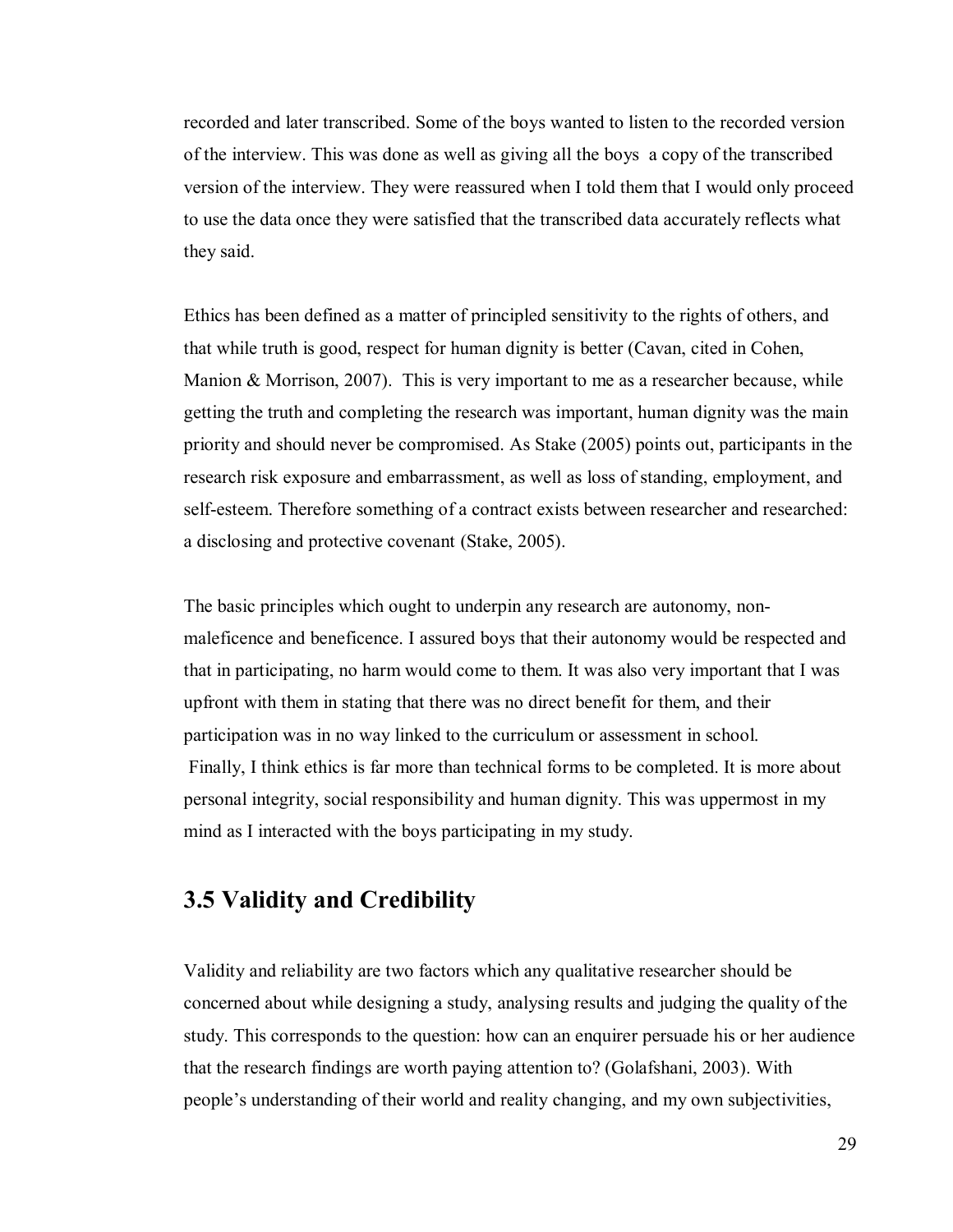there is a possibility that this study results may not be replicable in other studies, i.e. results could not be generalisable. It is usually understood that the purpose of a case study is not to produce "generalisable results". Stake (1995) asserts that the real business of a case study is particularization, not generalization. However, to ensure credibility, I have given detailed descriptions of methods and procedures throughout the research process.

To increase validity I have used multiple sources of data collection (interviews and focus groups). Cohen, Manion & Morrison (2007) define triangulation as the use of two or more methods of data collection in the study of some aspect of human behaviour. It is a powerful way of demonstrating concurrent validity, particularly in qualitative research (ibid). Golafshani (2003) argues that triangulation is typically a strategy for improving the validity and reliability of research or evaluation of findings. Interviews were transcribed and given back to participants for clarities and confirmation. I, as a researcher, was interested in diversity of perception, and the multiple realities within which participants live (Stake, 2005). Triangulation helps to identify these different realities.

#### **3.6 Methodology and Data Collection Methods**

The style of inquiry for this study was a case study. Case studies strive to portray what it is like to be in a particular situation, to catch a close up reality and thick description of participants lived experiences of, thoughts about and feeling for a situation (Cohen, Manion and Morrison, 2007). Stake (1995) writes that case study is the study of the particularity and complexity of a single case, coming to understand its activity within important circumstances. He differentiates between an intrinsic case study where the purpose is to better understand a particular case for its own sake, and an instrumental case study where a particular case is examined to provide insights into an issue or to refine a theory. This research study is an instrumental case study because boys" perceptions of gender, gender equality and sexism is not of intrinsic interest in itself, but is of interest because of the understanding and insight this particular case can generate about social justice issues, particularly women and girls' oppression.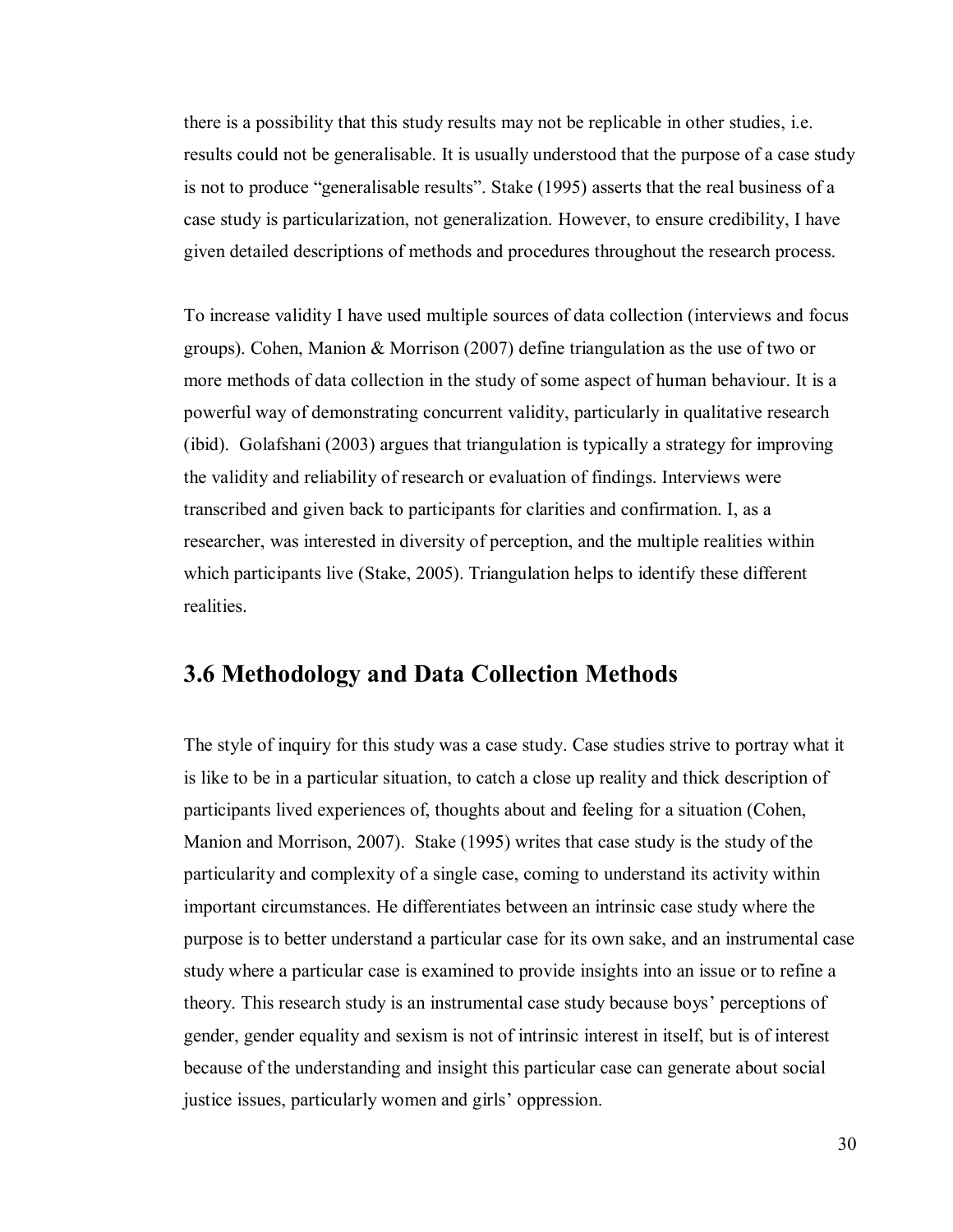#### **3.6.1 Focus Group Interview using Situated Scenarios**

A focus group interview is a planned discussion where a group of respondents are asked a set of semi-structured questions to obtain perceptions on a defined area of interest in a non-threatening environment. The researcher defines the topic, and data is obtained through group interaction. The group is , focused' in that it involves a collective effort.

Niewenhuis (2006) lists the following strengths of the focus group interview:

- Promotes self disclosure among respondents as well as widening the range of responses.
- Activating forgotten details of experience.
- Releasing inhibitions that may otherwise discourage participants from disclosing  $\bullet$ information.
- Produces data rich in detail.

However, Niewenhuis (2006) cautions that it is possible that some participants may experience a group encounter as threatening, and therefore not fully participate. Therefore the researcher should be alert to this possibility by observing the group process carefully, and not allow one or two participants to dominate discussion. The purpose is for the researcher to listen and gather data on how all participants think or feel about an issue. The ability to speak for oneself is empowering in that one's own voice is heard.

For my study I chose two groups of eight adolescent boys, randomly. These were from Grade 10 and Grade 11 classes. The learner participants were put at ease by establishing a rapport with them, explaining how the process will unfold, and assuring them that their responses were all valued. Being their educator for some years and interacting with them both at curricular and extra-curricular level helped in establishing this rapport. I selected eight participants because I wanted to strike a balance between having enough people to generate adequate discussion, and not having too many to feel overcrowded. The focus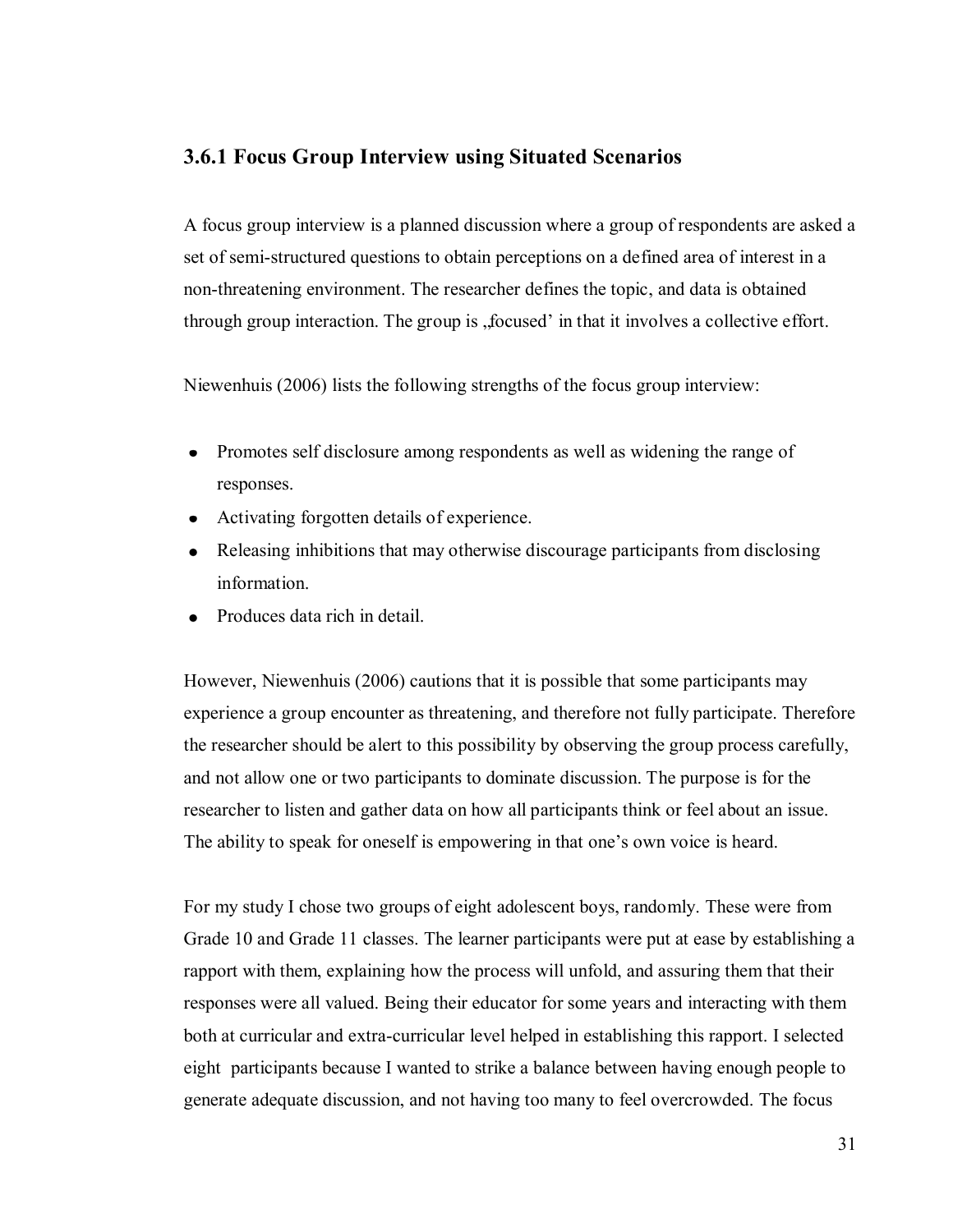group interview was piloted with a group of Grade 9 boys. This was useful in determining if the questions and probes generated sufficient data to answer the research question. Also it gave an indication about the length or running time of the interview and which questions needed modification. The piloting process revealed that some questions were not easily understood by respondents. As an example, the question: Who received preferential treatment while you were growing up? This question proved to be ambiguous and some learners had difficulty with the word preferential. I changed this question to: Were boys and girls treated equally while you were growing up? The responses indicated that this question was well understood. Also the initial length of the interviews was too long. Therefore, I had to modify questions so that the respondents could easily understand them and to ensure that the interview was not more than an hour in length.

Because of the familiarity of the boys and researcher, there was a relaxed atmosphere during the focus group session. I had to be aware of boys dominating discussion which did occur during the initial stages. To counteract this, I found that I had to call on certain boys to give their views, assuring them their views were valued and that grammatical expression was not an issue to be concerned about. Their confidence grew as the interview progressed and with affirmation from me. The other intervention I found necessary was when there was tension between divergent voices and majority voices. The majority voices tended to show scorn and disdain towards the divergent voices. I had to, at regular intervals, remind boys to respect the speaker and that I wanted open, honest responses. This was useful in that divergent voices were not inhibited in freely expressing their views even though there was tension evident.

 For my study I used situated scenarios during the focus group interview. Barter & Renold (1999) define vignettes or situated scenarios as stories about individuals, situations, and structures which can refer to significant points in the study of perceptions, beliefs, and attitudes. Situated scenarios can serve multi purposes when used in research. This includes building rapport with the respondents, investigating topics that may be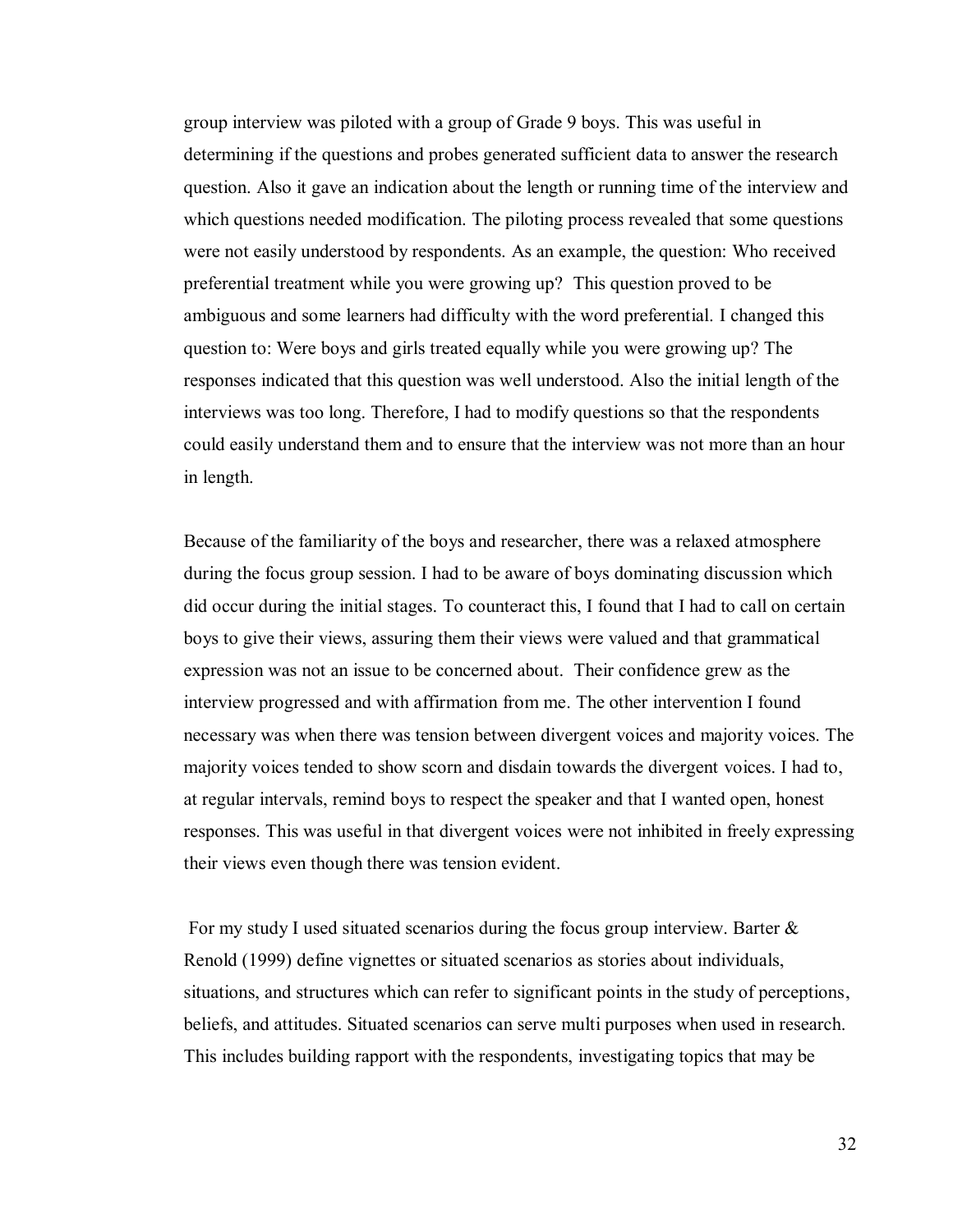sensitive to respondents, and comparing perceptions between groups (Barter & Renold, 1999).

Situated scenarios are often used in conjunction with other forms of data collection to obtain more information about respondents. In my study this was used in conjunction with individual interviews. Barter  $\&$  Renold (1999) list the following criteria for effective vignettes:

- It must be realistic to the respondent.
- It must be written so that they are easily understood by the respondent.
- It must mirror issues that occur with some frequency in respondent's lives.
- It must provide sufficient contextual information for respondents to clearly understand the situation being portrayed.
- Further questioning may be appropriate to increase the likelihood that respondents reply with what they would do rather than merely providing socially accepted responses.

For this study the verbal format was selected because the respondents preferred to talk about issues rather than write them down. They felt that the latter would be too time consuming and tedious. They also indicated that they would enjoy a group interaction. The scenarios were developed so that the participants could easily understand and relate to them. Another consideration was that the scenarios bring out key themes related to the focus of my study, namely gender, gender equality and sexism.

#### **3.6.2. Individual Interviews**

An interview is when a researcher talks to someone with the purpose of gathering information (Hitchcock & Hughes, 1989). It is, according to Niewenhuis (2006) a twoway conversation where the interviewer asks the participants questions to collect data and learn about the ideas, beliefs, perceptions and opinions of the participants. The aim of interviews in qualitative research is to see the world through the eyes of the participants,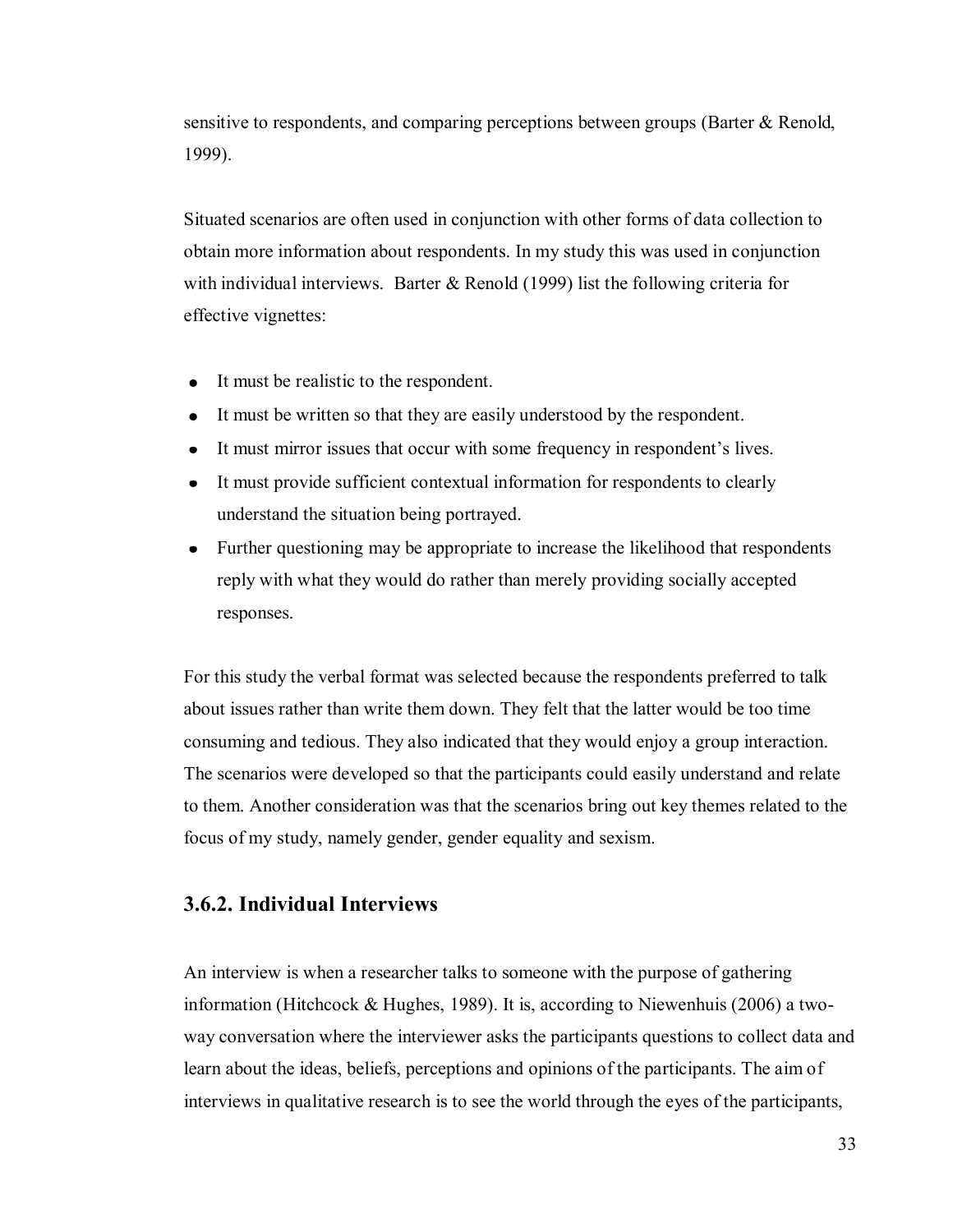and obtaining rich, descriptive data that helps one understand the participants" construction of knowledge and social reality. A strength of the interview is that it offers the flexibility to adapt questioning according to the responses of the respondents, to clarify questions and answers, or to probe answers more deeply with supplementary questions as appropriate, and to explore issues that emerge from the respondents.

For my study I used semi-structured interviews. The boys were asked open ended questions. Open ended questions allow for a variety of responses. Further, open ended questions do not predetermine answers and allows the respondents to respond in his/her own terms (Greef, 1998). Where there was uncertainty, a probing question was asked. According to Greef (1998) the value of probing is that it deepens a response and persuades the participants to give more detailed information about an issue under discussion. Clarification probes were also used to check the researchers understanding of what has been said (Niewenhuis, 2006).

I chose three Grade 10 and three Grade 11 boys randomly. The questions were similar to those in the focus groups. This was useful in determining if responses would differ in an individual setting, since, as mentioned earlier, a group situation can be an inhibiting factor for some participants. However, I found that participants' perceptions were reinforced during individual interviews and that were no vastly different perceptions that emerged.

## **3.7 Reflexivity**

The issue of power is also acute in the learner-educator relationship. Being their educator for all their high school years was beneficial. We have an excellent relationship built on trust, mutual respect and non-judgment. We have had interactions at both curricular and extra-curricular level and I emphasised that I appreciated their generosity in being interviewed. This helped with boys being relaxed, feeling non-threatened, and being open and honest in discussions. I did not observe any boy being silent, coy or guarded during interviews. Some boys required affirmation and their confidence grew. Responses were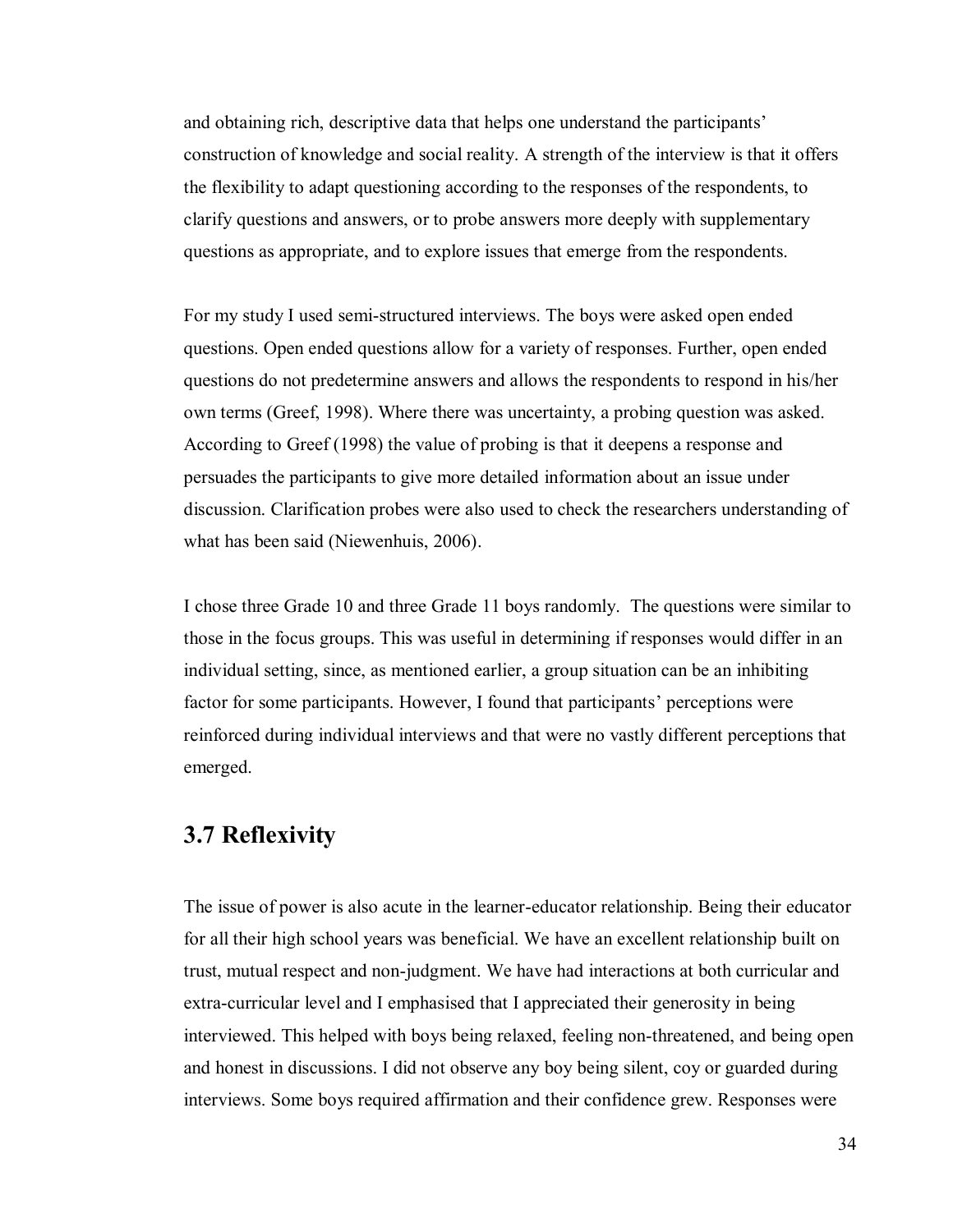spontaneous and sometimes vigorous. However, I was also aware that boys could produce responses they think I, being their educator, might want to hear. So, while being their educator was advantageous in that all the boys were rather relaxed and open, I was conscious of the fact that with controversial and personal responses, the possibility existed that boys would convey specific responses because they have an anticipation of what the researcher expects. Therefore, I constantly had to remind boys to give open, honest responses. As previously mentioned, at regular intervals during the interview, especially when views differed and some boys wanted to silence others, I had to remind them about respect, and to keep their responses open and honest. This was crucial because it encouraged divergent voices to freely articulate their honest responses.

## **3.8 Data Analysis**

I have employed a thematic method of analysis for analysing the data. Thematic analysis is a method for identifying, analysing, and reporting patterns or themes within data. It involves searching across a data set, for example interview transcripts, to find repeated patterns of meaning (Braun & Clarke, 2006). Nonetheless, before arriving at themes, I had to firstly familiarise myself with the data. To achieve this, I had to engage in a careful line by line reading through the transcripts several times. While doing this, I made notes and brief summaries in the margins. Immersing myself in the data helped me to understand the content of the data, as well as developing a sense of participants' characteristics with regard to language usage.

The next step involved coding the data which entailed labelling units of meaning from within the data. I coded a phrase, line, sentence, or even a paragraph using various colours. This required that I had to, at times, make my own judgements about an aspect of the textual data. As an example, the terms , strong man' or , strong boy' in most cases referred to a physically strong, macho type of person. However, in other contexts the meaning of these words was meant to convey emotional strength and had no reference to physical strength. The search for similarities, differences, categories, themes and concepts was not compartmentalised, but rather a continuous process. Following coding,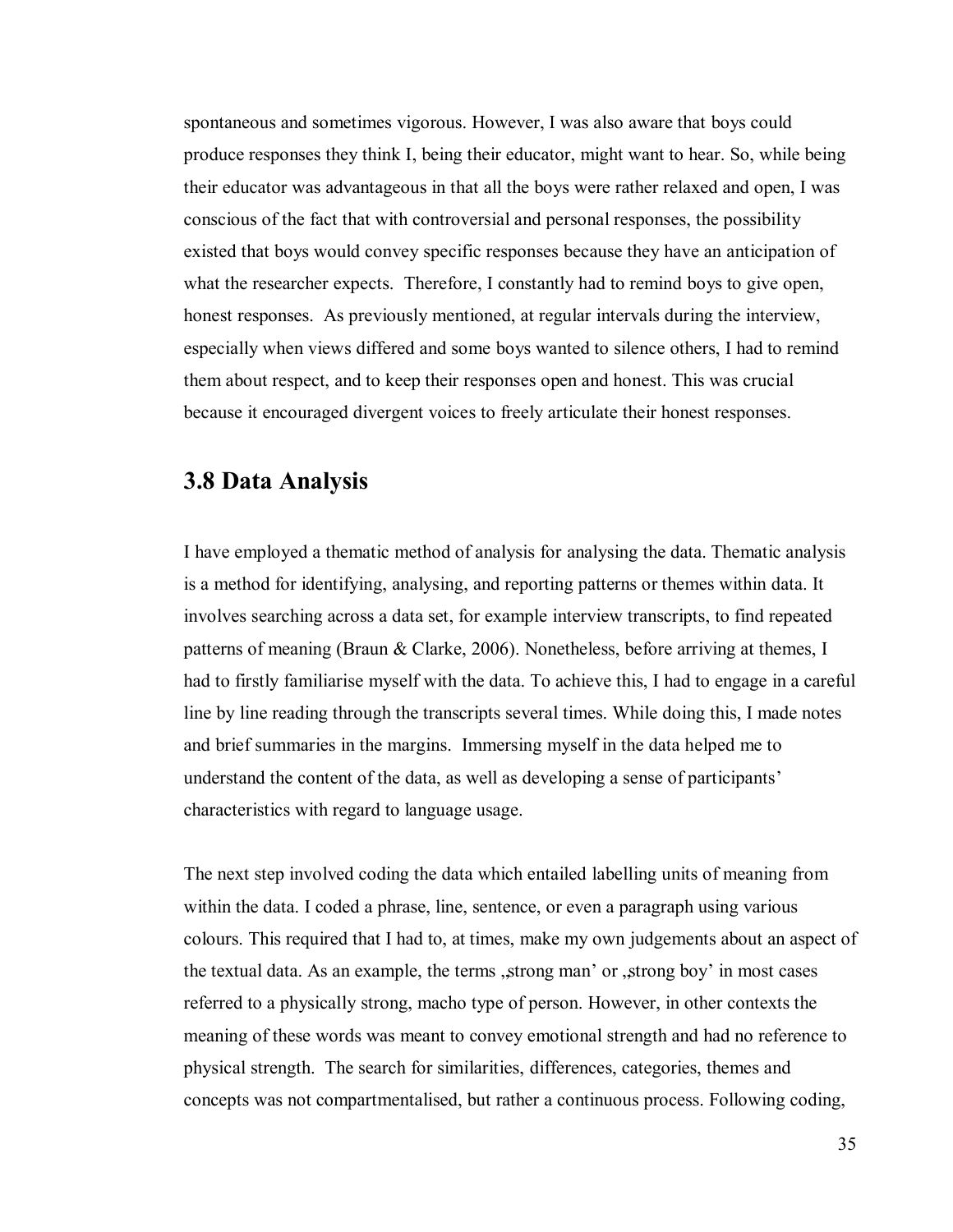I searched for recurring regularities in the data which represent patterns that I could sort out into categories. Common ideas and concepts were grouped together to form categories. The data still needed to be reduced and therefore categories were grouped together on the basis of commonalities. These then formed the main sets of themes which was small and manageable and would facilitate interpretation and discussion.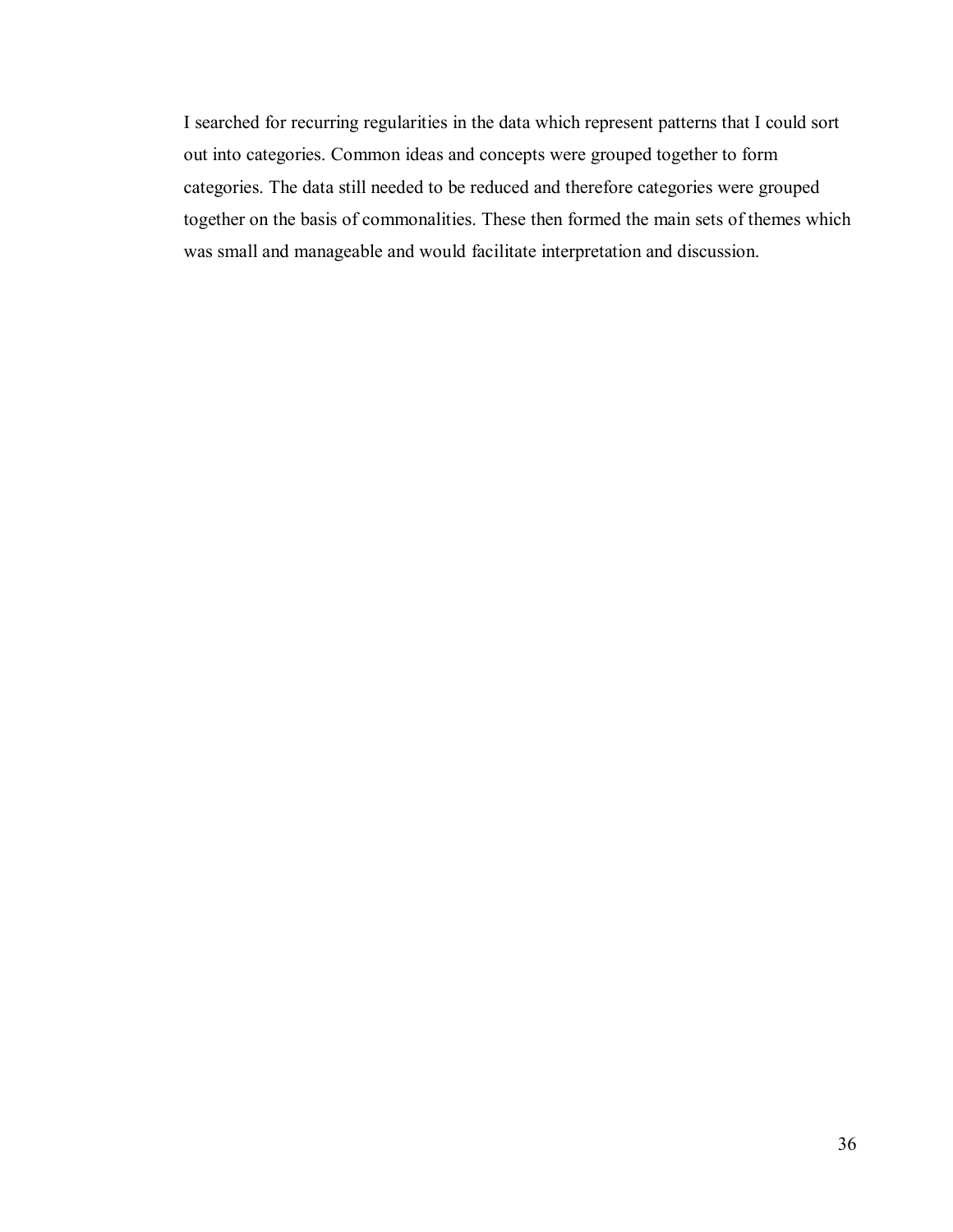# **CHAPTER FOUR PRESENTATION OF FINDINGS**

# **4.1 Introduction**

In this chapter I will endeavour to unravel the data collected in an attempt to gain an understanding of how the data illuminates the critical questions to my study, namely:

1. What are the perceptions of Grade 10 and 11 boys" of gender, gender equality and sexism?

- 2. What are adolescent boy"s perceptions of masculinity?
- 3. What are the factors that influence these perceptions?

Boys were coded L 1 to L 16 for identification and classification.

# **4.2 Masculinity**

The initial question focused on boys' understandings of what it is to be a boy or man. The majority of responses were not surprising, emphasising the physical aspect. Nevertheless, issues such as leadership, and emotions also surfaced. The traits of hegemonic masculinity were evident in the responses.

Masculinity defined in terms of strength, power, leadership, provider, and protector came across very clearly from the majority of boys. This was a crucial issue for nearly all the boys. They felt that this was a critical issue in terms of defining a boy or a man.

> *L 13: For me - being a boy or a man is being like a hard nut to crack - being the protector and leader – he is the one with power.*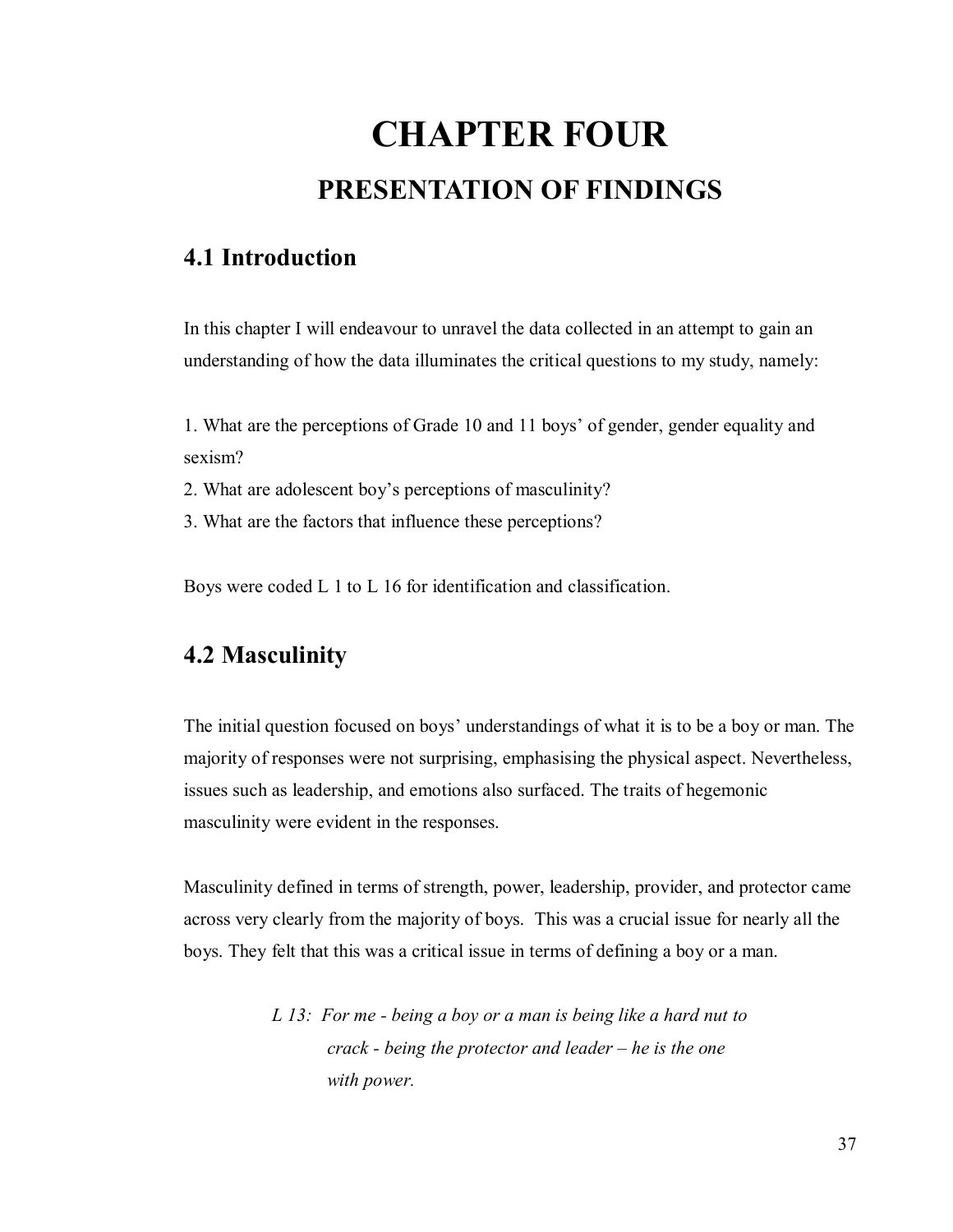- *L 11: I think a boy or a man, sir, is about being the head he is a strong person – physically and emotionally strong.*
- *L 1: A man was supposed to be a person who is not emotional when it comes to the family or any reason. He should be strong – physically as well as mentally strong.*
- *L 2: He must do all the hard work.*
- *L 11: Well, for me, Sir it is not about equal a man is always on top - he is the protector.*

However, not all boys placed emphasis on the physical aspect of being a man. Some boys defined masculinity in terms of values such as responsibility, caring and respect.

*L 12*: *Being a man is being supportive to the people around you.* 

*L 15: Being a man means being able to deal with all the negatives around you. It also means providing for the needs of others and taking care of your family and loved ones. It is a gift you must use where other people appreciate you as a man.* 

This boy is of the opinion that a man"s responsibility in caring for loved ones is not an inherent right or an assumption to be taken for granted. He believes it to be a gift or a privilege that by implication should be valued. Implicit in this perception is that if a man does not use this gift or privilege of fulfilling his responsibility, he may not be appreciated or regarded as a real man. Other boys also placed emphasis on the role of responsibility and respect in defining a man.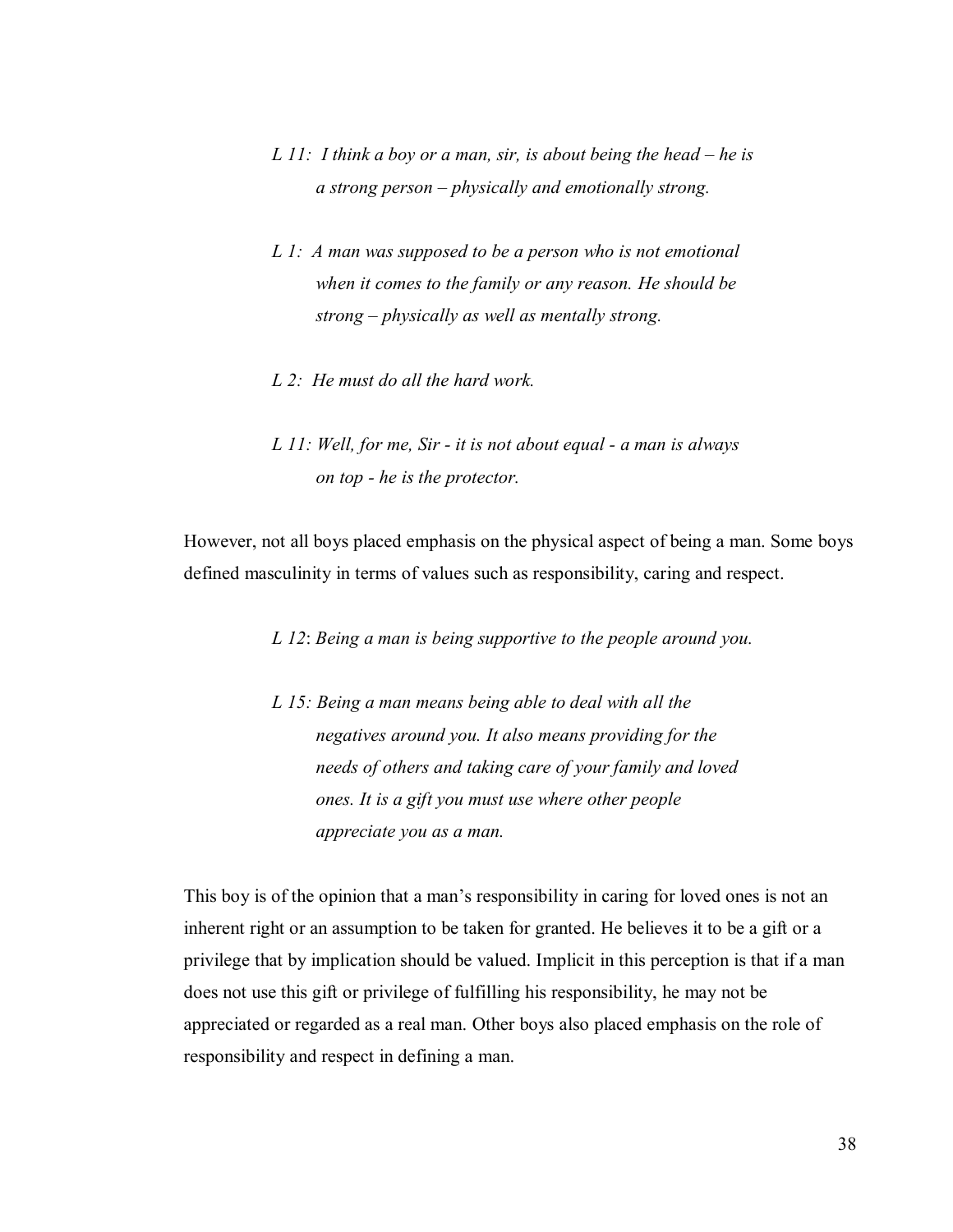- *L 9: I think a man is a man if he shows respect to his wife and takes care of his children - who don't think a wife must only feed the children or do everything in the home*
- *L 3: He must be considerate of the wife as well they must share in it - even though a man leads as the head, he must be considerate of his wife as well. This will make him more of a man.*

# **4.3 Masculinity and Leadership**

Boys expressed confidence in men as leaders, both in the family and community. Most of the boys made it clear that there wasn"t even a need to debate that men are the natural leaders in the home and community. To them this was an uncontested domain.

- *L 12: Being a man is being supportive to the people around you - it is taking leadership and showing strength.*
- *L 11: I think a boy or a man is about being the head.*
- *L 3: I think a man must keep his pants on and be a leader at all times. Basically he is the one with characteristics of a leader - in the job, the home or the community.*

The quote above indicates that the boy is defining his masculinity in terms of dominance and superiority over women. This statement clearly implies that he will not allow his manhood to be challenged by women. It is evident that there is hardly any room for women as leaders in the boy"s mind. When pressed further about the issue of women as leaders, the response indicated a very narrow understanding of women in leadership roles: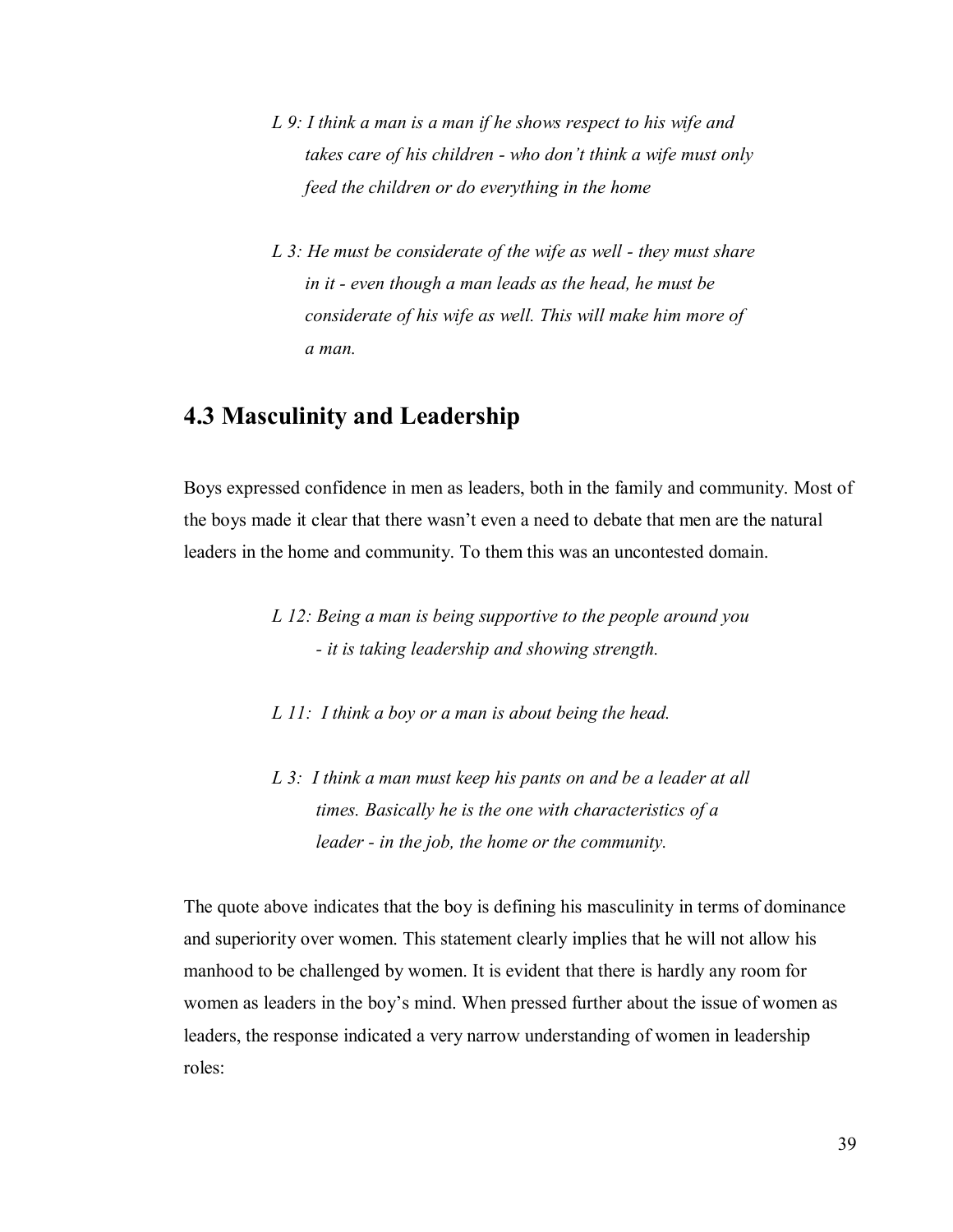- *Me: You speak of men being leaders. What do you think about women as leaders?*
- *L 3: I think it well they can have their place of leadership like they can lead in the home – like take care of the kids – make sure kids grow and learn – ja.*
- *Me: So are you saying you believe a women's place is in the home?*
- *L 3: Ja, I do.*

The traits of hegemonic masculinity emerged very clearly. In terms of leadership Connell (in Young, 2001) associates hegemonic masculinity with the ascendant position of leadership and power, and is used to represent the practices of masculinity that define it in opposition to femininity as well as in relation to other subordinated masculinities. Society has traditionally determined whose role it is to raise children and look after the home, or to work and head the household. In other words, society has categorised certain roles as male and female roles and there is an expectation for men and women to conform to these roles. The quotes above indicate that the majority of boys" perceptions are in keeping with traditional, stereotypical roles as determined by society. For the average person masculinity implies concepts such as powerful, strong, macho, brave, rational, and heterosexual. Most boys presented these concepts as their perceptions of being a man.

Only three boys chose a divergent voice when responding to the questions of being a man.

> *L 7: Being a man is the way you treat people and the way they respond to you – it makes you a man if you treat people with dignity and respect - then you are a true man.*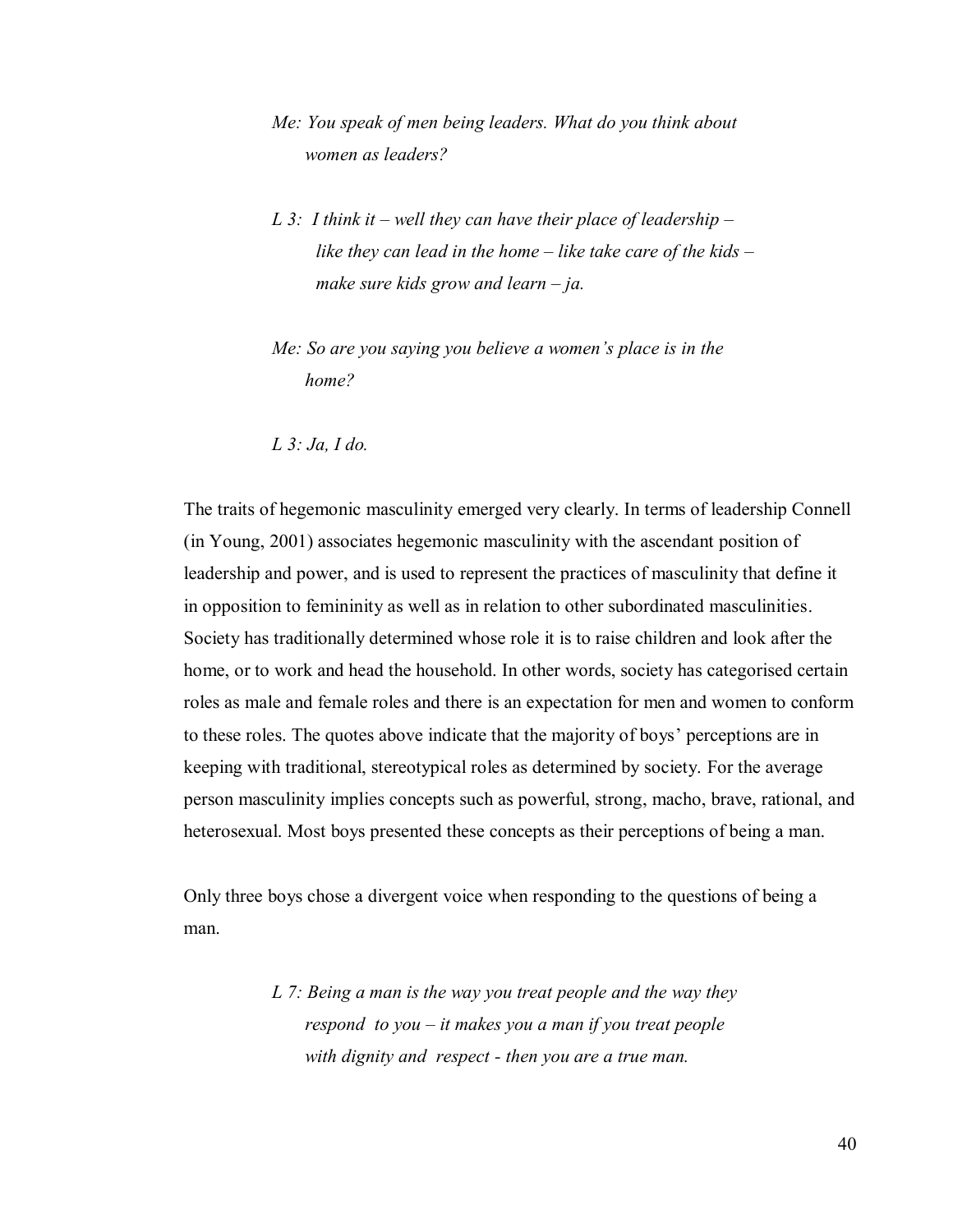- *L 16: Being a man is to communicate well with people especially the opposite gender. You show consideration for women and share.*
- *L 9: A man does not have to be physically strong. He must respect his wife and kids and share in domestic chores.*

The immediate disapproval of the other boys showed just how entrenched hegemonic masculinity is in their thinking. The divergent voices were faced with comments such as being "sissy" or being soft and that the women will overpower them. Their stance was interpreted by other boys as being weak.

- *L 3: If a man shows weakness, he will regret it. A woman will overpower him and it will be too late.*
- *L 11: Ja sir, you must be very strong otherwise you will be a sissy. People will see you as weak.*
- *L 16: But you don't need physical strength to be a leader. You need people to respect you as a leader.*
- *L 7: Treating people with respect and dignity will make you a man.*

#### *L 3: But a weak man, who will be easily defeated.*

This is in keeping with the point Jeftha (2006) makes where hegemonic masculinity presents an idealised version of how , real men' should behave. Further, the values expressed by the other masculinities enjoy little currency or legitimacy. Most boys define their masculinity in opposition to the "other', that is, women and girls. Support for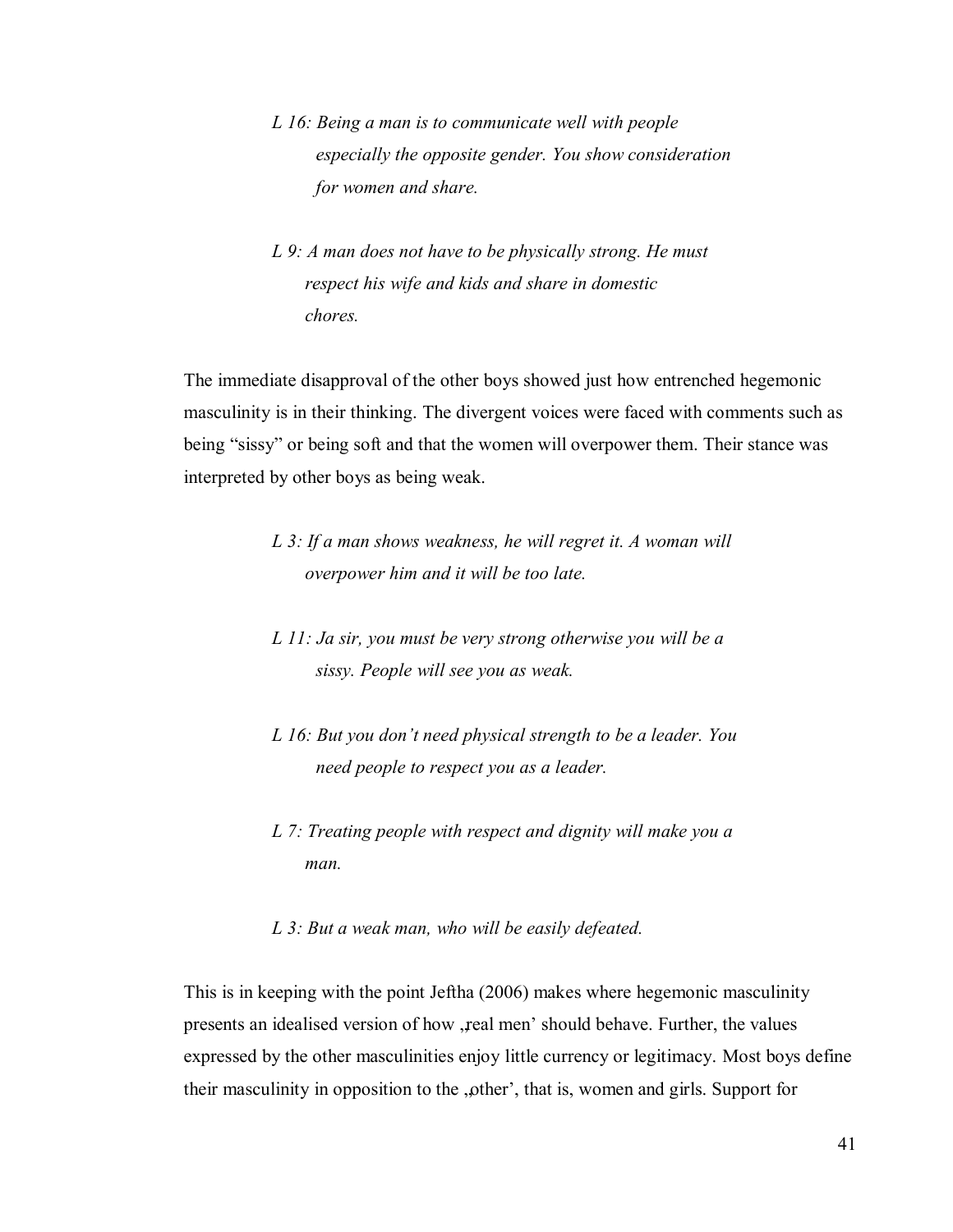women is immediately perceived as being in opposition to hegemonic masculinity and hence your status as a real man is questioned. Many boys expressed disbelief when a divergent viewpoint was put across that real men do not necessarily have to be strong and powerful. While valuing traits such as respect and dignity, physical and emotional strength as well as leadership qualities were deemed more significant for real men. Sentiments were expressed that it is mandatory for a man to be strong and powerful and there is no room for expressing emotions in public. Expressing emotions in public can have dire consequences for a man, as in evident in this conversation.

*L 5: … But he must not be weak and emotional.* 

- *Me: When you say he must not be emotional, do you mean he must not show any emotions like crying?*
- *L 5: He can cry, but never in public. He must cry in his own time. Like if he cries in public, he loses his dignity, respect, and the people that used to respect you, they won't treat you the same way they did before because you are too emotional – so then certain things you have to know or certain things you got to do – so then they may pass it on to other people because they think you not man enough to do it.*

*Me: Just because you show emotions in public?* 

- *L 5: Yes, it might not be like that, but people that's how they think – they'll do all this sort of things like not telling you things or leaving you out.*
- *Me: So you are saying people won't have confidence in his ability to make strong decisions?*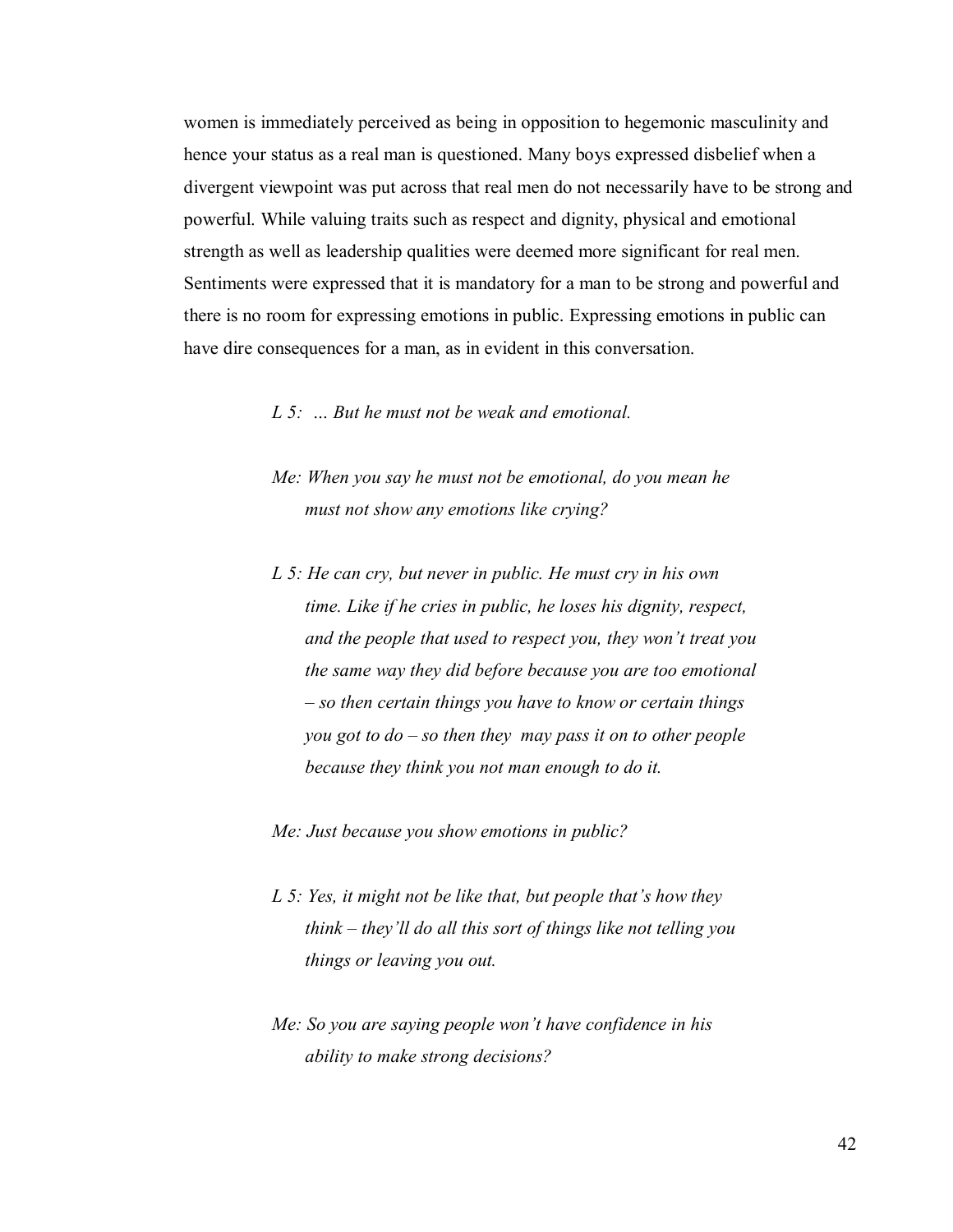#### *L 5: Yes sir – they will certainly not.*

Most of the boys endorsed this sentiment and it was evident that they left no space for alternative masculinities. Kaufman (1999) asserts that while power enjoyed by the dominant masculinity give them privilege, some power can cause subordinate masculinities to experience pain, fear and alienation.

#### **4.4 Masculinity and Work**

Further insights into their perceptions of gender was elicited from the analysis of scenario one, which focused on role reversal, that is, the man does domestic chores and maintains the home, while the wife works. 81% of the boys expressed disapproval of this masculinity role and stated they would not be comfortable in this role. Masculinity defined in terms of work revealed traditional, stereotypical roles of men and women. When asked how learners felt about this masculinity role in the house, strong responses were forthcoming. The , real man' discussion surfaced yet again. This time it took on two dimensions. Some boys were non-judgmental and admired this man for putting his family first and being caring and responsible. To them he proved he is a real man. However, others felt a real man will not sit at home and be saddled with domestic chores as this threatens his very essence of manhood.

> *L 15: I think it makes him less of a man, sir, because every man in the community is known to be a provider. He is not expected to stay at home and do domestic chores. A woman is expected to do that. They would not take this man seriously because he is not a provider – he won't be taken seriously by other men because he is doing a woman's job.*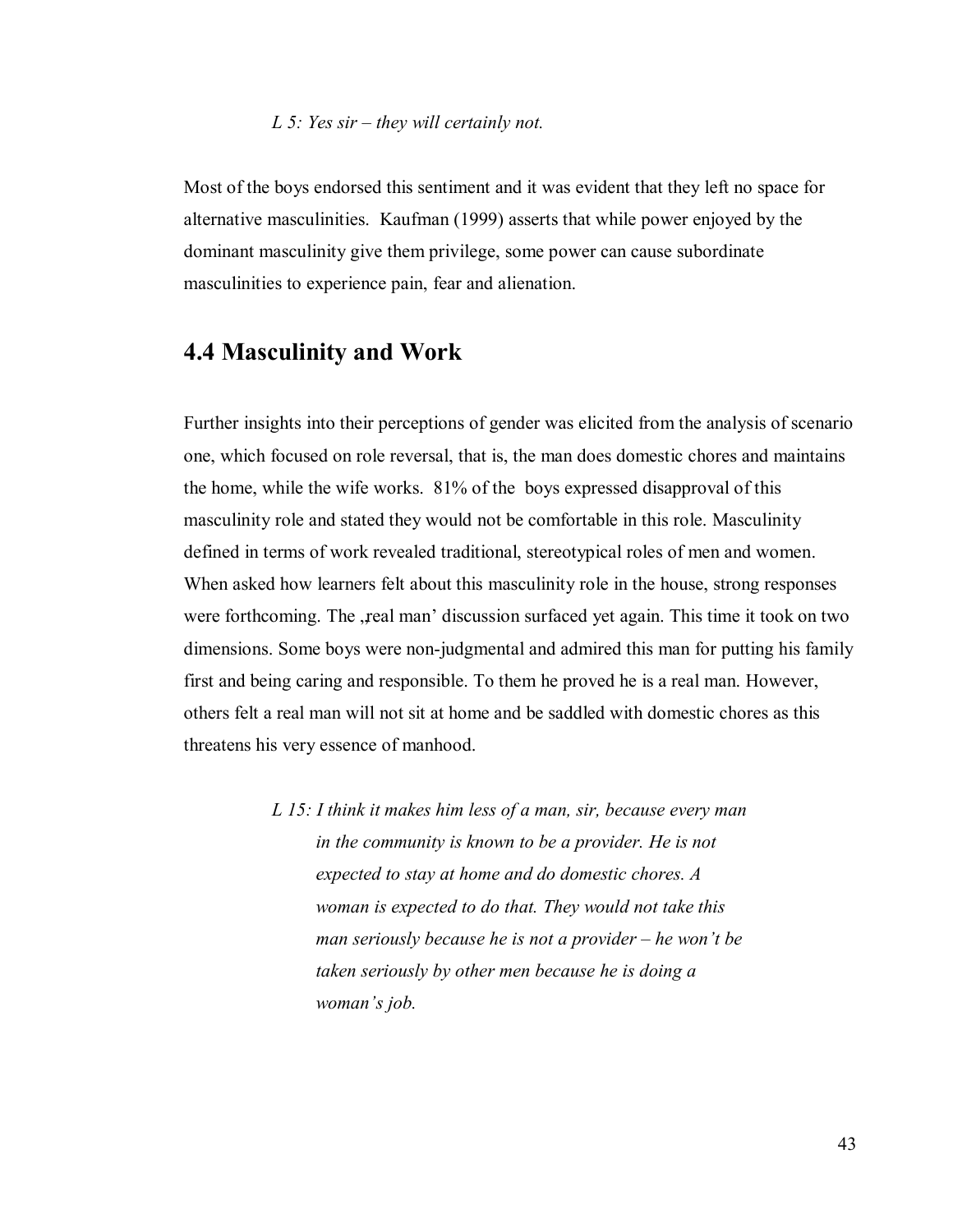- *L 13: I think if he is a real man, sir he will not sit at home and look after a baby and do housework. A man must go out there and work.*
- *L 14: Ai he must not let this be like this he must find a job.*

While some boys admired this man for his role, they expressed reservations about performing this role themselves. Gender stereotyping was evident because boys were conscious of what society would think of them. It seems that society has conditioned these boys into thinking that domestic chores are for women only.

*L 5: I admire him for his contribution to his house.* 

- *L 12: If he is a real man, he will adjust and get on with what he has to do. He won't worry about the community. He won't be taken down by the negatives of the community.*
- *L 3: Practically I feel I respect him, but because of what society would say and think, it would make me feel awkward knowing my uncle is hanging out clothes. It would make me feel awkward because of the ideas society has. I personally don't think this makes him less of a man - I admire him.*

There was tension between boys who admired this man for putting his family first, irrespective of societal stereotypes, and boys who felt that this man is compromising his masculinity. Boys spoke with multiple voices because while many admired their uncle for doing domestic chores, all but one stated they will not be comfortable doing domestic chores themselves. In their homes it is taken for granted that this is a job exclusively for women and girls.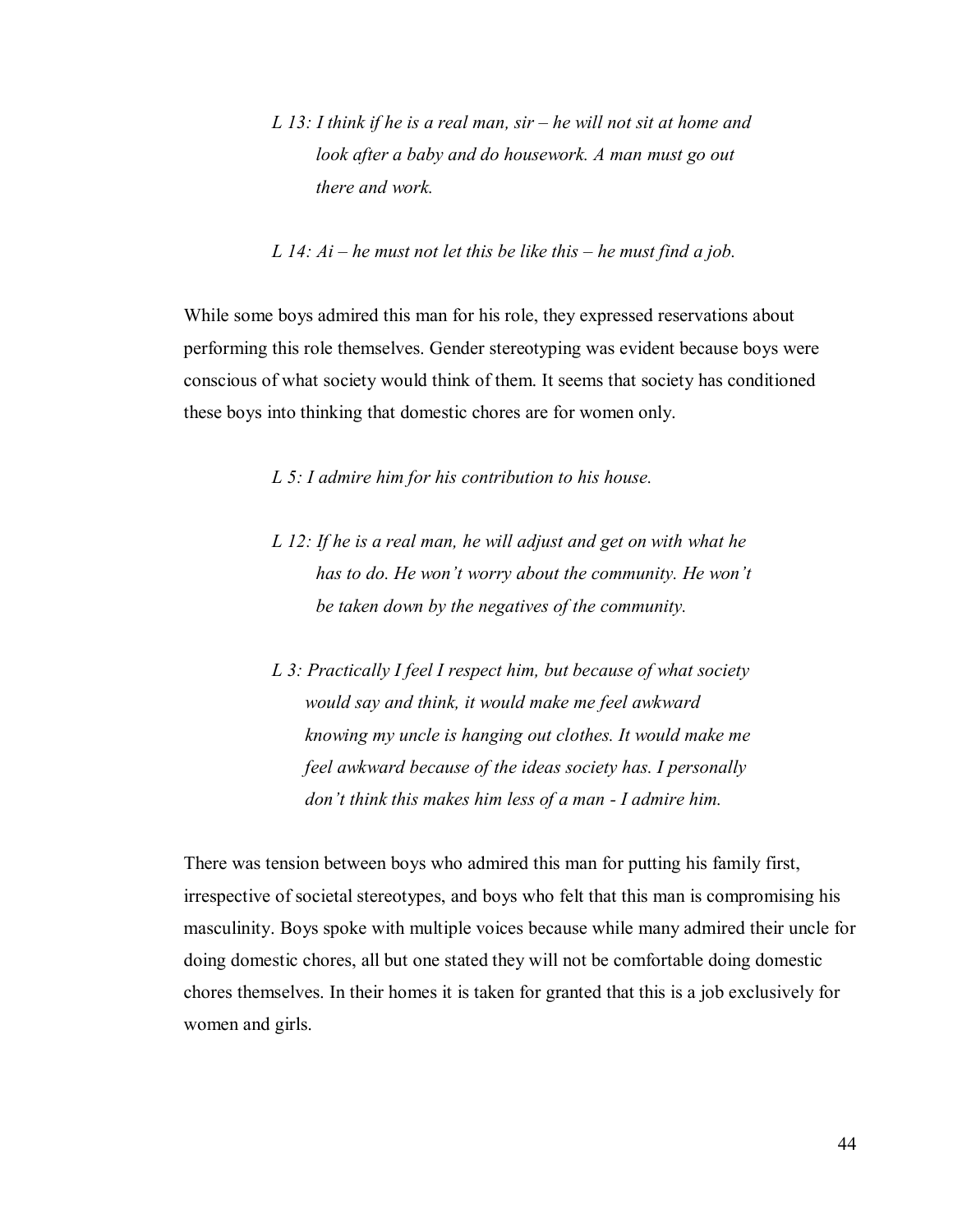- *L 3: There must be no rotation roster a woman or girl does domestic work.*
- *L 9: I won't be comfortable doing domestic chores.*
- *L 3: Taking the person that I am, I won't be comfortable for this thing to go on like this.*
- *L 1: I most certainly won't be comfortable in this role. Why should I be washing and cleaning?*

A strong sentiment expressed is that a man"s identity and masculinity is linked to real work outside the home. Domestic chores certainly did not count for real work for a real man. In fact, certain domestic chores were considered , taboos' and inappropriate for a man and a head of the household. Just one divergent voice emerged, but his support for domestic chores was conditional.

> *L 14: I will be comfortable only if my wife or other women still give me respect that I deserve, and if they, as women, still know their role and place.*

While the divergent voice said he will be comfortable doing domestic chores, he was also very concerned about the threat to his masculinity in that there was a possibility of the women losing respect for him and looking at him as less of a man. He clearly wants to guard his masculinity by insisting that while he may do domestic chores, the woman is still subordinate to him and that her role and place is clearly defined. The condition attached to him doing domestic chores is spelt out very clearly - there must be no perceived threat to his masculinity.

Whereas the divergent voices received a lot of criticism for saying a man does not have to be powerful, or a leader or strong, this time the criticism was not as harsh. The only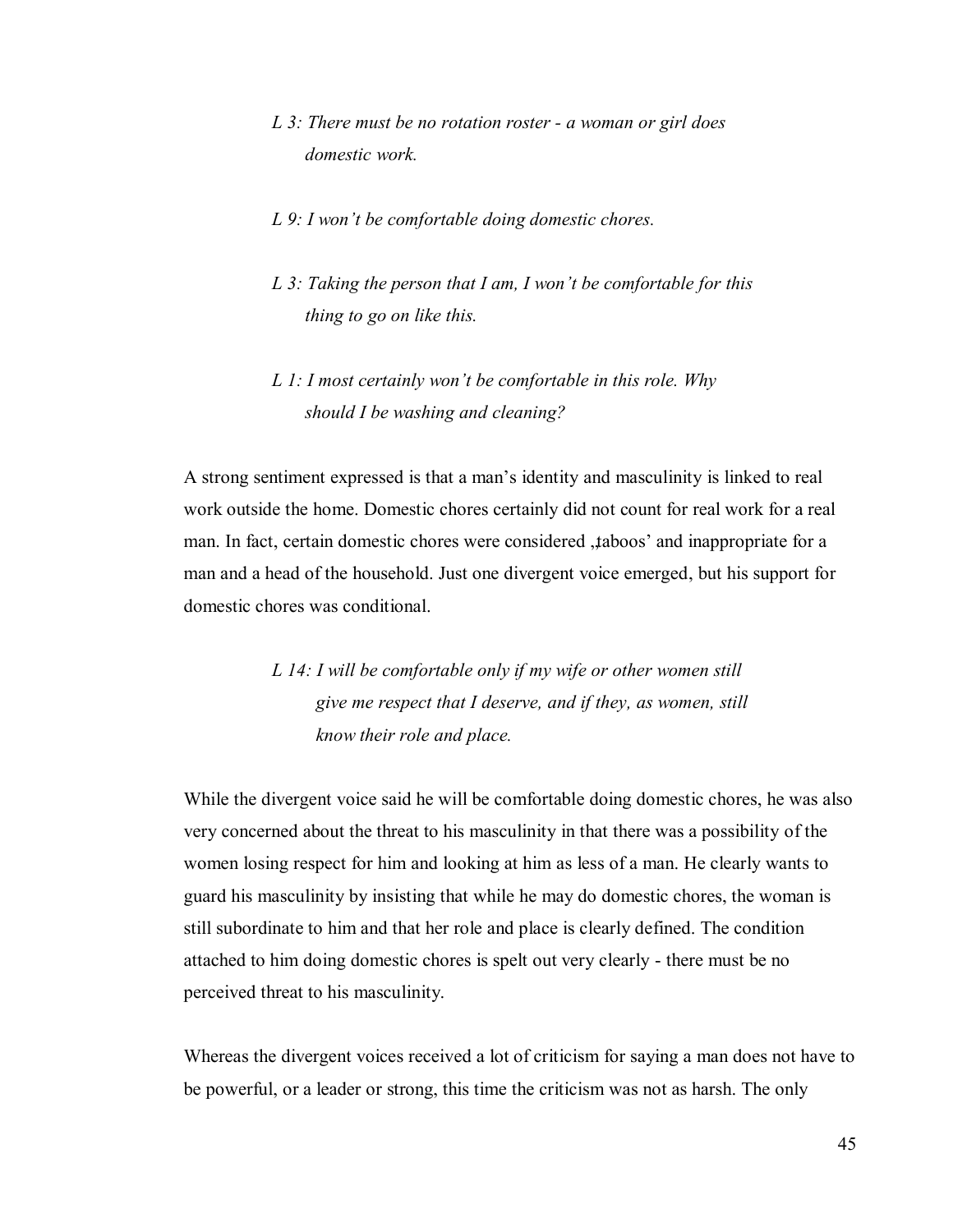proviso the majority stated was that the man working at home could not persist – he must work outside the home as a real man.

#### **4.5 Threat to Masculinity**

Disturbing threats to the traditional gender roles emerge when women start to earn money and become economically independent. Some boys expressed worries that women who earn their own money may start to see them as useless. The fear of loss of dignity was real. Economic independence was therefore perceived as a threat to their masculinity.

> *Me: Are you saying because you are not earning, she will look down on you?*

- *L 4: Yes she'll maybe see me less of a man.*
- *L 3: I also think there is another factor making us feel intimidated because women demand they can depend on us and if they cannot then they look at us less of a man and weak .*

The fact that the man was not working and the women brought home the money, made no difference to who is the head of this home. The majority felt the man is the leader in the home and the women must be subordinated.

> *L 11: I think that although the man is doing domestic chores, but at the end of the day the head of the house is the man - so I think it is very important for the woman to listen to the man. I think the man is also in charge of finalising the decisions in the house because the children are also learning these things - that the man is the head of the house.*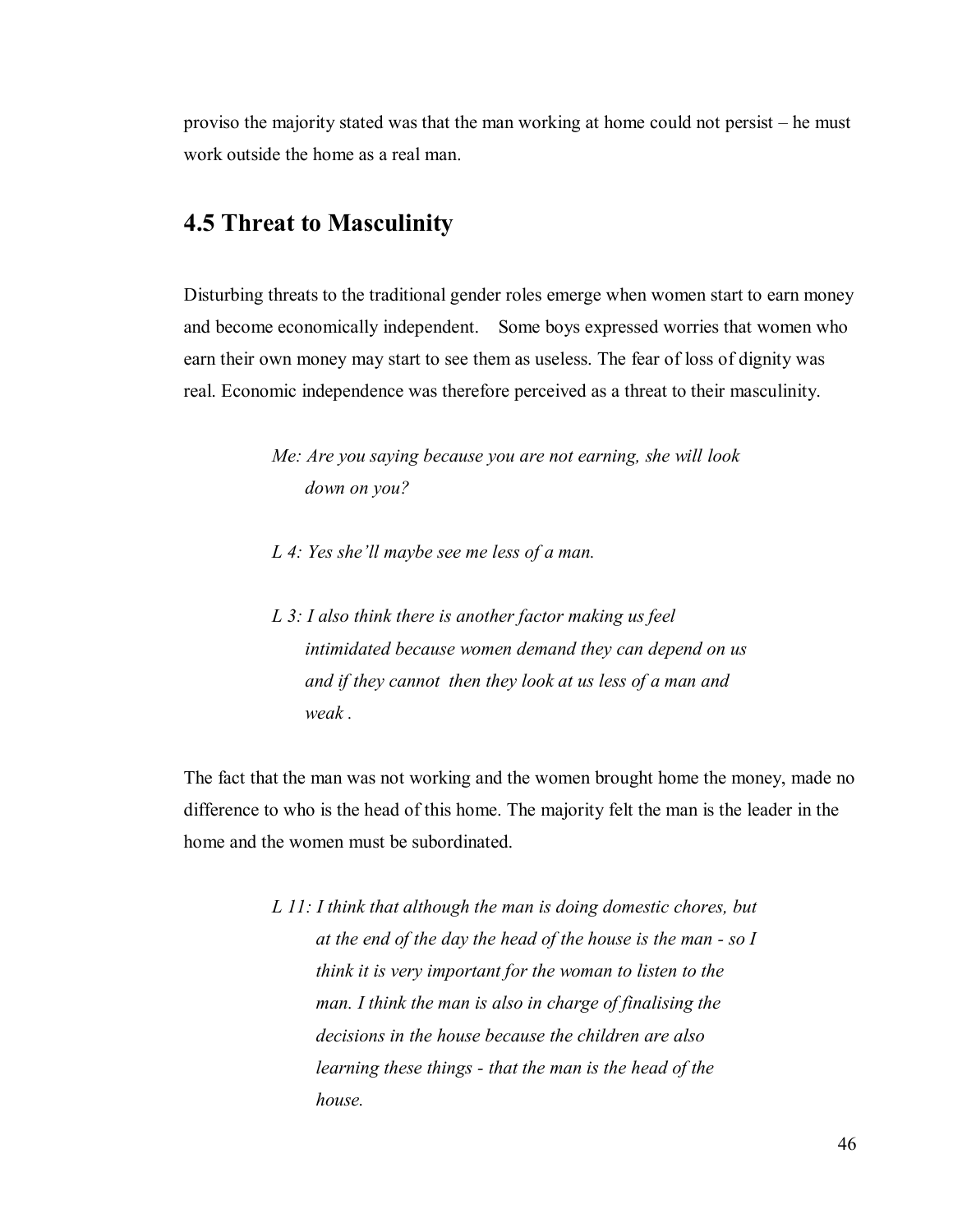- *L 10: The man, Sir definitely the man is in charge he is the head.*
- *L 16: In this situation even though this woman is the one providing for the family, but it's the man - he knows he is the head of the home - he must make the final decision because he is still the head and the woman is like the neck.*
- *L 10: By a man not having a job does not mean a woman must have the upper hand. Sometimes you get that - when a woman provides they think they are queens - but strange queens because they want to play the role of kings.*

Words by L 11 "so I think it is very important for woman to listen to a man", as well as the head and neck imagery used by L 16, leave no doubt as to the position women must take at home. Most boys were adamant that regardless of the man"s economic and social status, he is still , king' and that woman must play second fiddle. The minority divergent voices advocated equality and democracy in the home when they stated there should be discussion and consultation between the man and woman in the home. The implication is that the man and woman have equal power, but that the man should not exert dominance and superiority over the woman.

- *L 5: They can both share in decisions to be made they must discuss things.*
- *L 2: Yes, they must talk equally. The man must not do all the decisions himself.*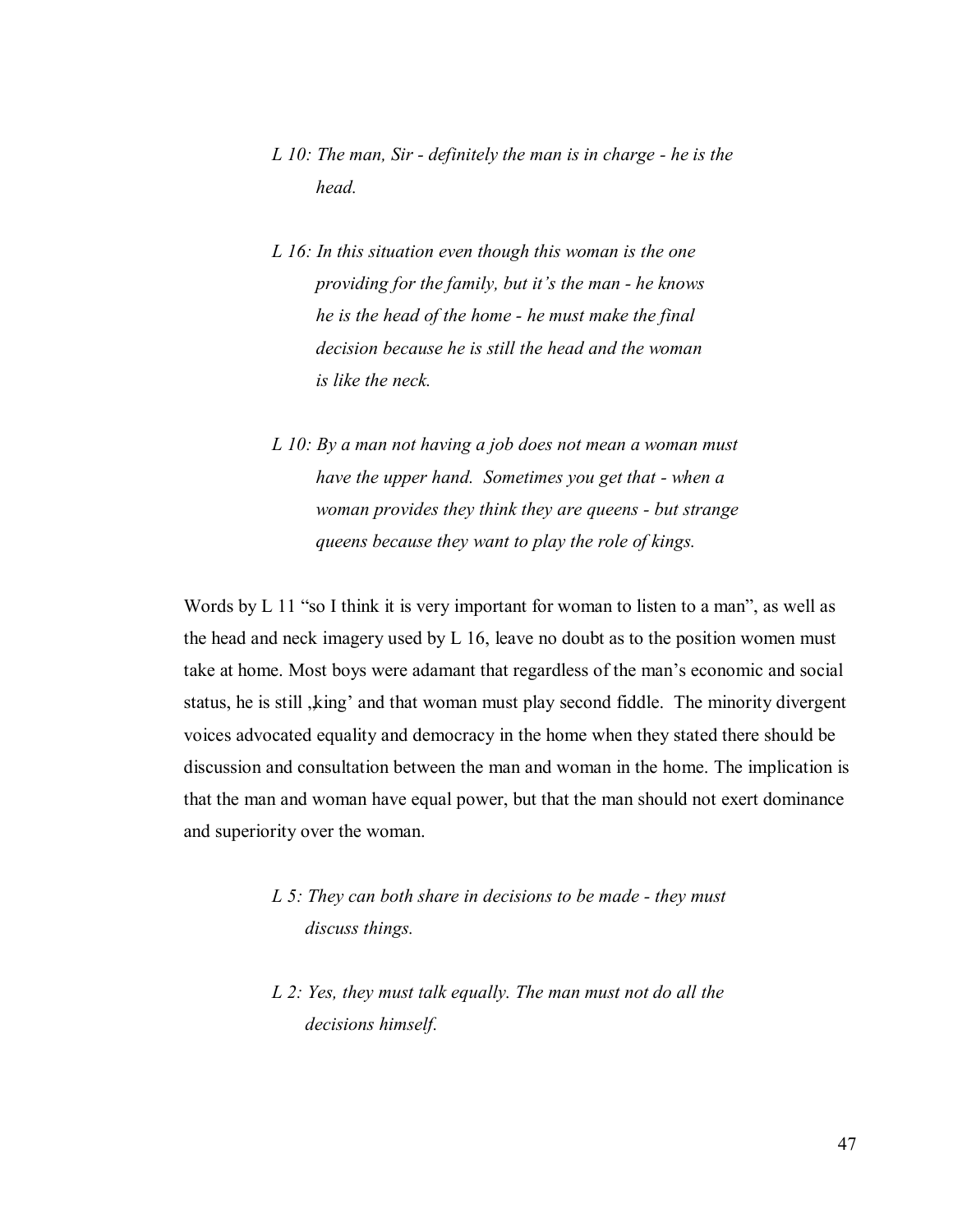The disapproving majority responded with a proviso: that when it comes to a final decision, it must be the man who makes it. This sentiment was expresses by both the Indian boys as well as most of the African boys. This kind of thinking is congruent with a study by Hadebe (2010) on Zulu masculinity, where he found that participants stated that a man should have authority, to have rights to decide what his wife and children should do in the household because a man has power over his family members.

# **4.6 Equality**

Boys were asked their views on girls or women forming a lobby group demanding equal treatment, as well as promoting gender equality. Many boys struggled with the promotion of equality between men and women stating that this has resulted in the loss of respect, dignity, power and authority of men.

- *L 1: I really don't think this group is necessary because women have enough rights. They want to create more confusion. I don't support this. They must not go overboard.*
- *L 10: They must know their places as women because sometimes sir you find that since they were given rights, they tend to get the upper hand, for example, if you have a quarrel with a girl – she can come and slap you and you can't do anything because if you slap her back, you are the one that is the perpetrator. They are demanding more. So, they think they free to do anything because they are getting the upper hand.*
- *L 9: Well, they want everything sir.*
- *L 7: Sir, girls must watch how they dress, behave and how many boyfriends they have – they must acknowledge all this*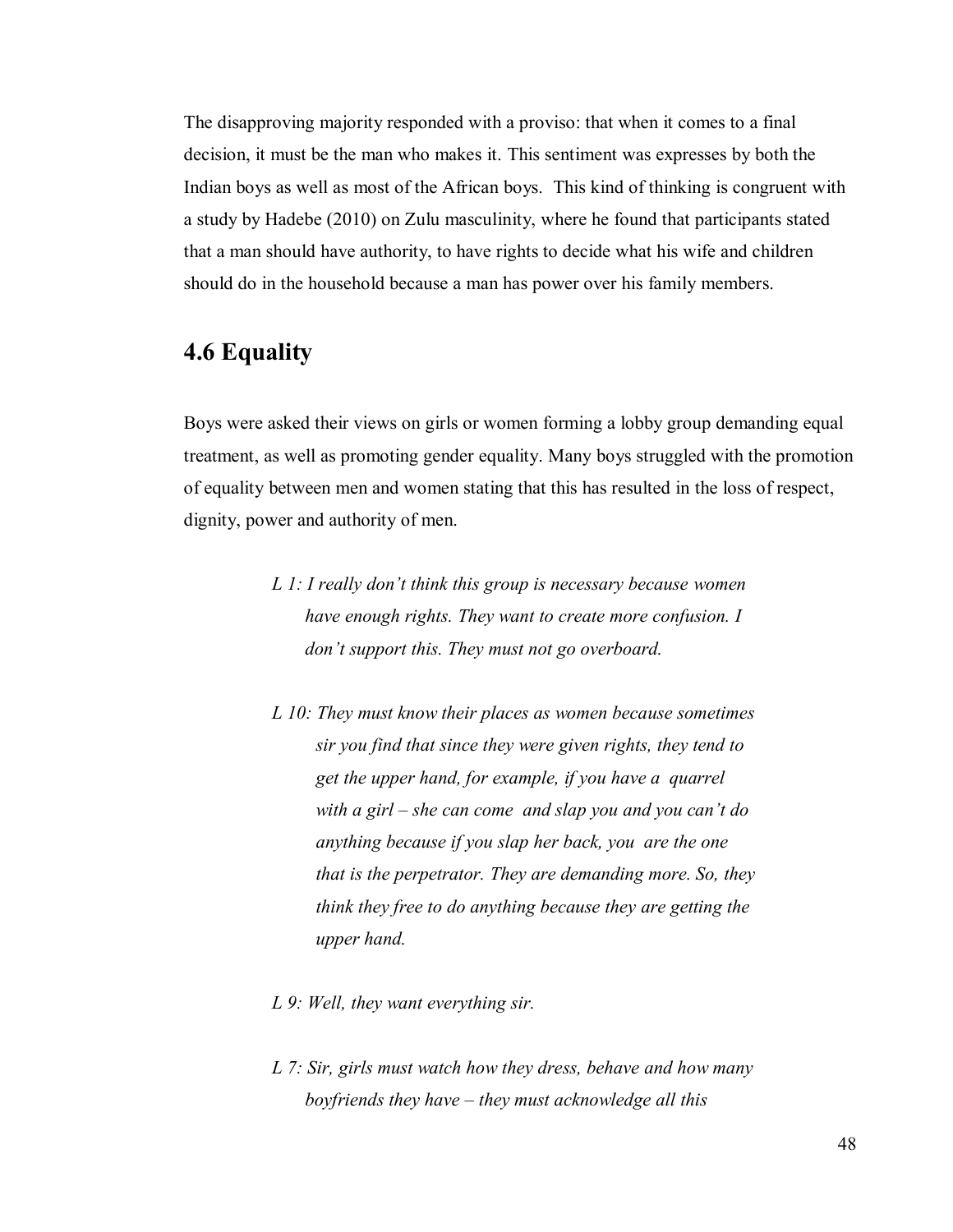*behaviour before they ask for more rights. Look at themselves and ask am I worthy of the boys' respect.* 

Boys expressed genuine fears that women are "overdoing it' and it is now "payback' time where women want to control men. Women pressing on for equality were clearly problematic for the boys who felt frustrated because their manhood was undermined, as well as threatened because of a loss of power.

- *L 12: Yes, now it is turning out like the women want to have control over me – they are pushing this thing too far now – it is like they want to be above us.*
- *Me: What is your concern about this?*
- *L 12: Well instead of solving the problem, it creates another problem. Because once they are above men, men will start fighting – they won't be happy about that.*
- *L 15: Yes, I think woman are overdoing this instead of trying to correct the past – I think woman are taking this as payback time - because in the past they were controlled and told what to do - now they want to do the same to men which is definitely not right.*
- *L 6: I really think that they are overdoing it look at our mothers - they don't mind doing those chores. They still love their husbands whether they get a beating or what.*
- *L 1: I think the women are modernised and informed, but they are more concerned about their rights, not their responsibilities. They are definitely overdoing it because in*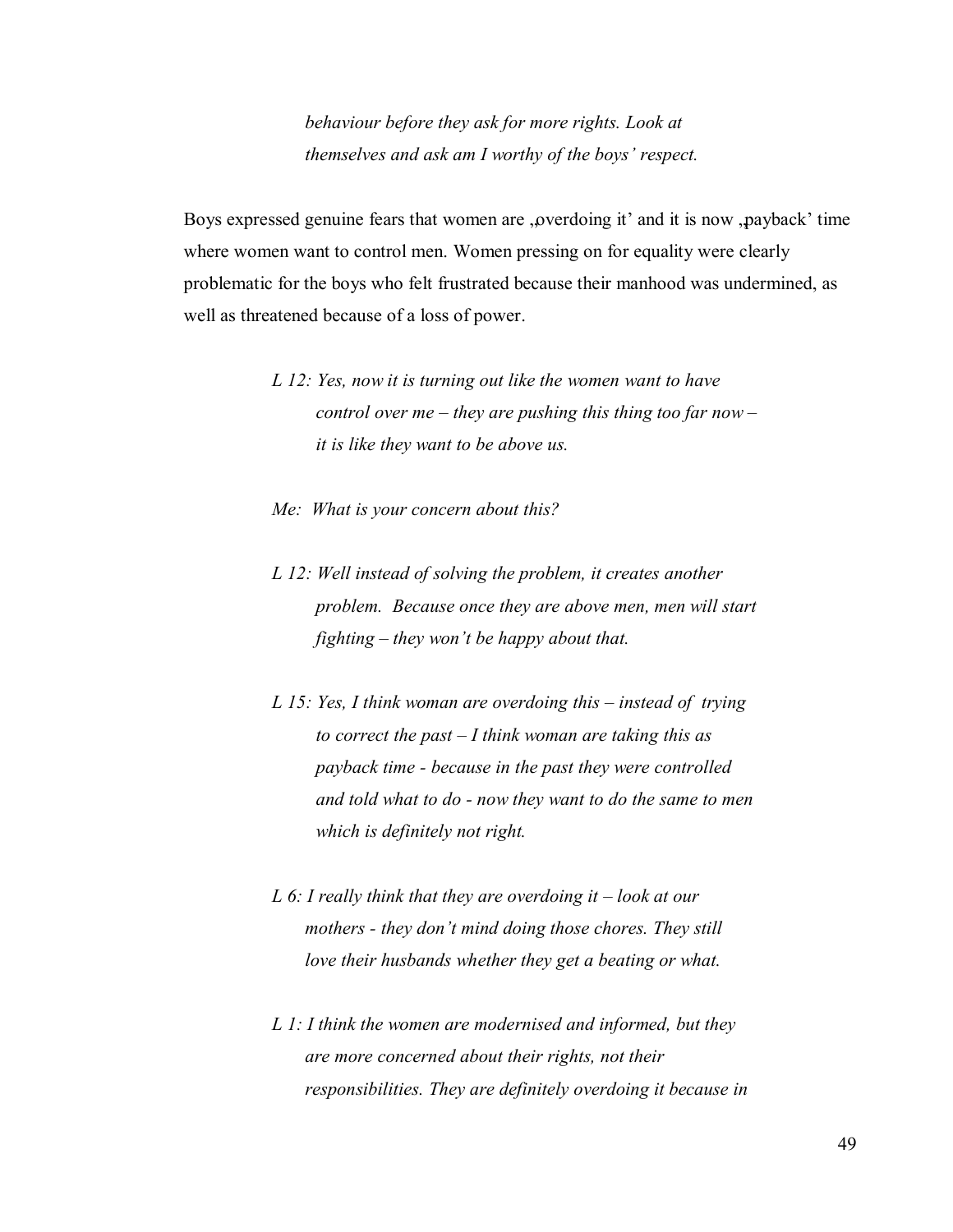*any culture a woman is brought up by knowing her place – not to expect more rights - no – this is just overdoing it.* 

The risks of alternate masculinities were evident when only one boy voiced support for women pushing for equality. There was immediate disapproval from other boys who felt that a group that is a threat to their masculinity does not deserve their support. Therefore there was scathing criticism for the divergent voice that supported advocating equality for women. Most boys define their masculinity in opposition to women and girls. It is evident that boys who do not identify with the dominant masculinity are deemed as the "other" or "not real men or boys". It was commendable that the lone divergent voice was prepared to reconsider his traditional, stereotypic image of manhood and also to reshape his relationship with women and girls. This resulted in his masculinity being questioned as well as his allegiance to boys.

*Boys: No we won't support this group.* 

*L 5: We think he is also like a girl or woman.* 

*L 2: He is not man enough – he does not believe in himself as a man.* 

#### **4.7 Women as Leaders**

When asked about how they felt about women leaders in general, and more specifically a woman principal for their school, most boys stated that women are soft and emotional. Nevertheless, these traits had two dimensions. Firstly, some boys saw this softness as a positive factor for a woman leader, while the others saw this as a negative factor. Support for women leaders included comments such as:

> *L 13: Sir, women have a soft spot for children, so it is fine if she is a principal.*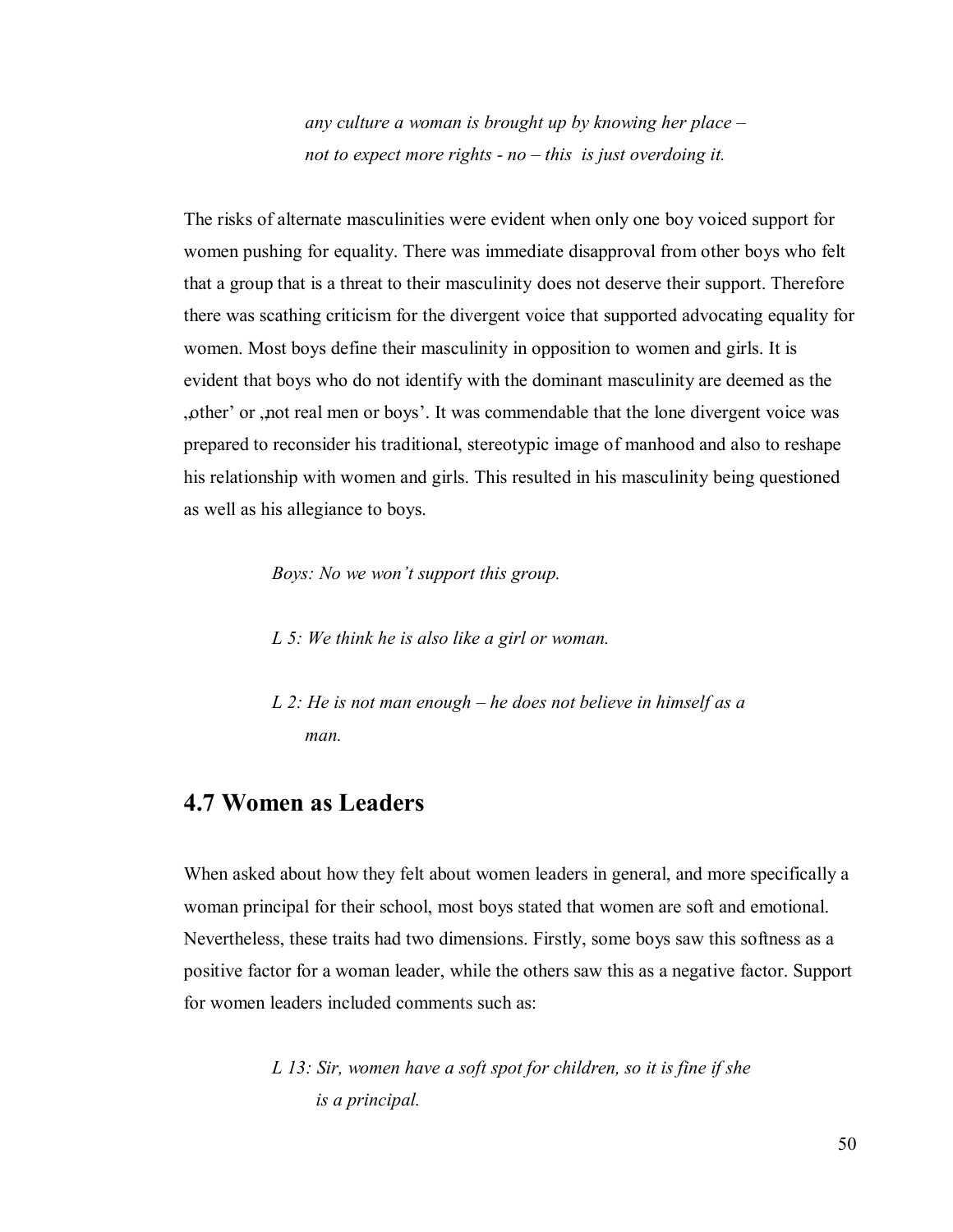#### *L 12: A woman can operate well with children like in the home. So it is fine.*

#### *L 15: I think it is okay because a woman can understand children well.*

Some boys perceived a woman"s softness and emotions as a handicap when faced with difficult situations. They believed a woman"s lack of an imposing physical presence and strength will lead to problems such as implementation of rules, disciplinary challenges, being unable to have a strong influence in school as well as being unable to exert influence on male staff. It was evident that they preferred a man because of his physical presence which in turn poses a threat to learners, thereby maintaining discipline in school. For most of these boys, a softly spoken woman is unable to ensure discipline and a smooth functioning school. This, according to the boys, could only be achieved by a macho man.

> *L 3: Sir in a school like Kwa-Mashu, it has to be a man. Especially in a mainstream school, you need a strong man because the boys are difficult.*

- *L 5/L 3: We regard women as being too soft so the implementation of rules will be a problem.*
- *L 6: If there is a woman principal, then the deputy must certainly be a man.*

*Me: Why must this be?*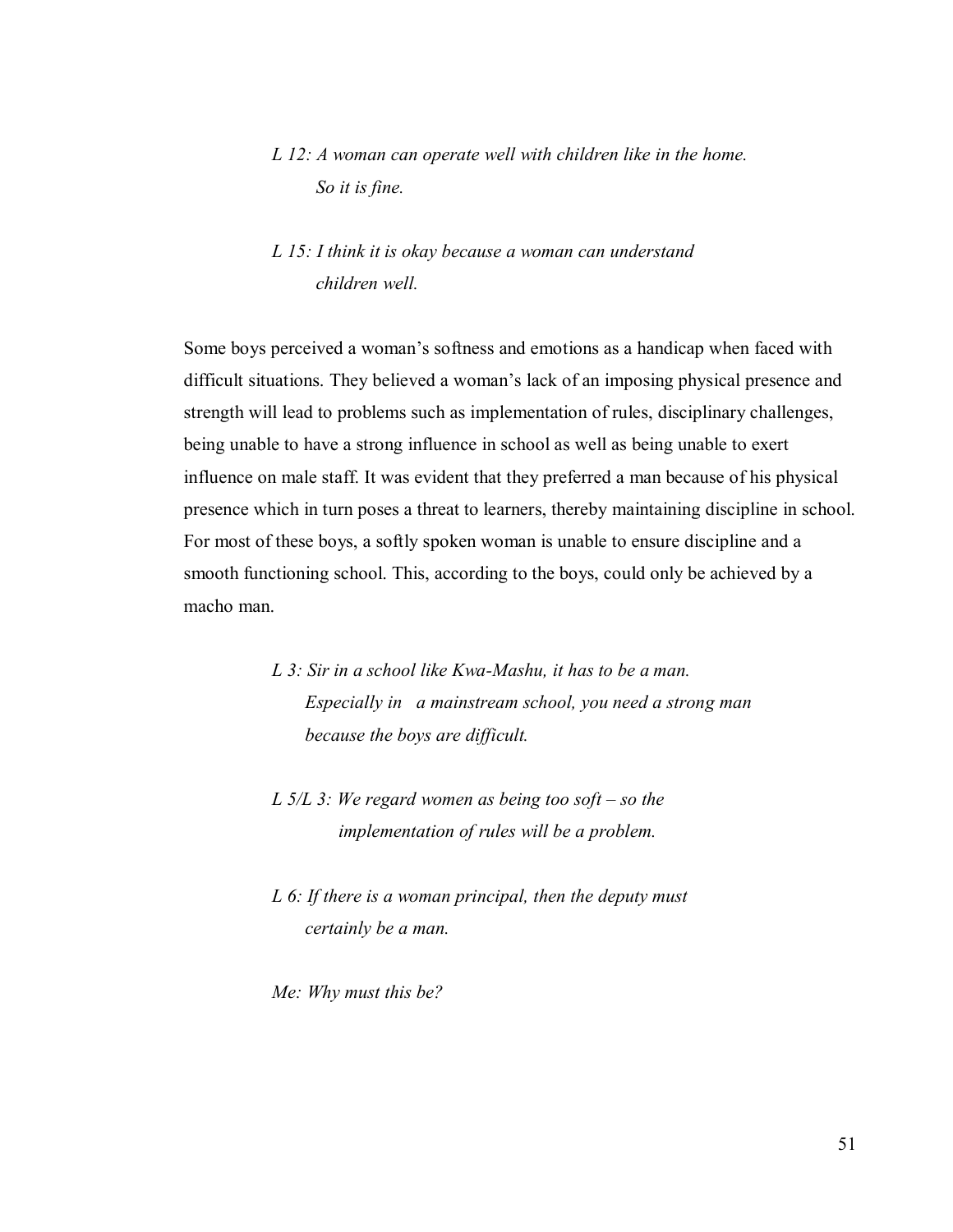- *L 6: So then if the boys are giving problems, there is a man to sort it out. A woman may talk softly – you must feel intimidated or scared for the principal.*
- *L 1: A woman principal only believes in shouting whereas a male will do physical abuse.*

*Me: This is the "strong man" point you raised earlier?* 

*L 1: Yes sir.* 

It is clear the traits of hegemonic masculinity strongly influence many young boys' perceptions. This was a recurring theme throughout the interviews. They clearly do not have confidence in women leaders who lack physical strength and macho. For them there is no space for emotions if you are to be a strong leader. This is regarded in no uncertain terms as a handicap.

*L 3: Ai, no sir – their emotions get in the way.* 

*L 5: Sir, I don't think women should be given those opportunities because the women – they let their emotions get the better of them. They are not realistic and because they get emotional they tend to make all the wrong choices. They expect to be given different treatment, so I don't think they should be given those choices.* 

The tension between culture and women leaders surfaced. The African boys seemed to believe the notion of male dominance and superiority is traditional and acceptable in Zulu culture, although this is clearly in conflict with Constitutional guarantees of gender equality. The two Indian boys also indicated that in their culture and ways of growing up, a man was in a position of superiority and dominance. It was the accepted norm in their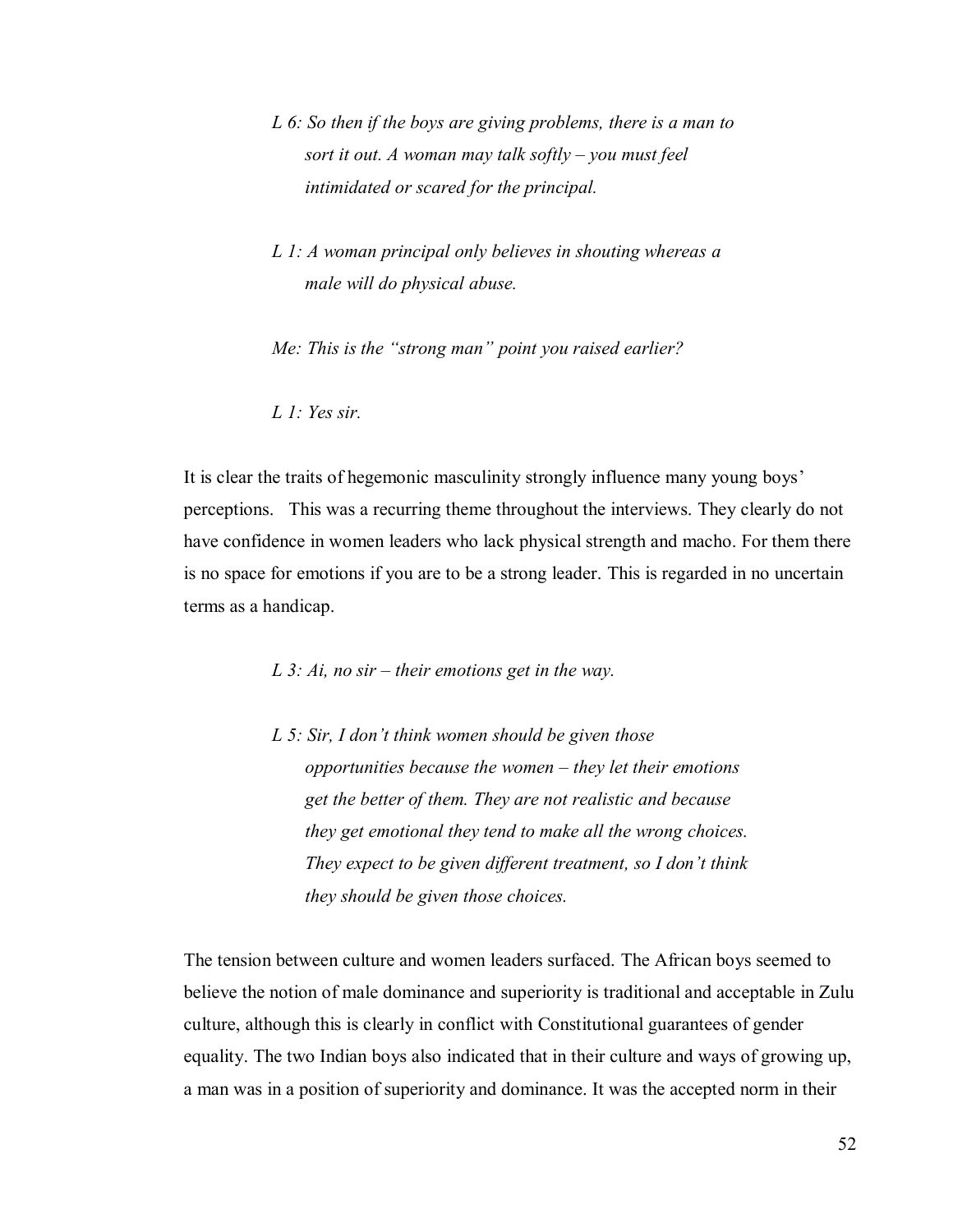culture that the man is the head or leader. Boys seem to want to give preference to deeply held cultural and traditional beliefs, rather than embrace the notion of equality status granted to women by the Constitution.

- *L 10: We are mostly disciplined by our fathers, so it is not usual to have women who can discipline boys.*
- *Me: Does this concept of women leaders clash with your culture?*
- *L 5: Yes sir it does because generally in our culture men are leaders.*
- *L 14: In our African way, the male is the leaders it all begins at home. Because we are accustomed that we as men must be the head of women, so it will be hard for us to accept – that is why I say I will feel bad because we are used to that.*
- *Me: But in school you learnt about justice, democracy, equality and equal rights. How many of you boys still believe that a man is the better leader?*

Nine boys responded in the affirmative. Moorosi (2007) asserts that cultural expectations are an impediment to women"s advancement. She further argues that traditional stereotypes also associate school principalship with masculinity, a view that hampers women's career progression in education management. Attwell (2002) argues that men are struggling to adapt to the changing status of women and to redefine themselves in ways that maintain their sense of themselves as men while giving due regard to women"s rights.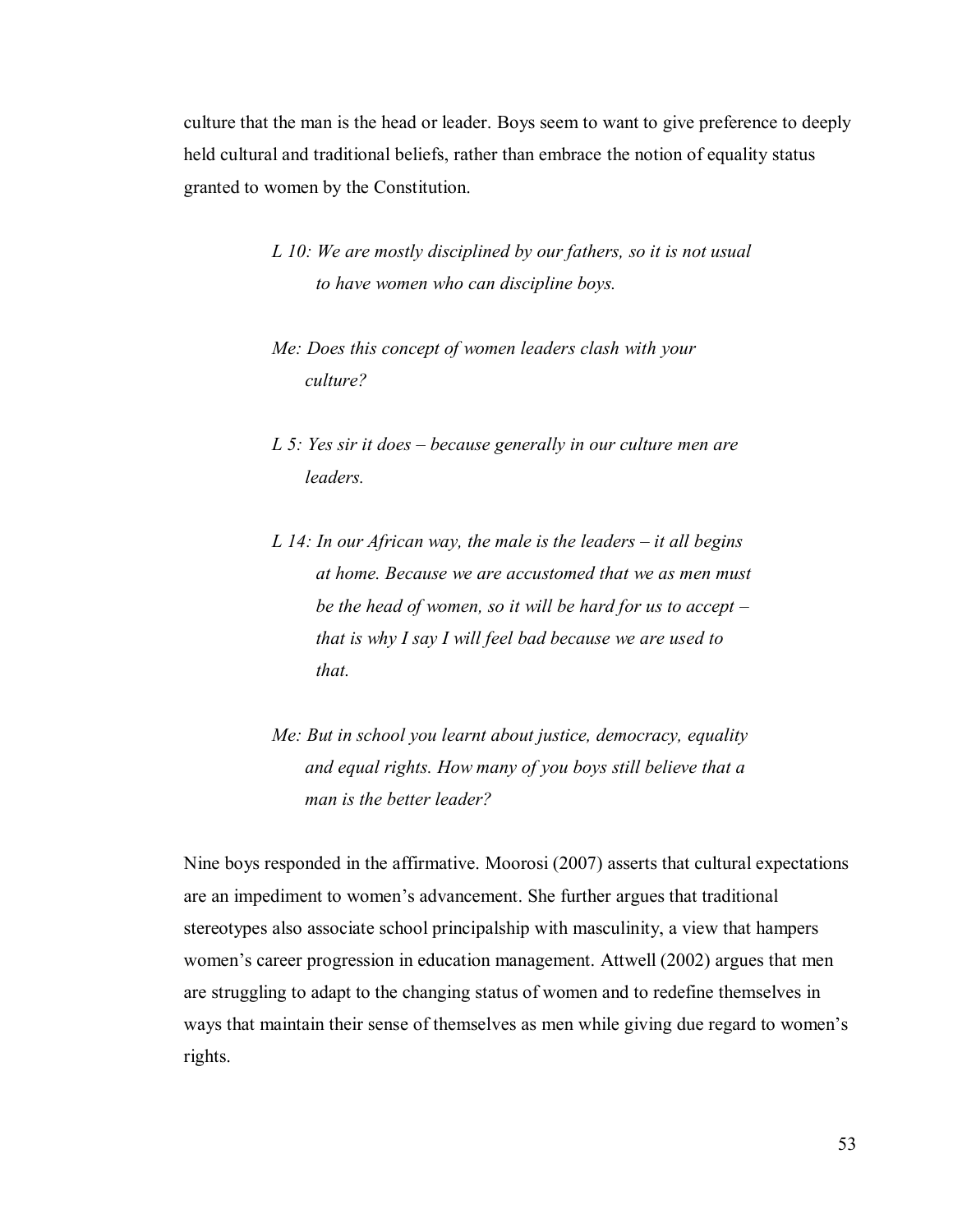In contrast, just two divergent voices emerged. These voices that challenged entrenched cultural beliefs were not well received by the other boys.

It was reassuring to note that these boys recognised that culture can be used as a tool to treat women unfairly.

- *L 4: I believe, sir, you can get a tough woman to do the job. You can get a woman principal who is capable of disciplining. I would be okay working under a woman principal.*
- *L 7: If she can do the job well, I don't mind working under her. Some women are good leaders. Some Africans say weird things about women which is not true.*
- *Me: So some things said about women in your culture you do not agree?*
- *L 7: Yes sir culture should not make us treat women unfairly.*

## **4.8 Gender Violence**

It was reassuring to hear the majority of boys were against gender violence. Many said a real man does not hit women, and there is no justification for hitting or abusing a woman. However, in stark contrast, some boys said there are times when a man is "forced' to hit a woman.

```
L 10: By her being given rights – she tends to want to be the 
man of the house – want to rule – well I have show that I 
 am the man.
```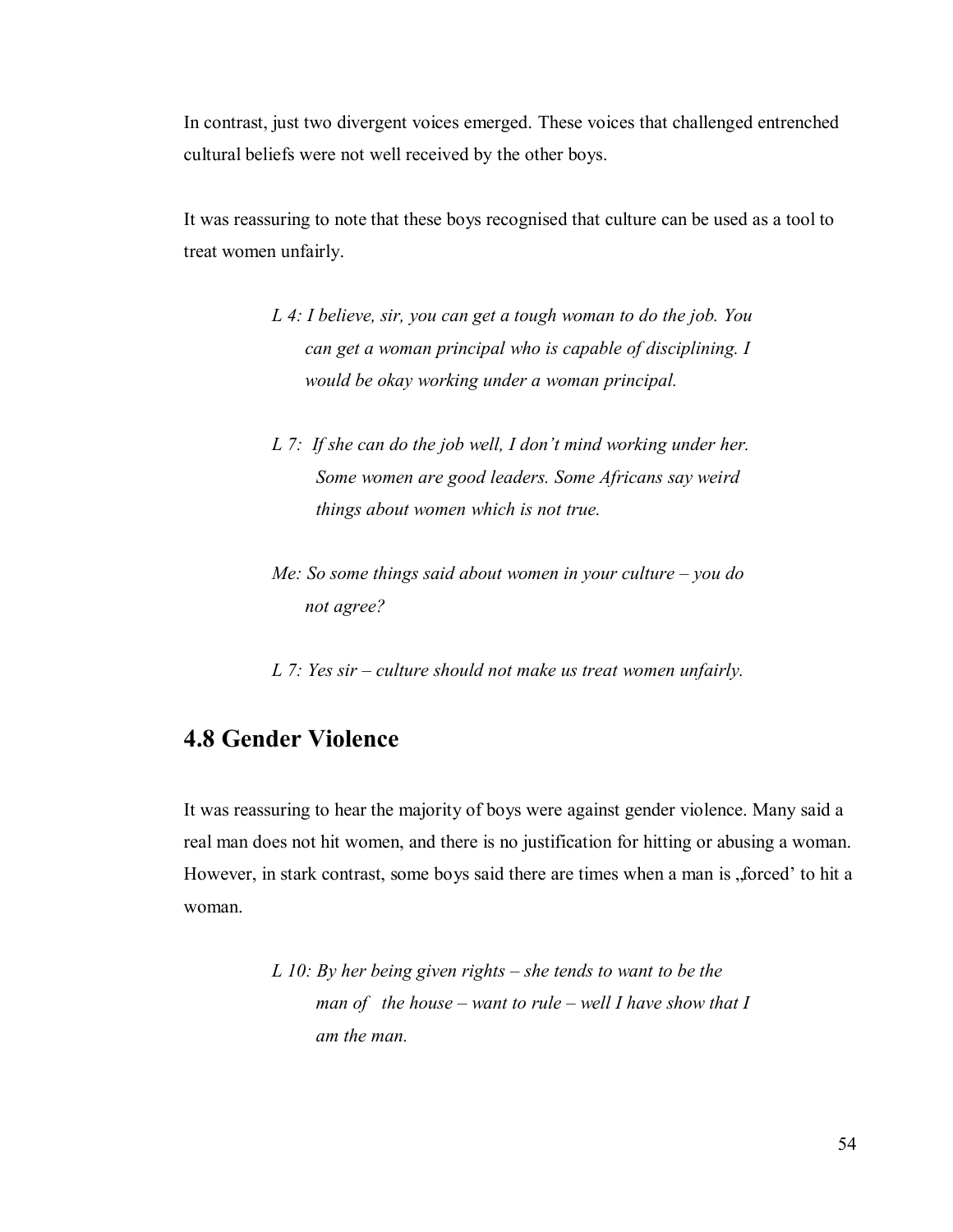- *L 1: … then you have to use your hands on her to show her I'm still here – I'm the man of the house. It is not right in any culture for a woman to stand up to a man.*
- *L 4: These modern women nowadays they know their rights and if you tell them something they suddenly want to ask for divorce or walk away, so I believe that laying your hands on a woman is still sometimes a solution. Sometimes violence makes her respect you - get her to look at you as her husband.*
- *L 11: Well sir you don't want to lose her you want to be with her - but what if she is still doing wrong – so now you want her to get back on track – so now the thing you use is obviously like beating. That's why they call it shaya mentality.*
- *L 6: Ai sir, when you just threaten a woman she do the same thing all the time, therefore I will hit her.*

It was disturbing to note that some boys thought that one can subordinate women through violence and thereby exert your dominance and superiority. If, for any reason, their masculinity was threatened in any way, violence was a mechanism to restore this. There is an assumption that the men have power and domination over women, and can use some violence to bring an apparently wayward subordinate back on track.

Still, as mentioned earlier, the majority of boys were very strong in their condemnation of gender violence. They stated that a man must never use violence as a means of control, and that if he does, he lacks communication skills. Another concern raised was the negative impact this violence has on children. The issue of culture was again raised. This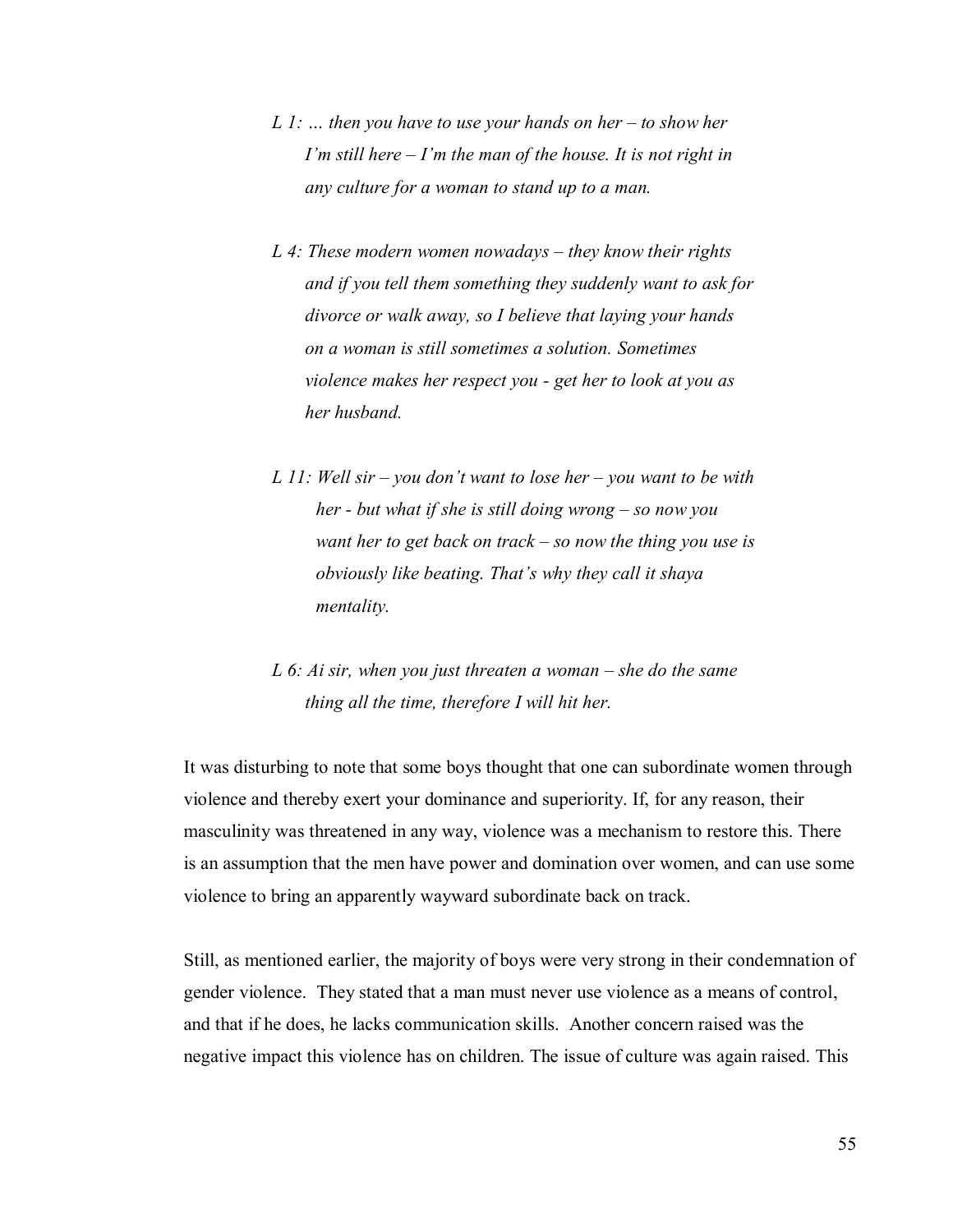time most of the boys said that culture must not be used as an excuse to abuse women. Men who abuse women should be dealt with harshly by the law.

- *L 2: If you hit her, you are a failure as a man.*
- *L 5: Ai sir, I would not lay a hand on a woman.*
- *L 12: She must charge him because he will not only hit her, he will end up doing something worse like killing her.*
- *L 12: I don't think hitting a woman is justified. At the beginning I said a real man is strong and I don't think a real man will hit a woman.*

# **4.9 Gender Socialisation**

I endeavoured to find out who and what factors played an instrumental role in shaping the perceptions of the boys. The initial questions focused on their earlier socialisation and later moved to equality in the family experience.

When asked who or what influenced their perceptions of gender equality, the majority stated it was dominant male figures in the family. Some of these perceptions are that boys come first, girls are to serve men and boys, domestic chores are for women and girls, a woman"s position is subservient to men and, finally, a boy must be strong.

> *L 10: My understanding is through my father – he taught me about life and that, well – as people we were given positions – so it would be totally unacceptable for a woman to take a man's place - a man must be where he supposed to be and the same with a woman.*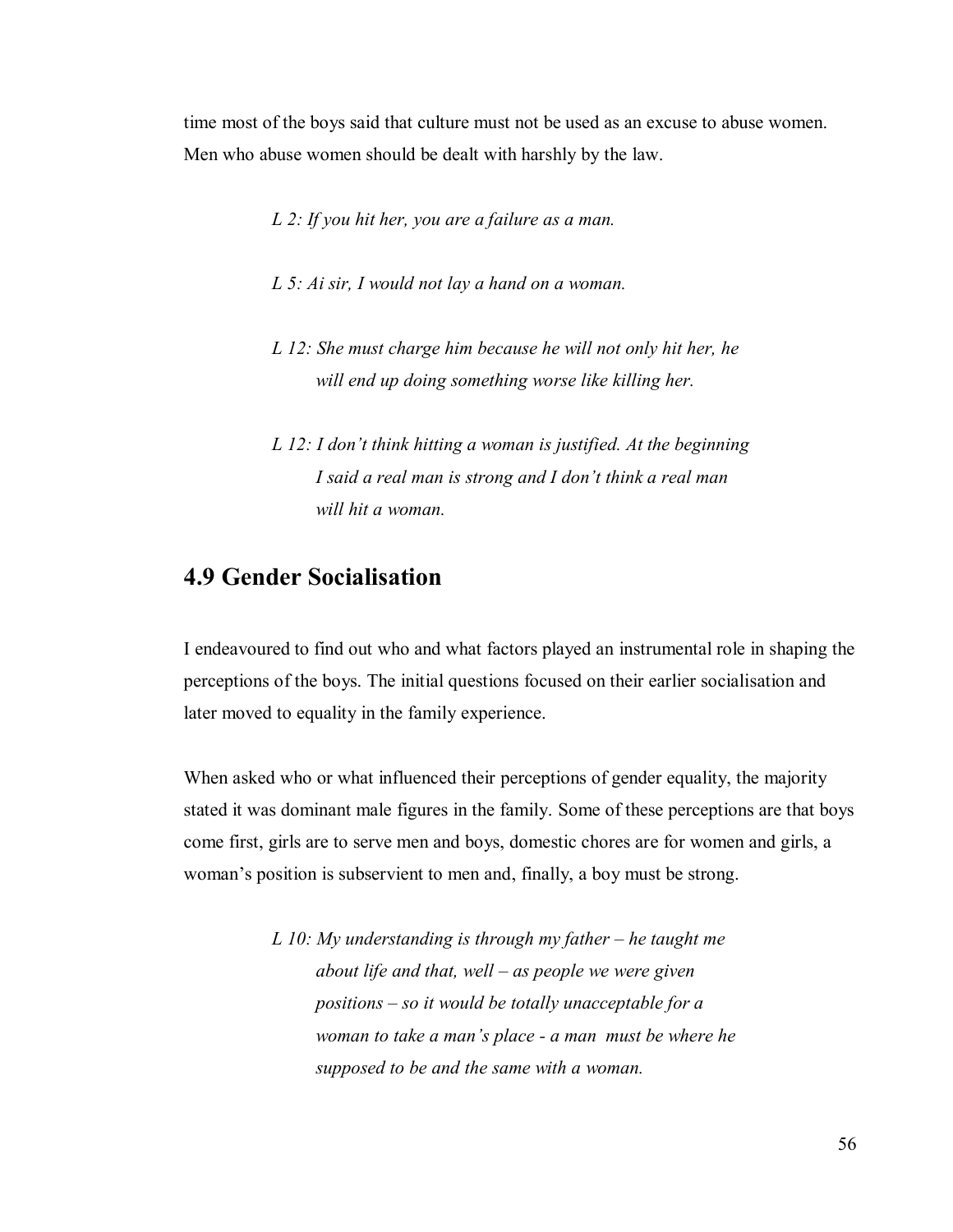- *L 9: My father told me not to play with girls so I could be a strong boy.*
- *Me: Was there a problem playing with girls?*
- *L 9: Well, Sir, girls are soft and my father wanted me to be a very strong boy, so playing with girls was not allowed.*
- *L 16: My granddad taught me I must be a good leader he wanted to instil leadership characteristics in me.*
- *Me: So why only in you and not the girls?*
- *L 16: Because he thought it is the man nature created us to be the head.*
- *L 5: Even though my sisters are older, my father always gives me the advantage. When my mother is not there, I should be strong in the family and always be there for them.*
- *L 4: My father raised me to believe we don't share equal rights with women because women tend to take over because you gave them the privilege and equality and then they want to, like to take over.*

All but one boy stated that they did not do domestic chores while growing up. The following comments sum up most boys' feelings:

> *L 14: Girls should do the cleaning, etc. I feel it undermines me as a boy to wash and clean the house. I believe a man is*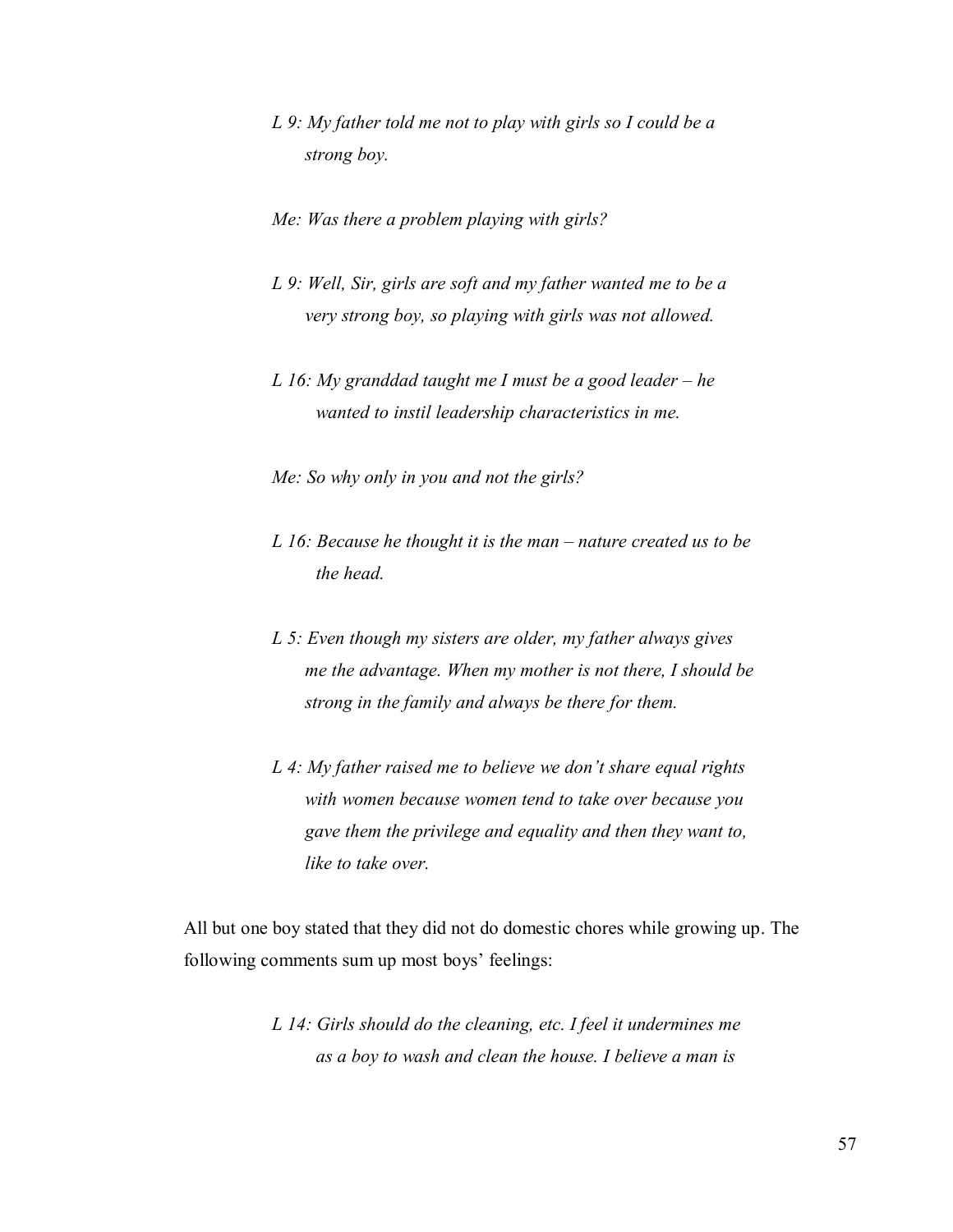*there to discipline – the other domestic responsibilities are for the woman.* 

#### *L 4: Basically domestic work is for women.*

The divergent voice stated that he cooks, washes and irons, much to the disbelief of other boys. The fact that he was a leader in school as well as a capable sportsman could possibly be the reason why eyebrows were raised at this admission. Many of the boys expressed disapproval and stated that this was not how they were raised. It was entrenched in their minds that masculinity is not congruent with doing domestic chores.

The next question focused on the issue of equality while growing up. The large majority recalled experiences where boys and girls received different treatment from family members. Boys received harsher punishment than girls because they were made to believe they are strong or a "man". Boys were allowed to eat first while girls served them. Boys also enjoyed more freedom and privilege than girls. This was because girls needed more protection. Work at home was clearly differentiated. Domestic chores were for girls while work outside the house was for boys. Many boys grew up with the understanding that girls are subordinate, as is evidenced in the following quotes:

- *L 3: In places like family gathering the girls are required to bring us a bowl of water for us to wash our hands before we eat.*
- *L 8: During a ceremony boys eat the meat first while girls serve the boys.*
- *L 10: It is like in our culture where the woman and girls bring water and food to the men while the men discuss issues.*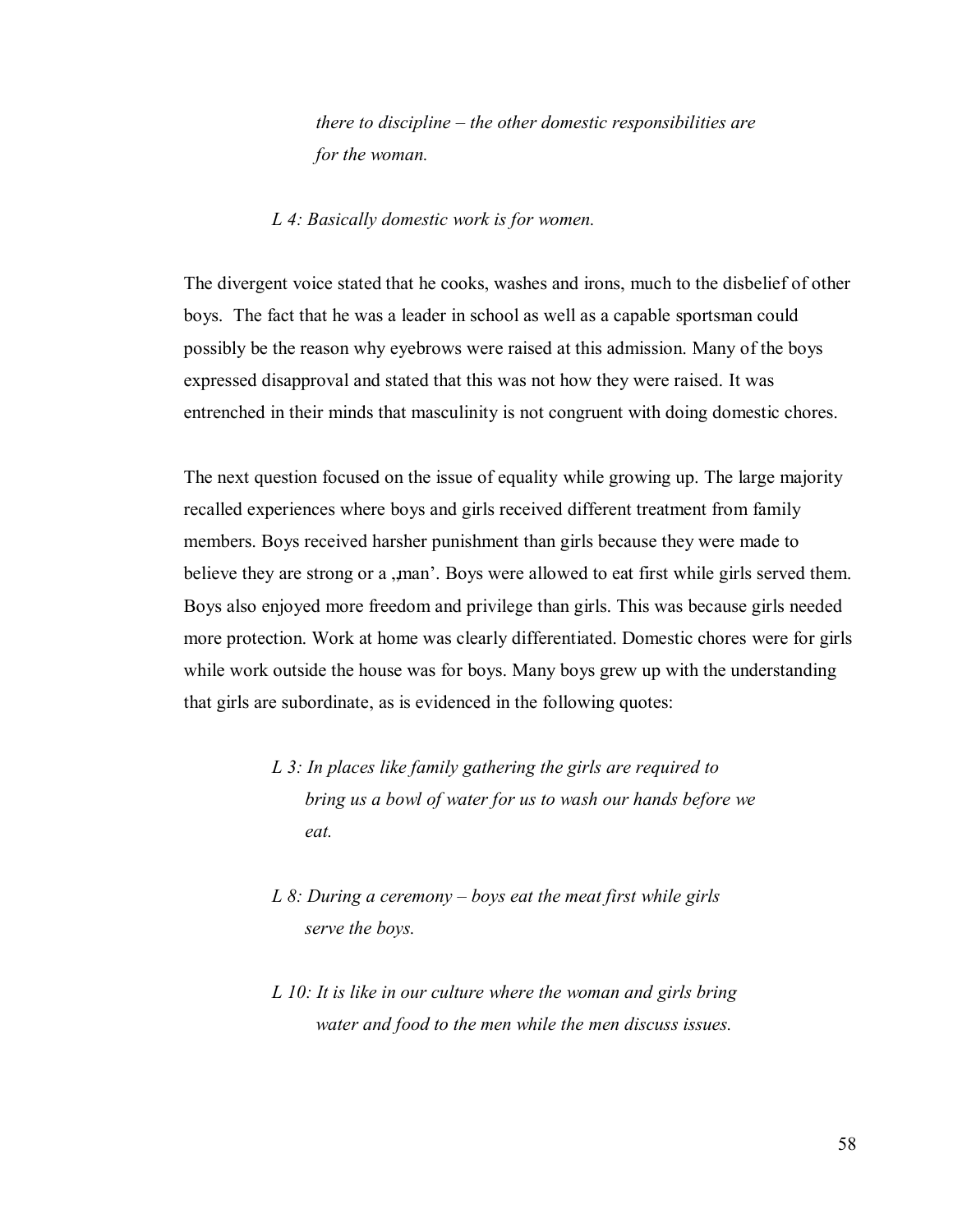*L 4: Sir, in my family my father is very strict – in my family my sisters got up early to fetch water while my brothers still slept.* 

It is evident that the boys" earlier experience impacted on their perceptions. The Indian and African boys were expressing similar sentiments when it came to the way they were raised or socialised. Socialisation is the general process by which members of a cultural community or society pass on their language, rules, roles and customary ways of thinking and behaving to the next generation. This implies that young children acquire social competence through concerted efforts of adults (Edwards, et al., 2007).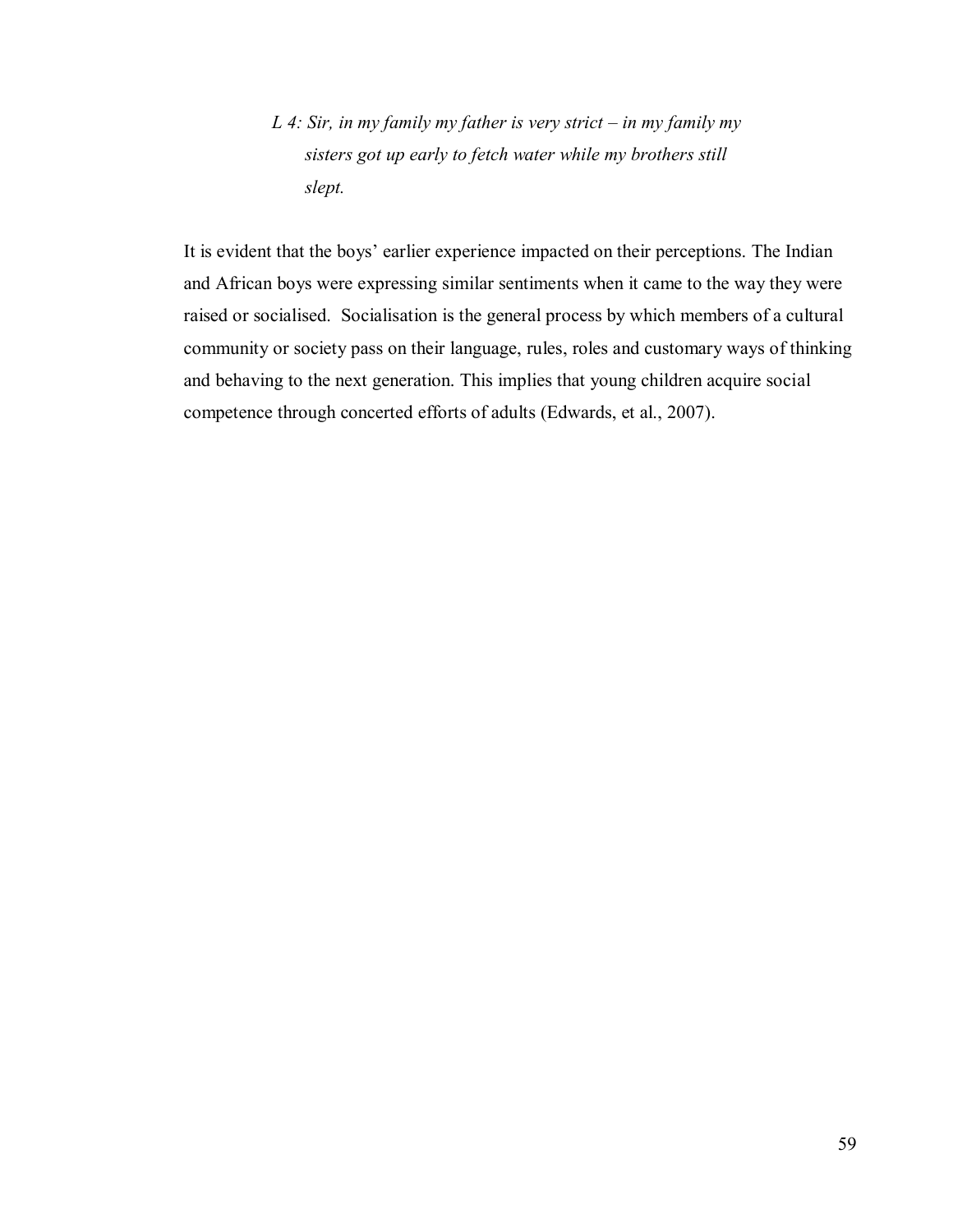# **CHAPTER FIVE DISCUSSION OF FINDINGS**

#### **5.1 Being a Man**

The focus group discussion began with a general discussion of what it means to be a man or boy. For most of these boys, physical strength and a macho image was important in their understanding of being a man or boy. Although issues such as leadership, work responsibility and being a breadwinner emerged later, it was significant that the immediate response of most boys focused on the macho image as well as keeping emotions in check.

The boys took great care to emphasise their masculinity both in the focus group discussion as well as the individual interview. Their views resonate with the assertion by Adams and Govender (2008) who stated that a traditional masculine ideology proposes that men portray and maintain a specific social persona which reflects toughness, emotional invulnerability, heterosexual dominance, as well as avoidance of anything deemed feminine. Tharinger (2008) describes boys" idealised form of masculinity by which boys can be measured by themselves and by others, to determine the extent of their manliness. Some common elements are physical and intellectual strength as well as supremacy over those perceived as inferior. Connell (2005) describes "manly" men as men of action who are silent, emotionless and physically combative (and often violent). He voices concern that under this dominant construction of masculinity, boys act aggressively towards less aggressive or masculine boys, as well as women and girls.

The boys went to great lengths in terms of voicing their opinions as well as body language, to show their , manliness'. They wanted a clear message sent to others in the group that they are real men. Physical prowess is a central attribute underscoring high school masculinity. Some attributes are toughness, fighting and sexual talk (Kehler &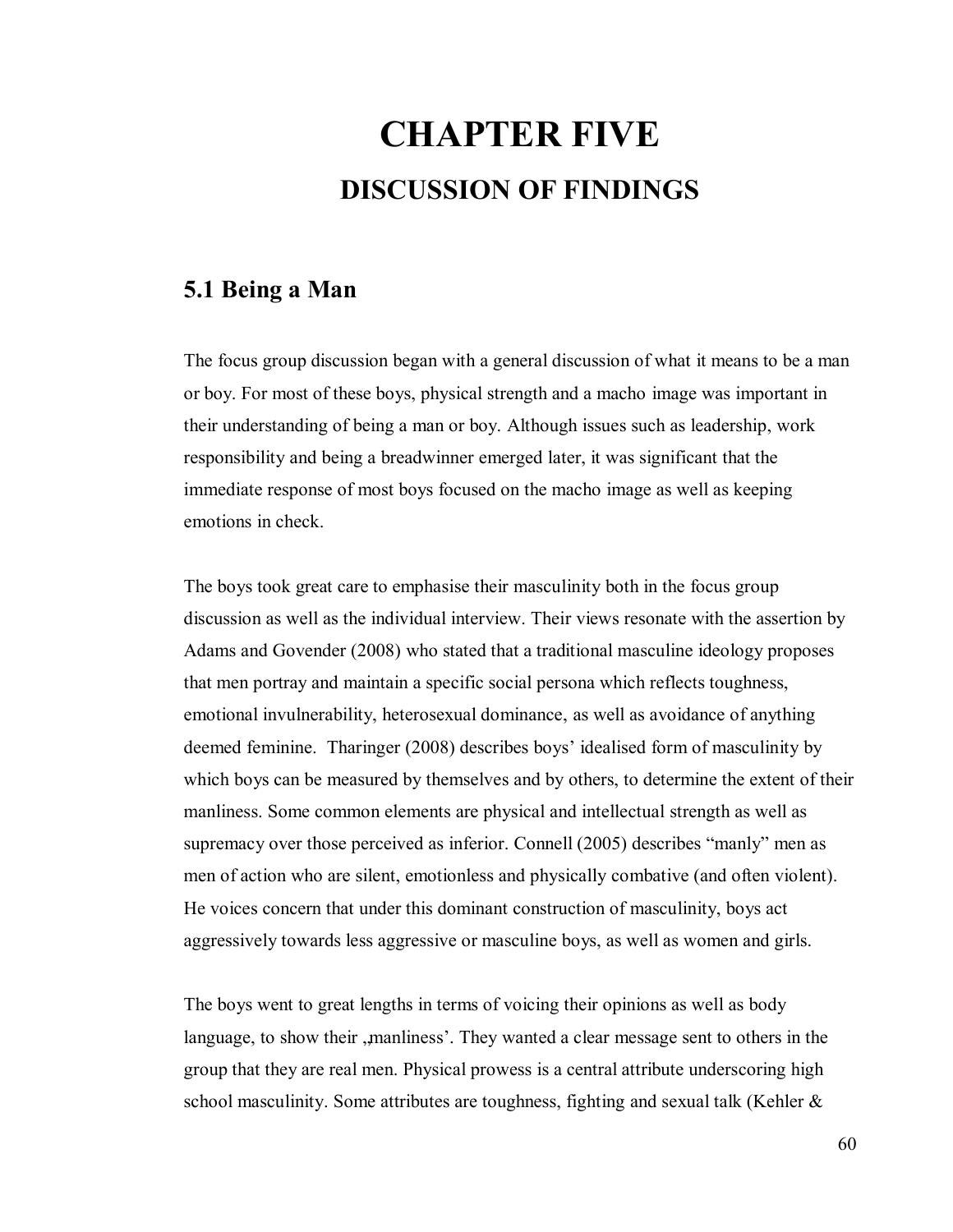Frank, 2005). While highlighting the practice of hegemonic masculinity, Harris (1995) found that men and boys strive to conform to traits such as bravery and courage, being the breadwinner, being in control (of relationships and emotions), provider of money and status and being tough (not show emotions or cry). Morrell (2001) concurs when he asserts that for many school going boys, the physical performative aspect of masculinity is seen as the most acceptable and desirable way of being a male. It must be acknowledged that these boys are at an impressionable age and a crucial stage of their development, so being accepted by the group was significant. The question therefore arises as to how much of these boys" perceptions are what Edwards and Jones (2009) refer to as "performing masculinity". They found that society"s expectations of being a man were narrow, rigid and limiting. Expectations included aspects such as aggression, being in control of emotions, being rational, strong and the breadwinner. These expectations were not just about who men or boys were supposed to be, but also who they couldn"t be, such as feminine, vulnerable, shedding tears and expressing emotions. In response to these external societal expectations, participants in Edwards and Jones' study described putting on a performance so they would be seen as men. This performance was like a mask that they put on to cover up the ways they did not meet these expectations. The study further revealed that participants so deeply internalised society"s messages that they often acted in ways that contradicted their own values without even being aware that they were doing this. Examples of falling short of society"s expectations include objectifying or demeaning women and suppressing their own emotions. Frosh, et al.  $(2002)$  argue that boys  $,do'$  masculinity differently depending on who they are with. They may also express their masculinity and attitudes towards women and girls differently in different contexts. The authors found that young men and boys are restricted in making their own choices or expressing positive or non-stereotypic views about women and girls when they are in groups with other boys. Imms (2000) makes a similar claim when he asserts that boys who display sexist attitudes, a propensity for aggression, as well as a tendency to discredit all things deemed feminine, are merely performing an enactment of gender roles. While participants in my study valued hegemony based on physical strength, Sathiparsad (2006) found that participants contested and diminished the role of physical power in defining a man. The stereotypical notions of a man being strong and a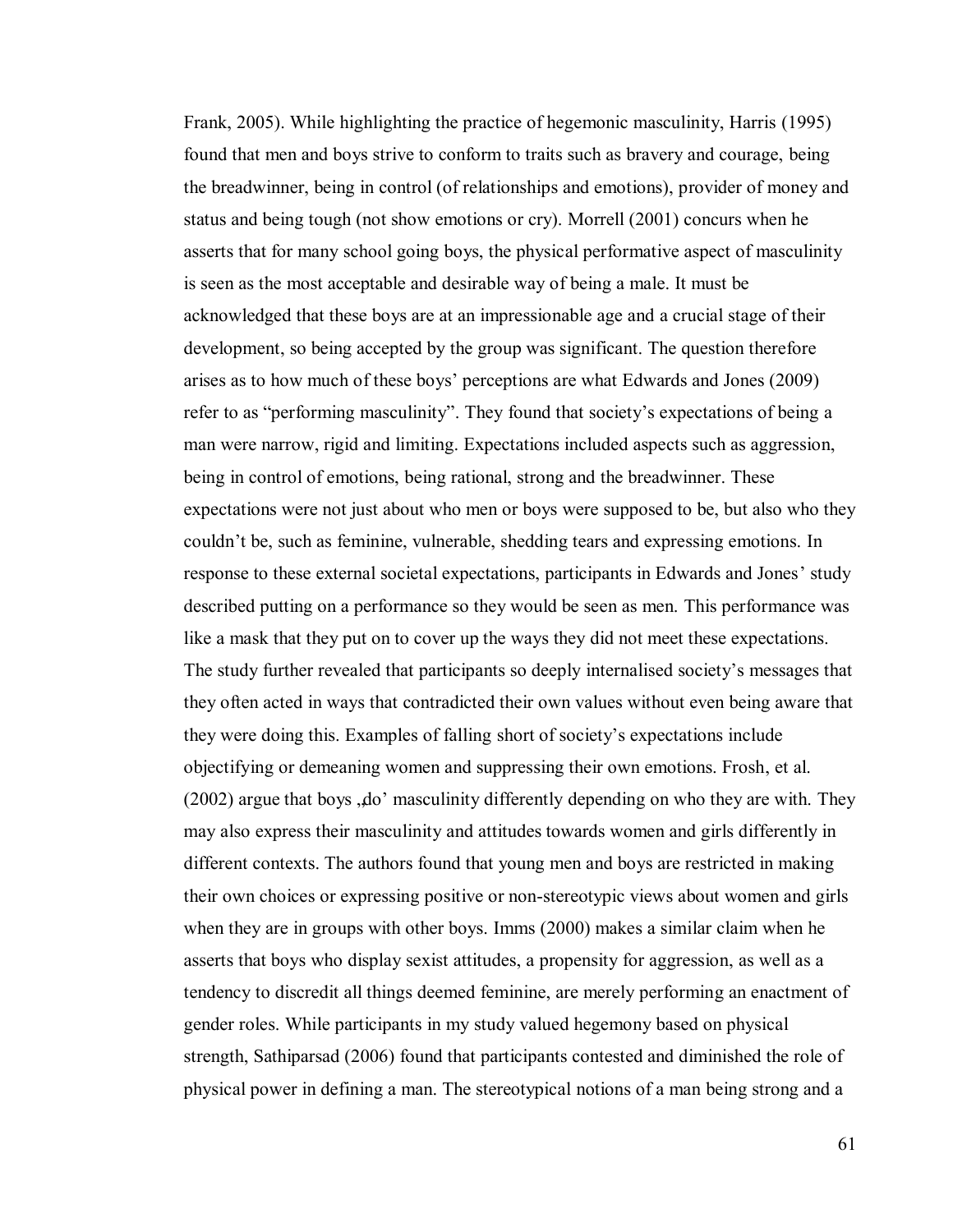woman being weak were challenged. In other words, hegemony based on physical strength and power is not sufficient for successful manhood.

Boys in my study also voiced divergent views and did not place any currency on physical strength. They valued traits such as responsibility, respect, showing consideration and treating women well, as defining features of being men or boys. This resonates with Kehler  $& Martino's (2007)$  study which found that boys do have the capacity for problematising social relations of masculinity, as well as supporting a counter-hegemonic practice committed to interrogating gender oppression. Risman ( cited in Connell, 2003) found that changes have occurred in men"s practices within certain families, where there has been a conscious shift towards more equal sharing of housework and childcare. The writer refers to such families as "fair families". What emerged from her research was that the change in men"s attitudes required a challenge to the traditional model of masculinity. As my study has shown, there are boys who are not passive recipients of gender norms, but who instead filter and construct their own meaning from them. Boys and men have the ability to question traditional views of gender equality, and often do (EGM Report, 2004). The majority of boys showed strong disapproval and even disbelief when these traits were mentioned. It was evident that hegemonic masculinity was entrenched in their thinking.

#### **5.2 Boys will be Boys**

Boys displaying traits of hegemonic masculinity, sexism or gender inequality are often referred to as "boys will be boys". Trimm (2009) argues that such "common sense" understandings have permeated public and even educators" perceptions of boys. However, both Kimmel (2000) and Trimm (2009) are very critical of such a viewpoint, arguing that such a view implies a sense of resignation and hopelessness. They further argue that this view implies that we should overlook the actions of boys, and there is nothing to make a fuss about, or that it might prove futile to do so. This "common sense" understanding of boys is fraught with danger (Trimm, 2009). Rather, Trimm argues that society and especially educators have a critical role to play in challenging the actions of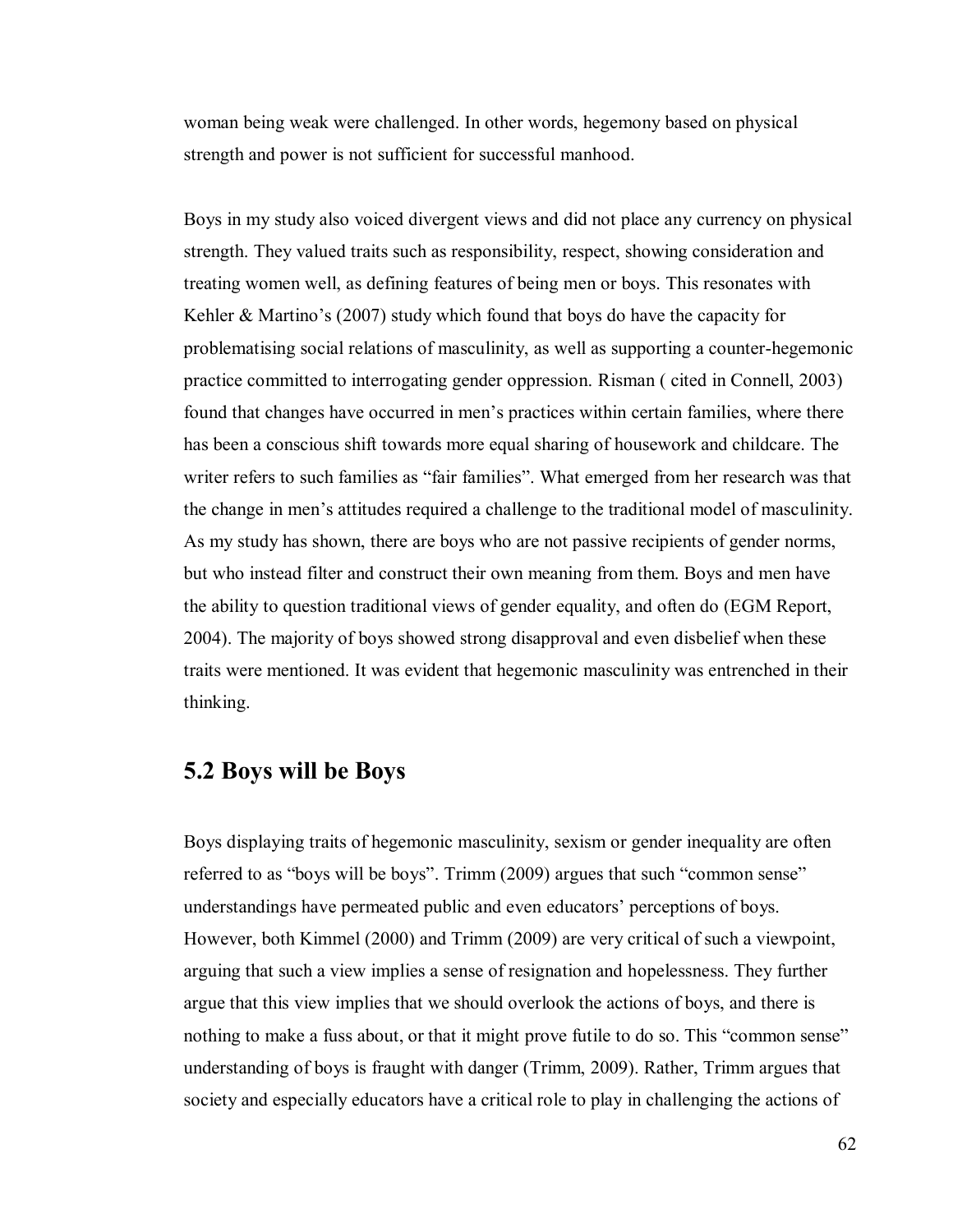boys who perpetuate gender inequality and sexism. Boys are not pre-destined to be this way, and focusing on attitudes and behaviours of boys as well as challenging the dominant model of masculinity is an important way to deal with unequal gender relations as well as violence against women and girls (EGM Report, 2004). Dissenting voices in my study received strong disapproval from other participants. Perceived repercussion for dissenting voices was the threat of being overpowered by women, being labelled a sissy' or weak. While dissenting voices and experiences may be from a minority of young boys willing to go against the grain, it is important that their voices and experiences be acknowledge and supported as legitimate ways of being young men (Kehler & Frank, 2005).

#### **5.3 Toxic Masculinity**

Nevertheless, there are risks involved for young men who challenge hegemonic masculinity. As Kaufman (1999) points out, not all boys are powerful. Resisting dominant codes of masculinity within the school site is a precarious business (Trimm, 2009) while Kehler & Frank (2005) assert that there are tensions involved when young men resist conventions of high school hegemonic masculinity. As an example, boys who do not conform to the traits of hegemonic masculinity are labelled "wimps", "nerds", or "gays" (Harris, 1995). This emerged in my study when boys who advocated equality for women as well as treating them as equals, were labelled , sissy', weak and not a real man. Expressing a more egalitarian view on gender equality received scorn from other boys who enacted a more aggressive masculinity. This resonates with the experience of Mbuyiselo Botha, a stalwart of the Sonke Gender Justice Organization, a progressive organization that lobbies for gender equality. He received severe criticism for advancing women's rights and for "letting the side down". He was accused of turning men into "softies". He was told in no uncertain terms that "a man must be tough, and not told by a woman what to do" (Botha, 2010). Botha described these perceptions as a battle against, what he appropriately termed, toxic masculinity.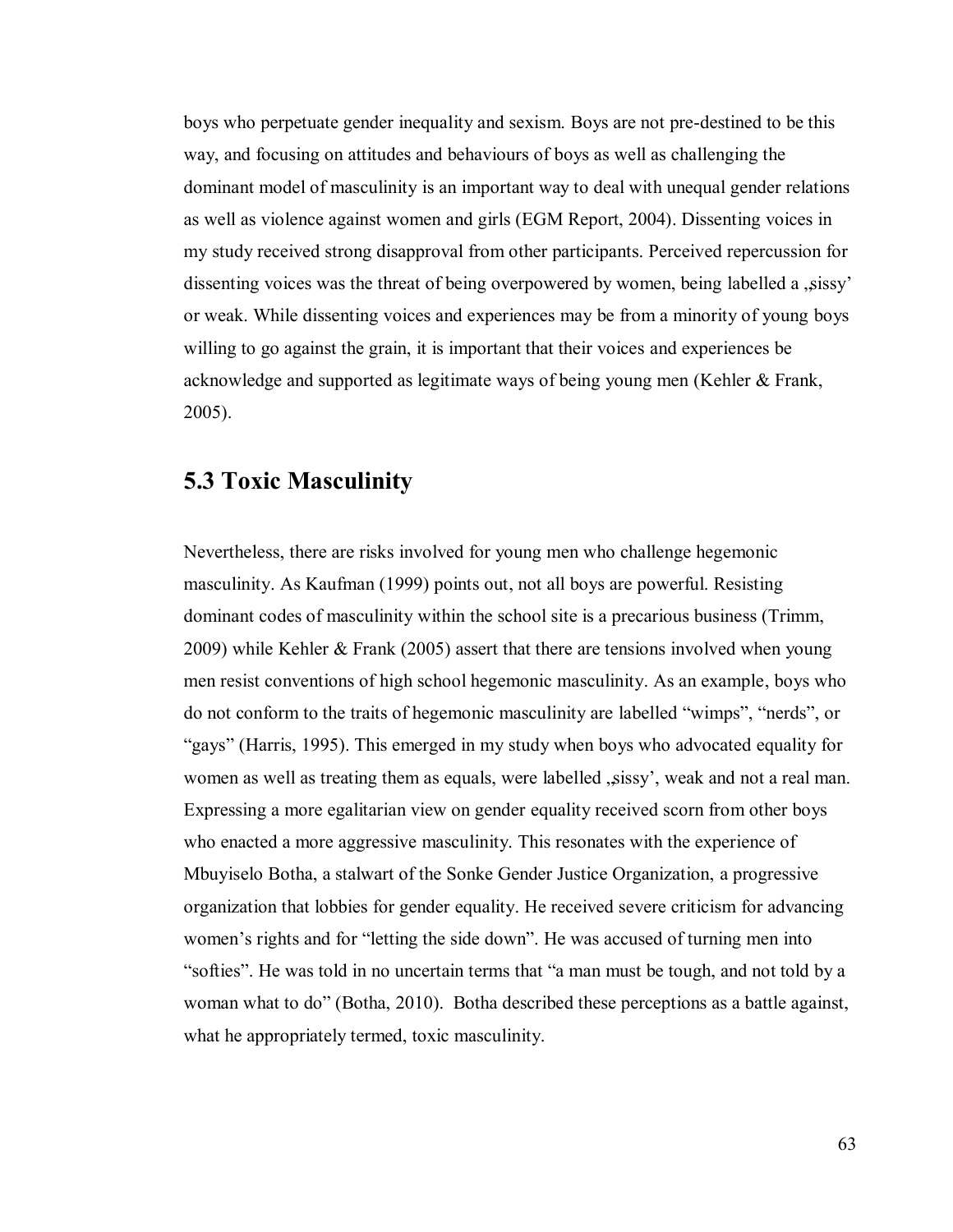#### **5.4 A Man's Job**

While the majority of boys defined the classical notions of appropriate male behaviour as aggressive, macho and unemotional, a few mentioned putting others' needs first, serving, being responsible, treating others with respect and dignity, as well as doing domestic chores. The majority of boys were not in favour of a man or boy doing domestic chores since they were of the opinion that a real man does real work outside the home. Domestic chores were not regarded as appropriate work for a real man. It was considered a woman or girls" domain. Being defined as a real man with self-worth depended on him doing a "man's" job. These perceptions are congruent with findings by (Seidler, cited in Adams & Govender, 2008) who stated that by narrowly defining self-worth according to work, many unemployed men feel inadequate because they have not been able to be men in a way society expects them to be.

The findings in my study are consistent with research by Martin Wittenberg, a researcher at the University of Cape Town, who found that women tend to work considerably more than men, with single men appearing to be the biggest slackers. He argued that patriarchal traditions may be largely responsible for the apparent belief of the average young man that he was entitled to sit back while women did all or most of the work (Ferreira, 2008). Hadebe (2010) also found that men cling onto their cultural roots, which promote individualist status or patriarchy over the household affairs, while Chisholm (2001, cited in Moorosi, 2007) also affirms that in South Africa men hardly take full domestic responsibilities, while women more often seem to be grappling with issues of career and family at the same time.

### **5.5 Ideology of Headship**

For the majority of boys there was little contesting that the male is the undisputed head of the home. It made little or no difference if the man worked or not. The woman"s economic contribution to the home was irrelevant. Mogosetsi (2003) asserts that in the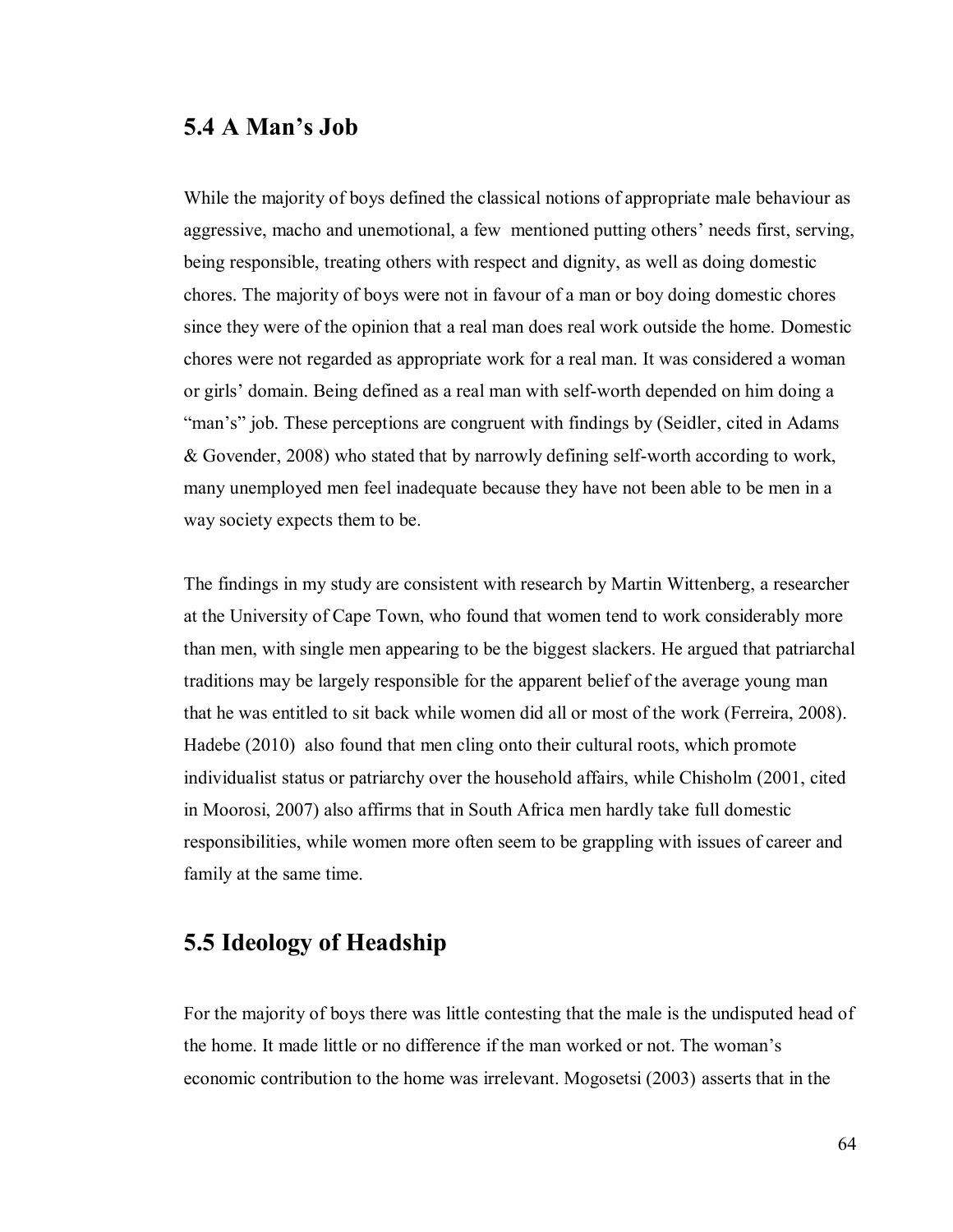traditional African culture, patriarchy was at the core of the family life. Men generally were the unquestioned heads of the family, as well as the leaders, authority figures and decision makers. Boys felt very strongly that a woman must assume a subordinate position in the home, stating categorically that the man is in charge and the woman must listen to him. Hadebe (2010) found that men struggled with the promotion of equality between men and women, stating that has resulted in a loss of respect and authority of men especially over household affairs. Heading the household entailed decision-making, enforcing rules and providing for the family. This contention was, however, challenged by some boys who emphasised that a woman should be afforded equality in the decision making and leadership roles. These dissenting voices were questioning and resisting the sacrosanct tradition of patriarchal positioning. They were prepared to remove the cultural cataracts that so often prevent boys and men from examining their culture and how it contributes to gender inequality. As Matsunyane (2008) asserts, some traditions are not worth keeping because they are outdated, sexist, homophobic, inconvenient and downright barbaric. The majority were, however, quick to resist, insisting that the headship role belonged to the man, irrespective whether he worked or not. Even if the woman was given some , degree' of equality, this should undoubtedly be under the overarching authority and headship of the man. This contention merely reinforced support for conservative gender roles as well as social and cultural values. The general construction of women in positions of subservience is encapsulated in statements such as "so I think it is very important for a woman to listen to a man" and "the man is still the head and the woman is like the neck".

The boys were very firm in their support for the ideology of male headship, indicating an acknowledgement of the father as the patriarch. The man was considered to have unchallenged power. Patriarchy is used to indicate how relations of power are balanced in favour of men, and plays a powerful role in promoting hegemonic behaviour (Sathiparsad, 2006). It has kept many women in a position of powerlessness and subservience. Coetzee (2001) argues that African culture seems to be deeply influenced by the idea of the supremacy of the fathers, and in turn patriarchy which enables men to dominate women. Working women who are economically independent are perceived as a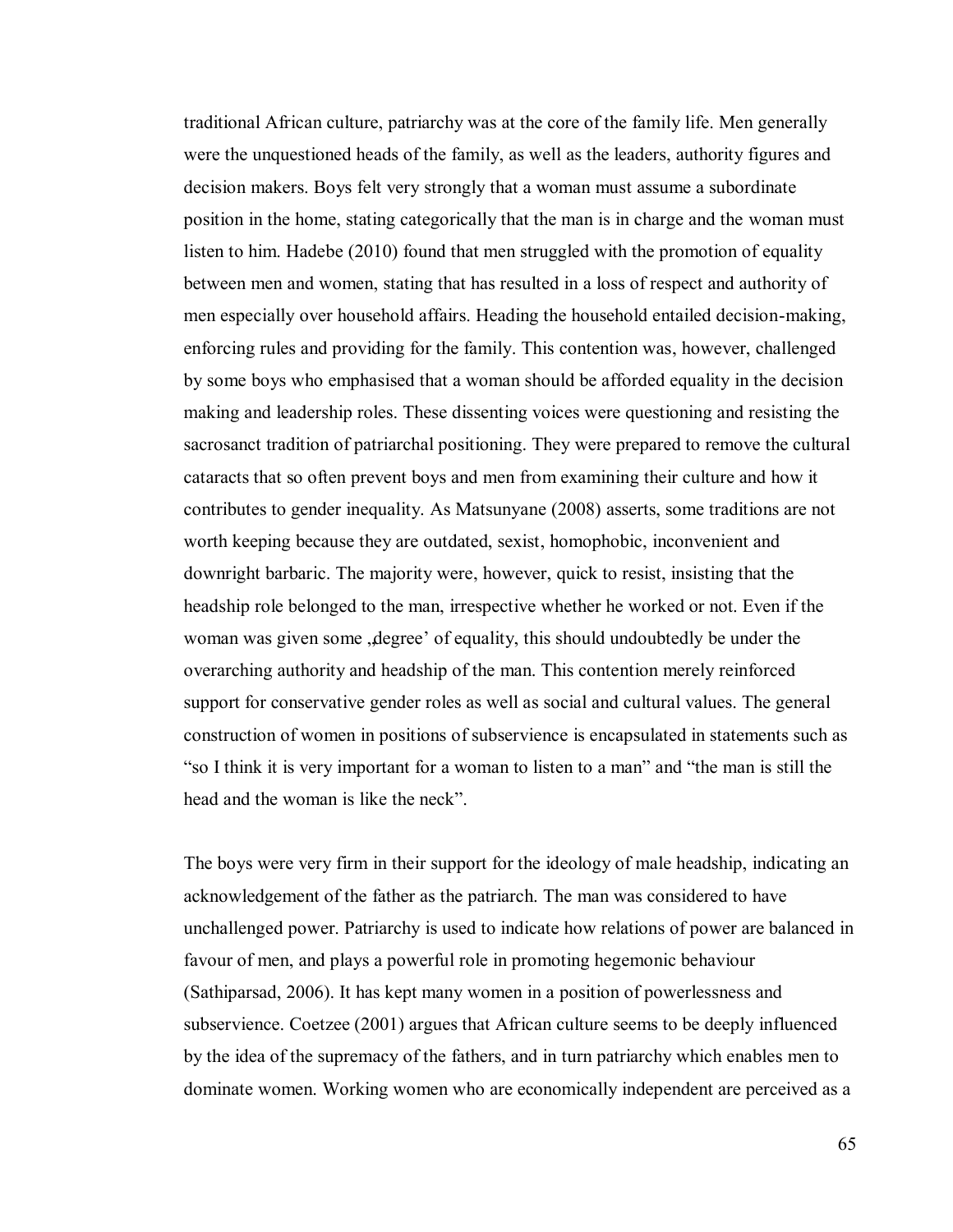threat to traditional gender roles. Some boys expressed fears that economically independent women may look down on them and regard them as weak and less of a man, thereby threatening their masculinity. As mentioned earlier, many boys linked a man"s role with headship and economic provider. A woman contributing to the economy of the household has implications for the man in his position as head. The statement "women demand they can depend on us, and if they cannot then they look at us less of a man and weak", encapsulates the participant's fears of marginalisation in the home, as well as being dislodged from his role as economic provider and leader. Whereas young men ought to be the providers of economic stability in the home, many seem to be recipients, a position that the majority of boys strongly resented. They were adamant that a man"s economic disempowerment is a serious threat to his masculinity. These perceptions may be linked to identity problems. As stated earlier, if social definitions of masculinity include being the breadwinner and being "strong", then men and boys may be offended by women"s professional progress because it makes men seem less worthy of respect (Connell, 2003). Furthermore, men and boys may resist gender equality because of "patriarchal dividend" (Connell, 2003). This means that men and boys may have an expectation of informal benefits, such as receiving care and domestic benefits from women in the family, as well as benefiting materially in terms of higher income. As Sathiparsad (2006) writes, the rapid social, political and economic transformation has led to the blurring of boundaries of gender roles and has led to the uncertain and changing positions of men. Mogosetsi (2003) further highlights the dilemma of men when he argues that black men feel threatened in their roles as family leaders; they feel they have lost control of their families as well as experiencing a sense of worthlessness as women are taking up responsibilities which were traditionally the domain of men.

### **5.6 Equality**

Equality for women and girls was perceived as threat to their very manhood and the majority of boys expressed great frustration of women campaigning for equal rights. The socio-economic and constitutional changes in the country has had an impact on how boys perceive themselves as well as their future roles. Whereas men and boys earlier assumed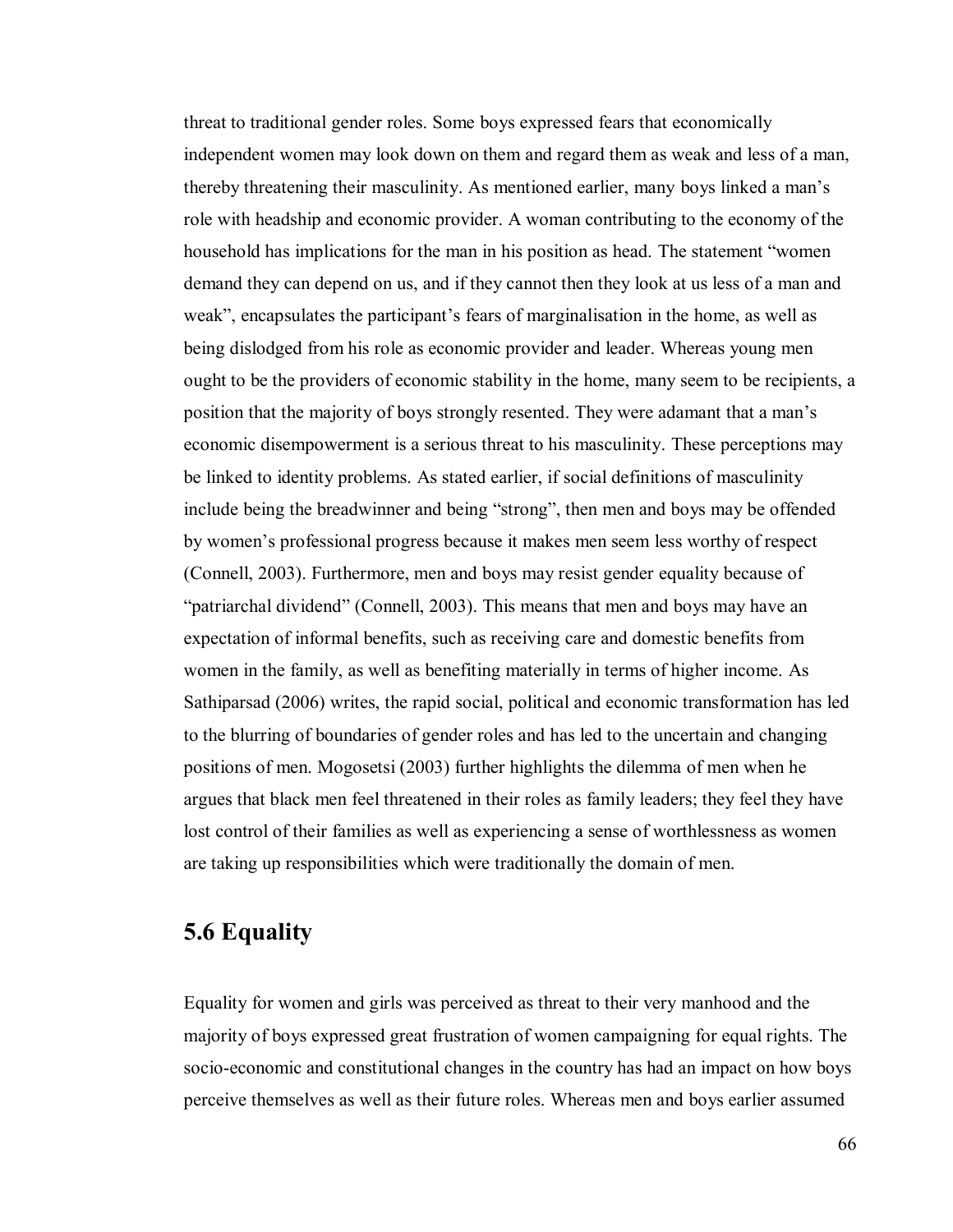a privileged position in which they assumed superiority and dominance over women and girls, the Constitutional changes have now guaranteed equality for formerly marginalized groups. This means that women and girls can now share the privileged position which results in boys and men feeling displaced and threatened. This perception was evident in my study when participants expressed sentiments such as women going " overboard", wanting the "upper hand", "they want everything", "overdoing it" and "payback time". Boys' assumptions of dominance and superiority appear to be linked to girls' subordinate and subservient positions. When girls are assertive and fail to accommodate boys assumptions of dominance and superiority, boys seem to feel frustrated and threatened (Attwell, 2002). Koki Muli (2004) explains gender equality as: "The equal valuing by society of women and men by removing discrimination barriers and making resources equally available to women and to men to enable them to realize their full potential".

Boys were fearful that equality would mean being controlled by women and one participant even used culture as a reason to justify why men should be at the top. Another boy expressed a genuine concern that if women are above men, some men may react violently. The tension, fears and insecurity felt, are the experiences of "disappointed" men (Hadebe, 2010). In view of the high levels of gender violence in South Africa, boys' expression of insecurity should be taken seriously. Mogosetsi (2003) asserts that in the traditional African family and community, women played material roles. Women"s responsibilities were mainly around the home doing domestic work in line with family and community expectations. Women were expected to be submissive. However, the Constitution afforded women equal rights as well as the right to dignity and respect. Some men, as well as boys in this study, found this problematic and a threat to their masculinity.

Thenjiwe Mtintso, South Africa"s ambassador to Italy, in an interview, also expressed concern about men and boys" reluctance to accept women as equals. She stated that the faster we were going in terms of gender equality, the more challenges men were facing. Many men were not ready to be led by women, not ready to have their women earning more, not ready to transfer leadership roles to women. Unfortunately, violence was a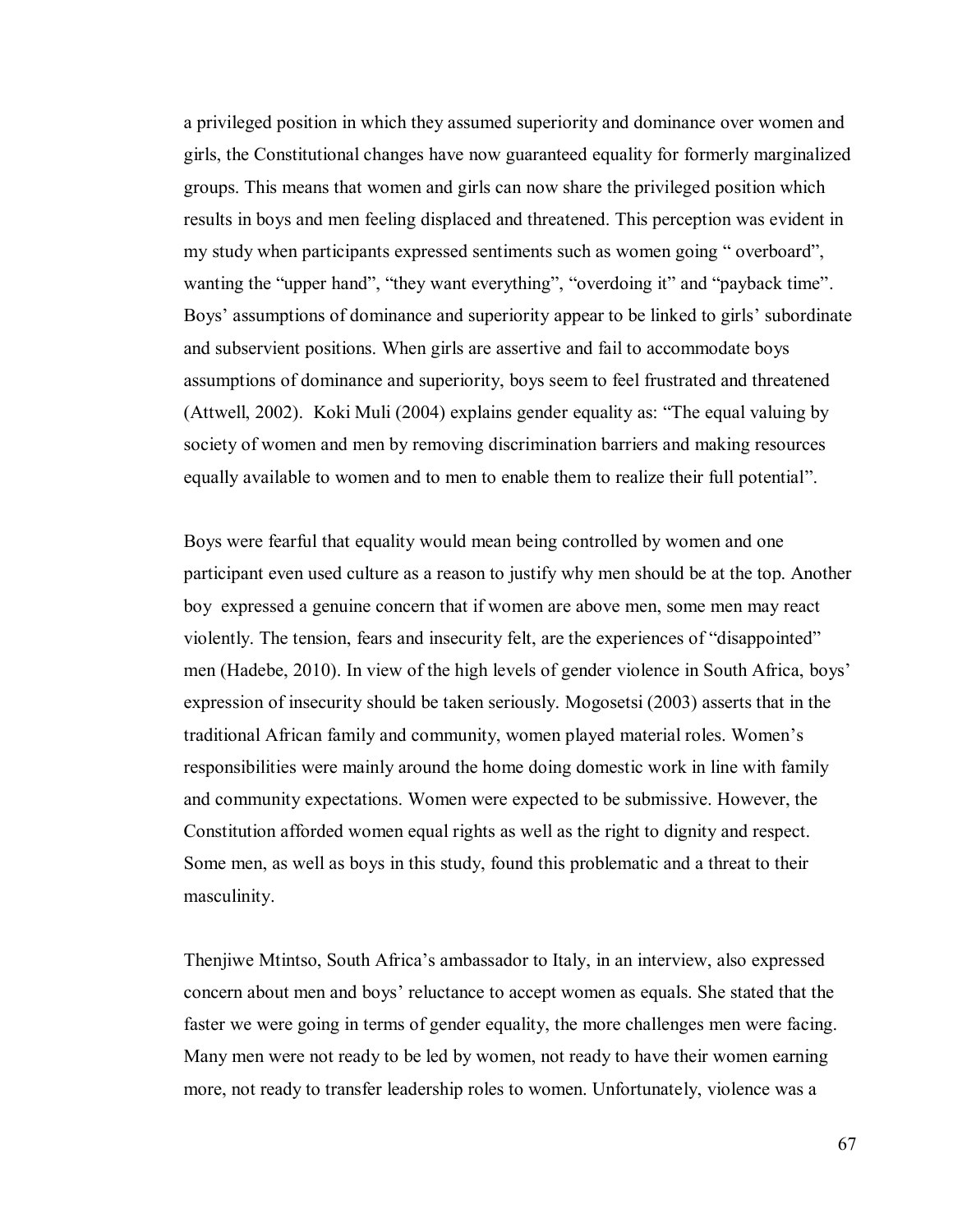response. Men and boys" frustrations combine against women (Gutierrez, 2009). Another prominent figure concerned about gender inequality is Angie Motsekga, Minister of Basic Education, as well as the ANC Women"s League President. She states that although there are laws to ensure women are not discriminated against, much still needs to be done to ensure total emancipation. She argues for gender inequality and patriarchy-related social ills to be part of a transformation agenda (Miya, 2010).

### **5.7 Women in Leadership**

Women in leadership roles, particularly in the role of principal, evoked a mixed reaction from the boys. The issues of women being soft and emotional had a positive as well as negative connotation. Some of the boys perceived women"s gentle nature and being emotional as an asset to their leadership, especially regarding children. However, for other boys, these attributes were considered a serious flaw because they believed it impeded one's ability to be an efficient principal. Doubts were raised as to the woman's ability to maintain discipline and a functioning school. Also, boys felt that for a woman to implement rules would be problematic because these may be resisted by males. Boys were of the view that in their culture male leadership is the reified, taken for granted status, and therefore there was tension created in any reversal of this status. It was stated that boys are generally disciplined by their fathers or a male. It is a male who is the leader at home, and boys were adamant that a man must be the head of a woman. This is the situation that boys were accustomed to at home. For many of the boys, cultural expectations and traditional gender stereotyping does not allow them to view women as efficient leaders.

Nevertheless, the dissenting voices, again in the minority, rejected culture as a reason to treat women unfairly. They were prepared to acknowledge women as good and capable leaders and would not mind working under their leadership. What emerged was that these boys were prepared to critically evaluate cultural expectations and not allow these to cloud their perceptions. Oraegbunam (2006) asserts that man is the creator of culture, and therefore man has the capacity to effect cultural change, so as to embrace human rights,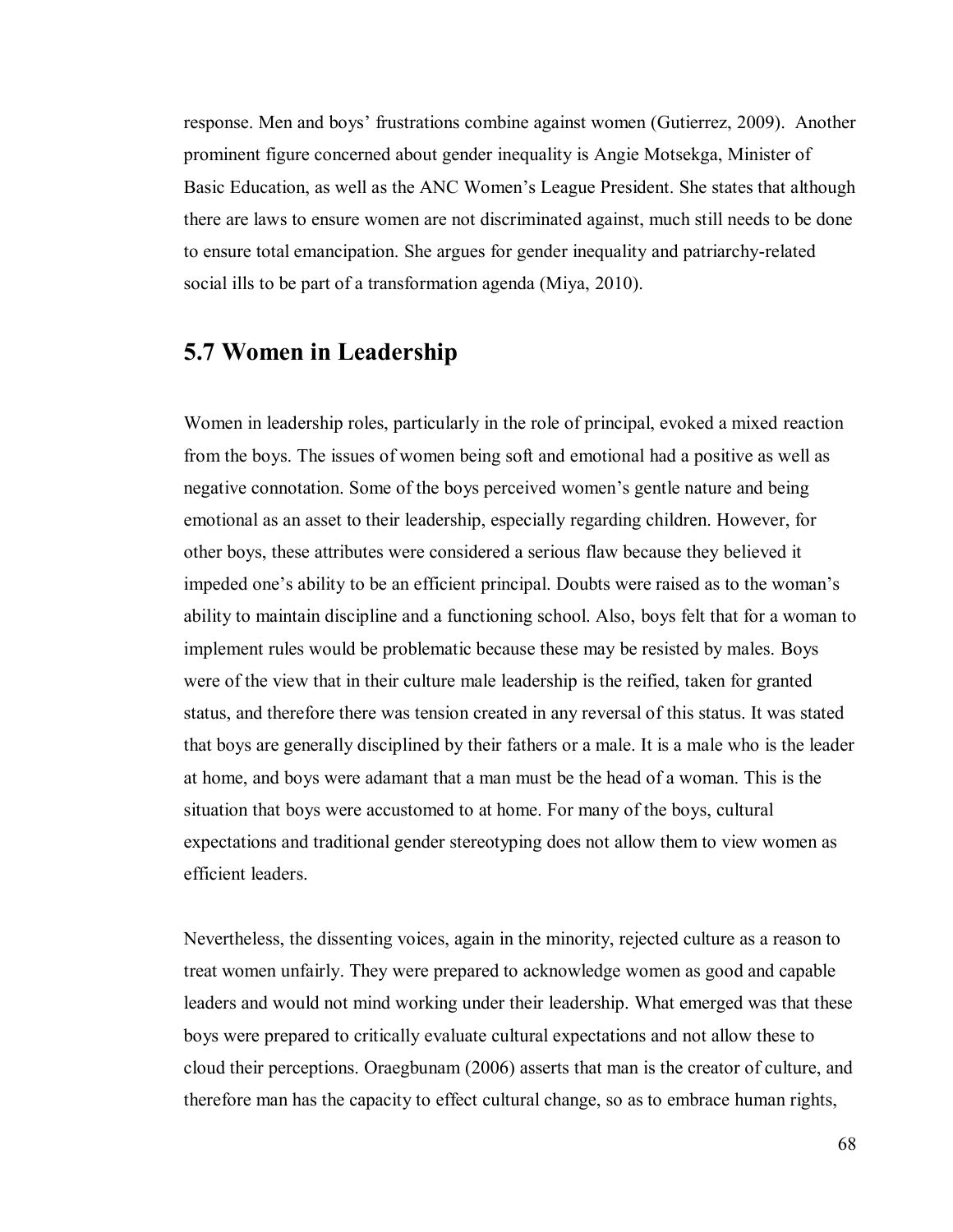which include gender equality. He argues that obnoxious cultural practices which tend to relegate women to lower positions, need to be critically re-examined. The South African Human Rights Commission also fingered cultural traditions as an impediment to gender equality, notwithstanding the most progressive Constitution for Gender Equality (SAPA, 2008).

As a comprise, one boy suggested that in the event of a woman being principal , the deputy must be a man because you need a "strong" man to deal with issues like boys giving problems. Other boys concurred, and it was clear they lacked confidence in a woman"s ability to deal decisively with male students and staff. They believed this could only be effectively done by a strong, macho male. It was evident that these traits of hegemonic masculinity were highly valued by some boys.

These perceptions are in keeping with Okhakhume's (2008) argument that traditionally, workplace institutions were regarded as having masculine value because it involved aggressiveness, competition and achievement. Before women can gain their status in the workplace, they may have to embrace and express those masculine characteristics. She argues further that because social orientation towards leaders or managers is male, successful women must push hard and strike to be independent, even though they may be seen as tough and bitchy (Ibid). This is challenged by feminists who are critical of the masculine nature of the workplace and women's exclusion. They argue that these masculine characteristics should be challenged.

The boys lack of confidence in women as principals or leaders, resonates with findings by Niemann (2002) who states that despite legislation, a large number of women in education are still subject to sexism and unfair discrimination, experiencing obstacles in performing tasks because of perceptions staff hold of women, such as women being dependant, passive, not aggressive, emotional, not competitive and lacking in confidence. The following experiences of women in the Niemann study provide insight regarding sexism and unfair discrimination: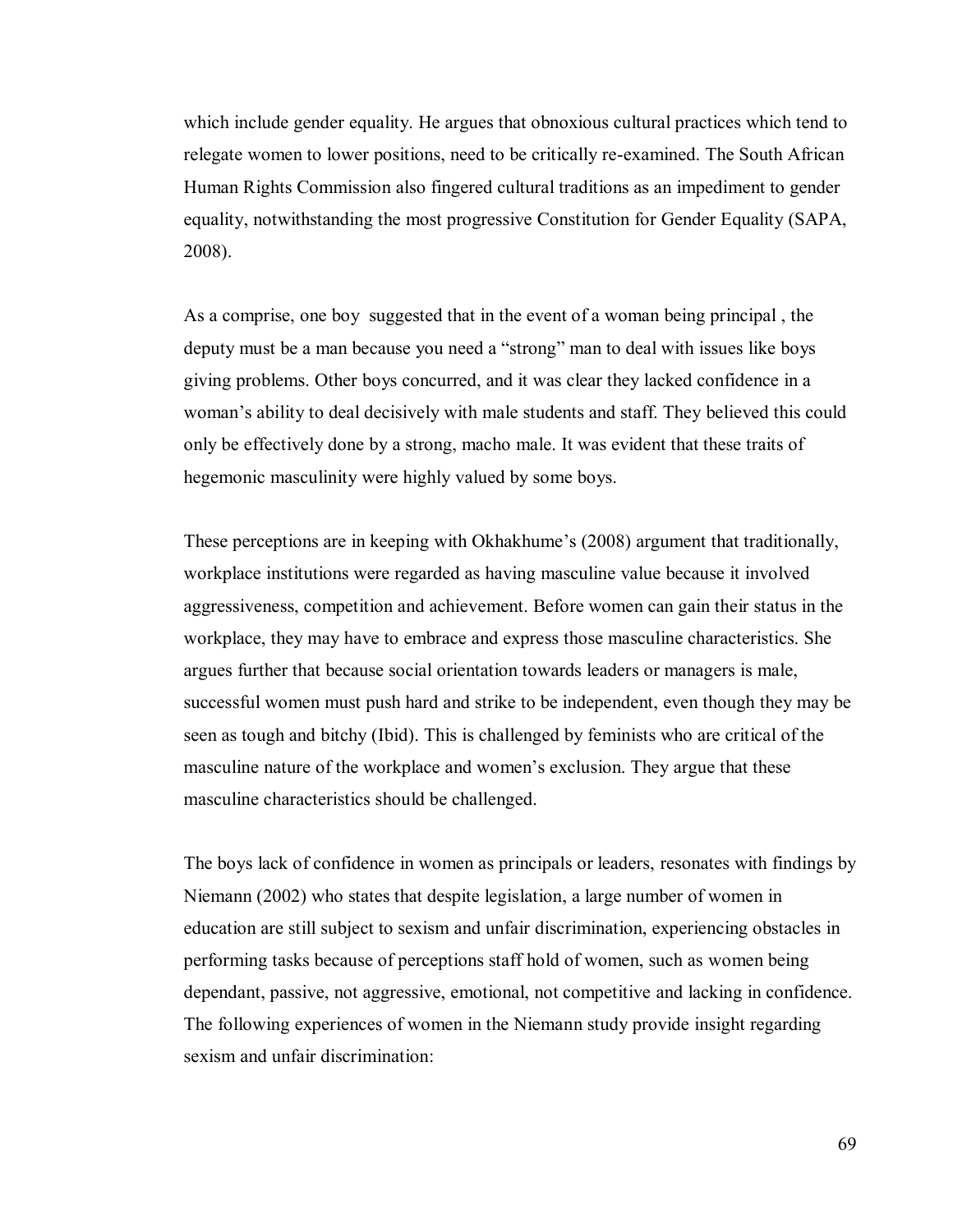- *1. In my school boys don't have any respect for women they just look at you and don't respond. There are also male staff members who have no respect.*
- *2. I am often afraid to be alone with the bigger boys. There are so many incidents of gang rape.*
- *3. My male colleagues are always telling jokes in the staff room which make fun of women and portray them as being stupid and the worst part is that I don't know how to react in such situations.*
- *4. I really don't know how to handle this type of sexist treatment I get. I don't know what to do when men attack me emotionally.*
- *5. During an interview it was suggested to me that women are generally over emotional and I was asked whether I think it is possible for such a person to be a successful principal.*

(Niemann, 2002, p 178.)

Such fossilized male attitudes are clearly typical of the long history of male domination in South Africa. Both Moorosi (2007) and Zulu (2003) identify sex role stereotypes and broader cultural expectations as a social barrier to women"s advancement. Society ascribes characteristics such as aggressiveness, assertiveness and independence for males, and submissiveness, dependence and being emotional for women. As a result of these commonly held beliefs or gender stereotypes, certain careers or roles functions are deemed suitable for either women or men. Zulu (2003) asserts that our gender stereotyping affects our perceptions. Therefore, in a patriarchal society like South Africa, and in institutions dominated by strong hegemonic masculinities, it is hardly surprising that women are clustered at the bottom of the hierarchy and almost non-existent at the top (Zulu, 2003, p.99).

### **5.8 Gender Violence**

Violence against women generated much discussion and diverse responses from the participants. The majority of boys, even those who earlier did not support equality for women, expressed condemnation for violence against women and girls. They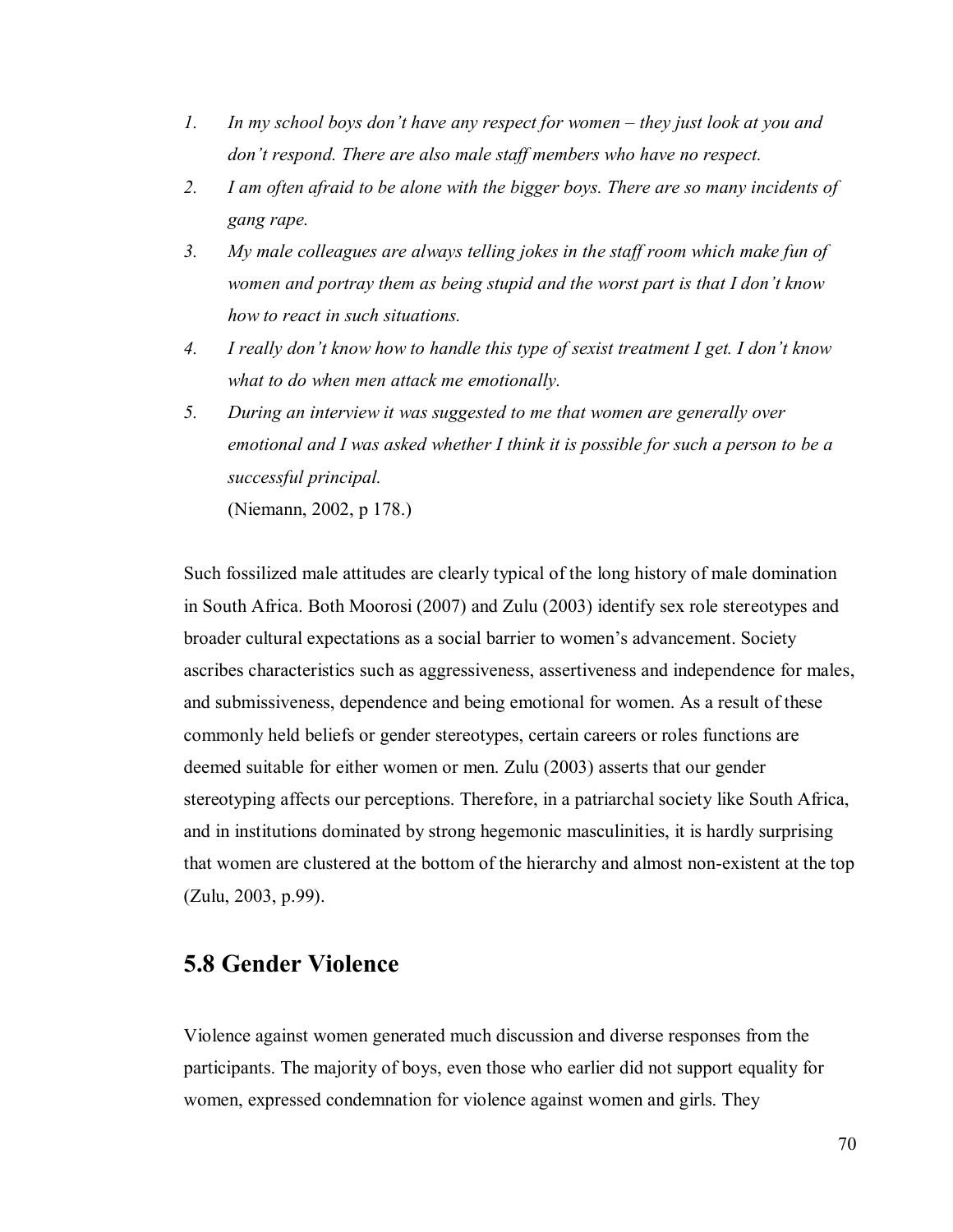acknowledge that beating a women or girl was in no way justified, and in fact a man who beats a woman is regarded as a failure. Participants' distancing themselves from gender violence is reflected in the statement "I would not lay a hand on a woman". Boys spoke with multiple voices in that while earlier supporting patriarchal positioning, they now insisted that a man has no right to enact violence against women, in his family or outside his family. They also insisted that culture should not be used as a tool to justify violence against women. The following responses exemplify the counter discourse contesting the dominant hegemonic ideology of violence or aggression:

*"If you hit her you are a failure as a man."* 

*"I don't think hitting a woman is justified. At the beginning I said a real man is a strong and I don't think a real man will hit a woman."* 

In view of the high levels of the gender based violence in South Africa (Hadebe, 2010) such views expressed by boys are welcome. While many of the boys earlier valued traits of hegemonic masculinity such as strength and aggression, they now made it abundantly clear that these qualities should not be used to enact violence against women and girls. As previously mentioned, this topic generated much discussion and whereas boys were divided on previous issues, even showing scorn towards divergent voices, they now were united in their condemnation of gender violence. Some boys even went further to mention the detrimental effects gender violence has on the children in particular. They felt strongly that the perpetrators must be dealt with very harshly. There was a complete contrast in emotions as compared to the discussions on previous issues. There was no defending patriarchy, culture or the headship of the man. Some of the boys spoke with such passion that I got the impression they were talking from personal experience. Nevertheless, on ethical considerations, I did not steer the discussion to personal experience.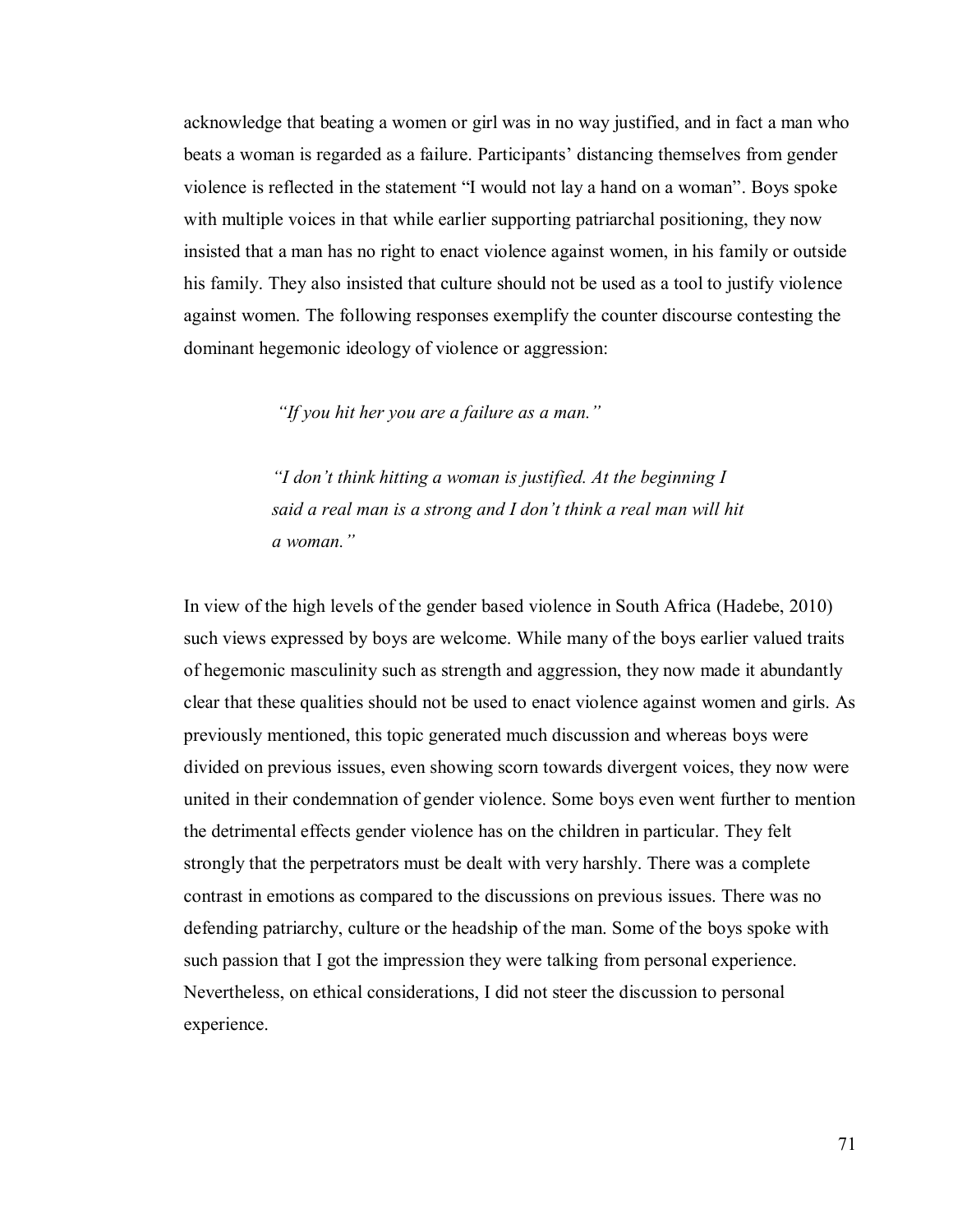However, a few of the boys expressed the view that while generally not supporting gender violence against women, there were instances when violence was necessary and appropriate. Views were expressed that with the rights afforded to women, it may sometimes be necessary to use violence to show who the man in the house is. Also violence may force the woman to show respect to the man. One boy was worried about "losing" the woman and advocated violence as a necessity for getting her back on track, while another stated violence was the last resort if verbal threats fail to achieve desired results. There was vociferous scorn and disdain from all the other boys who refused to buy into this simplistic reasoning that tried to justify the occasional violence against women.

Such views expressed by boys needs to be challenged vigorously. It is evident that women's rights is regarded as a threat to one boy and therefore violence is regarded as necessary to preserve his masculinity, echoing Bhana"s (2007) observation that most violence is committed by males and thus can be regarded as a violent expression of masculinity. The need for the boy or man to be in control in a relationship emerged, and this merely reinforced earlier discourses relating to prevailing patriarchal notions about a man"s entitlement to a woman, as well as asserting authority in their relationships with women (Sathiparsad, 2006). What was evident in the discussions was that these dissenting voices did not perceive the occasional violence against women as problematic. Rather it was justified as "normal" or as a means of discipline and correction. Such perceptions can be viewed against findings in the EGM Report (2004), which assert that many men and boys come to believe that violence against women is part of masculinity, and that subordinating and undervaluing is a mark of manhood. Whether these perceptions are deeply rooted in custom, religion, tradition or culture, they can never be allowed to be normalised. It calls for an interruption and challenge, as the majority of the boys endeavoured to do. Gender-based violence should be regarded and tackled as a violation of basic human rights and a manifestation of gender inequality (EGM Report, 2004).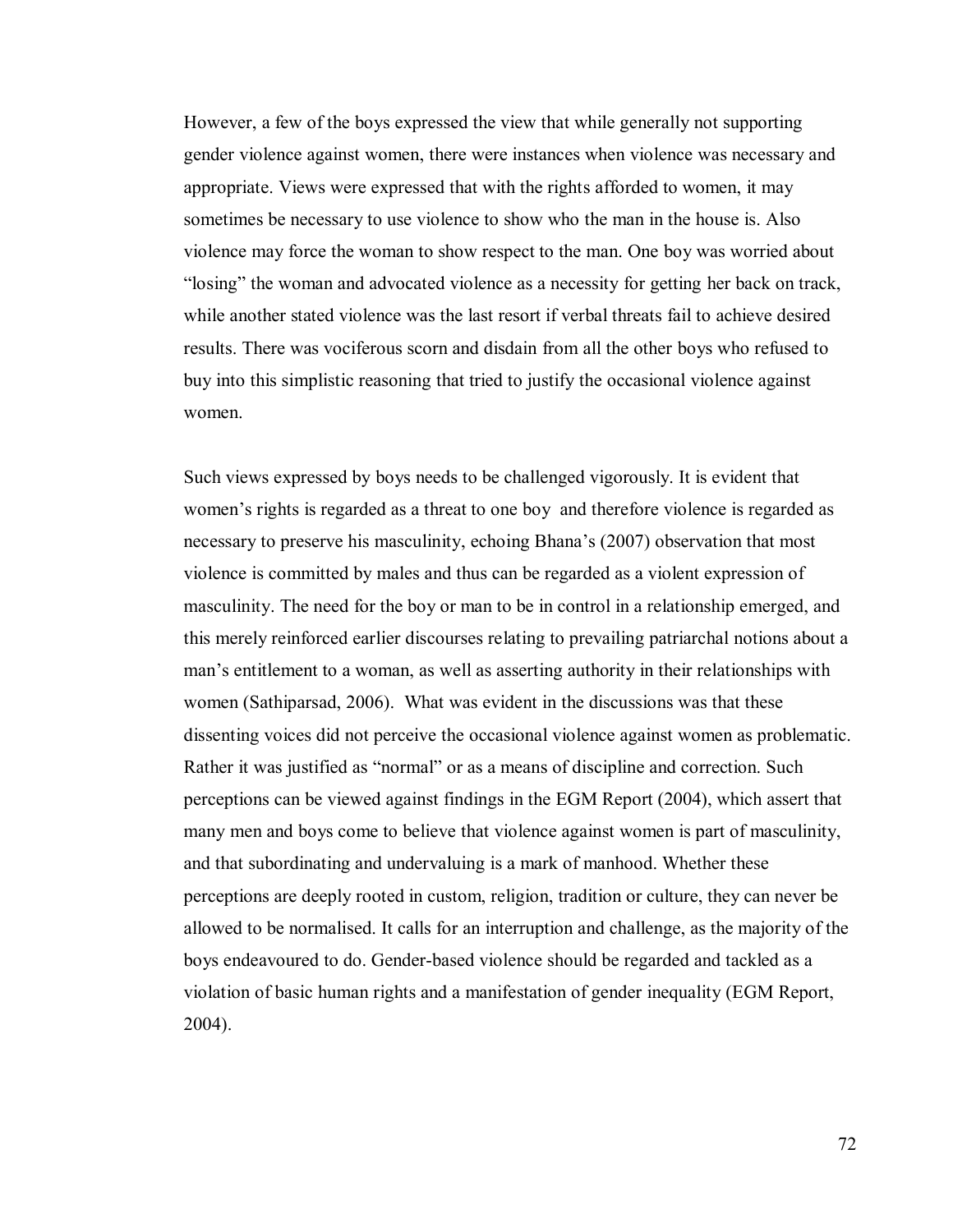### **5.9 Early Socialisation**

The boys" earlier socialisation has impacted on their perceptions regarding gender and gender equality. Both the Indian and African boys regarded the father or in his absence, some other dominant male figure in the family, as the one who most influenced their understandings of gender equality or inequality. What emerged is that the Indian boys and African boys were socialised in a similar way and had similar experiences and influences in their upbringing. Boys and men were perceived to be natural leaders. This assumption was not contested because this was how things were for as long as the boys could remember. Leadership skills were taught only to boys in the family because boys were perceived to be natural leaders. What also emerged was that boys enjoyed preferential treatment even though girls were older in the family. Adult men in the family had a profound influence on boys' perceptions of gender and gender equality. Connell (2005) maintains that masculine culture does not spontaneously erupt in adulthood; rather gender role socialisation begins at birth. Therefore parents and significant others become facilitators of behaviour that conform to approved ideologies. In the case of the boys, adult males played a significant role in their lives. This is consistent with Adams & Govender (2008) finding that in a father-son relationship, the father exercise a significant degree of influence in his son's life.

Boys stated that their fathers taught them to be tough and to achieve this, playing with girls was forbidden because girls were perceived as soft. As mentioned earlier, traits are learned rather than being a spontaneous occurrence. Showing toughness, repressing emotions and dominating women and girls are learned traits. Being hardened into a man was learned at an early age. Also boys were taught to be leaders because this was considered natural. It is evident that from an early age, these boys were taught to view girls differently. The seed of hegemonic masculinity and inequality were being sown at a very early age. This is summed up in a boy"s response: "My father raised me to believe we don"t share equal rights with women".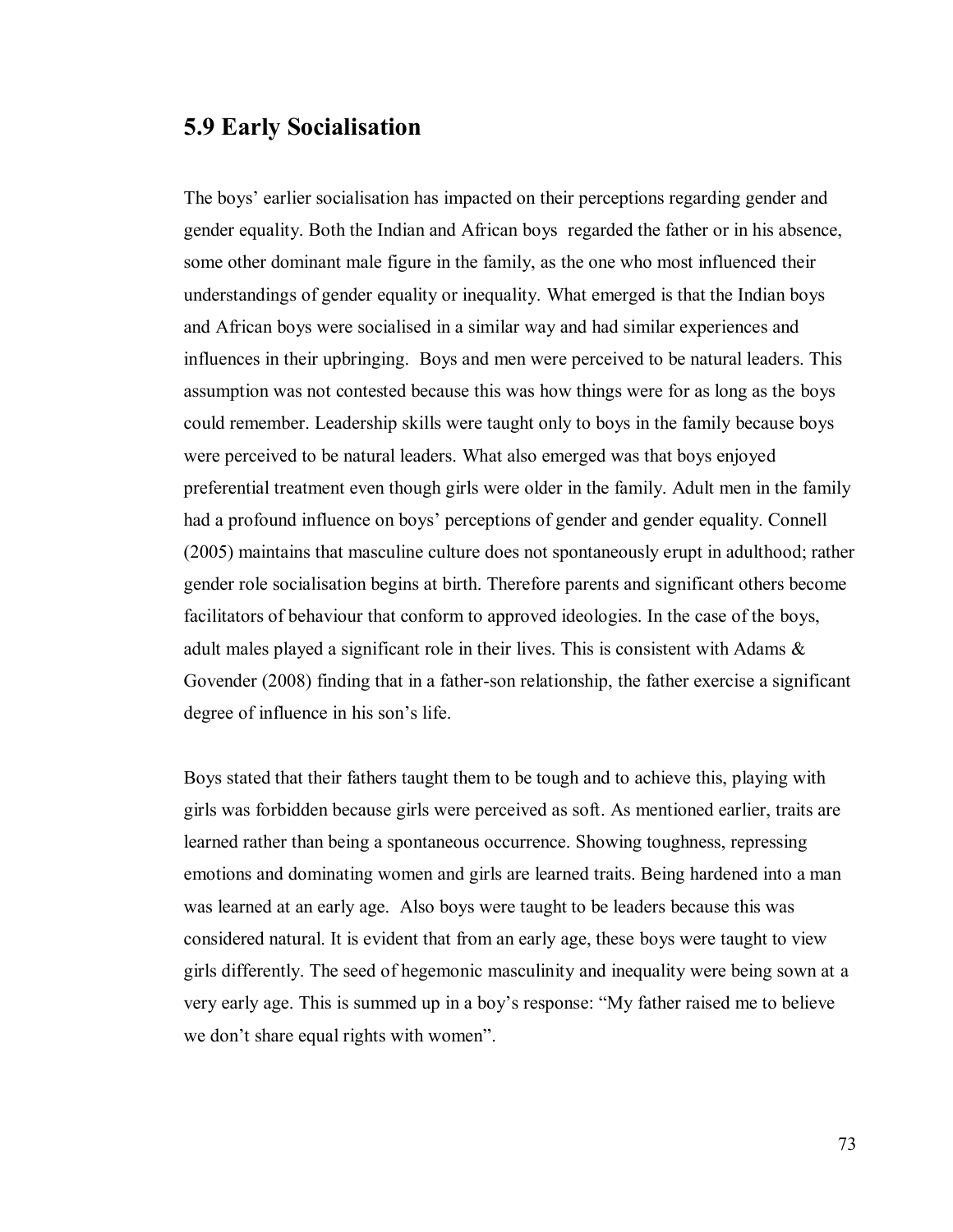The majority of boys stated they did not do domestic chores as this was regarded as a girl"s or woman"s duty. They felt that doing such work undermined their masculinity and they were supported by their fathers in their stance. They were therefore very surprised when a leader in school admitted that he does chores like cooking, sweeping and washing dishes. The lone voice expressed pride in his domestic contribution, while the others continued to express disdain. For the other boys it was taken for granted girls would take care of domestic chores. Doing domestic chores did not fit in with the macho image of a young man.

Treatment afforded to boys and girls differed significantly. Boys alluded to preferential treatment. They were given more voice and enjoyed more freedom than girls. Boys expressed the view that a girl"s place was at home. These responses were a reflection of the feminine-masculine oppositions where being a girl meant an internal focus on the home while being male involved an external focus on the outside world (Sathiparsad, 2006). Girls" subordination extended to girls taking the role of serving boys and men. Boys were accustomed to girls fetching water, serving food to boys and men, and generally waiting upon men and boys, especially at family functions. There was distinct hierarchical positioning which favoured boys and men and rendered women and girls subservient. The upbringing of the majority of boys indicated the overarching perception that the superiority of men and boys must be recognised and respected.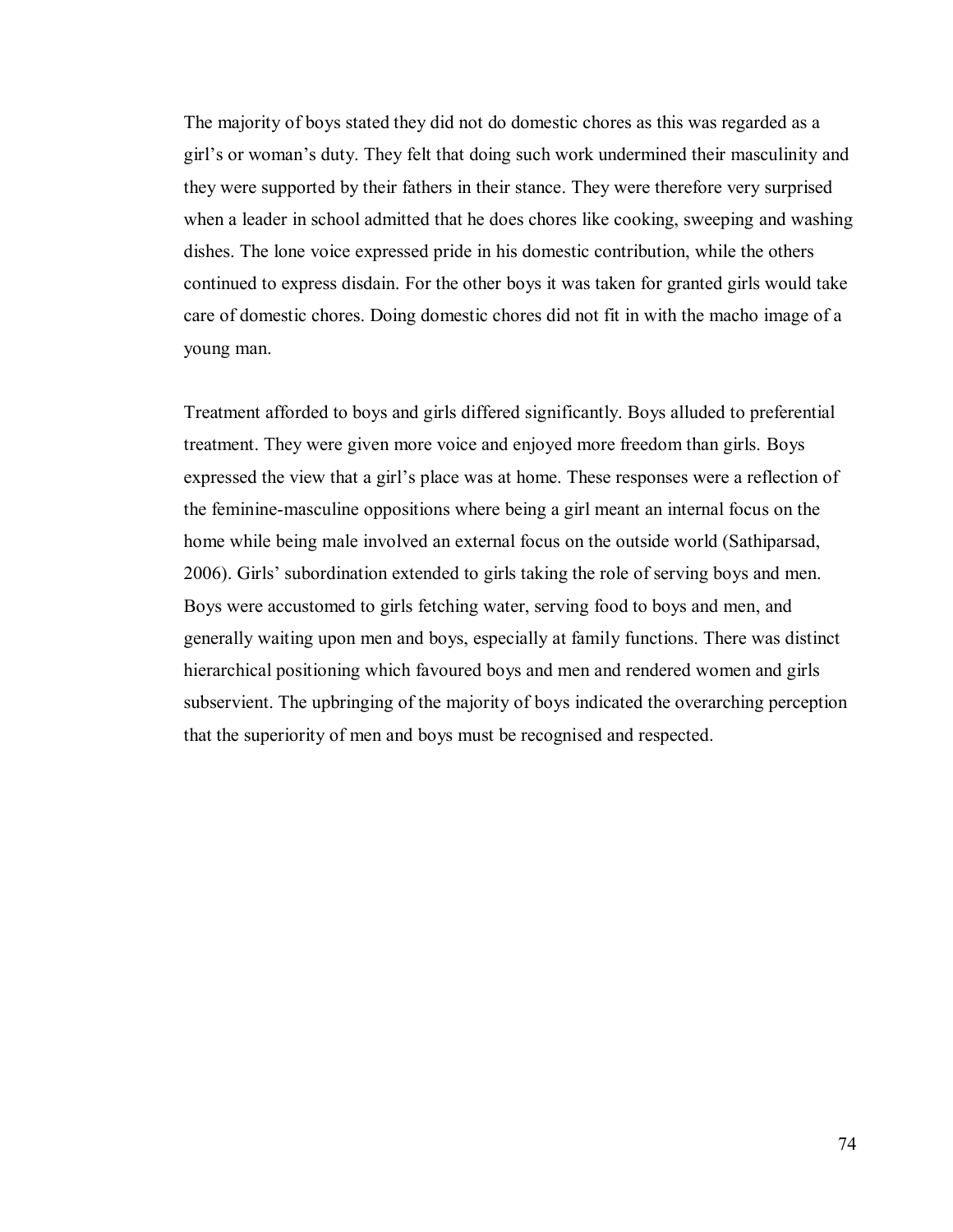# **CHAPTER SIX LIMITATIONS, IMPLICATIONS AND CONCLUSION**

### **6.1 Limitations of the Study**

This has been a relatively small-scale research project conducted in a secondary school in an urban area, and is therefore restricted in terms of its transferability to other contexts or settings or to the general population of urban adolescent males. Also, the research required interpretation, and therefore it must be acknowledged that interpretation can be influenced by the subjectivity of the researcher.

One cannot say with absolute certainty that the boys" responses were truthful, untruthful or even exaggerated (Sathiparsad, 2006). In the focus group interview it was possible that boys were playing up to others, therefore this process may not have been a true reflection of what boys actually believed or did at an individual level. To counteract these limitations, individual interviews were conducted with six boys. While this method is also no guarantee for honest responses, the boys may have been more truthful since they were not playing up to an audience in a group setting.

### **6.2 Implications for Further Research**

This study demonstrated that adolescent boys' perceptions of gender, gender equality and sexism, as well as masculinity, are part of a complex and contested domain (Sathiparsad, 2006), which justifies the need for future research programmes that will provide opportunities for adolescent boys to re-negotiate the dominant norms of masculinity. This research was conducted with adolescent boys in an urban secondary school context. Future research can investigate the attitudes of rural adolescent males, providing a fuller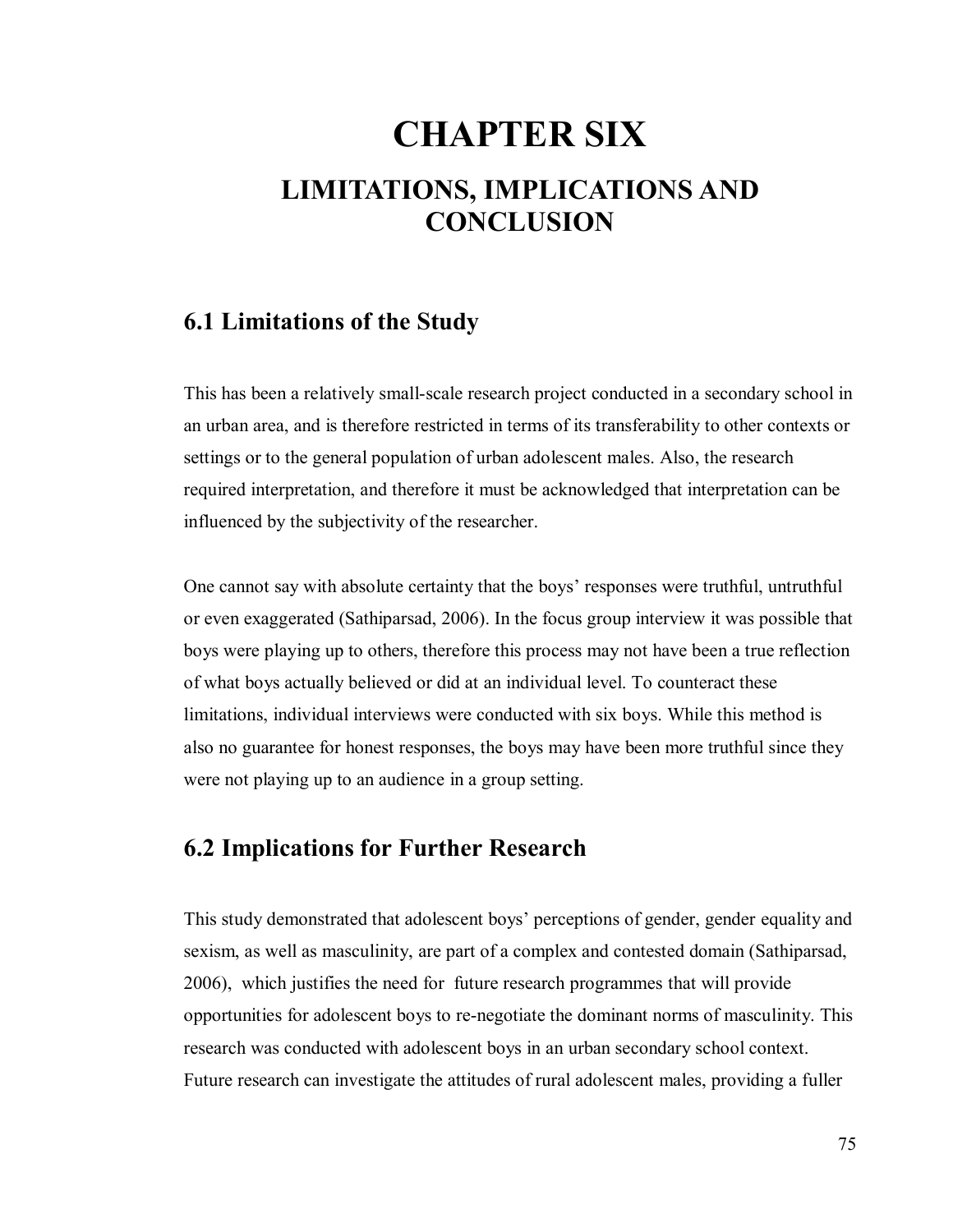picture of the adolescent boys" views on gender, gender equality and sexism. In this way a rich body of research can be developed, and more adequate explanations offered, as well as devising intervention strategies to interrupt and challenge sexism and gender inequality.

### **6.3 Conclusion**

My study found a majority of boys voiced consistent support for a dominant ideology of masculinity. Also, although in the minority, a diversity of masculine attitudes and perceptions were expressed. These diverse voices supported more equitable gender relations. The overarching conclusion drawn from this study is that while the majority of boys display and support dominant forms of masculinity, there were boys who displayed alternative forms of masculinity.

Most of the boys displayed sexist attitudes and expressed views that did not foster gender equality, which was perceived as a threat to their masculinity. Patriarchal practices and the subordination of women, including male headship and leadership, reflect the values which boys endorse. Cultural values and beliefs are a reflection of the boys" earlier socialisation and these have clearly impacted on the boys" perceptions of gender, gender equality and sexism. While growing up, boys were accorded more freedom and privileges than girls, who were expected to perform domestic duties. Boys assume that power and privilege for them is the norm, while girls are subordinate to boys. Boys and girls therefore act out the way they were socialised at home and the community.

What was reassuring, however, was that while most boys aligned themselves with hegemonic masculinity, there were a few who were prepared to critically reflect on masculinity and challenged traditional norms, including cultural norms. They were amenable to new ways of thinking, and advocated relating to women and girls in nonoppressive ways, indicating that there are indeed boys who desire to distance themselves from practices that are harmful to women and girls.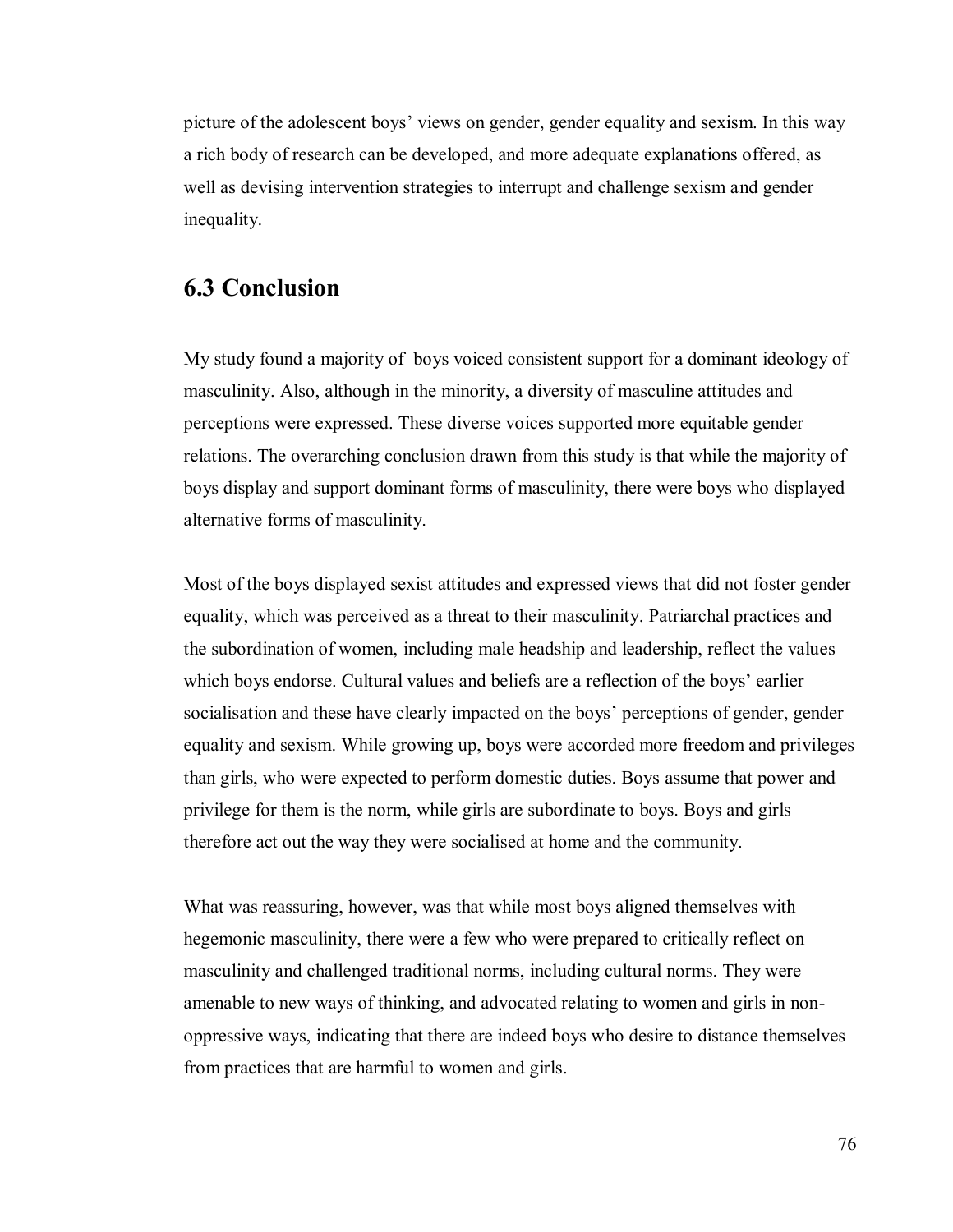Connell (2003), asserts that the widespread belief that men and boys cannot change their ways, and that "boys will be boys", and sexism, aggression, and violence are "natural" to men and boys, and are an obstacle to gender reform. On the contrary, Connell (Ibid) maintains that there are a diversity of masculinities and that boys and men do have a "capacity for equality". Research in British schools by Mac and Ghaill (1994) corroborates this when they found that boys do encounter alternative models of masculinity which include equal and respectful relations with girls. Boys capacity for equality has tremendous value in that it would enhance their lives and relationships with other people (Kehler & Martino, 2007), while Jeftha (2006) argues that by challenging hegemonic masculinity, and giving greater exposure to alternative masculinities, it may lead to a decrease in gender based violence as well as other forms and consequences of gender inequality.

However, as is evident in this study, boys who embrace alternative discourses of masculinity risk being scorned and marginalized. Robinson (2005) found that many young men feared being ridiculed and alienated if they engage in alternative performances of masculinity. It is therefore imperative that such boys get support from parents, educators and the community. Connell (2003) points out that when boys interact with adults and peers who reinforce alternative ways of being a man, boys are more likely to be flexible in their perceptions about the roles of men and women. If we wish to interrupt the obnoxious practice of sexism and gender inequality, we need to encourage men and boys to think, reflect and act in new ways and to reconsider traditional versions of being a man. They need to reshape their relationships and perceptions of women and girls. Challenging the dominant model is one of the main ways to deal with unequal gender relations. In this way boys and men are viewed not as part of the problem, but rather as part of the solution. Connell (2003) strongly advocates involving men and boys in strategies for creating a non-violent and gender equal society. Men and boys are important agents for changing attitudes, behaviours, and power relations. Men and boys have merits, capacities and attitudes that can be utilised to positively influence gender power relations. Such men and boys need support and encouragement.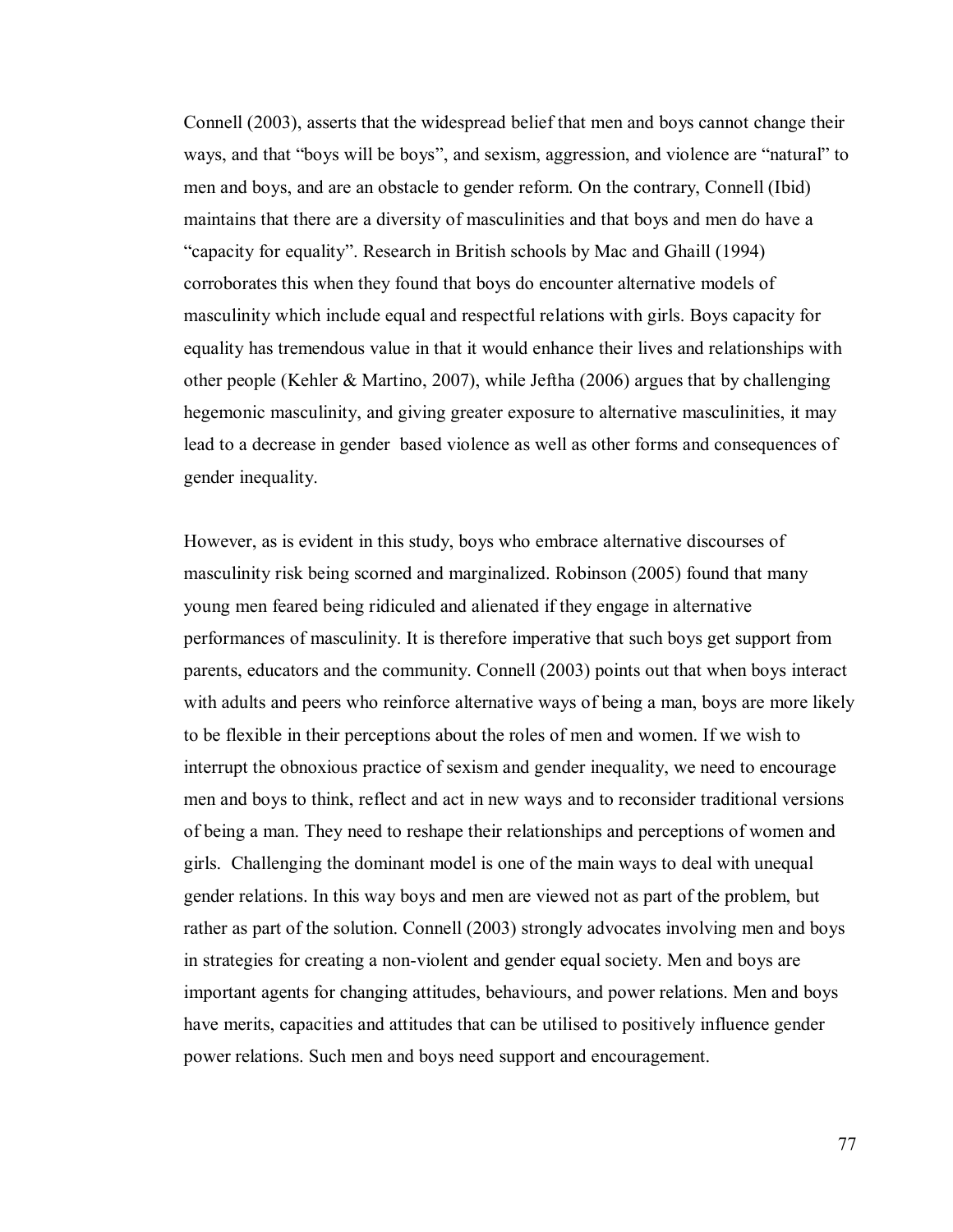This study has found that most boys favoured an alignment with the dominant discourse of masculinity, with its attendant traits of sexist attitudes, gender inequality and unequal power relations. However, the emergence of alternative discourses to the dominant model of masculinity in the study signifies hope for a positive change in gender relations in society.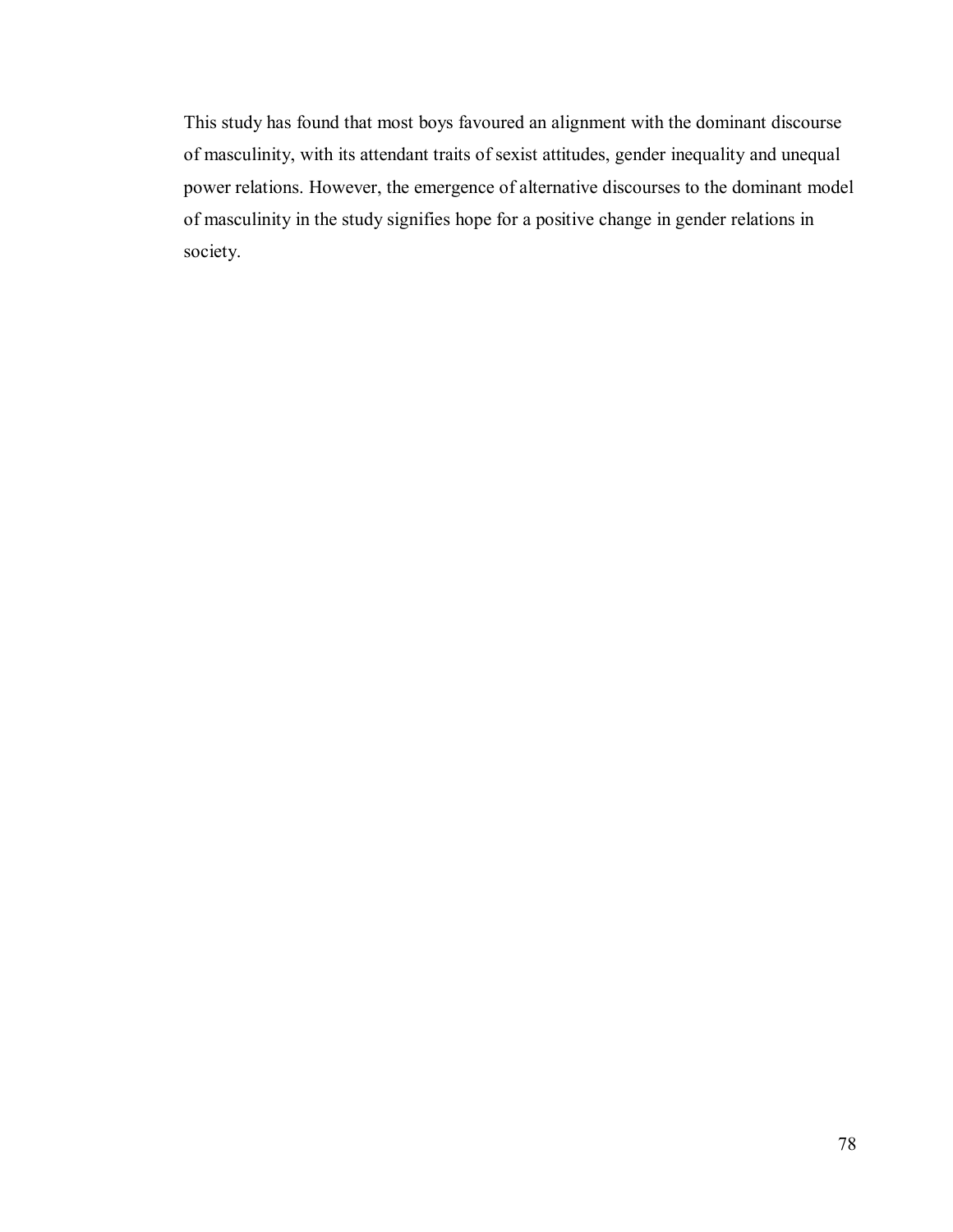# **REFERENCES**

- Abbott, P., Wallace, C., Tyler, M. (2005). *An Introduction to Sociology: Feminist Perspectives* (3<sup>rd</sup> ed.). London: Routledge.
- Adams, L.A. & Govender, K. (2008). "Making a Perfect Man": Traditional masculine ideology and perfectionism among adolescent boys. *South African Journal of Psychology 38* (3), 551-562.
- Adekeye, O.A. (2008). Prevalence and Patterns of Gender Violence: Major variables in the exposure to HIV/Aids among women in Nigeria. *Gender and Behaviour 6* (2), 1827-1840.
- Agbese, A.O. (2003). Maintaining Power in the face of Political, Economic and Social Discrimination: The tale of Nigeria Women. *Women and Language, 26* (1), 18-25.
- Attwell, P.A. (2002). *Concepts of masculinity among school teachers, a thesis submitted for the degree of Master of Education*. University of KwaZulu-Natal, P.M.B.
- Augustine, C.S. (2002). *The Social Construction of the South African Male Identity, a thesis submitted for the degree of Master Education*. RAU, Johannesburg.
- Barter, C., & Renold, E. (1999). *The use of Vigenettes in Qualitative Research. Social Research update25.* Retrieved 17:01:2009 from <http://www.soc.surrey.ac.uk/sru/SRU25.html>
- Bhana, D. (2005). "I"m the best in Maths. Boys rule, girls drool." Masculinities, Mathematics and Primary Schooling. *Perspectives in Education, 23*(33), 1-10.
- Bhana, D. (2007). What matters to Girls and Boys in a Black Primary School in South Africa. *Democracy and Education, 17* (1), 33-41.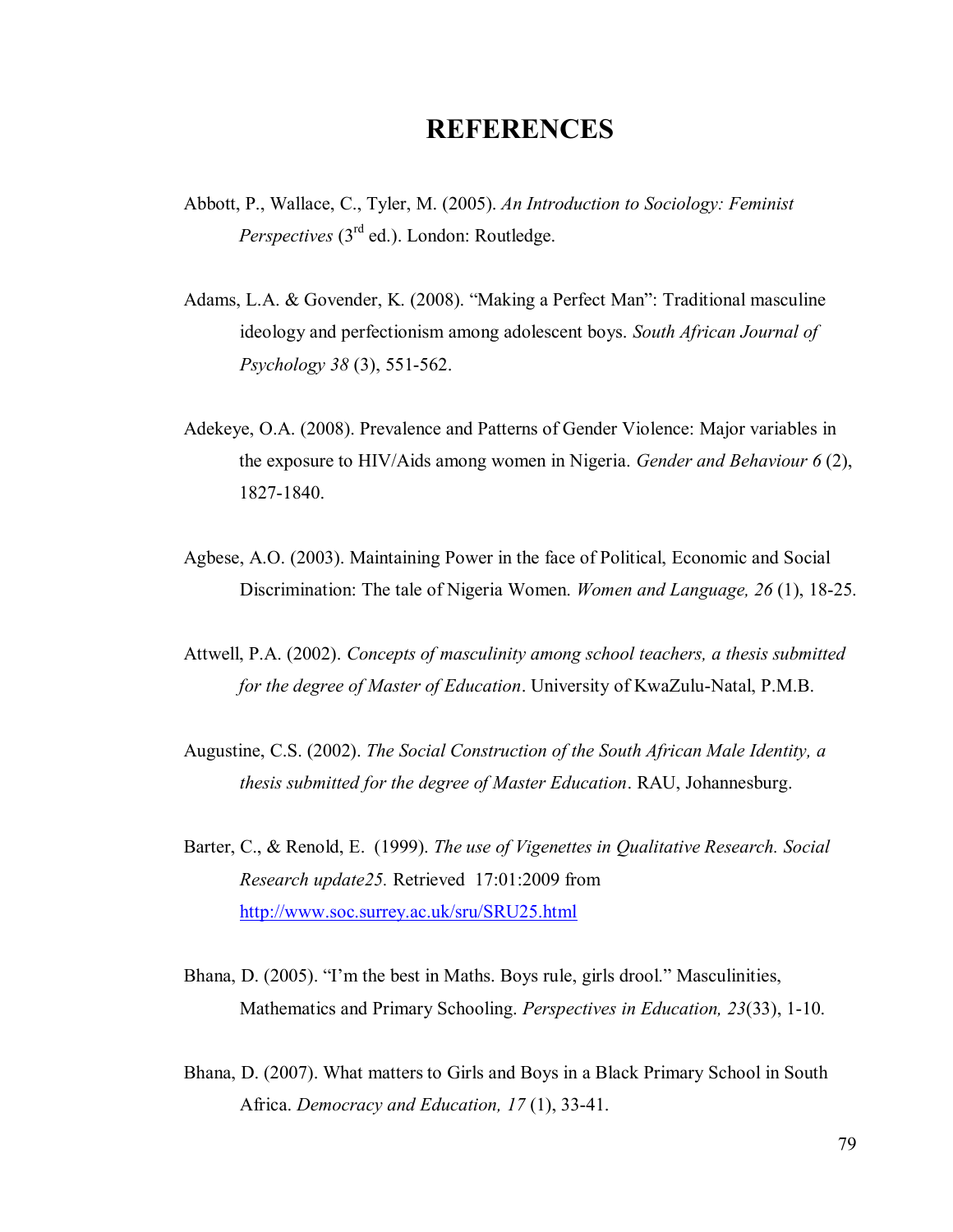- Bisika, T. (2008). Do Social and Cultural Factors Perpetuate Gender Based Violence in Malawi? *Gender and Behaviour, 6* (2), 1884-1896.
- Blatchford, I.S. & Meighan, R. (2007). A Sociology of Educating, London: Continuum.
- Bonthuys, E. (2008). The Personal and the Judicial: Sex, Gender and Impartiality. *South African Journal on Human Rights: Focus on the Judiciary: Special issue2,* (24), 239-262.
- Botha, M. (2010, March 21). Battle Against "Toxic Masculinity". *Sunday Times*, p.24.
- Braun, V. & Clarke, V. (2006). Using Thematic Analysis in Psychology. Qualitative *Research in Psychology*, 3, 77-101.
- Burgess, R. (1985). *Issues in Education Research: Qualitative Methods*. London: Falmer Press.
- Chabaya, O., Rembe, S., Wadesango, N. (2009).The Persistence of Gender Inequality in Zimbabwe: Factors that impede the advancement of women into leadership positions in Primary Schools. *South African Journal of Education 29*, 235-251.
- Chisholm, L. (2003.16 September) Beyond Access: Curriculum for Gender Equality and Quality Basic Education in Schools. Paper presented at the University Of London Institute Of Education, London.
- Christensen, A.D. and Larsen, J.E. (2008). Gender, Class and Family: Men and Gender Equality in a Danish Context. Social Politics: *International Studies in Gender, State and Society, 15* (1), 53-78.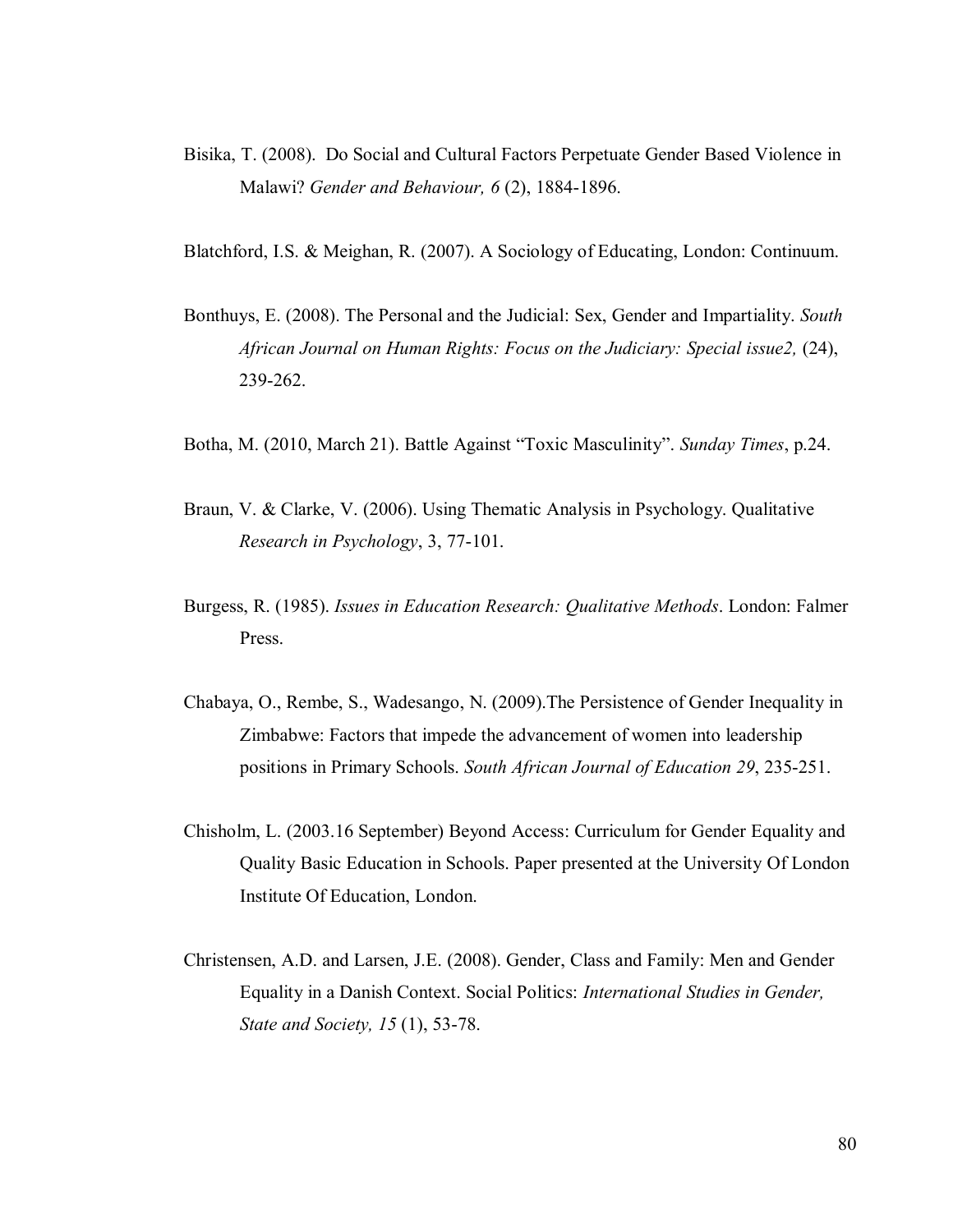- Coetzee, D. (2001). South African Education and the Ideology of Patriarchy. *South African Journal of Education, 21*(4), 300-304.
- Cohen, L., Manion, L., & Morrison, K. (2007). Research Methods in Education ( $6<sup>th</sup>$  ed.). London & New York: Routledge.
- Commission on Gender Equality. (1998). *Annual Report of the Commission on Gender Equality*. Pretoria: Government Printer.
- Connell, R.W. (1995). *Masculinities.* California: University of California Press.
- Connell, R.W. (2003*). The role of Men in Achieving Gender Equality*. (Expert Group Meeting) Brasilia: Brazil.

Connell, R.W. (2005). *Masculinities* (2nd ed). Great Britain: Polity Press.

- Coulter, R.P. (2003). Boys Doing Good: Young Men and Gender Equality. *Educational Review, 55 (2)*, 135-145.
- Cresswell, J.W. (1998). *Qualitative Inquiry and Research Design: Choosing among five Traditions*. Thousands Oaks, California: Sage Publications.
- Cresswell, J.W. (2007). *Qualitative Inquiry and Research Design*. London: Sage Publications.
- Denzin, N.K., & Lincoln, Y.S. (Eds.) (1994). *Handbook of Qualitative Research*. Thousand Oaks: Sage.
- De Wet, C. (2007). School Violence in Lesotho: The Perceptions, Experiences and Observations of a group of Learners. *South African Journal of Education 27,* 673- 689.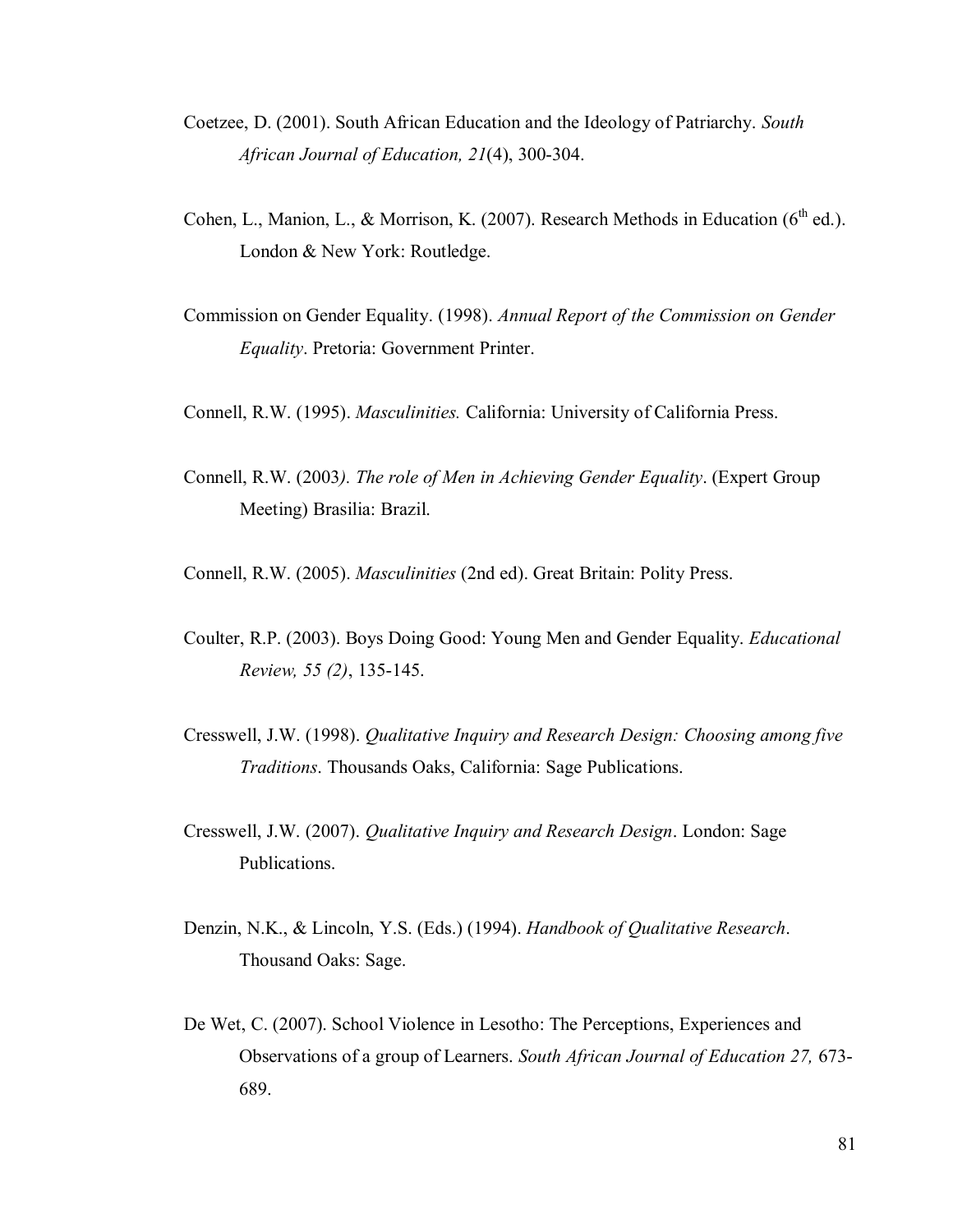- De Wet, N.C., Jacobs, L., Foster, T.I.P. (2008). Sexual Harassment in Free State Schools: An Exploratory Study. *Acta Criminologica, 21* (1),97-111.
- Diko, N. (2007). Changes and Continuities. Implementation of Gender Equality in a South African High School. *Africa Today, 54*(1), 106-116.
- Dunne, M., Humphreys, S., Leach, F. (2006). Gender Violence in Schools in the Developing World. *Gender and Education, 18*(1), 75-98.
- Edwards, C.P., Knoche, L., Kumru, A. (2007). Socialization of Boys and Girls in Natural Contexts. Retrieved 29 July 2010 from http://resources.metapress.com,
- Edwards, K.E. and Jones, S.R. (2009). "Putting My Man Face On": A grounded theory of College Men"s Gender Identity Development. *Journal of College Student Development, 50* (2), 210-228.
- EGM Report. (2004*). The Role of Men and Boys in Achieving Gender Equality*. (Report of the Expert Group Meeting). Brazil: Division for the Advancement of Women.

Ferreria, A. (2008, November 23). War of the Sexes. *Sunday Times*, p.26.

Fouche, C.B. (1998). Data Collection Methods. In de Vos, A.S. (Ed.). *Research at grassroots: a primer for the caring professions*. Pretoria: Van Schaik Publishers.

Frosh, S., Phoenix, A., Pattman, R. (2002). Young Masculinities. New York: Palgrave.

Gender Equality in Education: Retrieved 15 April 2009 from http://mm/c:UKZN.ac.za/uploads 9956524a-aadf-4960.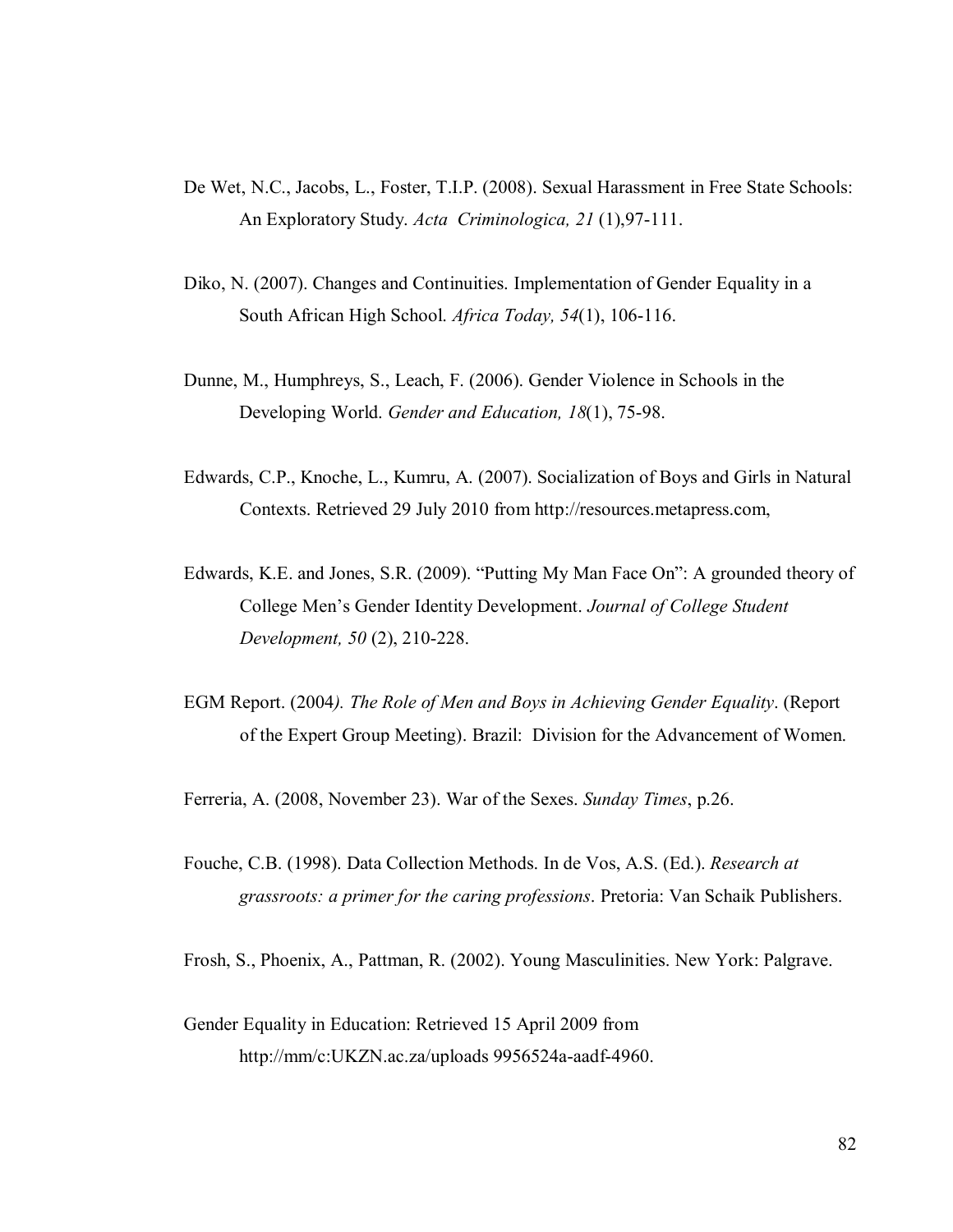- Gender Equality Series. (2005). Education and Gender Equality Series, Programme Insights. Oxfam.
- Golafshani, N. (2003). Understanding Reliability and Validity in Qualitative Research. *The Qualitative Report, 8*(4), 537-607.
- Greef, M. (1998). Information Collection: Interviewing. In de Vos, A.S. (Ed). *Research at grassroots: a primer for the caring professions:* Pretoria: Van Schaik Publishers.
- Guba, E.G., & Lincoln, Y.S. (1994). Competing Paradigms in Qualitative Research. In Denzin & Lincoln (1994). *Handbook of Qualitative Research*. U.S.A.: Sage Publishers.
- Gutierrez, M. (2009). Gender  *South Africa: Women see progress but backlash is felt*. Retrieved on 28 April 2010 from [http://proquest.UMI.com.ezproxy.](http://proquest.umi.com.ezproxy/)
- Hadebe, L. (2010). *Zulu Masculinity: Culture, Faith, and the Constitution in the South African Context. A thesis submitted for the degree of Master of Education*. University of KwaZulu-Natal, P.M.Burg.
- Harris, I.M. (1995). *Messages Men Hear: Constructing Masculinities*. London: Taylor & Francis.
- Hitchcock, G. & Hughes, D. (1989). *Research and the Teacher: A Qualitative Introduction to School Based- Research*. New York: Routledge.
- Human Rights Watch. (2001). *Scared at School: Sexual Violence against girls in South African Schools*. New York: Human Rights Watch.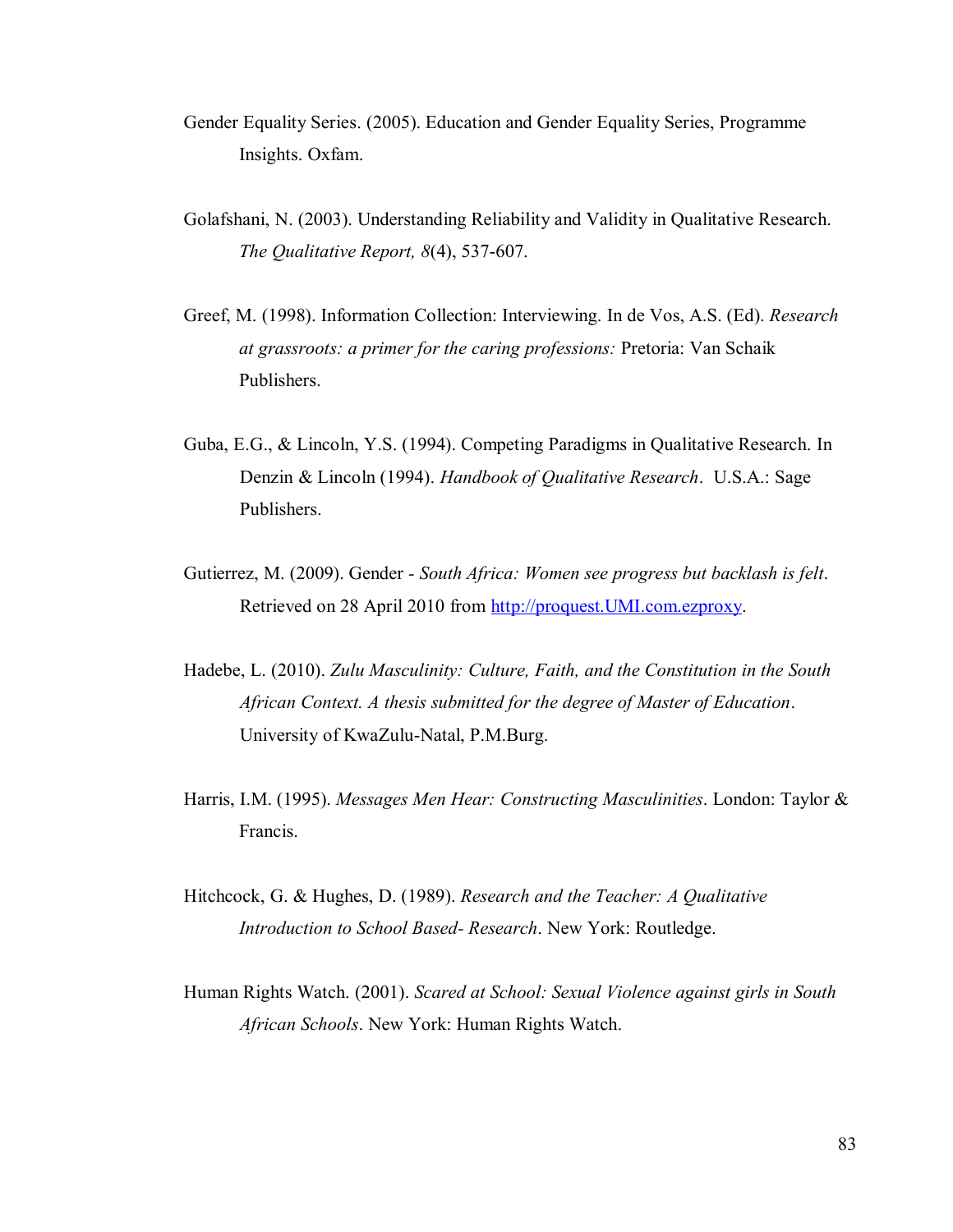- Imms, W.D. (2000). Multiple Masculinities and the Schooling of Boys. *Canadian Journal of Education, 25*(2), 152-165.
- Jeftha, A. (2006). *The construction of masculinity and risk-taking behaviour among adolescent boys in seven schools in the Western Cape, a thesis submitted for the degree of Master of Education*. University of the Western Cape, Cape Town.
- Kalu, I. (2005). Classroom interaction behaviours in Physics lessons, relative to students sex. *African Journal of Research in SMT Education, 9*(1), 55-66.
- Kaufman, M. (1999). Men, Feminism and Men"s Contradictory Experiences of Power. In Kuypers, J.A. (Ed), *Men and Power*. Halifax: Sage Publications.
- Kehler, M. & Frank, B. (2005). Contradictions and Tensions in the Practice of Masculinities in School. *Journal of Curriculum Theorizing*, Winter, 59-72.
- Kehler, M. and Martino, W. (2007). Questioning Masculinities: Interrogating Boys Capacities for Self-Problematization in Schools. *Canadian Journal of Education, 30* (1), 90-112.
- Kent, A.A. (2004). Living life on the edge: Examining Space and Sexualities within a Township High School in greater Durban, in the Context of the HIV Epidemic. *Transformation, 54*, 59-73.

Kimmel, M. (2000). A War Against Boys? *Tikkun, 15* (6), 57-60.

- Landry, B. (2007). *Race, Gender & Class: Theory and Methods of Analysis*: New Jersey: Prentice Hall.
- Larkin, J. (1994). *Sexual Harassment. High School Girls Speak Out*. Toronto: Second Story Press.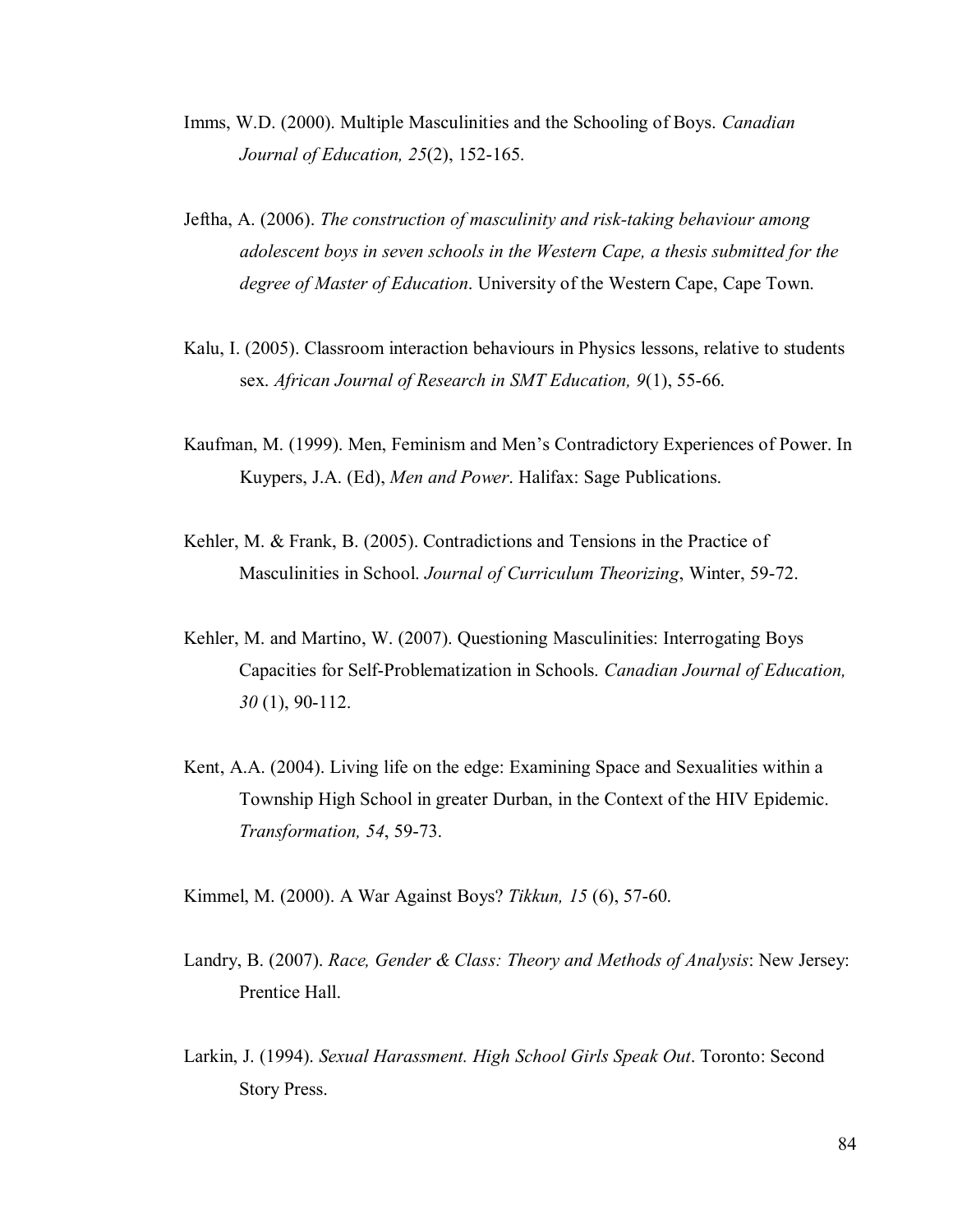- Lawrenz, F., Veach, P. & Hong, Z. (2005). Investigating Perceptions of Gender Education by Students and Teachers in Taiwan. *Journal of Educational Research, 98* (31), 156-163.
- Lingard, B. and Douglas, P. (1999). *Men Engaging Feminisms*. Buckingham: Open University Press.
- Lorber, J. (1994). *The Social Construction of Gender*. Yale University: Yale University Press.
- Mac and Ghaill, M. (1994). *The Making of Men: Masculinities, Sexuality and Schooling*. Buckingham: Open University Press.
- Martino, W. (2000). Mucking Around in Class, Giving Crap, and Acting Cool: Adolescent Boys enacting Masculinities at School. *Canadian Journal of Education, 25* (2), 102-112.

Matsunyane, K. (2008, 07 April). Battles Worth Fighting. *The Witness*, p.12.

- Matthews, C.E., Brinkley, W., Crisp, A., Gregg, K. (December 1997 January 1998). Challenging Gender Bias in Fifth Grade. *Educational Leadership*, 54-57.
- Miya, S. (2010, September 23). Party Lists: "Give Women Half." *The Witness*, p.2.
- Mogosetsi, S.E. (2003). *Black Men's Experiences Regarding Women's and Children's Rights – A Social Work Perspective, a thesis submitted for the degree of Master of Education*. Potchefstroom University, Potchefstroom.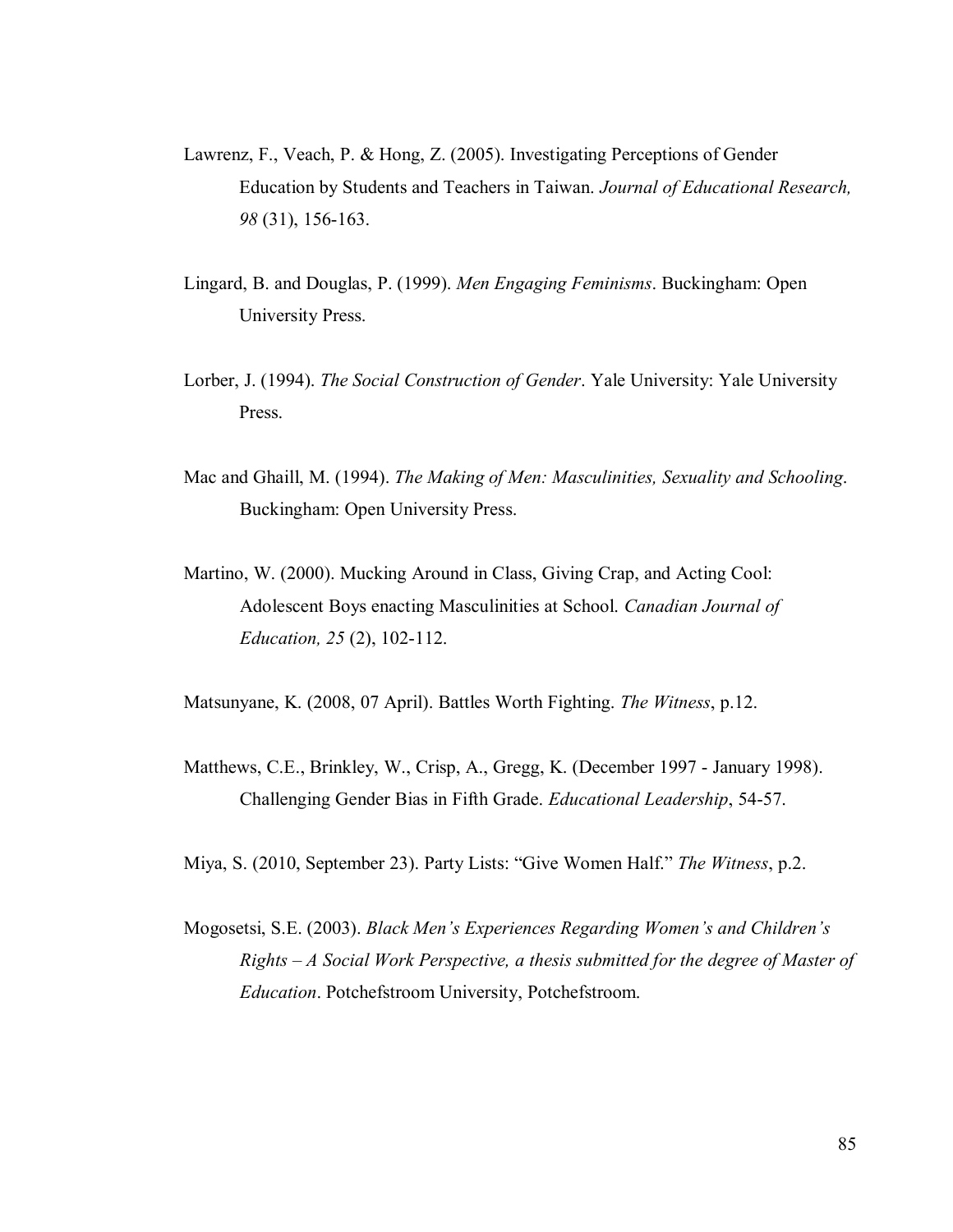- Moorosi, P. (2007). Creating Linkages between Private and Public Challenges facing Woman Principals in South Africa. *South African Journal of Education, 27* (3), 507-521.
- Moorosi, P. (2008, July 16). Staffroom Sexism. *The Witness*, p. 14.
- Morrell, R. (2001). The Times of Change: Men and Masculinity in South Africa. In Morrell, R. (Ed.) *Changing Men in Southern Africa* ( pp 3-37). Scottsville: UKZN Press.
- Morrell, R. (2002). A Calm after the Storm? Beyond Schooling as Violence. *Educational Review, 54* (1), 37-46.

Morrell, R. (2009, May 20). Our Sexist Ways. *The Witness*, p. 14.

Muli, K. (2004, January 26-30). The Broader Context. Mainstreaming Gender in Public Institutions of Governance and Democracy. Paper presented at the SADC Parliamentary Forum, Mozambique.

National Curriculum Statement (2003). Department of Education, Pretoria.

- Neill, J. (2006). Analysis of Professional Literature Class 6: Qualitative Research 1. Retrieved 25 September 2009 from http:/wilderdom.com.OE courses/PROFLIT/ ClassQualitative1.htm.
- Nesser, J.J., Owens, M., Van der Merwe, E., Morodi, R., Ladikos, A. (2003). *Crime Reserach in South Africa, 5* (1), 1-12.
- Niemann, R. (2002). Redress and Empowerment for Gender Equality in South African Education. *Acta Academica Supplementum (1)* 167-195.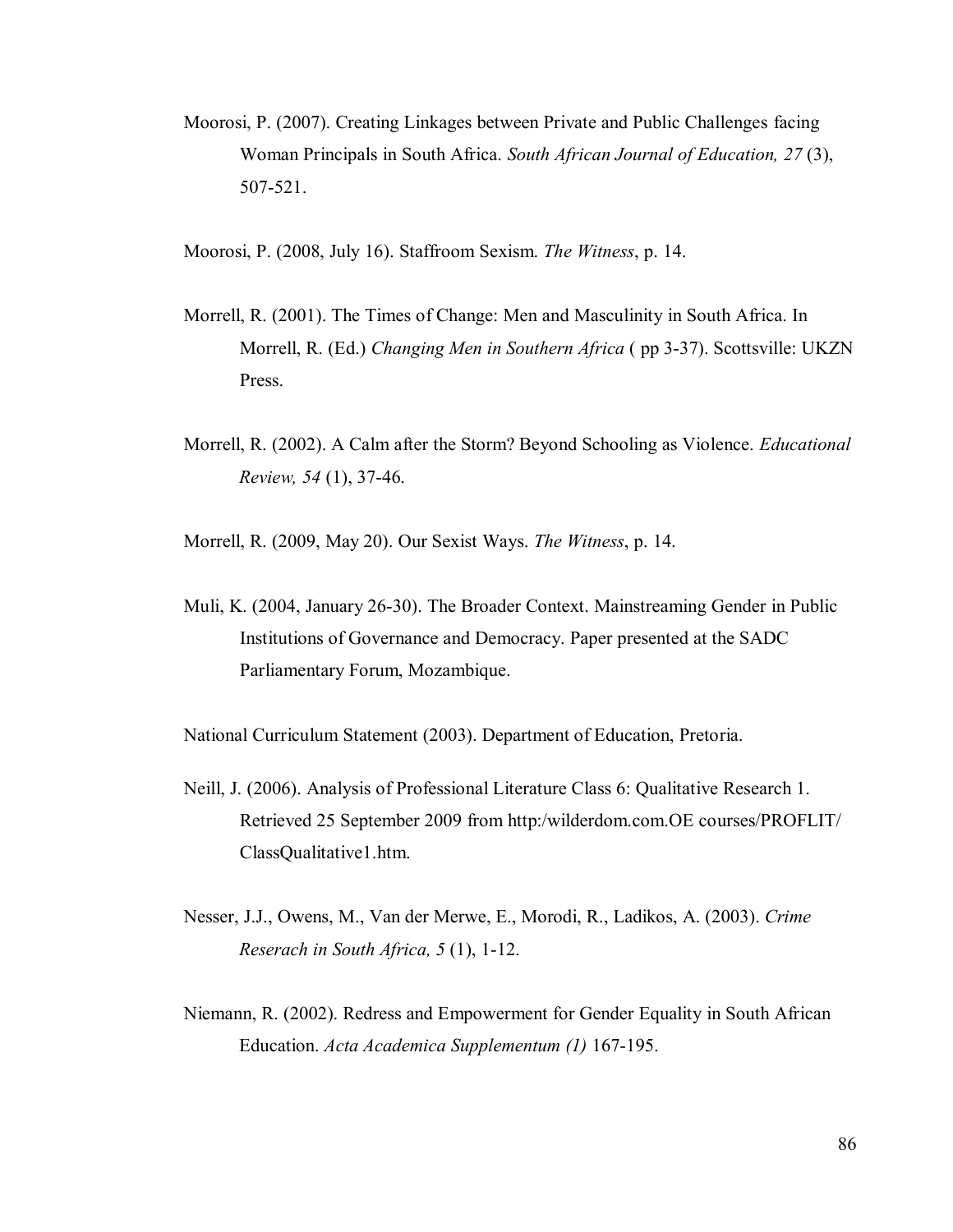- Nieuwenhuis, F.J. (2006). *Qualitative Research and Data Gathering Techniques. M.Ed. Learning Guide*. Pretoria: University of Pretoria.
- Okhakhume, A.S. (2008). Attitudes of Subordinates towards Women in Leadership Position. *Gender and Behaviour, 6(*2), 1785-1792.
- Oraegbunam, I.K.E. (2006). From Patriarchy to Women Empowerment: Socio-Religious Challenges and Prospects. *Gender and Behaviour, 4* (2) pp 852-886.
- Oxfam (2005). Gender Equality in Schools Education and Gender Equality Series. Programme Insights. Retrieved 20 April 2009 from **beyondaccess**@oxfon.org.uk.
- Pandor, N. (2005). *The Hidden face of Gender Inequality in South African Education*. In Gender Equality, edited by Chrisholm,L and September J. Cape Town: HRSC Press.
- Pillay, S. (2009, September 21). What is a man? *The Witness*, p.16.
- Prinsloo, S. (2006). Sexual Harassment and Violence in South African Schools. *South Africa Journal of Education, 26(*2), 305-318.
- Purohit, K.D. & Walsh, C. (2003). Interrupting Discourses around Gender through Collective Memory Work and Collaborative Curriculum Research in Middle School. *Sex Education, 3(*2), 171-183.
- Ratele, K. (2008). Analysing Males in Africa: Certain Useful Elements in Considering Ruling Masculinities. *African and Asian Studies 7*, 515-536.
- Raza, F.A. (2007). Reasons for the lack of Women"s Participation in Pakistan"s Workforce. *Journal of Middle East Women's Studies, 3(*3), 99-108.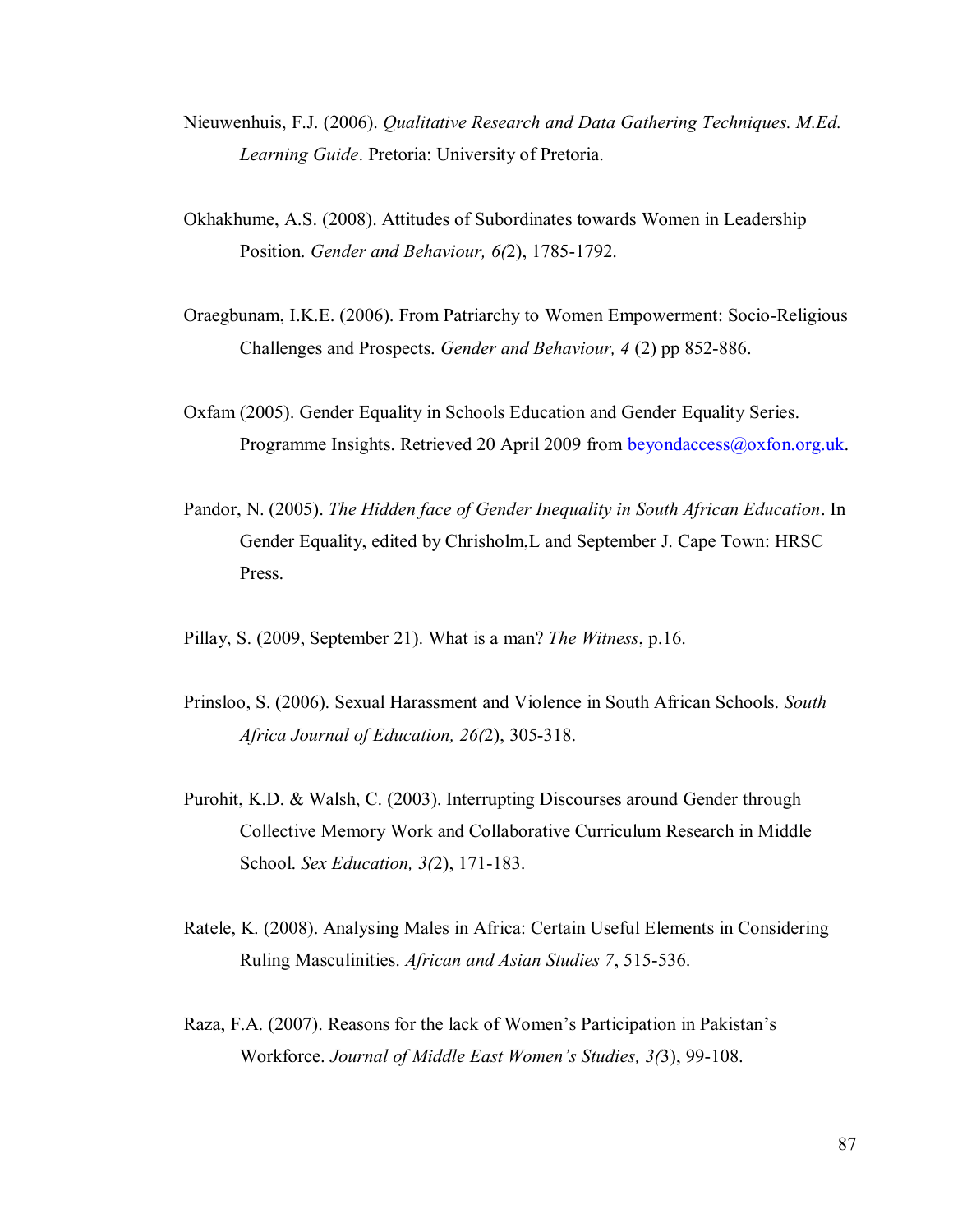- Ridgeway, C.L. & Correll, S.J. (2004). Unpacking the Gender System. A Theoretical Perspective on Gender Beliefs and Social Relations. *Gender & Society, 18* (4), 510-531
- Robinson, K.H. (2005). Reinforcing Hegemonic Masculinities through Sexual Harassment: Issues of Identity, Power and Popularity in Secondary Schools. *Gender and Education, 17* (1), 19-37.
- Sadker, D. & Zittleman, K. (2005). Gender Bias Lives, for Both Sexes. *Education Digest 70*, (8), 27-30.

SAPA (2008, May 23). Human Rights: Racism on the Up. *The Witness,* p. 4.

- Sathiparsad, R. (2006). *Gender-Based Violence and Masculinity: A study of Rural Male Youth, a thesis submitted for the degree of Doctor of Philosophy*. University of KwaZulu-Natal, Durban.
- Schurink, E.M. (1998). Deciding to use Qualitative Research Approach. In De Vos, A.S. (Ed.) *Research at grassroots: a primer for the caring professions*: Pretoria: Van Schaik Publishers.

Stake, R.E. (1995). *The Art of Case Study Research.* California: Thousand Oaks.

- Stake, R.E. (2005). Qualitative Case Studies. In Denzin, N.K and Lincoln, Y.S. (Eds). *Sage Handbook of Qualitative Research 3rd edition*, (pp 443-465). Condon: Sage Publications.
- Tharinger, D.J. (2008). Maintaining the Hegemonic Masculinity through Selective Attachment, Homophobia, and Gay-baiting in schools: Challenges to Intervention. *School of Psychology Review*, (37) 2, 221-226.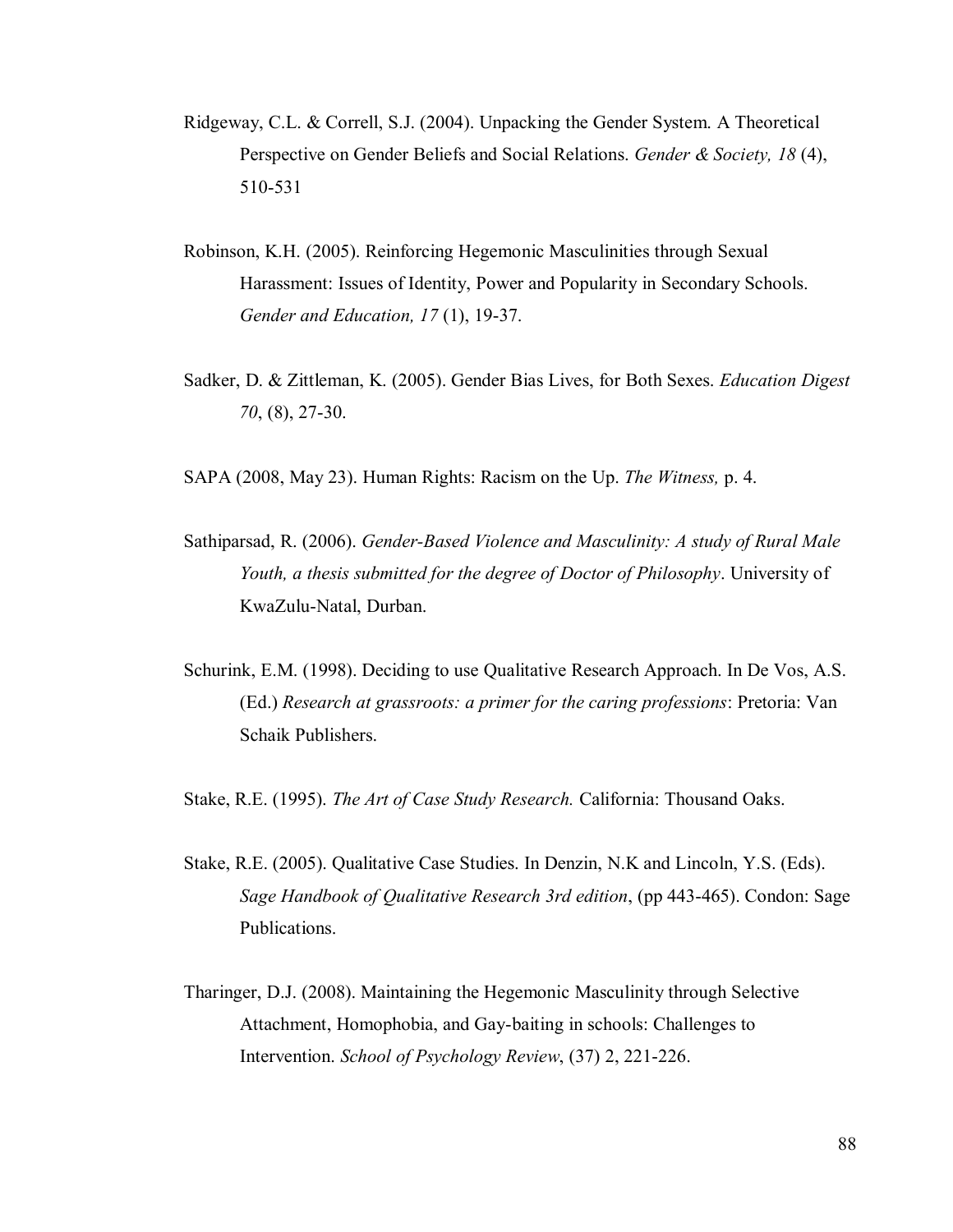- Tiedemann, J. (2002). Teachers Gender Stereotypes as Determinants of Teacher Perceptions in Elementary School Mathematics. *Educational Studies in Mathematics 50,* 49-62.
- Trimm, L.D. (2009). The Call to Critique. "Common Sense" Understandings about Boys and Masculinity(ies). *Australian Journal of Teacher Education, (34)*1, 54-68.
- Wolpe, A. (2005). *Reflections on the Gender Equality Task Team*. Paper presented at Gender Equality Conference Proceedings, Pretoria.
- Young, J.P. (2001). Displaying Practices of Masculinity: Critical Literacy and Social Contexts. *Journal of Adolescent and Adult literacy, (45)* 1, 4-6.
- Ziyane, I.S. (2006). Gender-Based Violence Against Swazi Women. African Journal of *Nursing and Midwifery, (8)* 1, 43-54.
- Zulu, C. (2003). Gender Representation Patterns in Higher Education Management in South Africa. *South African Journal of Higher Education, (17)* 1, 98-104.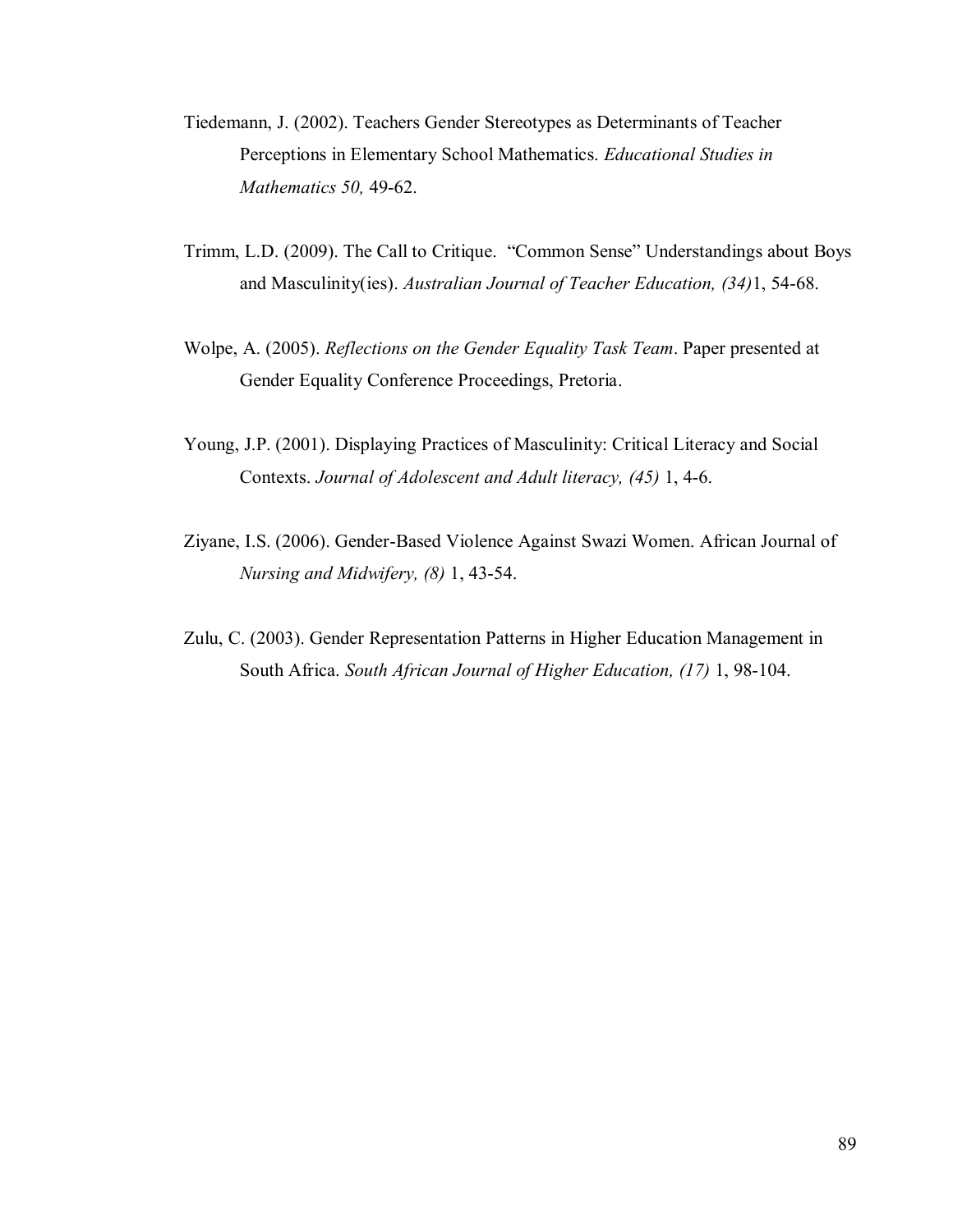# **Ethical Clearance APPENDIX 1**



**RESEARCH OFFICE (GOVAN MBEKI CENTRE) WESTVILLE CAMPUS** TELEPHONE NO.: 031 - 2603587 EMAIL : ximbap@ukzn.ac.za

30 SEPTEMBER 2009

#### MR. C JOSEPH (206521856) **EDUCATION AND DEVELOPMENT**

Dear Mr. Joseph

#### ETHICAL CLEARANCE APPROVAL NUMBER: HSS/0656/09M

I wish to inform you that your application for ethical clearance has been granted full approval for the following project:

"An investigation of grade 10 and 11 boys' perceptions of gender, gender equality and sexism in a Secondary School"

#### PLEASE NOTE: Research data should be securely stored in the school/department for a period of 5 years

I take this opportunity of wishing you everything of the best with your study.

Yours faithfully

≤ 

PROFESSOR STEVEN COLLINGS (CHAIR) HUMANITIES & SOCIAL SCIENCES ETHICS COMMITTEE

cc. Supervisor (Ms. SB Sader) cc. Ms. R Govender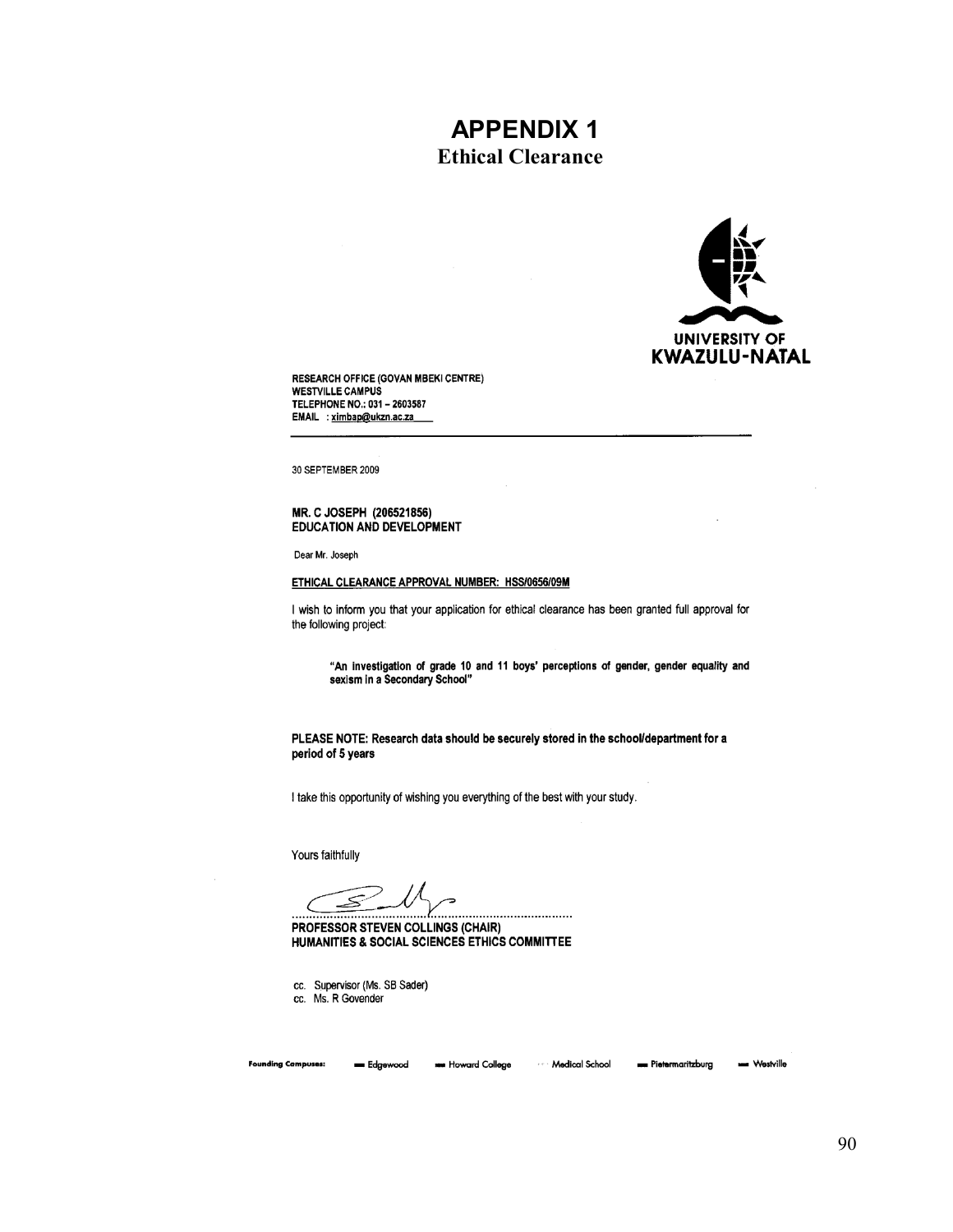#### **Permission to Interview Learners and Educators**



PROVINCE OF KWAZULU-NATAL ISIFUNDAZWE SAKWAZULU-NATALI

DEPARTMENT OF EDUCATION **UMNYANGO WEMFUNDO** 

**INHLOKOHOVISI** Imibuzo: **Enquiries: Sibusiso Alwar** 

PIETERMARITZBURG Reference: Inkomba: 0042/2009

Tel: 033 341 8610 Fax: 033 341 8612 Private Bag X9137 Pietermaritzburg 3200

228 Pietermaritz Street PIETERMARITZBURQ

**HEAD OFFICE** Date: **Usuku: 03 July 2009** 

**MR C JOSEPH PO BOX 8132 CUMBERWOOD** 3235

#### PERMISSION TO INTERVIEW LEARNERS AND EDUCATORS

The above matter refers.

Permission is hereby granted to interview Departmental Officials, learners and educators in selected schools of the Province of KwaZulu-Natal subject to the following conditions:

- 1. You make all the arrangements concerning your interviews.
- 2. Educators' programmes are not interrupted.
- 3. Interviews are not conducted during the time of writing examinations in schools.
- 4. Learners, educators and schools are not identifiable in any way from the results of the interviews.
- 5. Your interviews are limited only to targeted schools.
- 6. A brief summary of the interview content, findings and recommendations is provided to my office.
- 7. A copy of this letter is submitted to District Managers and principals of schools where the intended interviews are to be conducted.

The KZN Department of education fully supports your commitment to research: An investigation of grade 10 and 11 Boy's perceptions of gender, gender equality and sexism in a Secondary school

It is hoped that you will find the above in order.

**Best Wishes** 

R Cassius Lubisi, (PhD) Superintendent-General

RESOURCES PLANNING DIRECTORATE: RESEARCH UNIT Office No. G25, 188 Pietermaritz Street, PIETERMARITZBURG, 3201  $\pmb{\chi}$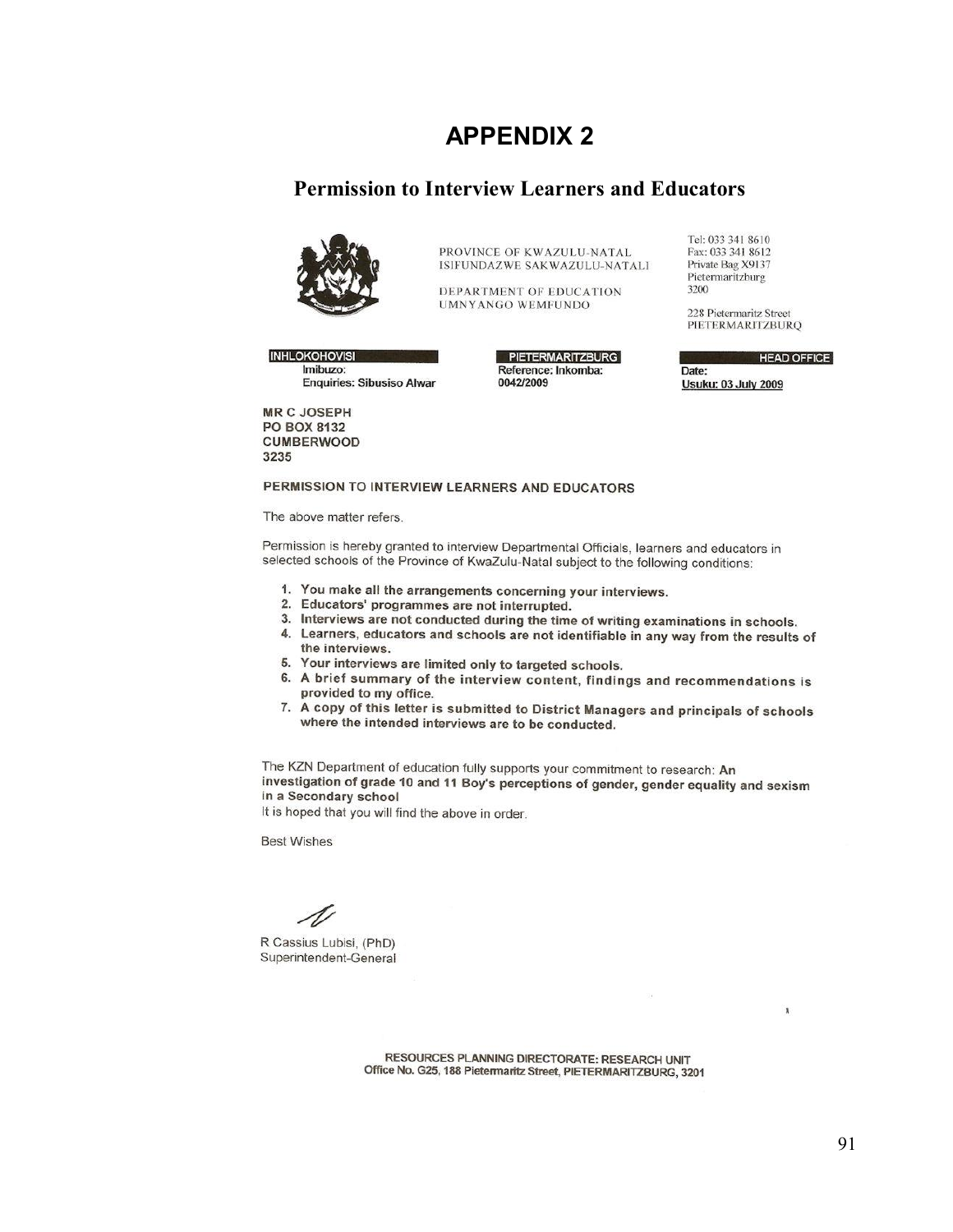### **Letter of Consent: School Principal and School Governing Body**

The Principal / SGB

Dear Sir

I am presently studying towards a M.Ed. in Social Justice Education. As part of my course I have to complete a research project. My research is around the issues of gender, gender equality and sexism. I need the permission of both the Principal and SGB to complete my research at the school using grade 10 and 11 boy learners. The reason for the choice of school and participants is accessibility because I teach grade 10 and 11 learners at the school. During the research process, I will not use teaching time but use time after school or during breaks. Attached is a copy of my interview schedule.

 I wish to make it known that participation in this project is voluntary with participants being free to leave the project at any time they wish to without fear of any consequences. At all times I will protect the anonymity and confidentiality of learners participating in the project.

This project is being done with the knowledge of my supervisor – Ms S.B. Sader from the University of KwaZulu-Natal. Her contact number is 033 260 6148. I look forward to your favourable response.

Yours in education

Mr C. Joseph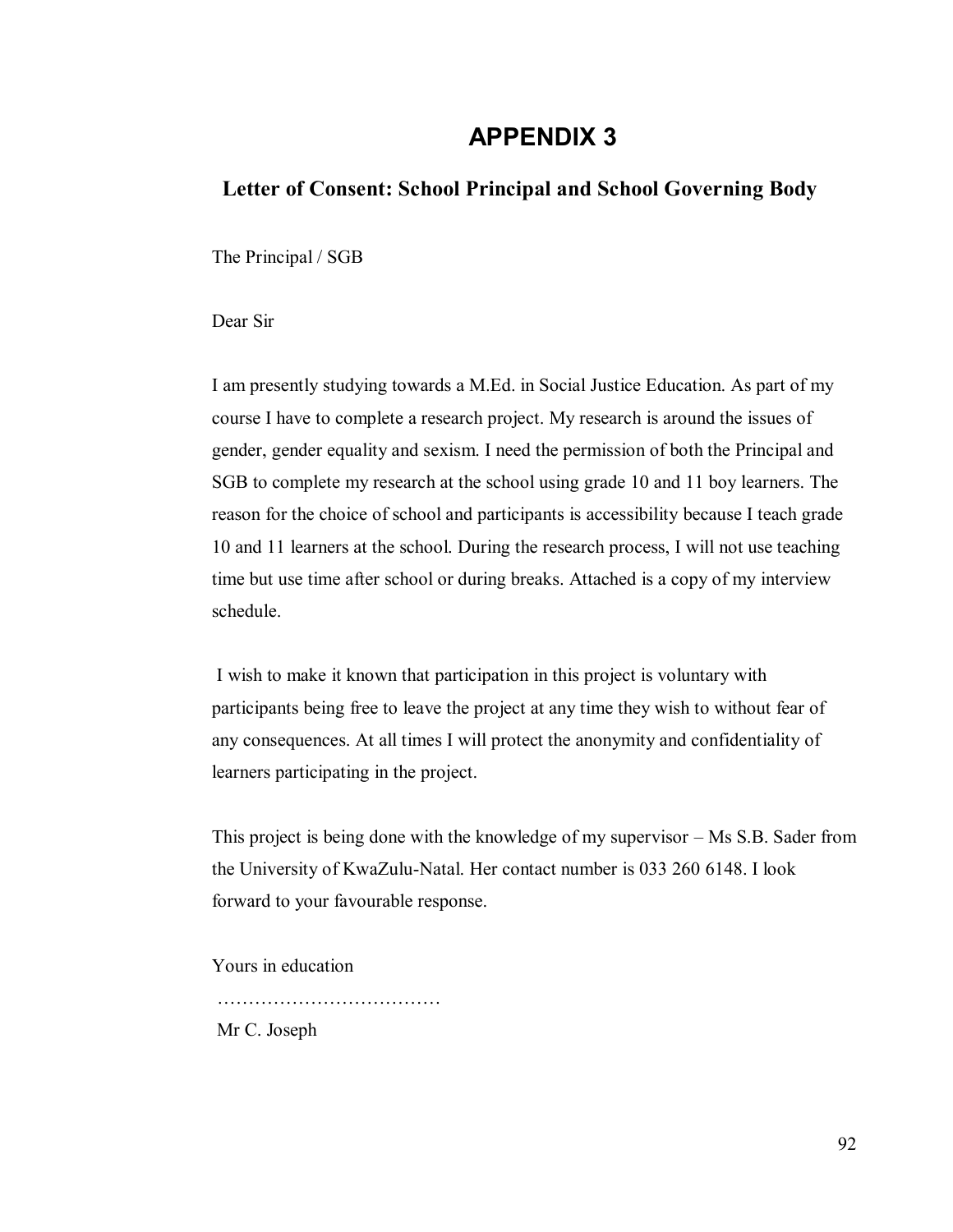### **Consent Form to Parents**

**Date: ……………** 

Dear Parent

I, Mr C. Joseph, am presently conducting research as part of my Masters Degree in Social Justice. My research focuses on issues of gender, sexism and gender equality among a group of boys in Grade 10 and 11. In order for me to get this information I will be asking a these boys questions on their perceptions and feelings on these issues. I therefore require your permission to allow your child to participate in this study. Please be assured that your child"s anonymity is assured, and participation is voluntary. Furthermore, your child is free to withdraw at any time without fear of any consequences and all information is strictly confidential. Attached is a copy of my interview schedule. The study is being conducted with the permission of the Principal and School Governing Body.

Thank you.

| Mr C. Joseph        |  |
|---------------------|--|
| <b>Consent Form</b> |  |
|                     |  |
|                     |  |
| Parent Signature    |  |
|                     |  |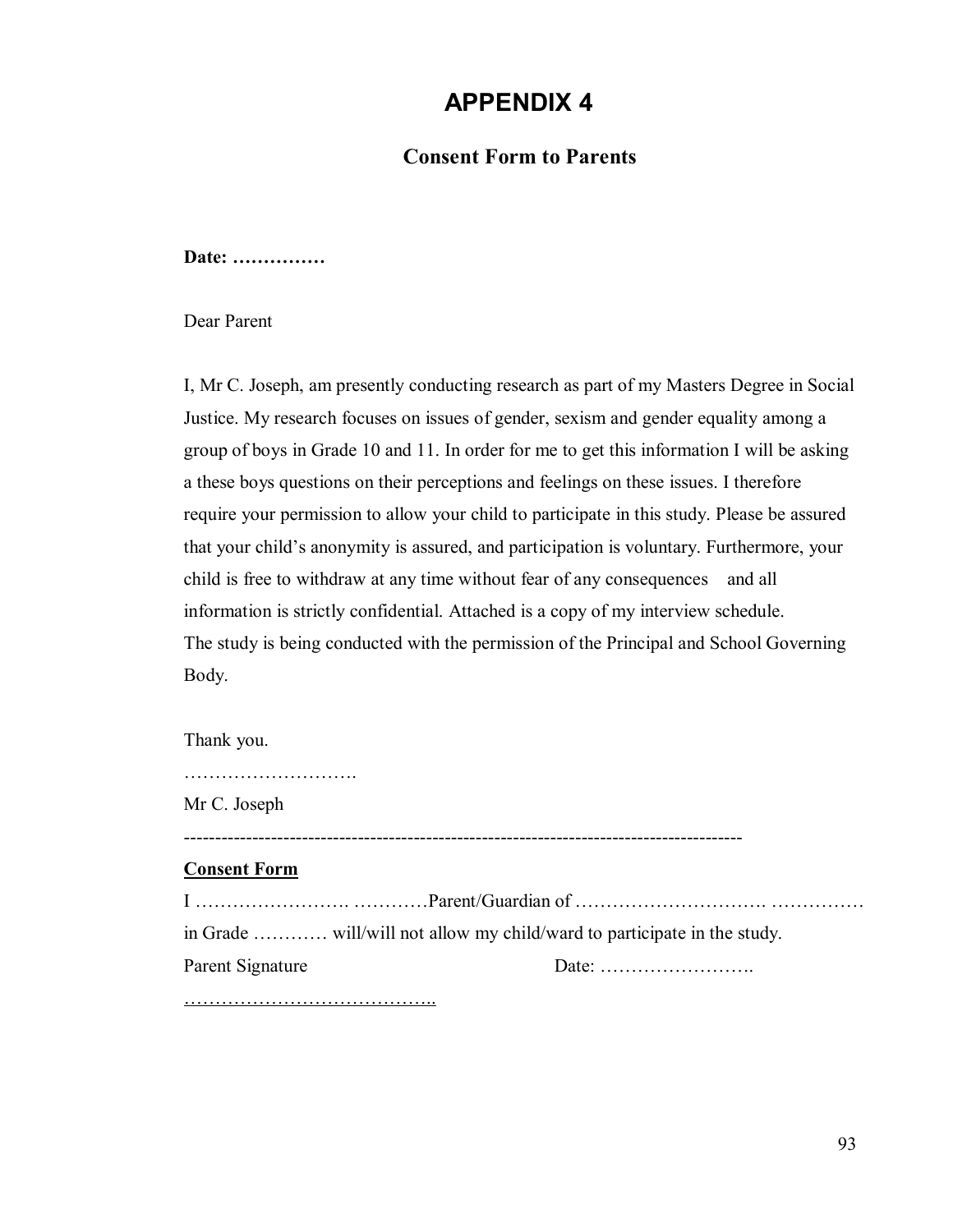### **INTERVIEW SCHEDULE**

- 1. What do you understand about being a boy or a man?
- 2. While you were growing up, what did you learn about being a boy?
- 3. Were girls and boys treated the same in your family? What, if any, was the difference that you remember?
- 4. Whose responsibility is the domestic chores at home? Explain.
- 5. Do you believe a man should have more power or should men and women have equal power? Explain your answer.
- 6. Women are taking up jobs that were done by men. Women are being presented with equal opportunities. How do you feel about this?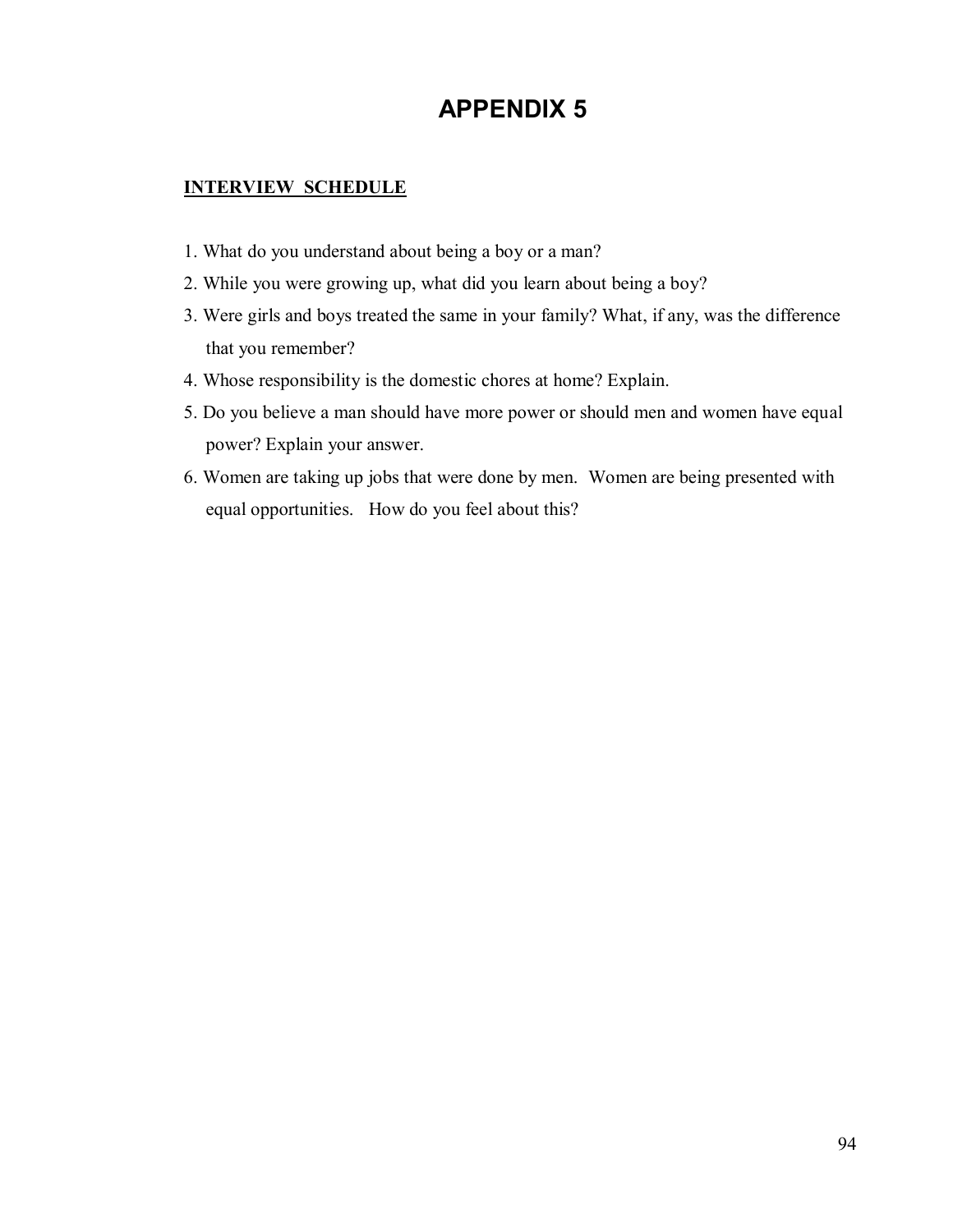#### **SITUATED SCENARIOS**

#### **Sexism**

#### *Scenarios*

**1. Your uncle has lost his job. His wife works and earns a salary. However, they cannot afford the domestic help. Therefore your uncle does the household duties like cleaning, laundry, washing, cooking and also taking care of the two young children.** 

How do you feel about your uncle's role in the home? Do you believe this role makes him any less than a man? Explain. Who would you say is the head of this home? Explain. Would you be comfortable in such a role? Why?

**2. There is a girls group at school that undertakes to promote the interests of women and girls. They hold protest marches against sexism, violence against girls and demand that boys and men treat them equally and with respect. They want more leadership roles in school and also plan to name and shame boys and male educators who treat women and girls unfairly. They plan to encourage other schools to do the same.** 

Do you think such a group in necessary in schools? Why? Do you support such a group in school? Explain. What do you think about boys who support and even join this group? Some men think these girls are "overdoing it". What is your opinion about this?

**3. The local school has got a new woman principal after the previous male principal retired. While some community members were happy, many were**